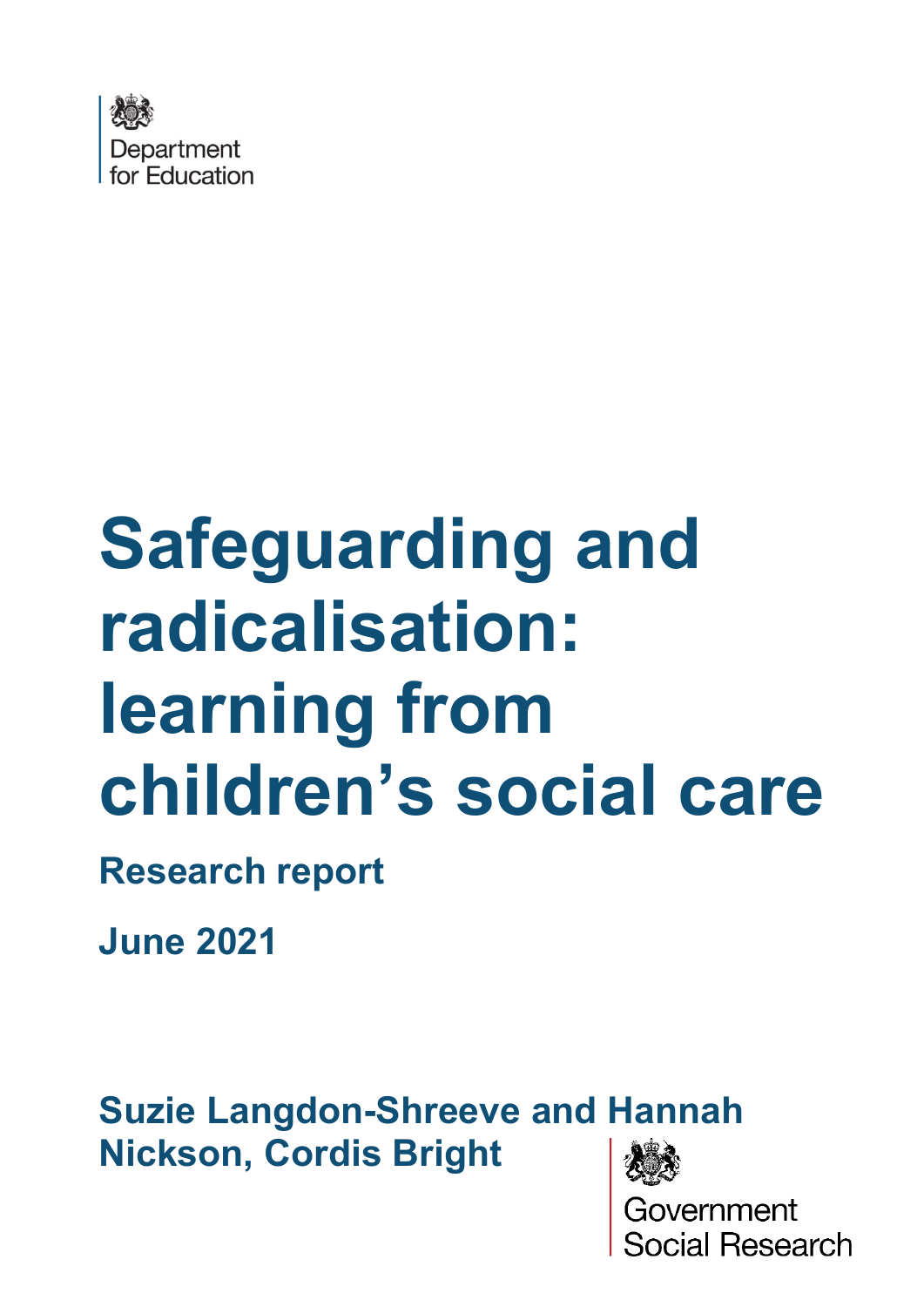# **Contents**

| <b>List of tables</b>                                                                       | $\overline{7}$ |
|---------------------------------------------------------------------------------------------|----------------|
| <b>Executive Summary</b>                                                                    | 8              |
| Introduction                                                                                | 8              |
| <b>Key Findings</b>                                                                         | 9              |
| Prevalence, ideologies and influencers                                                      | 9              |
| Increased recognition of the need for safeguarding responses                                | 9              |
| Integration of radicalisation into existing processes, practices and partnership<br>working | 10             |
| Evidence of radicalisation-specific processes and responses by children's social<br>care    | 11             |
| Variation in social workers' confidence, knowledge and understanding                        | 11             |
| Methods for information, advice and guidance                                                | 12             |
| Key changes since previous research                                                         | 13             |
| Implications for policy and practice                                                        | 14             |
| <b>Chapter 1: Background to the research</b>                                                | 15             |
| Aims of the research                                                                        | 15             |
| Context for the research                                                                    | 16             |
| Research methodology                                                                        | 18             |
| Strand 1: Initial workshop with Prevent Education Officer sub-group                         | 18             |
| Strand 2: Local authority area case studies                                                 | 18             |
| Strand 3: Consultation with national and regional stakeholders                              | 20             |
| Strand 4: Sense testing findings                                                            | 21             |
| Limitations of the research                                                                 | 22             |
| Structure of the report                                                                     | 22             |
| <b>Chapter 2: Prevalence and types of cases</b>                                             | 24             |
| <b>Chapter summary</b>                                                                      | 24             |
| Perceptions of prevalence                                                                   | 25             |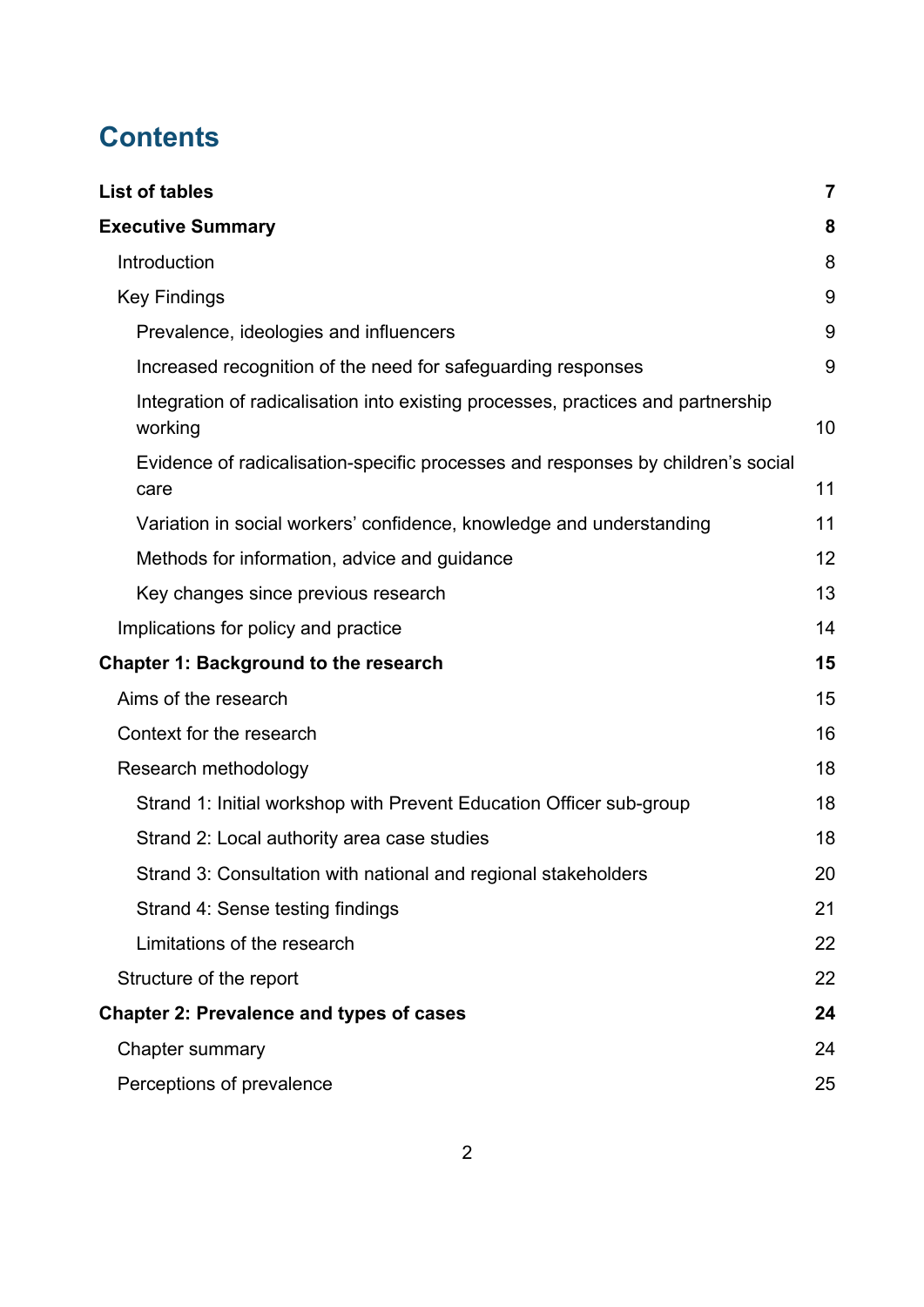| Ideologies                                                                             | 26 |
|----------------------------------------------------------------------------------------|----|
| Radicalising influences                                                                | 27 |
| Common underlying vulnerabilities                                                      | 28 |
| <b>Chapter 3: Processes and practice</b>                                               | 30 |
| Chapter summary                                                                        | 30 |
| Pathways into children's social care                                                   | 31 |
| Most common pathways                                                                   | 31 |
| Referral processes                                                                     | 34 |
| Screening                                                                              | 35 |
| <b>Thresholds</b>                                                                      | 37 |
| Relationship to Prevent/Channel                                                        | 38 |
| Frameworks and approaches used by children's social care                               | 39 |
| Selecting approaches to suit individual cases                                          | 39 |
| Application of core social work frameworks and approaches                              | 40 |
| Specific approaches and interventions                                                  | 41 |
| Specialist roles to support effective practice                                         | 42 |
| Contextual safeguarding approaches                                                     | 44 |
| Multi-agency working                                                                   | 46 |
| Multi-agency structures supporting the work                                            | 46 |
| Efficacy of key partnerships                                                           | 48 |
| Potential for more proactive multi-agency work                                         | 51 |
| Chapter 4: Challenges to effective practice and potential solutions                    | 53 |
| <b>Chapter summary</b>                                                                 | 53 |
| Information sharing                                                                    | 54 |
| Challenges                                                                             | 54 |
| <b>Potential solutions</b>                                                             | 55 |
| Determining and using thresholds                                                       | 57 |
| Radicalisation not sitting neatly within children's social care thresholds or pathways |    |
|                                                                                        | 57 |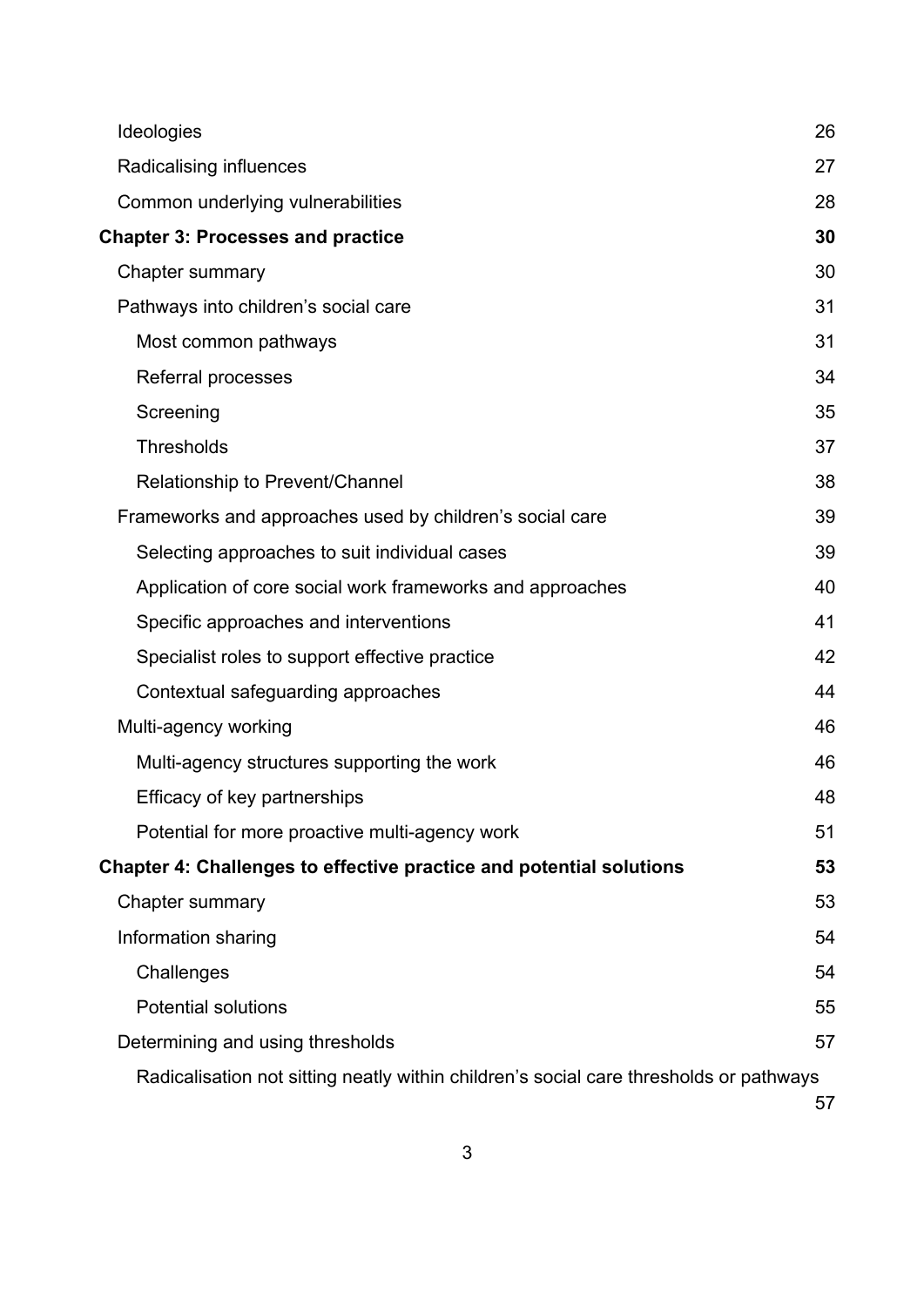| Differing thresholds across partner organisations and local authorities       | 60 |
|-------------------------------------------------------------------------------|----|
| Developing shared multi-agency understanding of risk and appropriate response | 62 |
| Challenges                                                                    | 62 |
| <b>Potential solutions</b>                                                    | 64 |
| <b>Engaging families</b>                                                      | 65 |
| Challenges                                                                    | 65 |
| <b>Potential solutions</b>                                                    | 66 |
| Chapter 5: Social workers' confidence, experience and understanding           | 70 |
| <b>Chapter Summary</b>                                                        | 70 |
| Training                                                                      | 71 |
| Current training offer                                                        | 71 |
| Preferred training approaches                                                 | 72 |
| Common and preferred sources of advice, support and guidance                  | 74 |
| Appetite to share good practice across local authority areas                  | 77 |
| Levels and consistency of confidence, experience and understanding            | 77 |
| Identification                                                                | 79 |
| Understanding and confidence to address radicalisation                        | 79 |
| Type of ideology or harmful influencer                                        | 82 |
| Contextual safeguarding approach                                              | 84 |
| Links to other types of exploitation                                          | 84 |
| Chapter 6: Implications for policy and practice                               | 86 |
| <b>Appendices</b>                                                             | 92 |
| Appendix 1: Topic guide for initial workshop with PEO sub-group               | 92 |
| Introduction                                                                  | 92 |
| Introductions                                                                 | 93 |
| Questions                                                                     | 93 |
| Appendix 2: Topic guide for local authority area case studies                 | 97 |
| Introduction                                                                  | 97 |
| Questions                                                                     | 97 |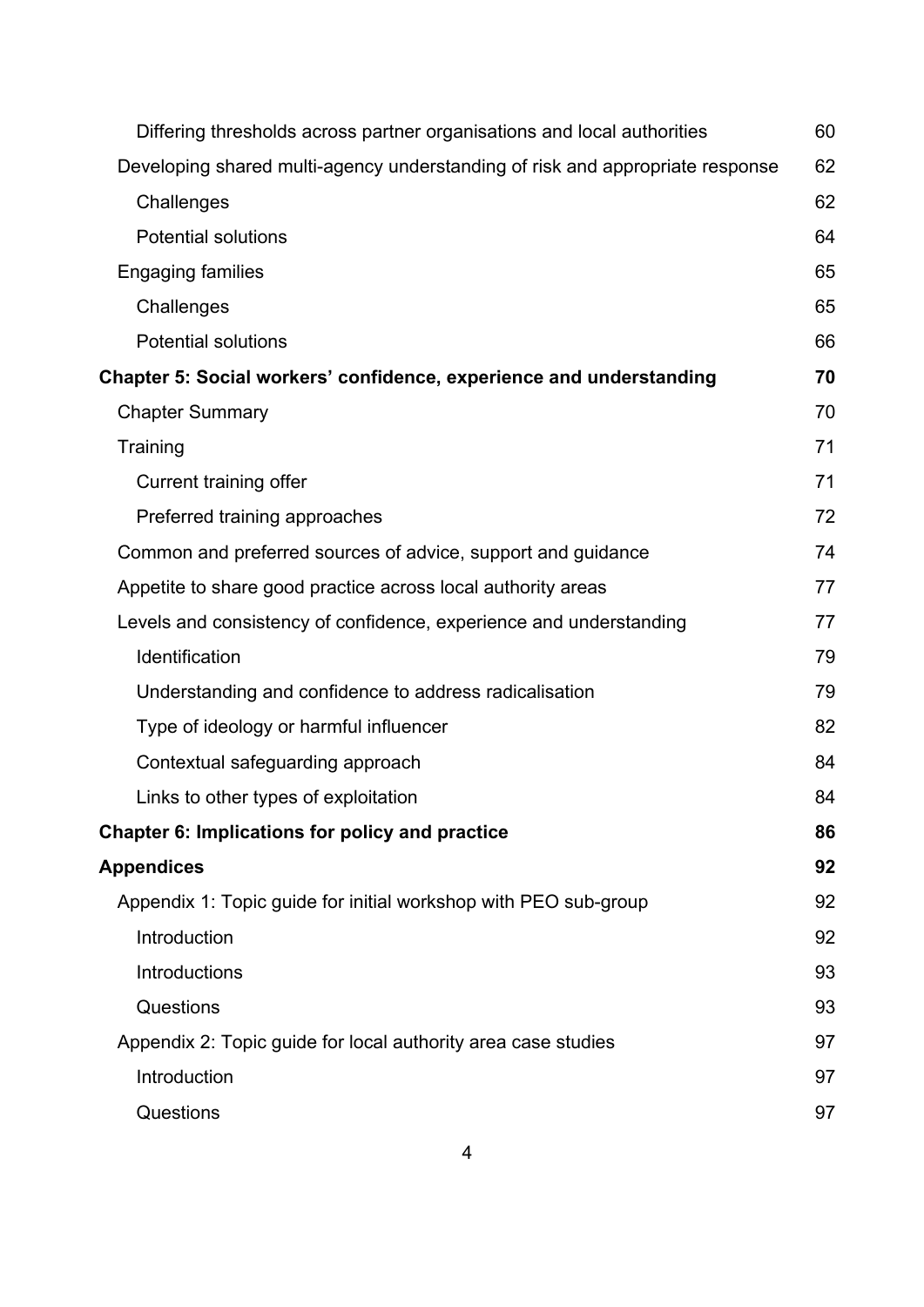| <b>References</b>                                                                | 107 |
|----------------------------------------------------------------------------------|-----|
| Questions                                                                        | 103 |
| <b>Introduction</b>                                                              | 102 |
| Appendix 3: Topic quide for consultation with national and regional stakeholders | 102 |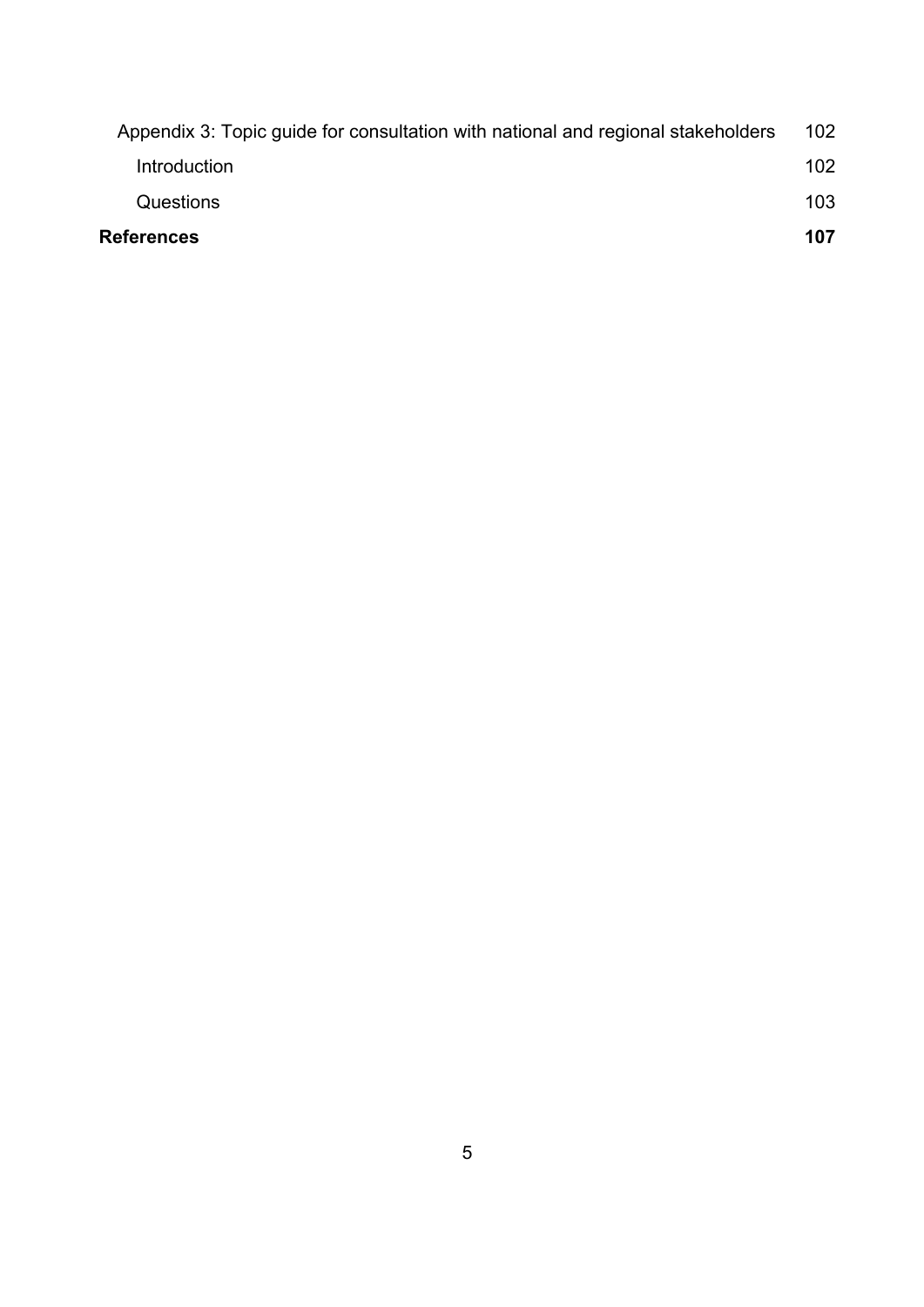# **List of figures**

| Figure 1: Referrals made to and discussed at a Channel panel, and adopted as a            |  |
|-------------------------------------------------------------------------------------------|--|
|                                                                                           |  |
|                                                                                           |  |
|                                                                                           |  |
| Figure 5: Promising practice example - Recording radicalisation concerns on case          |  |
| Figure 6: Promising practice example - Locating Prevent and Channel within the local      |  |
| Figure 7: Promising practice example - Contextual safeguarding46                          |  |
| Figure 8: Promising practice example: Children's social care routinely attending Channel  |  |
| Figure 9 Promising practice example: Children's social care attending MAPPA meetings      |  |
| Figure 10: Promising practice example: Proactive responses to radicalisation 52           |  |
| Figure 11: Promising practice example: Seconded social workers in CTP 56                  |  |
| Figure 12: Promising practice example: Including radicalisation in threshold documents 59 |  |
| Figure 13: Promising practice example: Use of Youth Justice Service workers 68            |  |
|                                                                                           |  |
| Figure 15: Promising practice example: Joint Prevent and social care training74           |  |
|                                                                                           |  |
| Figure 17: Promising practice example: Radicalisation and extremism toolkit81             |  |
| Figure 18: Promising practice example: Assessment questions and guidance 82               |  |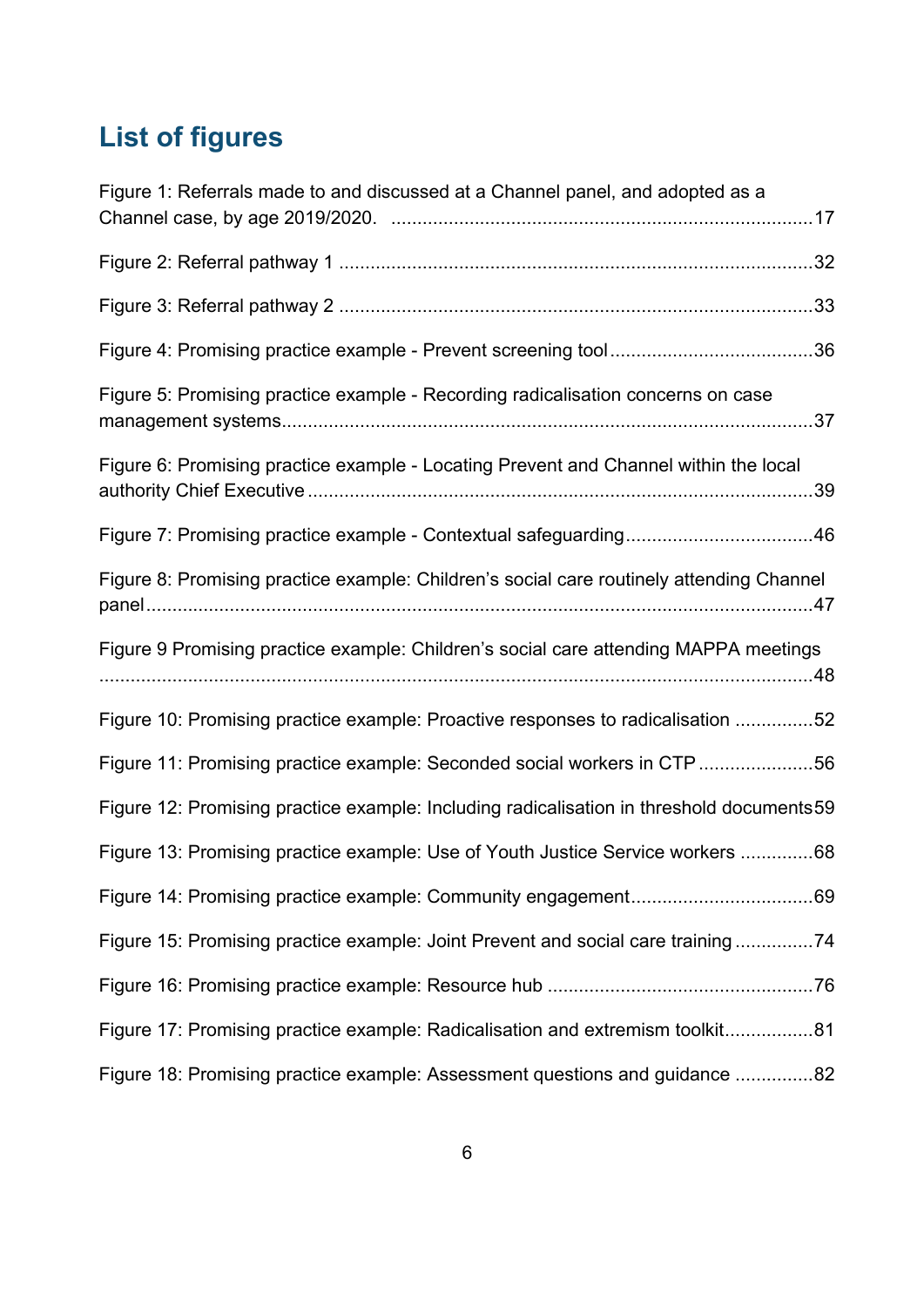# <span id="page-6-0"></span>**List of tables**

| Table 3: Information sharing - challenges and potential solutions 54                   |  |
|----------------------------------------------------------------------------------------|--|
| Table 4: Determining and using thresholds – challenges and potential solutions57       |  |
| Table 5: Developing shared multi-agency understanding of risk and appropriate response |  |
|                                                                                        |  |
|                                                                                        |  |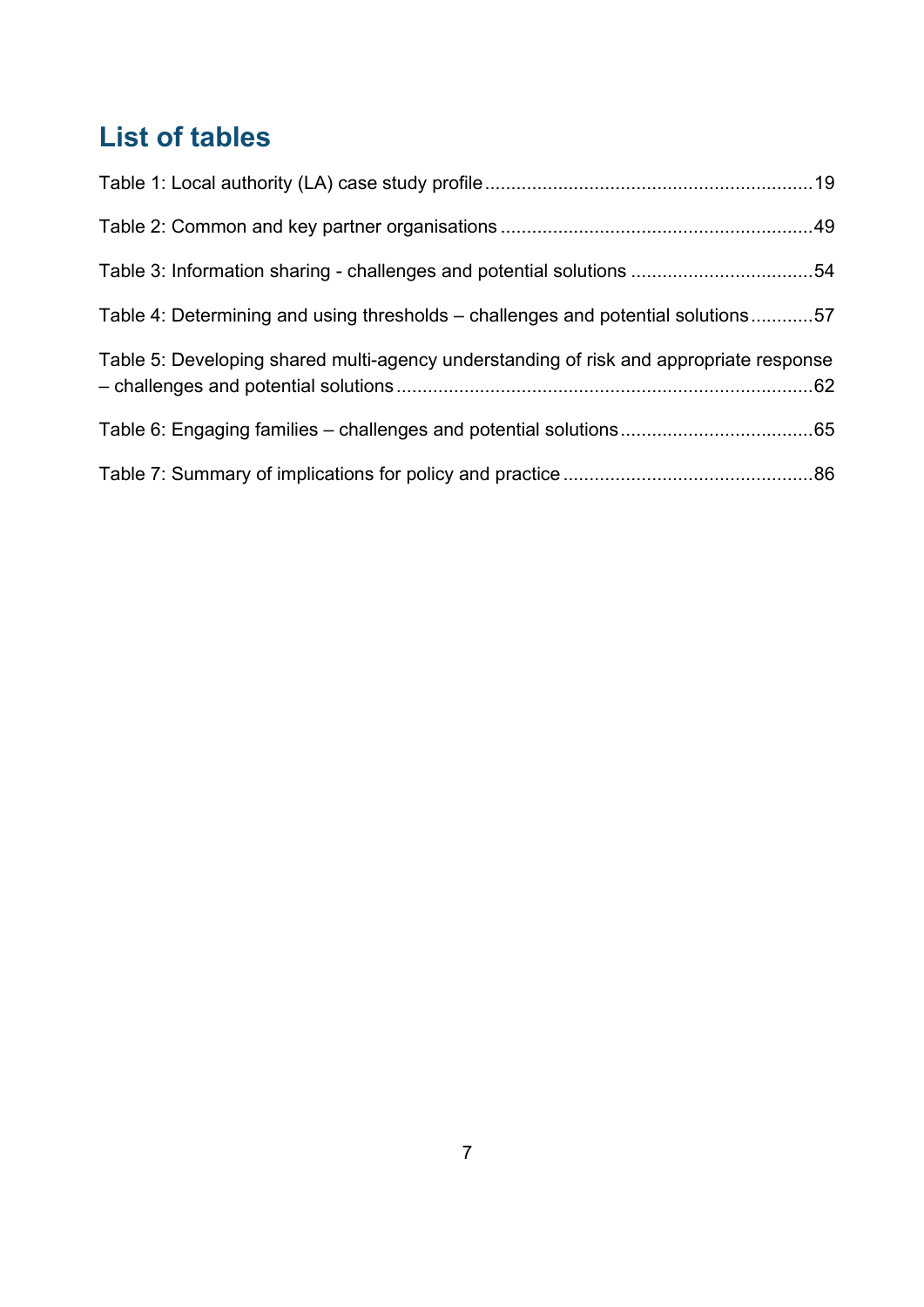# <span id="page-7-0"></span>**Executive Summary**

## <span id="page-7-1"></span>**Introduction**

This report presents findings from exploratory research commissioned by the Department for Education (DfE) in order to update their understanding of how radicalisation is being addressed in children's social care<sup>[1](#page-7-2)</sup>. The research took place between September 2020 and March 2021. It draws together and builds on learning across the children's social care sector and key partners in relation to managing cases of radicalisation and extremism. It explores views on how cases, processes and practices have changed in the last three to four vears (since previous DfE research took place<sup>1</sup>); current approaches in children's social care to tackling radicalisation; examples of promising and potentially transferable practice; challenges encountered by children's social care and partners; and current and potential future sources of information, support and guidance. The focus is on children and young people aged 18 and under.

The research involved qualitative consultation with:

- Forty-two children's social care staff and 13 staff in Prevent and other local authority teams in 11 local authority case study areas – the areas were selected by DfE based on a mix of areas by Prevent-priority status<sup>[2](#page-7-3)</sup>, by levels of experience in dealing with cases of radicalisation and extremism, and by geographical location across England.
- Thirteen national and regional stakeholders including representatives from counter-terrorism policing (CTP), the voluntary and community sector, Social Work England, Directors of Children's Services and Principal Social Workers.

Due to the focus on a relatively small number of local authority areas, findings may not be fully representative of the current situation across the whole children's social care sector. However, commonalities in views, practice and challenges were evident across the 11 local authority areas, which suggests that the findings may be a useful starting point to understand the national picture.

<span id="page-7-2"></span><sup>1</sup> Previous similar research was conducted in 2016, which this research aims to update. See [Chisholm, T](https://assets.publishing.service.gov.uk/government/uploads/system/uploads/attachment_data/file/635262/Safeguarding_and_Radicalisation.pdf) & [Coulter, A. \(Kantar Public\) Safeguarding and Radicalisation, f](https://assets.publishing.service.gov.uk/government/uploads/system/uploads/attachment_data/file/635262/Safeguarding_and_Radicalisation.pdf)or Department for Education (2017).

<span id="page-7-3"></span><sup>&</sup>lt;sup>2</sup> If a local authority area has Prevent-priority status, this means they have received funding from the Home Office for Prevent activity, based upon risk assessments of their locality conducted by the police and government partners.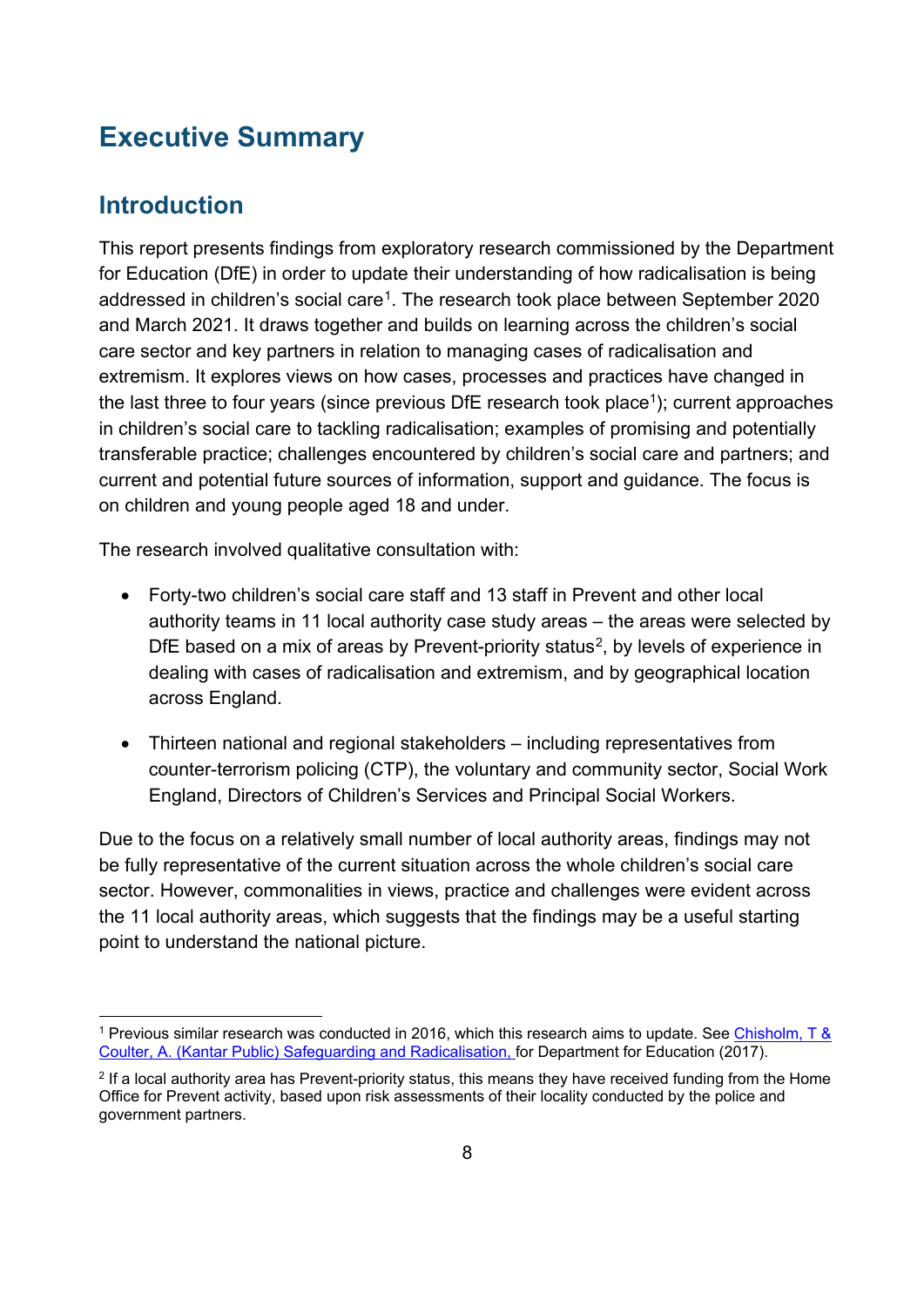# <span id="page-8-0"></span>**Key Findings**

#### <span id="page-8-1"></span>**Prevalence, ideologies and influencers[3](#page-8-3)**

The number of radicalisation cases being referred to Prevent and/or children's social care in the last three to four years has generally either increased or remained static in the case study areas, with a sense that increased referrals relate predominantly to better awareness by referrers or more effective referral pathways rather than to any increase in the prevalence of (risk of) radicalisation locally. Most areas reported an increase in referrals relating to Extreme Right-Wing and/or mixed/unclear ideologies, though Islamist extremism remained the primary ideology in some areas even where referrals in relation to other ideologies had increased.

In cases related to mixed/unclear ideologies, the specific ideology itself was perceived to be of less importance to children and young people than their broader search for belonging, or explanations for their sense of not belonging; some continually switched between ideologies, and they did not always hold the views associated with it. This made it challenging to categorise the risk and develop an appropriate response to it.

Online influences and influencers are an increasing concern, exacerbated by children and young people spending even more time at home during the COVID-19 pandemic. This was particularly associated with radicalisation to Extreme Right-Wing and mixed/unclear ideologies.

#### <span id="page-8-2"></span>**Increased recognition of the need for safeguarding responses**

There was evidence of increased understanding of radicalisation as a type of harm experienced by a young person (rather than, for example, primarily a behaviour presenting a risk to others) which requires a safeguarding response, and possible intervention by children's social care. This was so regardless of the type of ideology. In particular, children's social care professionals are beginning to draw closer links between vulnerability to radicalisation and vulnerability to other forms of exploitation which might involve grooming, such as child criminal exploitation (CCE) and child sexual exploitation (CSE). Common underlying vulnerabilities include social isolation, limited sense of

<span id="page-8-3"></span><sup>&</sup>lt;sup>3</sup> It was difficult for stakeholders to accurately report on the actual number of cases involving radicalisation or extremism, but they were able to discuss their sense of prevalence within their locality or area of insight. As stakeholders had some involvement in radicalisation cases, their perception of prevalence might not accurately reflect the true scale.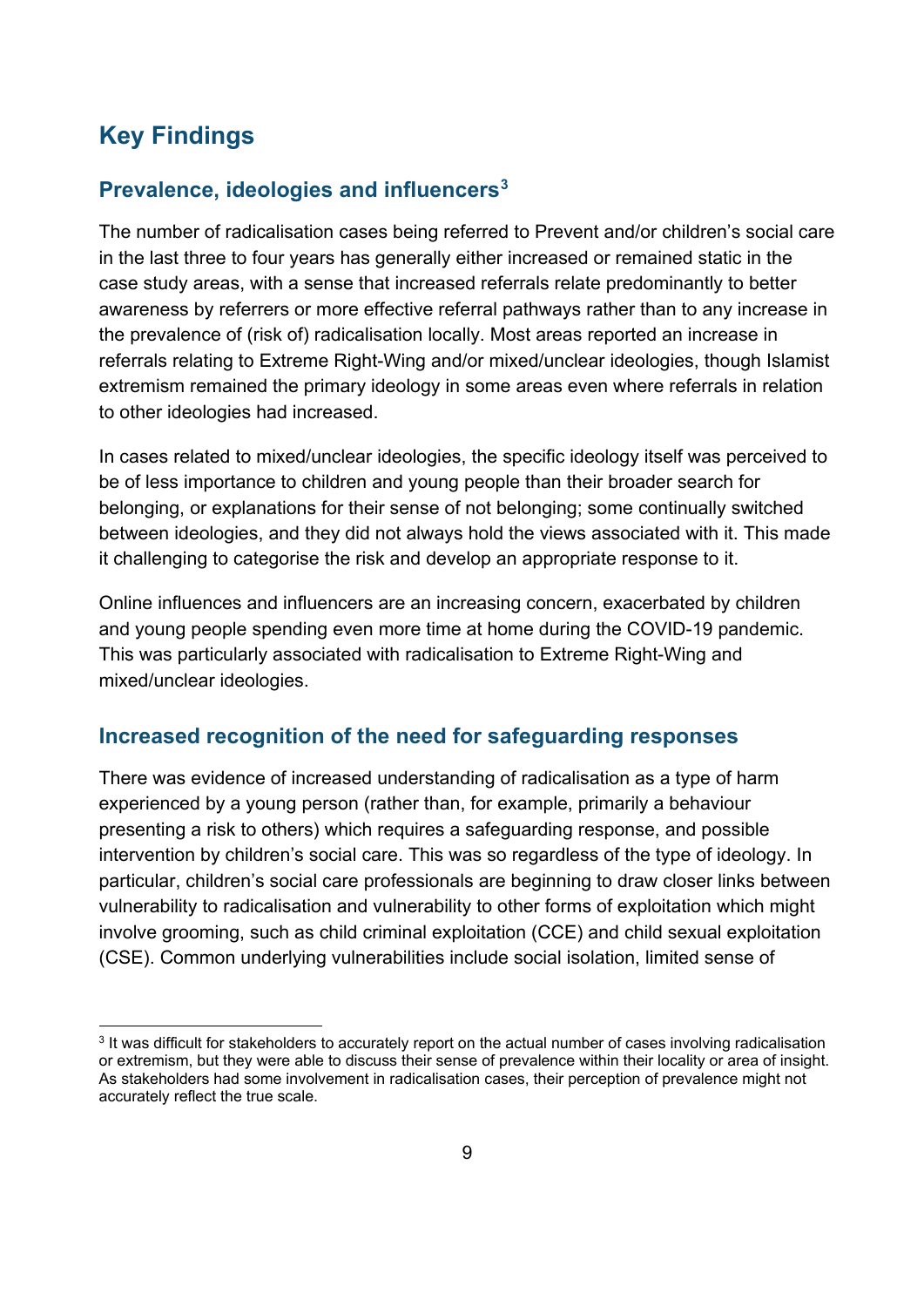belonging, low confidence/self-esteem, mental health concerns, autism, other learning needs, neglect and past trauma.

#### <span id="page-9-0"></span>**Integration of radicalisation into existing processes, practices and partnership working**

Linked to the wider recognition of a safeguarding role in cases involving (risk of) radicalisation, there is increasing understanding amongst children's social care staff that many existing social work frameworks and practices can be applied in response to radicalisation, in order to engage children, young people and families, assess risk and support needs, and address underlying vulnerabilities<sup>[4](#page-9-1)</sup>. Indeed, most of children's social care's direct work with children, young people and families appears to draw primarily on the core skills, knowledge and approaches used by social workers in response to other forms of harm. There can, however, be additional challenges in engaging families in relation to radicalisation, both in cases where the influencers are within the family and in cases where they are extra-familial but where there is community mistrust of the Prevent programme or the radicalisation risk is not recognised by families.

This is complemented by multi-agency work with a range of key partners, either directly or in forums such as Channel<sup>5</sup>, the multi-agency safeguarding hub (MASH) and standard multi-agency strategy meetings. Children's social care staff particularly value partnership work with Counter-Terrorism Police (CTP) and Prevent teams to jointly screen and assess risk, and to identify, deliver or refer on to radicalisation-specific interventions. There was evidence that working relationships are improving between these key partners in responding to radicalisation, aided by agreed single points of contact in each organisation.

However challenges remain, such as information sharing, determining and using thresholds, developing a shared multi-agency understanding of risk and an appropriate response across local authority areas. This has resulted in inconsistent responses and approaches to radicalisation both within and across different local authority areas. These persistent challenges link back to those identified in [Safeguarding and Radicalisation,](https://assets.publishing.service.gov.uk/government/uploads/system/uploads/attachment_data/file/635262/Safeguarding_and_Radicalisation.pdf) suggesting that further work needs to be done to address these issues.

<span id="page-9-1"></span><sup>&</sup>lt;sup>4</sup> Children's social care responses to radicalisation tend to focus primarily on addressing underlying vulnerabilities, rather than ideological concerns. Interventions addressing ideology are at present usually coordinated and delivered via Prevent teams and Channel.

<span id="page-9-2"></span><sup>&</sup>lt;sup>5</sup> Channel provides early support for anyone who is vulnerable to being drawn into any form or terrorism or supporting terrorist organisations. For more information see [Channel and Prevent Multi-Agency Panel](https://www.gov.uk/government/publications/channel-and-prevent-multi-agency-panel-pmap-guidance)  [\(PMAP\) guidance - GOV.UK \(www.gov.uk\).](https://www.gov.uk/government/publications/channel-and-prevent-multi-agency-panel-pmap-guidance)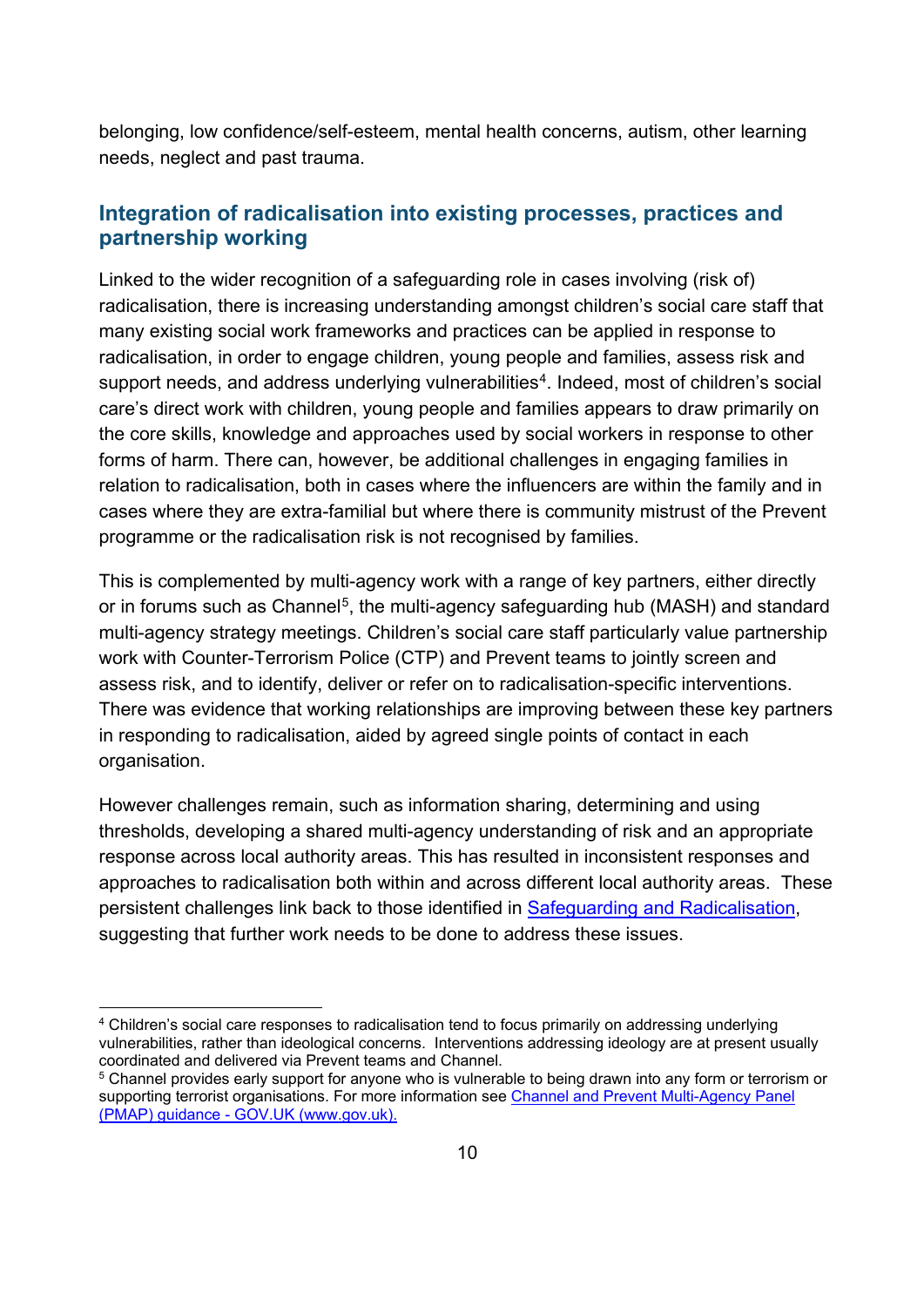An emerging practice area with potential to apply to radicalisation is 'contextual safeguarding'. This is an approach to understanding and responding to young people's experiences of significant harm beyond their families. [6](#page-10-2) There is growing recognition of its potential amongst children's social care staff and partners, as links are increasingly being drawn between radicalisation and other forms of exploitation. Indeed, a small number of the local authority areas in the study described how they have applied contextual safeguarding approaches to specific radicalisation concerns or have introduced radicalisation into multi-agency teams and meetings centred on contextual safeguarding.

#### <span id="page-10-0"></span>**Evidence of radicalisation-specific processes and responses by children's social care**

Although most elements of social care responses to radicalisation draw on core social work processes, skills and knowledge, there are examples of radicalisation-specific processes or responses which are used in some local authority areas.<sup>[7](#page-10-3)</sup> For instance, some areas have introduced radicalisation-specific referral, screening and assessment tools or have adapted their standard tools to incorporate explicit reference to radicalisation. There appears to be a wider range of these used than was identified through the previous research<sup>[8](#page-10-4)</sup> although this may be because different local authority areas were consulted. In a smaller number of areas, this includes adapted threshold documents and guidance which include radicalisation.

Some areas with Prevent-priority status (normally those with higher prevalence of radicalisation cases) also have specialist radicalisation/ extremism roles within children's social care. Such practitioners increase the consistency and efficacy of responses within children's social care, for example by screening referrals, advising and coaching allocated social workers, and coordinating partnership working. In some areas this role has evolved organically and informally, while in others it is formalised and/or funded. In areas where this role is formally funded it has often been difficult to fill, either initially or after the original post-holder has moved on. As such, there is a risk that knowledge and expertise may be lost if post-holders move on.

## <span id="page-10-1"></span>**Variation in social workers' confidence, knowledge and understanding**

Recent learning and development seems to have resulted in an improved consistency of application of social care processes to radicalisation cases as reported by both Prevent-

<span id="page-10-3"></span>

<span id="page-10-2"></span> $^6$  More information about contextual safeguarding can be found at <u>www.csnetwork.org.uk</u>.<br><sup>7</sup> Radicalisation-specific interventions addressing ideology are at present usually coordinated and delivered via Prevent teams and Channel rather than children's social care.

<span id="page-10-4"></span><sup>&</sup>lt;sup>8</sup> [Safeguarding and Radicalisation](https://assets.publishing.service.gov.uk/government/uploads/system/uploads/attachment_data/file/635262/Safeguarding_and_Radicalisation.pdf) op cit.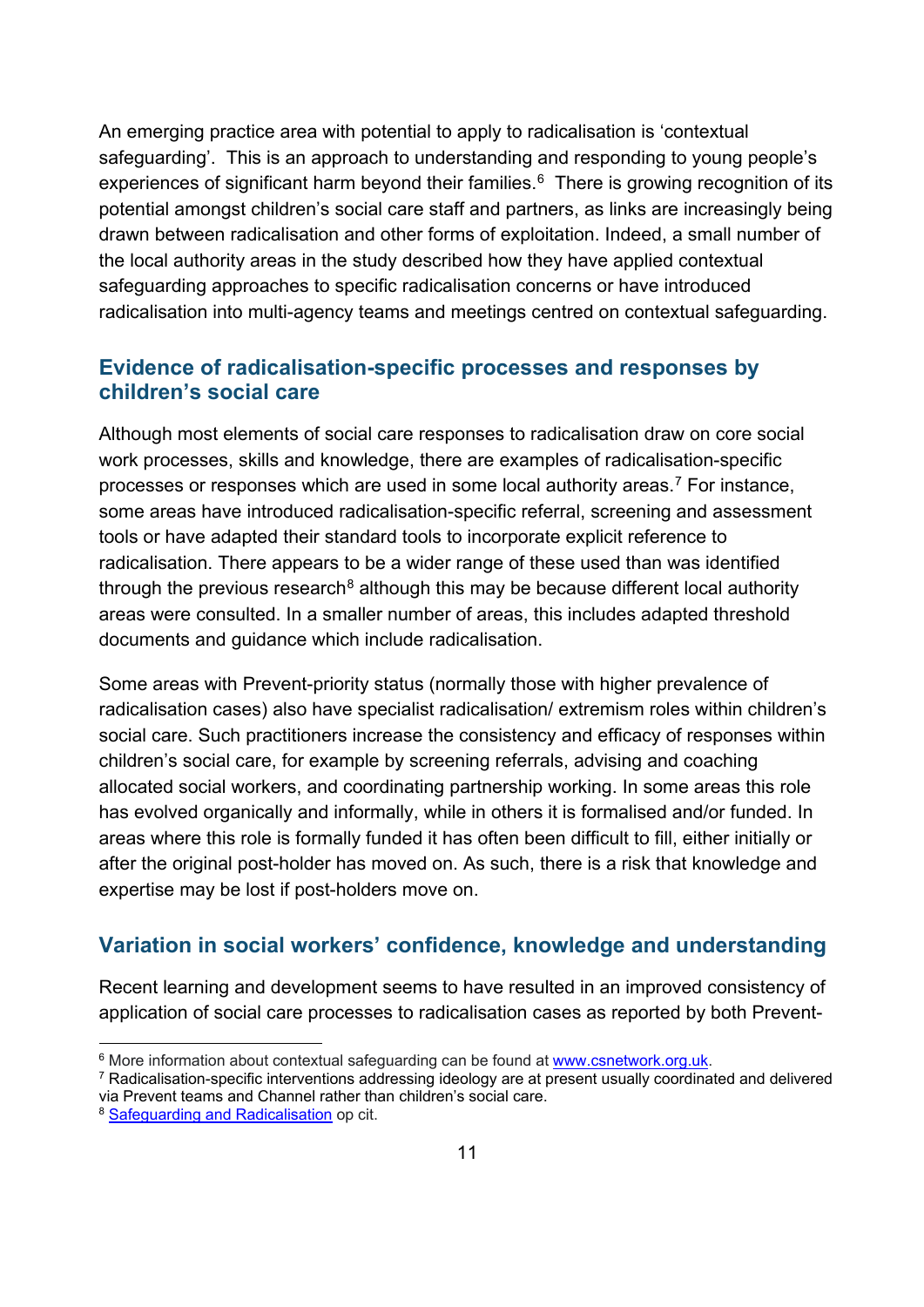priority and non-priority local authority areas consulted. Having said this, multi-agency partners working across a range of local authority areas suggested this may not be the case across the country. Moreover, the consistency of work with young people and families where there are radicalisation concerns remains a challenge.

The primary reason for variation appears to be individual social workers' confidence and skills in working with radicalisation concerns which is mainly determined by their experience of cases, their wider-ranging social work experience, and their understanding of how to apply core processes and approaches in different contexts. (This was also identified in the previous research). As radicalisation cases generally make up a small percentage of social workers' overall caseload, their confidence in addressing these concerns is often lower than confidence in addressing other forms of harm.

#### <span id="page-11-0"></span>**Methods for information, advice and guidance**

Mandatory Prevent training is offered across all local authority areas but there is evidence that it is not consistently accessed (possibly due to capacity restraints) resulting in gaps in knowledge. Increased monitoring of uptake may therefore be useful. In addition, introductory training could be adapted to make it more directly applicable to children's social care staff. For example, in one case study area the Prevent team deliver training in partnership with a senior practitioner in children's social care who specialises in radicalisation and safeguarding. The training is focused on framing the basic principles and approaches of the Prevent agenda in social care language and providing some practical guidance.

Beyond this introductory training, delivering further training as standard to all social workers is unlikely to be feasible or to represent the best use of time and resources given the relatively low prevalence of radicalisation in comparison to other forms of harm. $^{\rm 9}$  $^{\rm 9}$  $^{\rm 9}$ Therefore other sources of information, advice and guidance may be more accessible and effective. Some local authority staff described support offered by managers and specialist staff at the point when social workers encounter or are allocated a case with radicalisation concerns, which could be a useful model. Another mechanism for increasing the information, advice and guidance available is developing 'radicalisation toolkits' or similar resources for social workers to access when they encounter radicalisation concerns.

<span id="page-11-1"></span><sup>&</sup>lt;sup>9</sup> This is based on local authority stakeholders' common understanding/knowledge that nationally the number of radicalisation cases is lower than the number of cases involving other forms of harm such as physical abuse, emotional abuse, neglect, sexual abuse or bullying.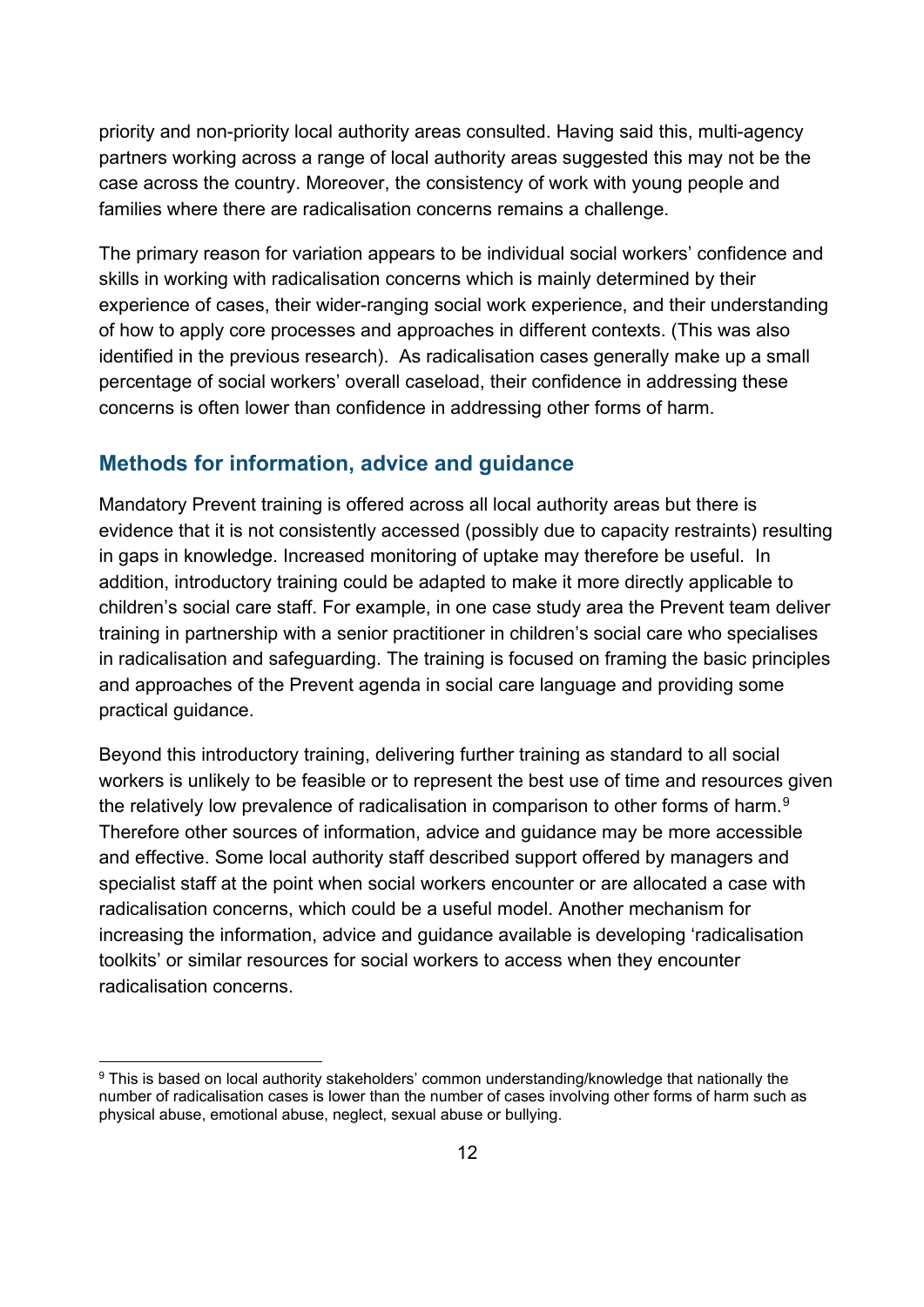## <span id="page-12-0"></span>**Key changes since previous research**

This research sought to update the findings from research carried out in 2016 [\(Safeguarding and Radicalisation,](https://assets.publishing.service.gov.uk/government/uploads/system/uploads/attachment_data/file/635262/Safeguarding_and_Radicalisation.pdf) DfE 2017) though it should be noted that a different sample of local authority areas and stakeholders was consulted in each study. Findings which remain consistent with the previous research therefore provide useful confirmation of the earlier findings suggesting certain challenges persist and are also relatively widespread. However, differences in the findings may be indicative of recent changes but may also be the result of differences in practice and context in the samples of local authorities included in the two research projects or differences in the data generated by the research. Comparisons between the findings should be viewed in this context.

The findings from this research show some key changes over the last three to four years since the publication of [Safeguarding and Radicalisation](https://assets.publishing.service.gov.uk/government/uploads/system/uploads/attachment_data/file/635262/Safeguarding_and_Radicalisation.pdf) (2017)<sup>[10](#page-12-1)</sup>, as well as some persistent challenges. Most notably, non-priority areas appear to have a better understanding of radicalisation as a form of harm requiring a safeguarding or child protection response than they may have had in 2016. However, this understanding remains inconsistent both within and across local authority areas, as does the extent to which it translates into a safeguarding response being implemented.

A key challenge identified by the previous research was a lack of internal direction and dedicated processes within local authority areas on responding to radicalisation risks, particularly in non-Prevent-priority areas. This updated research found that referral processes and planning procedures in response to radicalisation are broadly used consistently within both Prevent-priority and non-priority areas. Having said this, approaches to direct work with young people and their families varies considerably between social workers and may be more effective if a social worker has had previous experience of radicalisation cases.

Children's social care staff's experience of radicalisation cases also appears to be more important than previously reported in determining their confidence in responding to radicalisation concerns. In 2020/21 experience seems to be the key driver behind confidence, knowledge and skills in responding to radicalisation. Previously, staff's confidence was reported to be linked most closely to a local authority's recognition of

<span id="page-12-1"></span><sup>10</sup>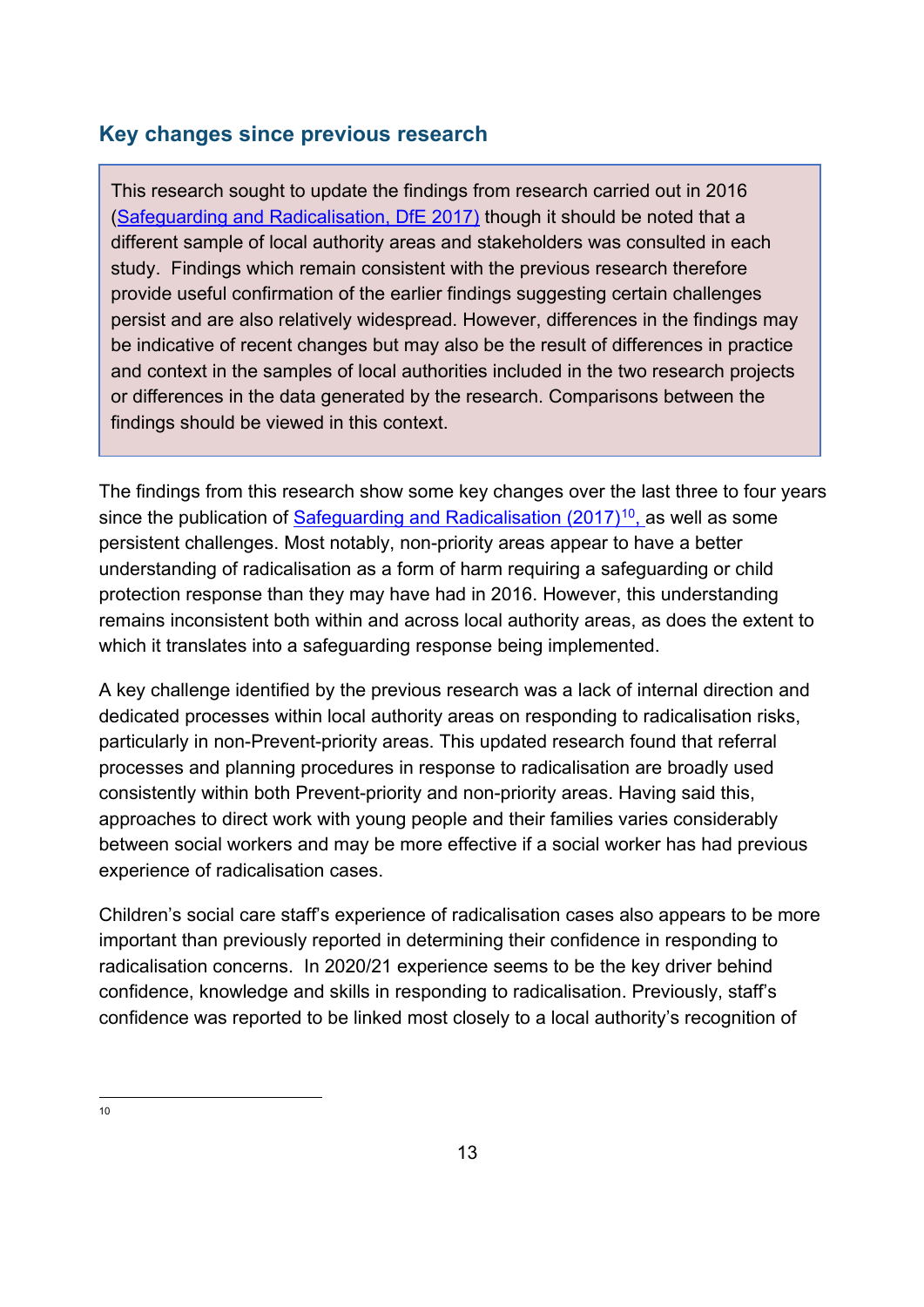radicalisation as a safeguarding issue (although experience was an important contributing factor).

Other key challenges previously identified which seem to have persisted include: staff's understanding of the link between radicalisation and exploitation; difficulty engaging families and communities with Prevent; issues in partnership working (and in particular information-sharing from police); and multi-agency understanding of children's social care thresholds. This updated research has identified a number of possible solutions to these challenges, including the use of specialist roles to support effective practice.

# <span id="page-13-0"></span>**Implications for policy and practice**

The findings of this research have several implications for policy and practice, which are discussed in detail in [Chapter 6: Implications](#page-85-0) for policy and practice. These relate predominantly to:

- Strengthening the increased recognition of radicalisation as a form of harm requiring standard safeguarding responses.
- Encouraging the inclusion of radicalisation in structures and approaches to addressing other forms of exploitation.
- Increasing social workers' confidence to apply their core skills and knowledge.
- Encouraging the use of radicalisation-specific approaches where required.
- Further investigating the inclusion of radicalisation in children's social care thresholds and related guidance.
- Promoting the routine attendance of children's social care at Channel.
- Cultivating more effective partnership working.
- Establishing specialist radicalisation/extremism roles within children's social care.
- Maximising the efficacy and uptake of Prevent training for children's social care.
- Sharing good practice regionally and nationally.
- Generating more proactive multi-agency responses.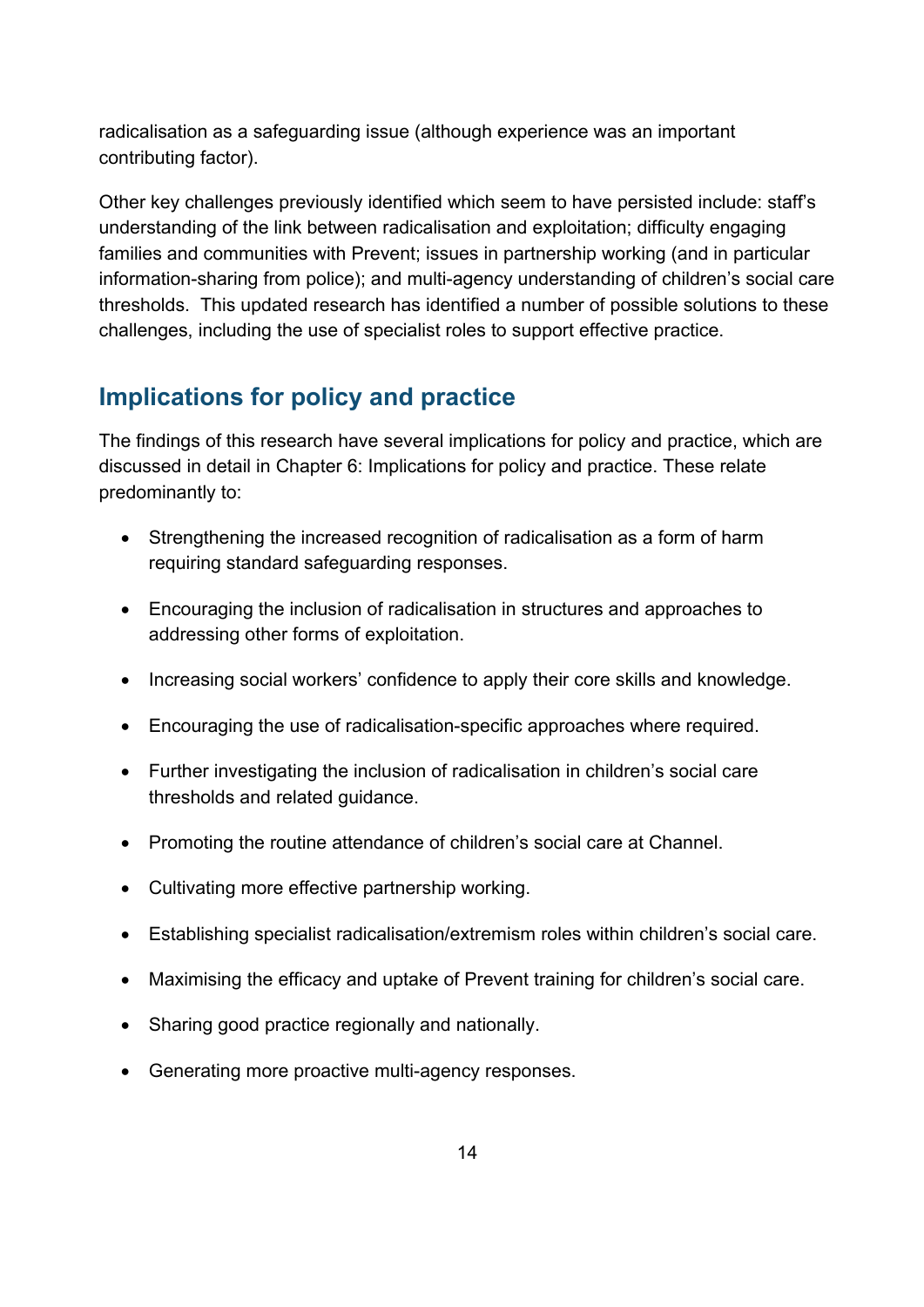# <span id="page-14-0"></span>**Chapter 1: Background to the research**

# <span id="page-14-1"></span>**Aims of the research**

This exploratory research project draws together and builds upon learning across the children's social care sector and key partners in relation to managing cases of radicalisation and extremism. It aims to provide timely and up-to-date insights into how children's social care services are responding to radicalisation and extremism. Specifically, it builds on the findings in [Safeguarding and Radicalisation](https://assets.publishing.service.gov.uk/government/uploads/system/uploads/attachment_data/file/635262/Safeguarding_and_Radicalisation.pdf) by confirming how views, practices, challenges and variation between local authority areas have changed or remained the same since 2016-17, and by identifying further specific good and transferable practice that could help address some of the more consistently-faced challenges. The focus was on children and young people aged 18 and under.

The research objectives, agreed with the DfE, are to get a clear and current understanding of:

- **Views amongst children's social care professionals on how processes and practices have recently developed** with regards to managing cases of radicalisation and extremism, and the types of cases emerging.
- **How children's social care staff are currently tackling issues** with a focus on learning from real-life cases (including interventions used, effectiveness of partnership working, challenges faced, and lessons learnt).
- **Good and promising practice** based on evidence of what has worked in which circumstances, which can be shared across the sector.
- **The different challenges posed by various types of radicalisation cases** (Islamist, Extreme Right-Wing, mixed/unclear/unstable ideologies), as well as from different harmful influencers (familial, extra-familial or primarily online).
- **What sources of information, advice and support social care staff use** (or would use) when radicalisation cases emerge, and how can social care staff best (reactively) obtain advice and guidance (on cases likely to be rare) as and when they are assigned them.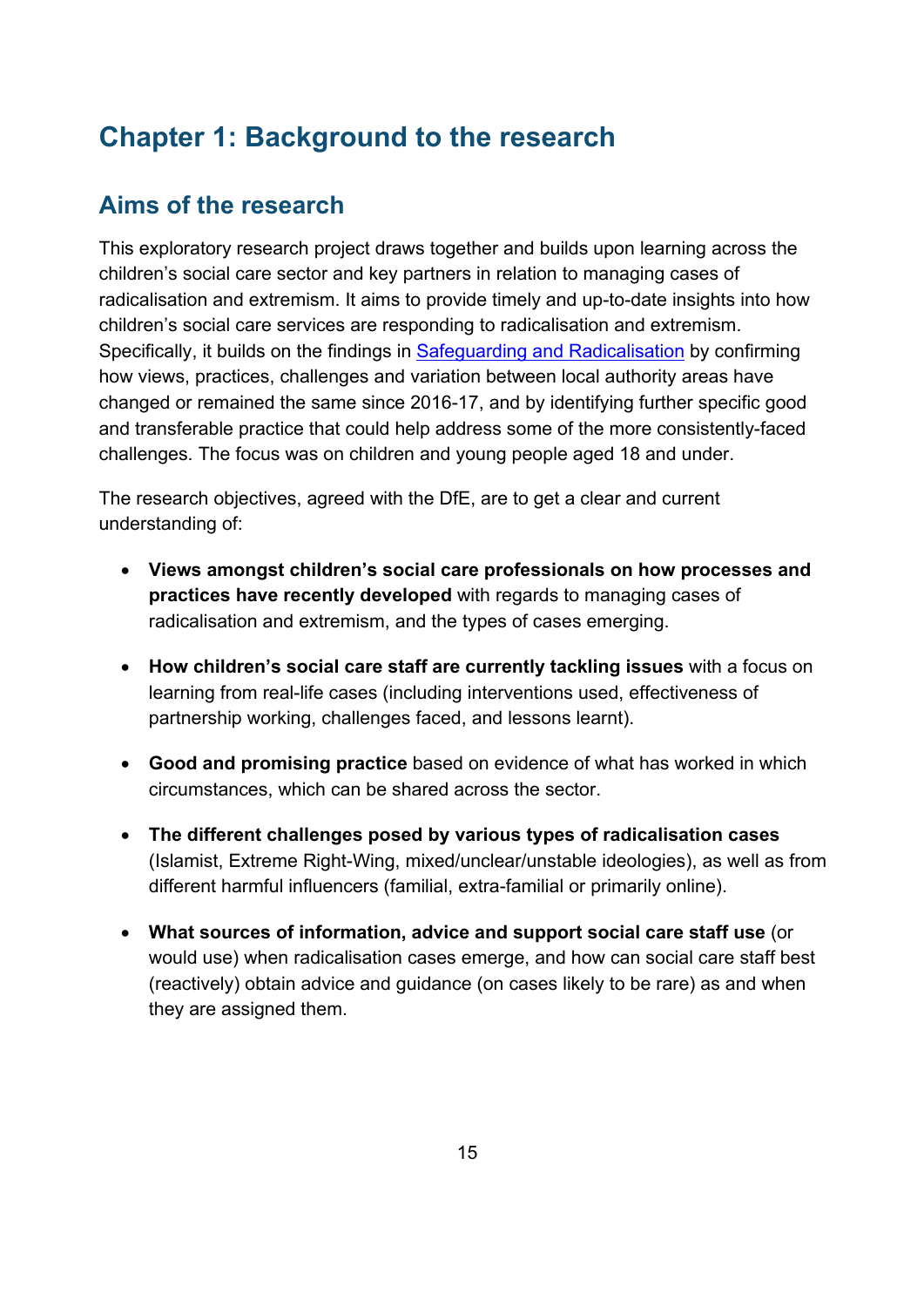# <span id="page-15-0"></span>**Context for the research**

Updated research at this time is particularly important due to the emergence or recognition of newer forms of extremism to which children and young people might be radicalised. For example, see evidence from the first sitting on 25 June 2020 of the [Counter-Terrorism and Sentencing Bill,](https://publications.parliament.uk/pa/cm5801/cmpublic/CounterTerrorism/PBC129_Counter-Terrorism_1st-4th_Combined_30_06_2020.pdf) updates to the evidence base for what might be effective in preventing or disrupting radicalisation to extremism, the publication of updated [Channel Duty Guidance](https://assets.publishing.service.gov.uk/government/uploads/system/uploads/attachment_data/file/964567/6.6271_HO_HMG_Channel_Duty_Guidance_v14_Web.pdf) in February 2021, and the likelihood that practice in identifying and working with children and young people has been necessarily altered over the last 12 months in light of COVID-19.

The integral role of children's social care in safeguarding children and young people from radicalisation and extremism is recognised within key statutory guidance such as [Working Together to Safeguard Children](https://www.gov.uk/government/publications/working-together-to-safeguard-children--2) and in the [Channel Duty Guidance.](https://assets.publishing.service.gov.uk/government/uploads/system/uploads/attachment_data/file/964567/6.6271_HO_HMG_Channel_Duty_Guidance_v14_Web.pdf) As with other types of harm, there is widespread recognition that early intervention can reduce the risks posed and that a range of partners (for example, children's social care, education, childcare, health, police, prisons and probation) must work in partnership to identify and safeguard children and young people. This research is also being shared with the current [Independent review of children's social care](https://childrenssocialcare.independent-review.uk/) focused on the needs, experiences and outcomes of the children supported by social care, and the Independent [review of Prevent](https://www.gov.uk/government/collections/independent-review-of-prevent) focused on the UK's strategy for protecting people vulnerable from being drawn into terrorism.

Data on referral rates into the Prevent programme shows that young people (aged 20 years and younger) have consistently made up the majority of referrals, discussions at panel and Channel cases.<sup>11</sup> In 2019/20, 54 per cent (3,423 out of 6,287) of referrals to Prevent were for under-20s (see Figure 1). The data for that year also shows that 88 per cent (5,514) were male.

<span id="page-15-1"></span><sup>&</sup>lt;sup>11</sup> Individuals referred to and supported through the Prevent Programme [April 2019 to March 2020,](https://www.gov.uk/government/statistics/individuals-referred-to-and-supported-through-the-prevent-programme-april-2019-to-march-2020/individuals-referred-to-and-supported-through-the-prevent-programme-april-2019-to-march-2020) April [2018 to March 2019,](https://assets.publishing.service.gov.uk/government/uploads/system/uploads/attachment_data/file/853646/individuals-referred-supported-prevent-programme-apr2018-mar2019-hosb3219.pdf) and [April 2017 to March 2018](https://assets.publishing.service.gov.uk/government/uploads/system/uploads/attachment_data/file/763254/individuals-referred-supported-prevent-programme-apr2017-mar2018-hosb3118.pdf)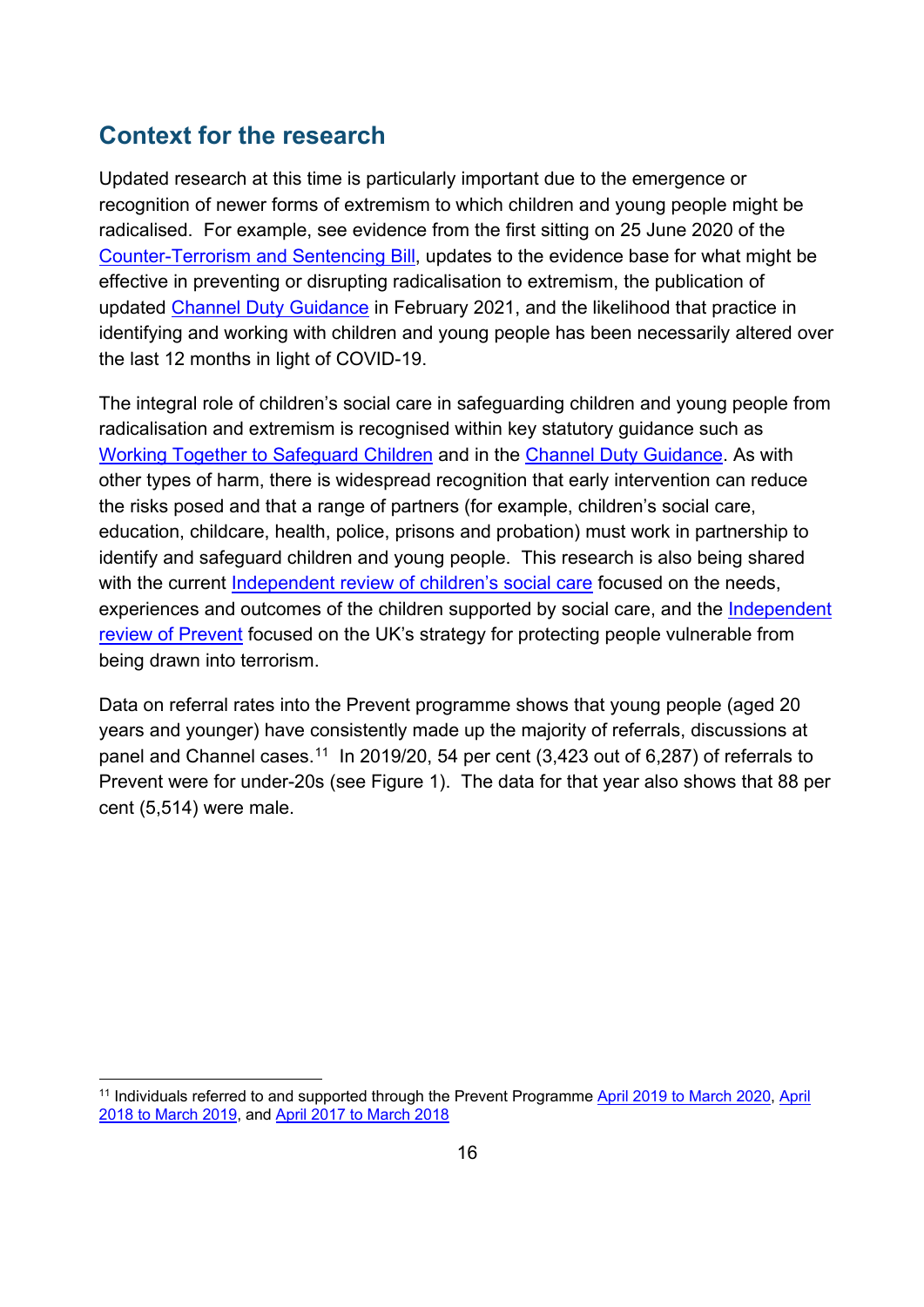<span id="page-16-0"></span>**Figure 1: Referrals made to and discussed at a Channel panel, and adopted as a Channel case, by age 2019/2020.** 



**Source**: Home Office, Individuals referred to and supported through the Prevent programme, England and Wales, April 2019 to March 2020. [Annex A, Table 4](https://www.gov.uk/government/statistics/individuals-referred-to-and-supported-through-the-prevent-programme-april-2019-to-march-2020)

Although the proportion of cases made up by young people have remained relatively stable since 2017/18, the total number of cases have fluctuated. Data for all age groups shows that in 2017/18, 7,318 total referrals were made to the Prevent Programme. This declined to 5,738 in 2018/19, before rising again by around 10 per cent to 6,287 in 2019/20.

The data also shows that amongst all cases the proportion of referred cases being deemed suitable for discussion and for adoption at Channel in recent years have increased. In terms of cases discussed, the proportion rose from 18% in 2017/18 (1,314 out of 7,318) to 23% in 2019/20 (1,424 out of 6,287). Similarly, the proportion of cases adopted at Channel increased from 5% in 2017/18 (394 out of 7,318 individuals referred) to 11% in 2019/20 (697 out of 6,287).

The data also suggest that the proportion of referrals for concerns related to Islamist ideologies is generally decreasing, from 44% of referrals in 2017/18 (3,197 out of 7,318)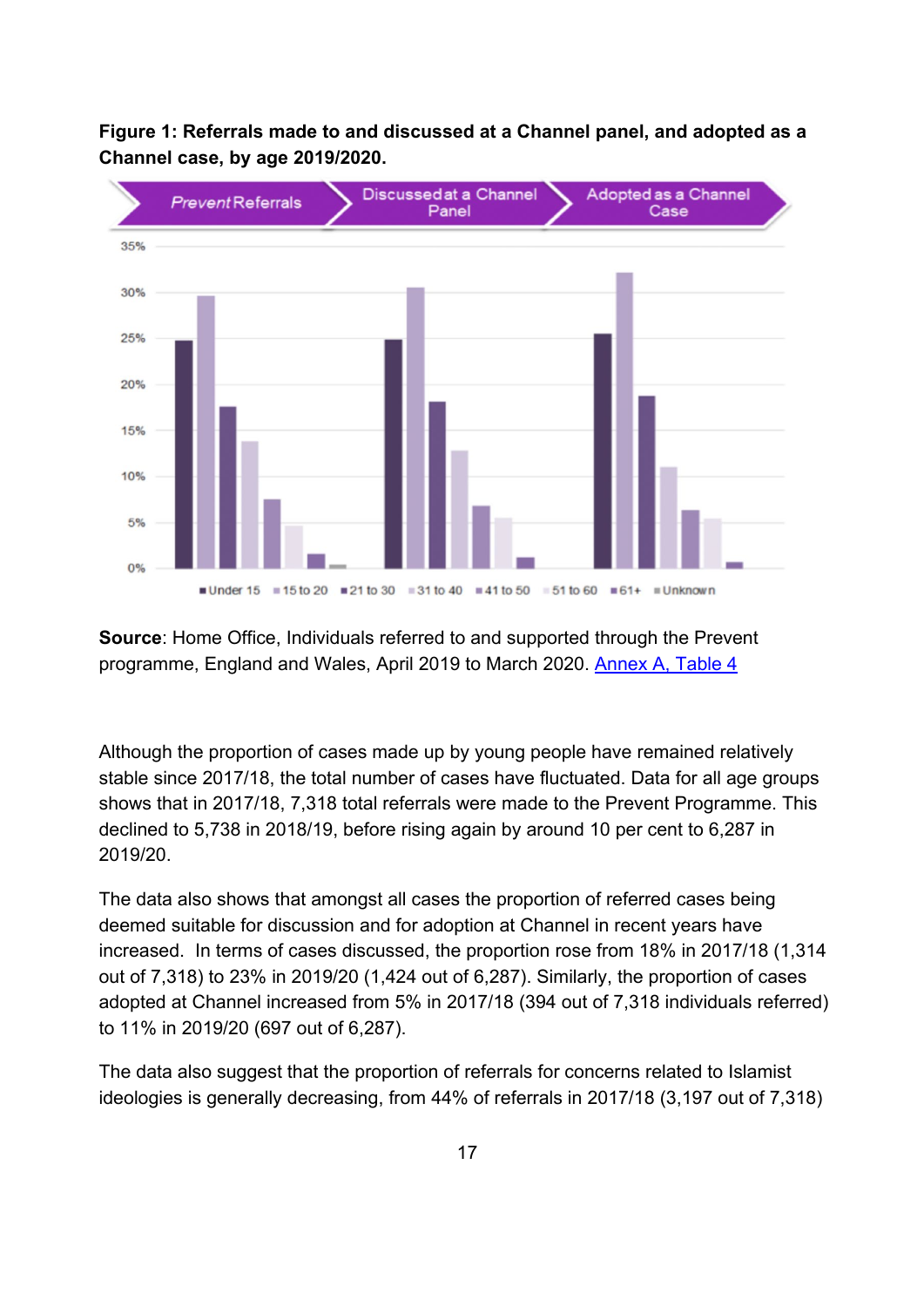to 24% of referrals in 2019/20 (1,487 out of 6,287). Meanwhile referrals for individuals with a mixed/unclear ideologies have increased, from 38% in 2018/19 (2,169 out of 5,738) to 51% in 2019/20 (3,203 out of 6,287).<sup>[12](#page-17-3)</sup> There has also been a smaller increase in the number of referrals for concerns related to Extreme Right-Wing ideologies, from 18% in 2017/18 (1,312 out of 7,318) to 22% in 2019/20 (1,387 out of 6,287). These trends have been generally reflected in the proportion of cases adopted at Channel panel.

## <span id="page-17-0"></span>**Research methodology**

The research involved four main strands of qualitative consultation, taking a semistructured approach to focus on the specific knowledge and expertise of individual participants<sup>13</sup>. This was complemented by sharing and testing emerging findings with key stakeholders in order to use their feedback to increase accuracy, detail or nuance.

#### <span id="page-17-1"></span>**Strand 1: Initial workshop with Prevent Education Officer sub-group**

An initial workshop was held with the Prevent Education Officers (PEOs) Children's Services Sub-group.<sup>[14](#page-17-5)</sup> This was attended by six PEOs, and an interview was conducted with an additional member of the sub-group who was unable to attend the workshop. Attendees provided a detailed account of research they had been conducting within their own local authority areas in the preceding months to better understand current approaches and challenges for children's social care in responding to radicalisation and extremism. Their knowledge and views also helped inform the selection of the sample of local authorities for inclusion in the research, shape the topics and questions on which to consult stakeholders, and begin to frame and contextualise later consultation responses.

#### <span id="page-17-2"></span>**Strand 2: Local authority area case studies**

Online focus groups and 1-to-1 interviews were conducted with staff from 11 local authority areas between 2 November 2021 and 15 January 2021. Six of the 11 areas had Prevent-priority status. The sample of local authority areas was selected by the DfE based on a mix of areas by Prevent-priority status, by levels of experience in dealing with cases of radicalisation and extremism, and by geographical location.

<span id="page-17-3"></span><sup>&</sup>lt;sup>12</sup> This category of concern was not included in the 2017/18 statistics.

<span id="page-17-4"></span> $13$  Topic guides were agreed in advance with DfE (see copies in the appendices).

<span id="page-17-5"></span><sup>&</sup>lt;sup>14</sup> PEOs have responsibility for supporting schools and education personnel to deliver Prevent activity.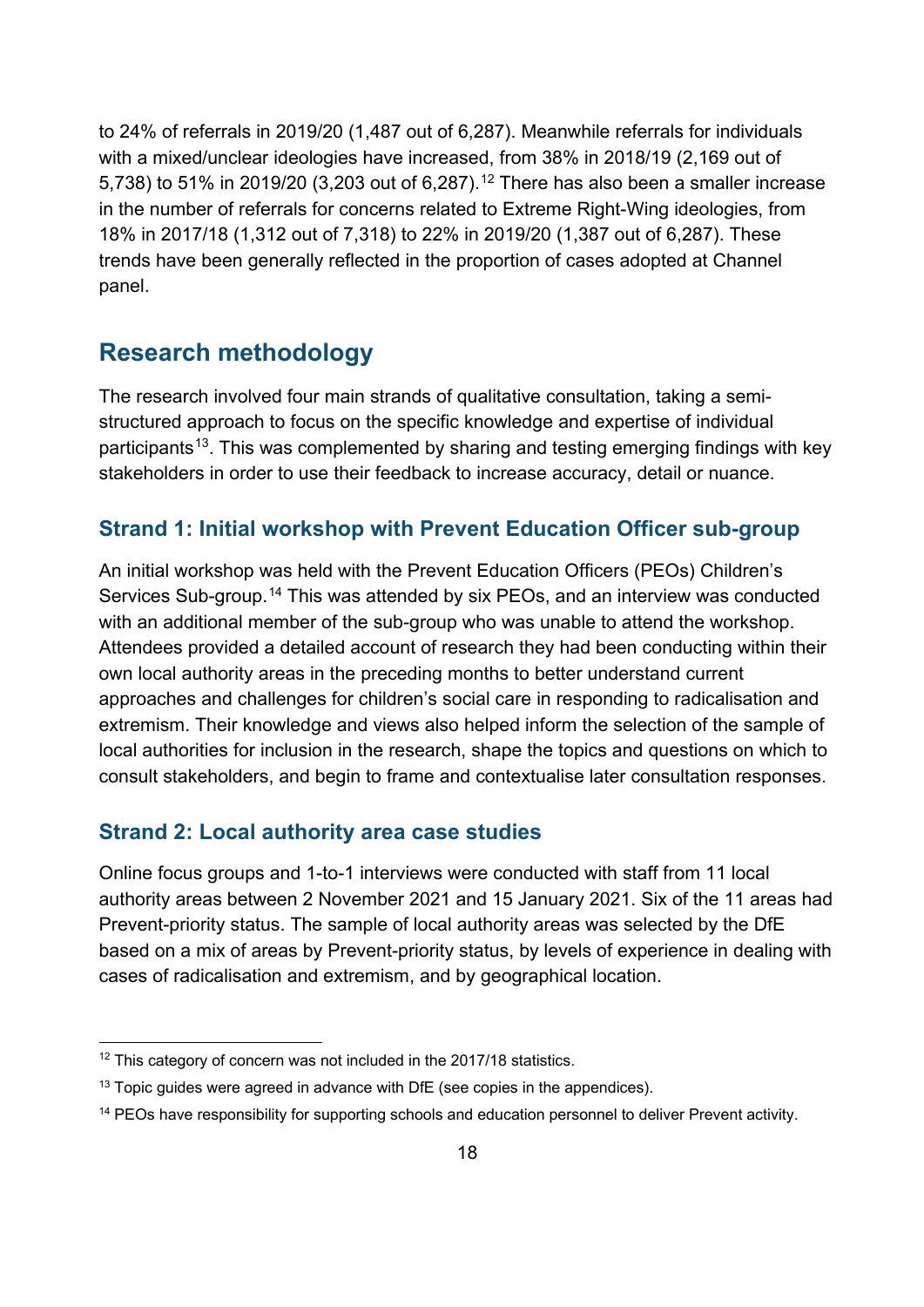Each case study involved consultation with staff with greater or lesser experience of local structures and practice relating to children and young people at risk of radicalisation and extremism. In each area this included children's social care staff working in strategic and senior operational roles. Where possible, it also included frontline social workers working directly with children, young people and families. [Table 1](#page-18-0) provides a detailed breakdown of the sample. For the purposes of reporting, the identities of the local authority areas involved in the research have been anonymised.

<span id="page-18-0"></span>

| Table 1: Local authority (LA) case study profile |  |  |
|--------------------------------------------------|--|--|
|--------------------------------------------------|--|--|

| LA          | <b>Region</b>        | <b>Strategic/</b><br>senior<br>operational<br>in<br>children's<br>social care<br><b>Areas with Prevent Priority Status</b> | <b>Team</b><br>managers<br>in<br>children's<br>social care | <b>Frontline</b><br>staff<br>in<br>children's<br>social care | Prevent/<br><b>Channel</b> | Other <sup>15</sup> | <b>Total</b>            |
|-------------|----------------------|----------------------------------------------------------------------------------------------------------------------------|------------------------------------------------------------|--------------------------------------------------------------|----------------------------|---------------------|-------------------------|
|             |                      |                                                                                                                            |                                                            |                                                              |                            |                     |                         |
| A           | South<br>East        | $\mathbf 1$                                                                                                                | 1                                                          | 1                                                            | 1                          | $\overline{0}$      | $\overline{\mathbf{4}}$ |
| B           | South<br>East        | $\mathbf 1$                                                                                                                | $\mathbf 1$                                                | $\overline{1}$                                               | $\overline{0}$             | $\overline{0}$      | $\overline{3}$          |
| $\mathbf C$ | London               | $\overline{0}$                                                                                                             | 3                                                          | 3                                                            | $\overline{4}$             | $\overline{0}$      | 10                      |
| D           | Midlands             | $\mathbf 1$                                                                                                                | $\overline{0}$                                             | $\overline{7}$                                               | $\overline{1}$             | $\overline{0}$      | 9                       |
| E           | London               | $\mathbf{1}$                                                                                                               | $\overline{2}$                                             | $\overline{0}$                                               | 3                          | $\overline{0}$      | 6                       |
| F           | <b>North</b><br>West | $\mathbf 1$                                                                                                                | 1                                                          | 1                                                            | $\mathbf 1$                | $\overline{0}$      | $\overline{\mathbf{4}}$ |

<span id="page-18-1"></span><sup>&</sup>lt;sup>15</sup> This included two youth justice workers.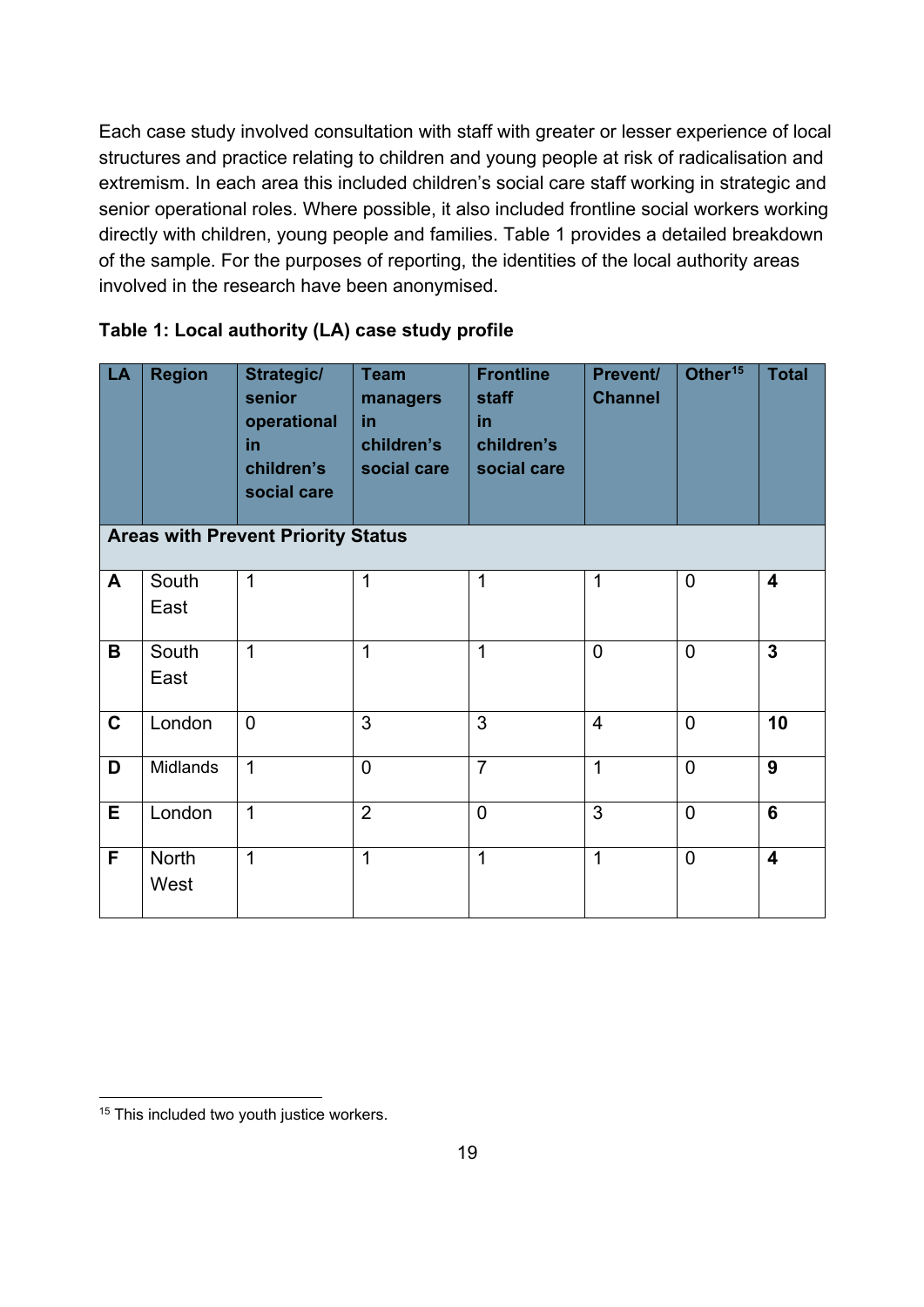| <b>Areas without Prevent Priority Status</b> |               |                |                |                |                |                |                |  |
|----------------------------------------------|---------------|----------------|----------------|----------------|----------------|----------------|----------------|--|
| G                                            | North<br>East | $\overline{0}$ | $\overline{0}$ | 1              | $\mathbf 1$    | $\overline{0}$ | $\overline{2}$ |  |
| H                                            | North<br>East | 5              | $\overline{0}$ | $\overline{0}$ | $\overline{0}$ | $\mathbf 1$    | 6              |  |
| T                                            | South<br>East | $\mathbf 1$    | $\overline{1}$ | 1              | $\overline{0}$ | $\overline{0}$ | $\mathbf{3}$   |  |
| J                                            | North<br>West | $\overline{0}$ | $\overline{0}$ | $\overline{4}$ | $\overline{0}$ | 1              | $5\phantom{1}$ |  |
| K                                            | South<br>West | $\overline{0}$ | $\overline{1}$ | $\overline{2}$ | $\overline{0}$ | $\overline{0}$ | $\mathbf{3}$   |  |
|                                              | <b>Totals</b> | 11             | 10             | 21             | 11             | $\mathbf{2}$   | 55             |  |

All but one of the local authority areas with Prevent-priority status in the research were metropolitan districts or London Boroughs, whereas the local authority areas without Prevent-priority status were a mix of metropolitan districts and County Councils.

## <span id="page-19-0"></span>**Strand 3: Consultation with national and regional stakeholders**

Online focus groups and 1-to-1 interviews were also conducted with regional and national stakeholders between 2 November 2021 and 15 January 2021. Nineteen stakeholders were identified by DfE colleagues and colleagues from the PEO children's services group for their ability to provide useful insights into this topic. All stakeholders were contacted at least twice, and 13 agreed to be interviewed. This included stakeholders from the following agencies/roles $16$ :

- Counter Terrorism Policing (CTP) (n=5)
- Director of Children's Services (DCS) (n=2)

<span id="page-19-1"></span><sup>&</sup>lt;sup>16</sup> The Directors of Children's Services and social workers who participated in Strand 3 were based outside of the 11 selected case study areas. The Principal Social Worker was recruited via the Principal Social Worker Network but was, by coincidence, also based in one of the 11 case studies.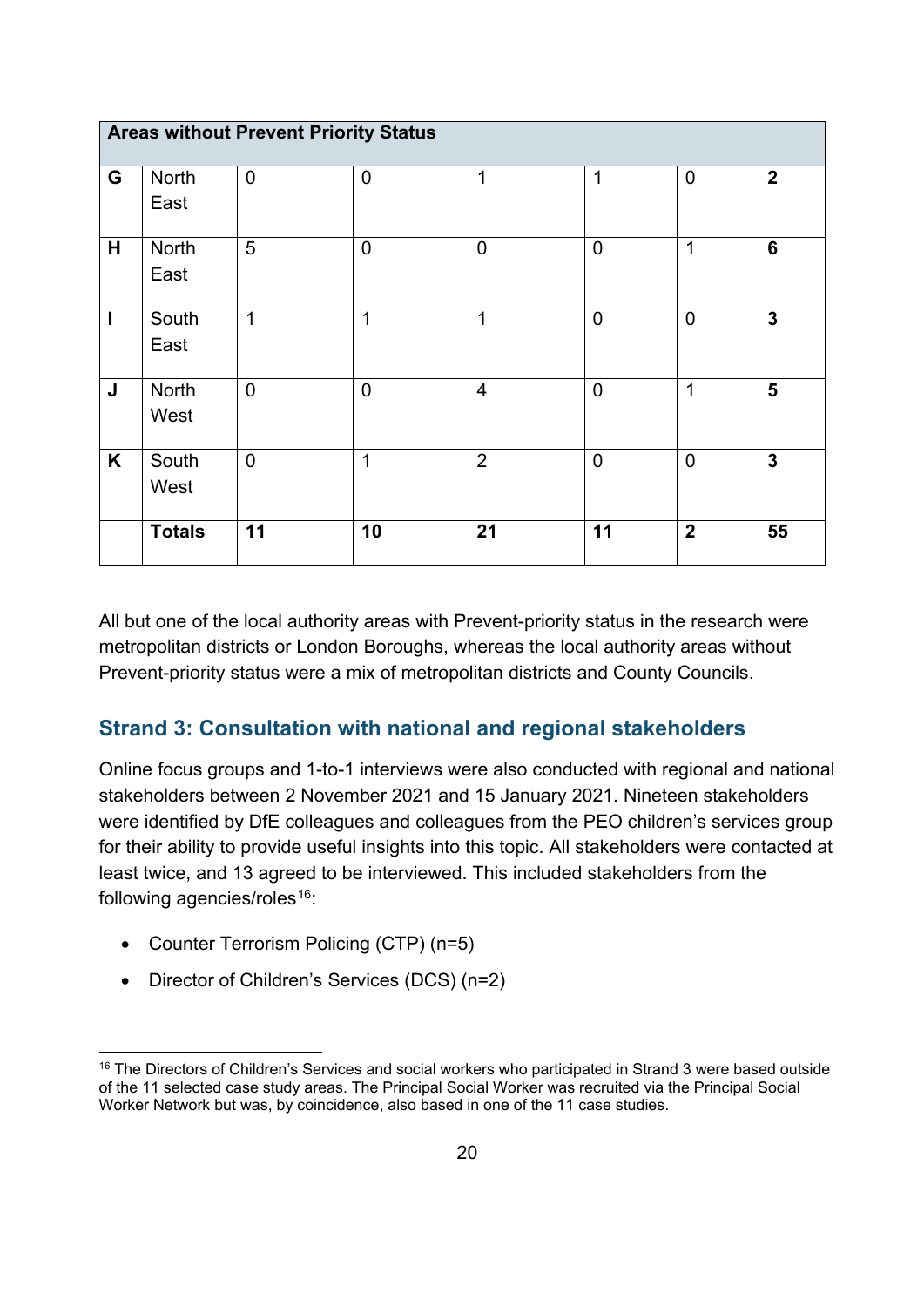- Social Workers (n=2)
- Principal Social Workers  $(n=1)^{17}$  $(n=1)^{17}$  $(n=1)^{17}$
- Voluntary/community organisations with national coverage (n=2)
- Social Work England (n=1)

#### **Terminology**

Throughout this report, if views are expressed by people from a cross-section of roles from local authorities (i.e. from children's social care, Prevent and youth justice), then they are referred to as **'local authority stakeholders'**.

The term '**children's social care stakeholders'** is used to refer to strategic leads, senior operational stakeholders, team managers and frontline social workers and practitioners in children's social care. Where possible, roles are specified in more detail.

If views are expressed from a cross-section of national and regional stakeholders, then they are referred to as '**national and regional stakeholders'**. Where possible, roles are specified in more detail.

#### <span id="page-20-0"></span>**Strand 4: Sense testing findings**

Following the initial analysis of consultation responses, two workshops were conducted to seek feedback on emerging findings and add further detail and nuance where necessary. The first sense-testing workshop was with members of the DfE steering group for the research and the second was with national and regional stakeholders who had participated in the research.

A written overview of emerging findings was also shared with lead contacts across all local authority areas who participated in the case studies and any national and regional stakeholders who were unable to attend the workshop but wished to contribute to the sense-testing process. Again, their feedback was sought and used to inform additional analysis of the original consultation data or to add nuance and detail to the findings.

<span id="page-20-1"></span><sup>&</sup>lt;sup>17</sup> The Principal Social Worker Network also supported the research by circulating an invitation to participate to all network members. Two additional Principal Social Workers expressed interest, but they were unable to participate within the timescales for the research.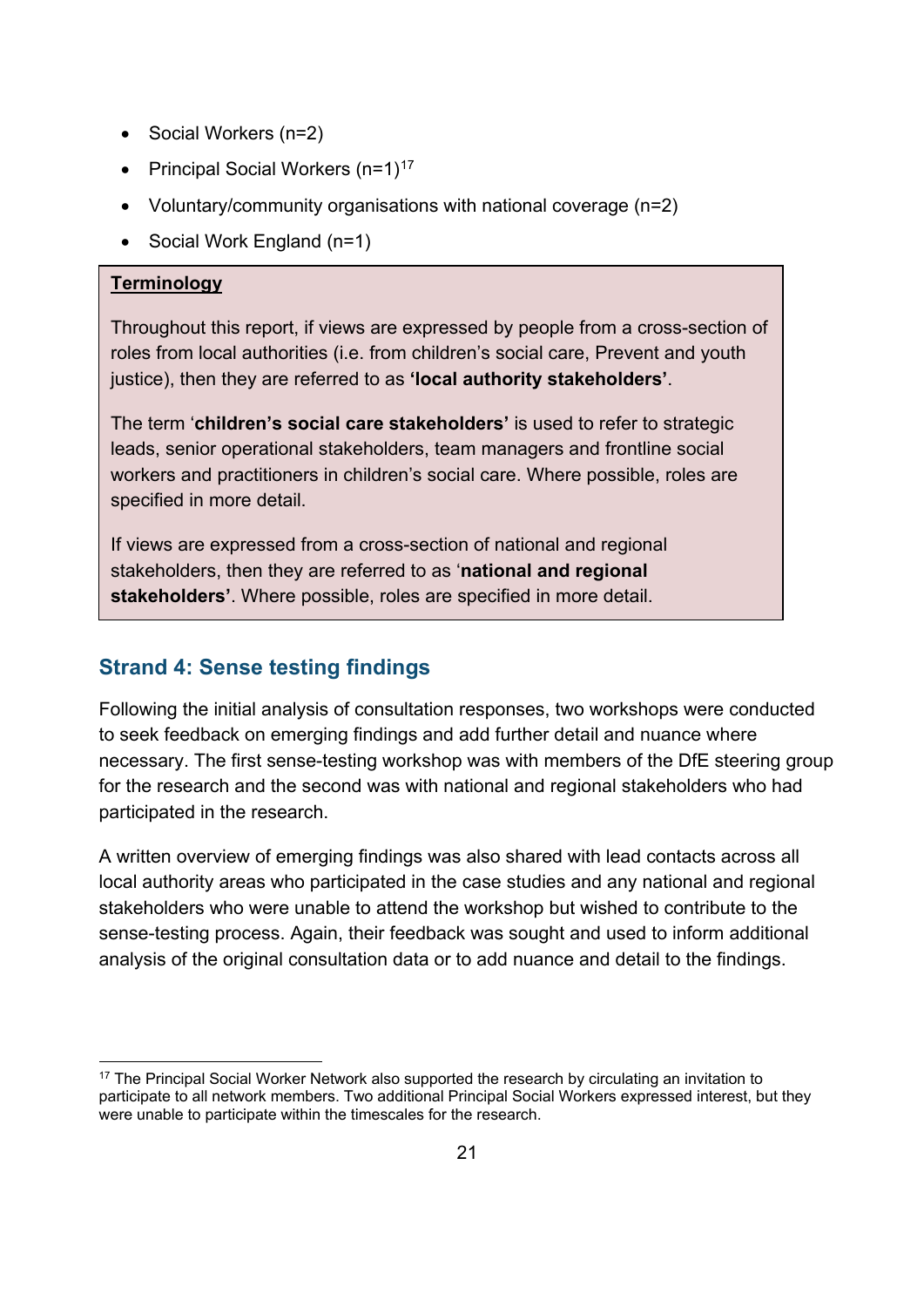#### <span id="page-21-0"></span>**Limitations of the research**

Due to the focus on a relatively small number of local authority areas, findings may not be representative of the current situation across the whole of the children's social care sector. However, commonalities in views, practice and challenges were evident across the 11 local authority areas, which suggests that the findings may be a useful starting point to understand the national picture.

The qualitative methodology allowed for more detailed exploration of the key topics with a small sample of children's social care staff and partners in each local authority area. Survey methodologies might be more suited to gathering additional evidence in relation to specific topics discussed in this report, such as the self-reported confidence and skills of a larger sample of social workers. Equally, collation and analysis of children's social care monitoring data on referrals and case outcomes could provide more accurate information about the scale of radicalisation concerns requiring or receiving a children's social care response.<sup>18</sup>

## <span id="page-21-1"></span>**Structure of the report**

This report is structured as follows:

- Chapter 2: Prevalence and types of cases. This chapter explores perceptions of the prevalence of radicalisation referrals and cases, ideologies, radicalising influences, and common underlying vulnerabilities of children and young people at risk of radicalisation and extremism.
- Chapter 3: Processes and practices. This chapter explains the pathways into children's social care, frameworks and approaches used by children's social care in response to radicalisation, and multi-agency working. It also outlines any changes to practices over the last three to four years.
- Chapter 4: Challenges to effective practice and potential solutions. This chapter outlines the key challenges to effective practice in responding to radicalisation that were identified through the research; information-sharing, determining and using thresholds, developing shared multi-agency understanding of risk and response, and engaging families.

<span id="page-21-2"></span><sup>&</sup>lt;sup>18</sup> Referral data by region are available here: Individuals referred to and supported through the Prevent [Programme, April 2019 to March 2020](https://www.gov.uk/government/statistics/individuals-referred-to-and-supported-through-the-prevent-programme-april-2019-to-march-2020/individuals-referred-to-and-supported-through-the-prevent-programme-april-2019-to-march-2020)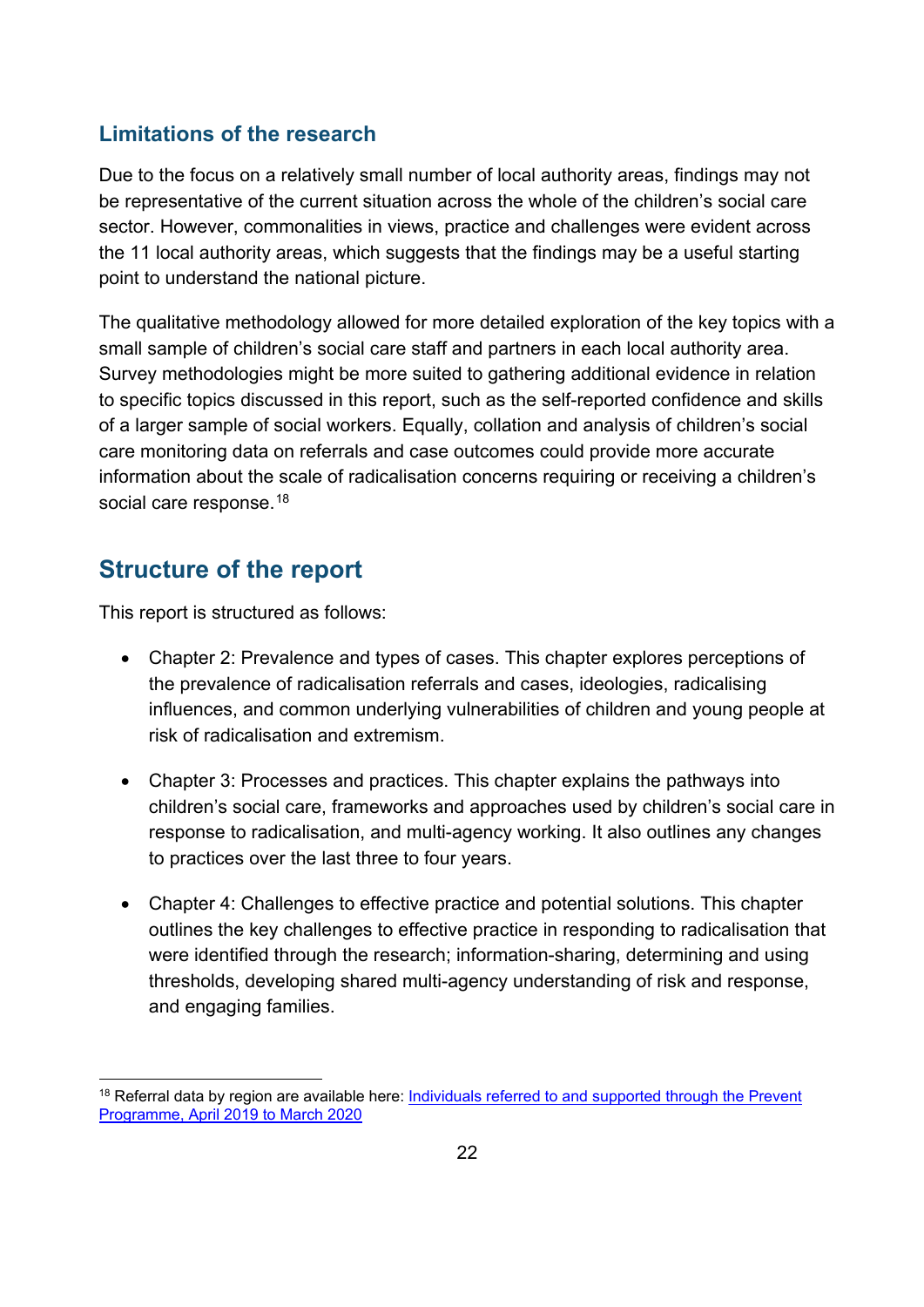- Chapter 5: Social workers' confidence, experience and understanding. This chapter explores the current Prevent training offer, preferred training approaches in children's social care, the most common and preferred sources of advice, and additional advice, support and guidance that may be needed to increase social workers' confidence, skills and experience in responding to radicalisation.
- Chapter 6: Implications for policy and practice. This chapter outlines the implications for policy and practice identified through this research.
- Chapter 7: Appendices. The appendices include the topic guides used for research strands one to three – i.e. the initial workshop with Prevent Education Officers, local authority case studies, and consultation with national and regional stakeholders.

Throughout this report, we have included examples of good and promising practice in blue text boxes, looking in detail at one aspect of processes and practices from within a local authority case study area or identified by one or more national and regional stakeholders.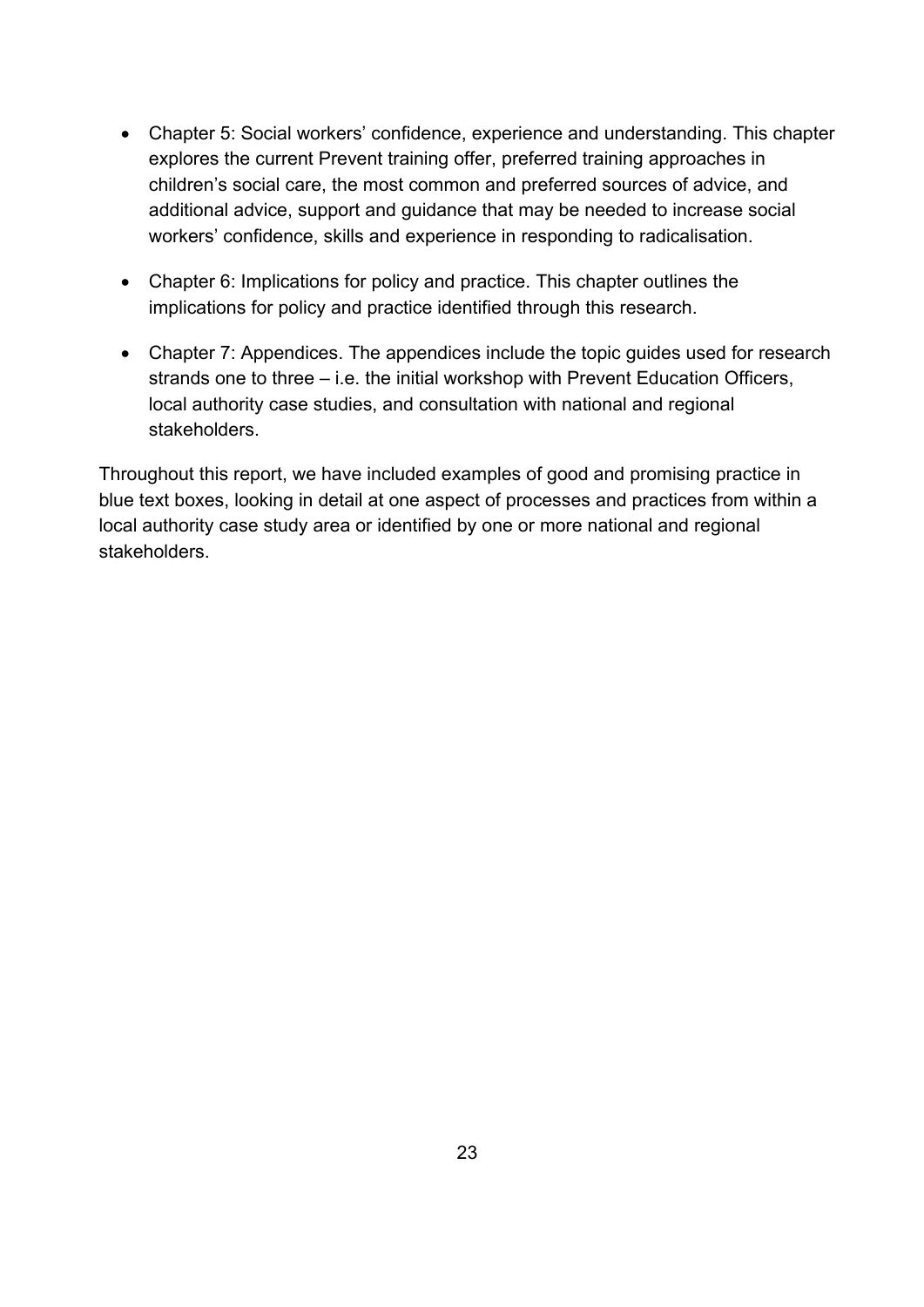# <span id="page-23-0"></span>**Chapter 2: Prevalence and types of cases**

## <span id="page-23-1"></span>**Chapter summary**

Over the past three to four years, the number of children and young people being referred to Prevent and/or children's social care because of concerns about radicalisation has either increased or remained the same in most of the 11 local authority areas which are the focus of this research. Most of these local authority areas which have seen an increase in referrals were Prevent-priority areas, and the increase in these areas appears to reflect either a.) increased confidence and skills amongst referrers in identifying children and young people who might be at risk of radicalisation and/or b.) improved referral processes/better awareness of these processes. As such, it does not necessarily indicate that the prevalence of children and young people at risk of radicalisation has increased in these areas.

Within radicalisation referrals, stakeholders identified the following trends: $^{\rm 19}$  $^{\rm 19}$  $^{\rm 19}$ 

- **Ideology.** Over the past three to four years there has been a reported increase in mixed/unclear ideologies and Extreme Right-Wing ideologies, although in many local authority areas Islamist extremism concerns remain the most prevalent or most frequently identified ideology in the area. In cases relating to mixed/unclear ideologies the specific ideology itself was perceived to be of less importance to children and young people than their broader search for belonging and/or explanations for their sense of not belonging; some continually switched between ideologies, and they did not always hold the views associated with it. This made it challenging to categorise the risk and develop an appropriate response to it.
- **Influencers.** Online influences are an increasing concern and are particularly associated with radicalisation to Extreme Right-Wing and mixed/unclear ideologies. They have been exacerbated by parents having an insufficient understanding of the risks and threats linked to online platforms, and by the COVID-19 pandemic resulting in children and young people spending more time online.
- **Underlying vulnerabilities**. Almost all children and young people referred as at risk of radicalisation are young men. Common underlying vulnerabilities in children and young people at risk of radicalisation include social isolation, limited sense of belonging, low confidence/self-esteem, mental health concerns, autism, other

<span id="page-23-2"></span><sup>&</sup>lt;sup>19</sup> These trends did not appear to vary based on whether a local authority has Prevent-priority status or not.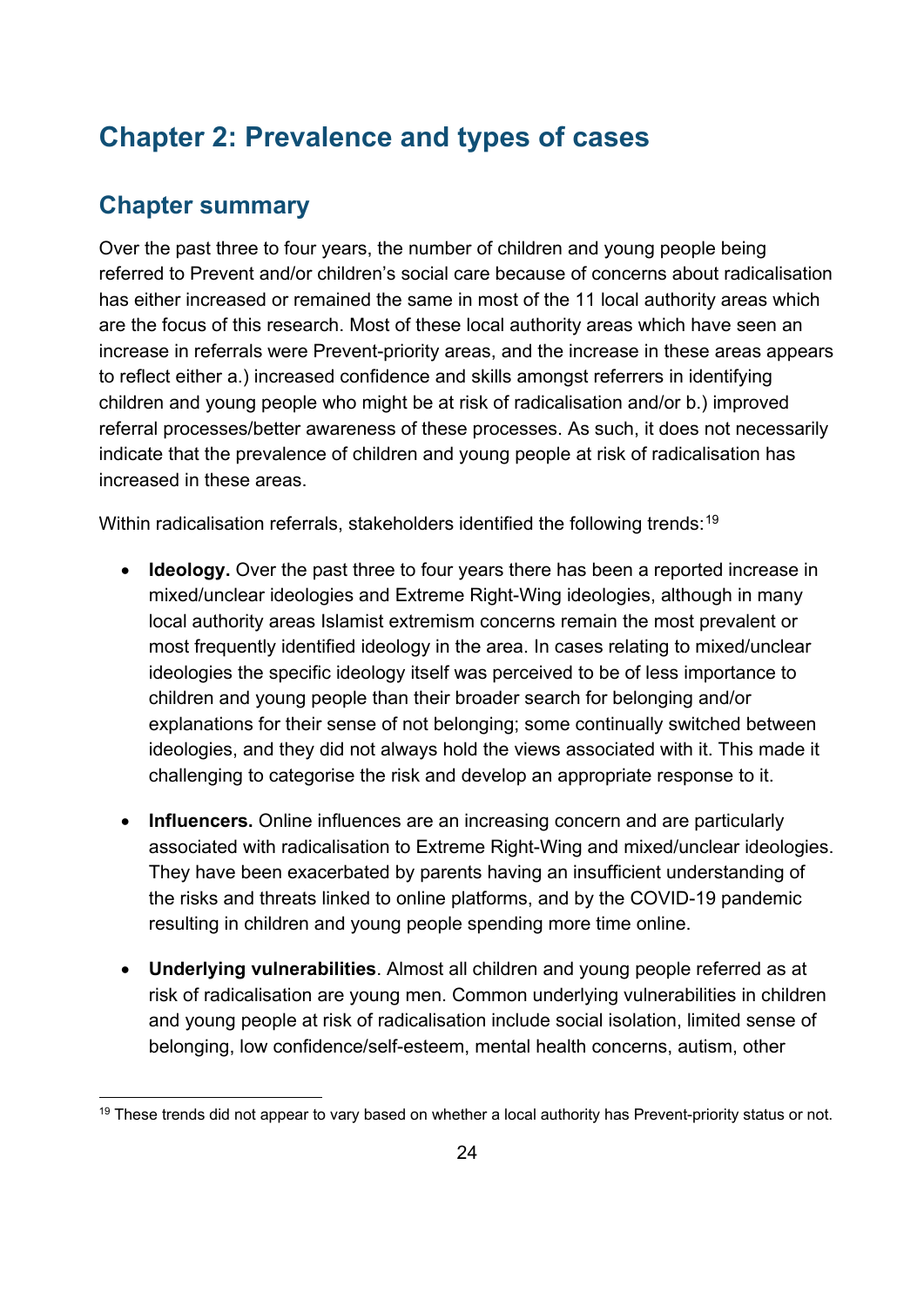learning needs, neglect, and past trauma. These are similar to those outlined in the [Channel Duty Guidance.](https://assets.publishing.service.gov.uk/government/uploads/system/uploads/attachment_data/file/964567/6.6271_HO_HMG_Channel_Duty_Guidance_v14_Web.pdf)

• **Links with other forms of harm.** There was relatively wide recognition that children and young people at risk of radicalisation had similar underlying vulnerabilities to those at risk of being groomed into gangs. Views on whether the pattern of underlying vulnerabilities overlapped with other forms of harm were more mixed.

# <span id="page-24-0"></span>**Perceptions of prevalence**

Stakeholders were not in a position to comment on the number of referrals or cases involving radicalisation or extremism concerns as recorded by children's social care, Prevent or Channel due to the qualitative nature of the consultation and not having been asked to prepare data on this in advance. They were, however, able to discuss their sense of prevalence within their local authority areas or across the local authority areas about which they had insight. However, it should be noted that because all stakeholders had some involvement in radicalisation cases, their perception of prevalence might not accurately reflect the true scale.

Unsurprisingly, reported prevalence varied substantially between local areas, as did the extent to which prevalence has changed over the last three to four years. There were two main assessments of change in prevalence:

- The number of radicalisation cases being referred to Prevent and/or children's social care had not significantly changed over the past three to four years.
- The number of cases being referred had increased.

Some local authority areas experience 'peaks and troughs' in referrals, where they may see an increase in referrals at certain times (such as after specific terrorist incidents, or during periods where there are particular radicalising influencers in the area) and dips at other times (such as during school holidays when risks are not being picked up by school staff). These spikes were also identified by national/regional stakeholders. Other areas (non-priority areas) reported a consistently low number of referrals.

Where local authority areas in the study have seen an increase in referrals, this has not necessarily translated into a higher number of cases meeting the thresholds for either Prevent/Channel intervention or intervention from children's social care. Instead, the higher referral numbers appear to reflect increased confidence and skills amongst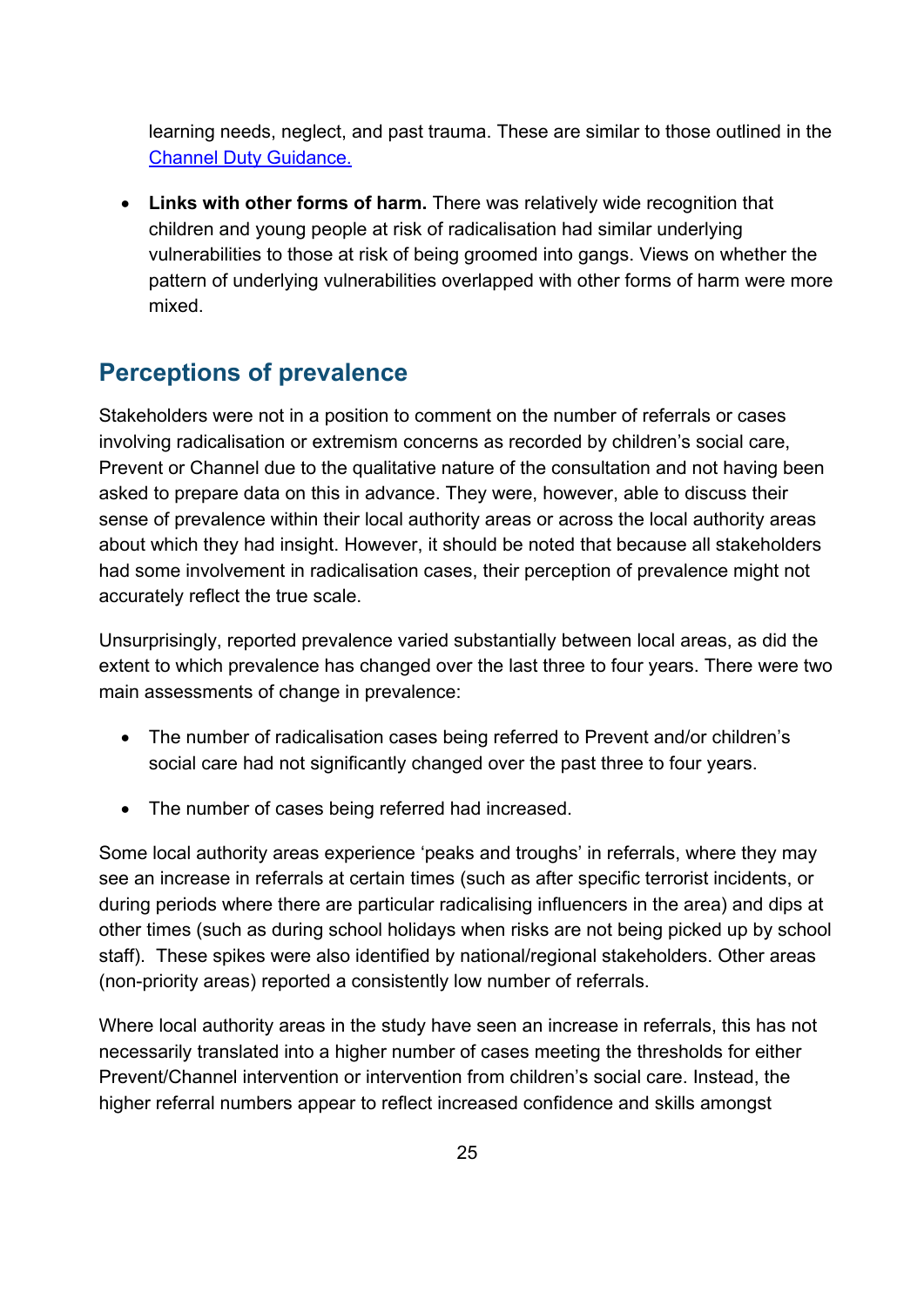referrers in identifying children and young people who might be at risk of radicalisation and/or improved referral processes (or better awareness of these processes by referrers).[20](#page-25-1)

# <span id="page-25-0"></span>**Ideologies**

The most prevalent ideologies varied by local authority area but most areas in the study reported an increase over the last three to four years in referrals involving Extreme Right-Wing ideologies and mixed/unclear ideologies. CTP stakeholders corroborated this viewpoint and suggested that these trends are seen both nationally and locally. As with overall prevalence, more referrals did not necessarily result in more cases meeting the threshold for children's social care or Prevent/Channel intervention. It was also not possible to establish whether increased numbers of referrals indicate that more children and young people are at risk of radicalisation to these ideologies or that referrers are more aware of these ideologies and the signs that a child or young person might be at risk of radicalisation to them.

In many of the local authority areas in the study these increased numbers of referrals for Extreme Right-Wing and mixed/unclear ideologies still constituted a smaller proportion of radicalisation referrals than those related to Islamist extremism concerns, which had historically been the most prevalent or most frequently identified ideology in the area.

For most local authority areas and national/regional stakeholders who took part in the research, mixed/unclear ideologies represented the newest types of ideologies identified. These referred to:

- Chaotic ideologies, where children and young people demonstrated conflicting viewpoints, such as a mixture of Extreme Right-Wing and Islamist extremism.
- Unclear ideologies, such as conspiracy theories, misogynistic viewpoints, a fixation on school shootings, or Q-Anon. [21](#page-25-2)

In many of the example cases discussed by national, regional and local authority stakeholders, the specific ideology itself was not important to children and young people; some continually switched between ideologies, and they did not always hold the views associated with it. This made it challenging to categorise the risk and develop an appropriate response to it. In these cases especially, it made sense for professionals to

<span id="page-25-1"></span><sup>&</sup>lt;sup>20</sup> For more information on referral rates to Prevent, please see: Individuals referred to and supported [through the Prevent Programme, April 2019 to March 2020](https://www.gov.uk/government/statistics/individuals-referred-to-and-supported-through-the-prevent-programme-april-2019-to-march-2020/individuals-referred-to-and-supported-through-the-prevent-programme-april-2019-to-march-2020)

<span id="page-25-2"></span> $21$  Q-Anon is an American right wing extremist conspiracy theory around a global child sex-trafficking ring.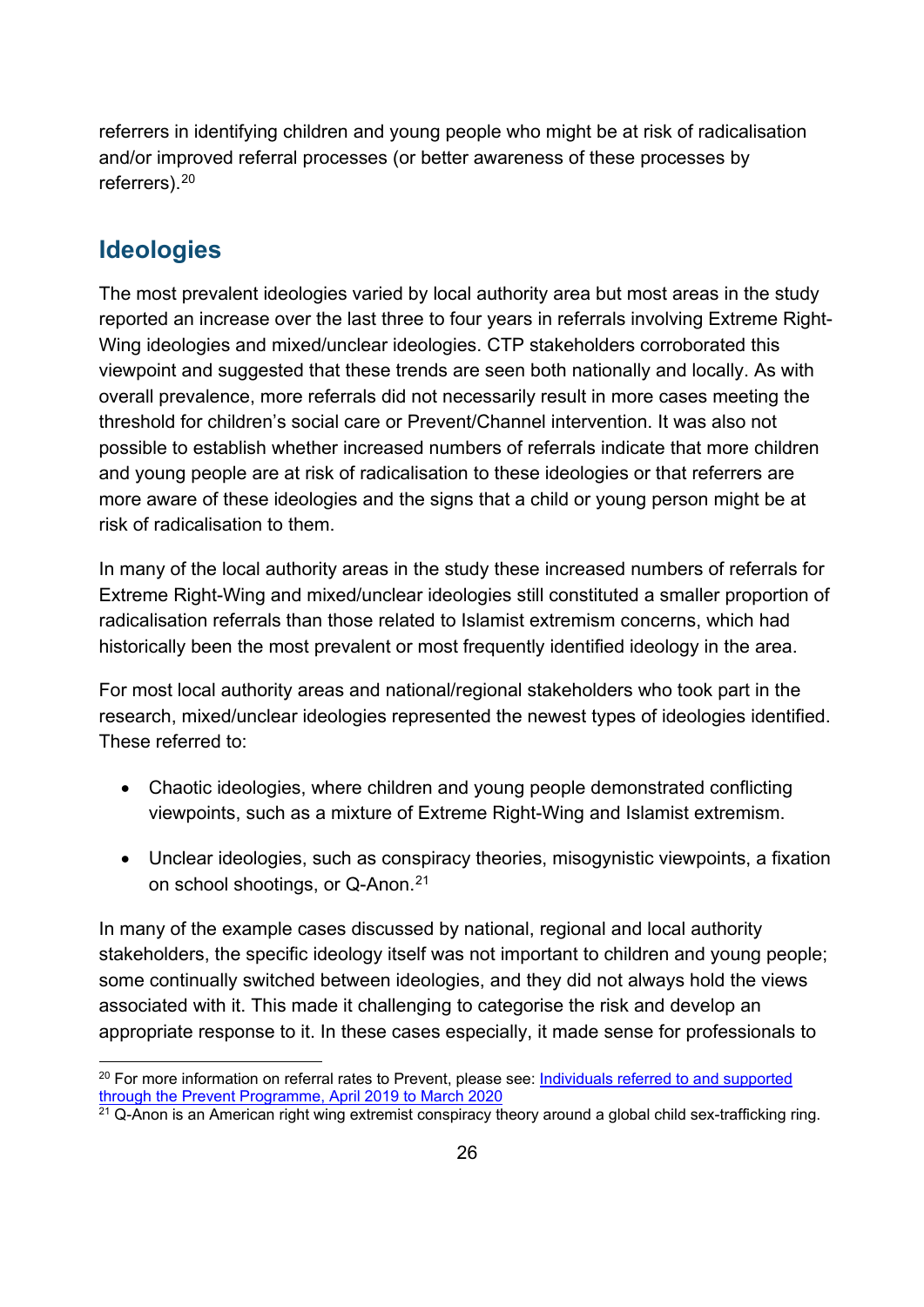explore and address the underlying vulnerabilities of the child or young person, rather than the 'ideology' itself, especially as these vulnerabilities put them at risk of being radicalised into a single, more clearly-defined ideology. These underlying vulnerabilities are explored more in sub section: [Common underlying vulnerabilities.](#page-27-0)

# <span id="page-26-0"></span>**Radicalising influences**

Online influences were an increasing concern in all local authority areas and for national/regional stakeholders. They were particularly associated with radicalisation to Extreme Right-Wing and mixed/unclear ideologies and were exacerbated by parents having an insufficient understanding of the risks and threats linked to online platforms. Online risks identified by consulted stakeholders included:

- Children and young people accessing radical or extremist content online (including through the dark web).
- Children and young people being groomed or radicalised through online discussion forums.
- Social media platforms or online games acting as introductory spaces.

There was also a sense that online influences had become more significant during the COVID-19 pandemic because children and young people were spending more time at home and online and because increased isolation exacerbated some of the underlying vulnerabilities that put children and young people at risk of radicalisation (discussed further in the next section: [Common underlying vulnerabilities\)](#page-27-0).<sup>[22](#page-26-1)</sup>

Having said this, local authorities and national/regional stakeholders in the study also widely recognised that face-to-face extra-familial influences in the community continue to act as radicalising influencers. This was particularly the case for Extreme Right-Wing ideologies (specifically in communities with histories of racism) and Islamist extremist ideologies. For example, in around half of the local authority areas consulted, increases in referrals relating to Extreme Right-Wing ideology coincided with international or local events, such as local activity by Extreme Right-Wing political parties, elections and referendums, and local immigration. National and regional CTP stakeholders also identified this trend.

<span id="page-26-1"></span> $22$  The government posted advice about keeping children safe online during Covid. For more information, see [Coronavirus \(COVID-19\): keeping children safe online - GOV.UK \(www.gov.uk\).](https://www.gov.uk/government/publications/coronavirus-covid-19-keeping-children-safe-online)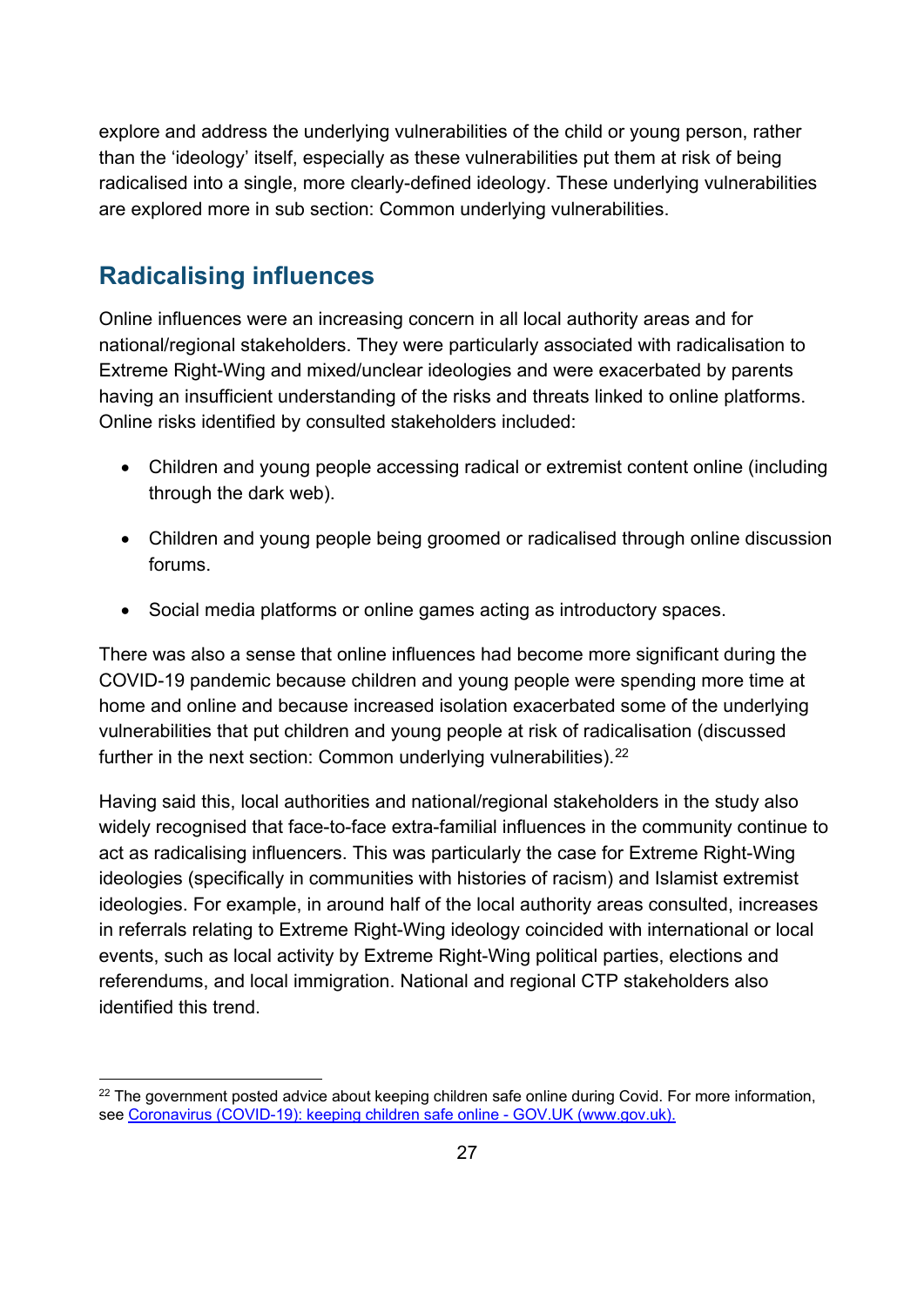Equally, familial influences remained important in relation to Islamist extremist and Extreme Right-Wing ideologies. For instance, referrals for children and young people were sometimes triggered by the upcoming release of a family member convicted of a terrorism offence (which might result in multiple referrals for children and young people in the same family unit). In other cases, it became apparent during assessment or ongoing work with a young person that family members expressed views that were extremist or bordering on extremism.

# <span id="page-27-0"></span>**Common underlying vulnerabilities**

Most local authorities and national/regional stakeholders consulted highlighted that almost all children and young people referred as at risk of radicalisation are young men. There was also a strong consensus that underlying vulnerabilities placed referred children and young people at greater risk of radicalisation or extremism, by affecting their decision-making, consequential thinking, and ability to recognise exploitation and/or judge social situations. Although specific vulnerabilities varied for each young person, common underlying vulnerabilities were:

- Social isolation (i.e. looking for connection and struggling with social relationships).[23](#page-27-1)
- Limited sense of belonging (i.e. wanting to be needed, seeking a group. Distinct from, but often linked to, social isolation).
- Low confidence/self-esteem.
- Mental health concerns.
- Autism (manifesting itself here in children and young people being more vulnerable to developing fixations and finding it more difficult to shift their viewpoints).
- Other learning needs (such as communication and language difficulties, Attention Deficit Hyperactivity Disorder (ADHD), or Obsessive-compulsive Disorder (OCD)).
- Neglect.

<span id="page-27-1"></span> $23$  This was often a result of or linked to school exclusion or non-attendance, rurality, bullying, a lack of youth or mental health support, or a lack of friends. Local authority area stakeholders also suggested that the COVID-19 pandemic and subsequent lockdowns had increased social isolation.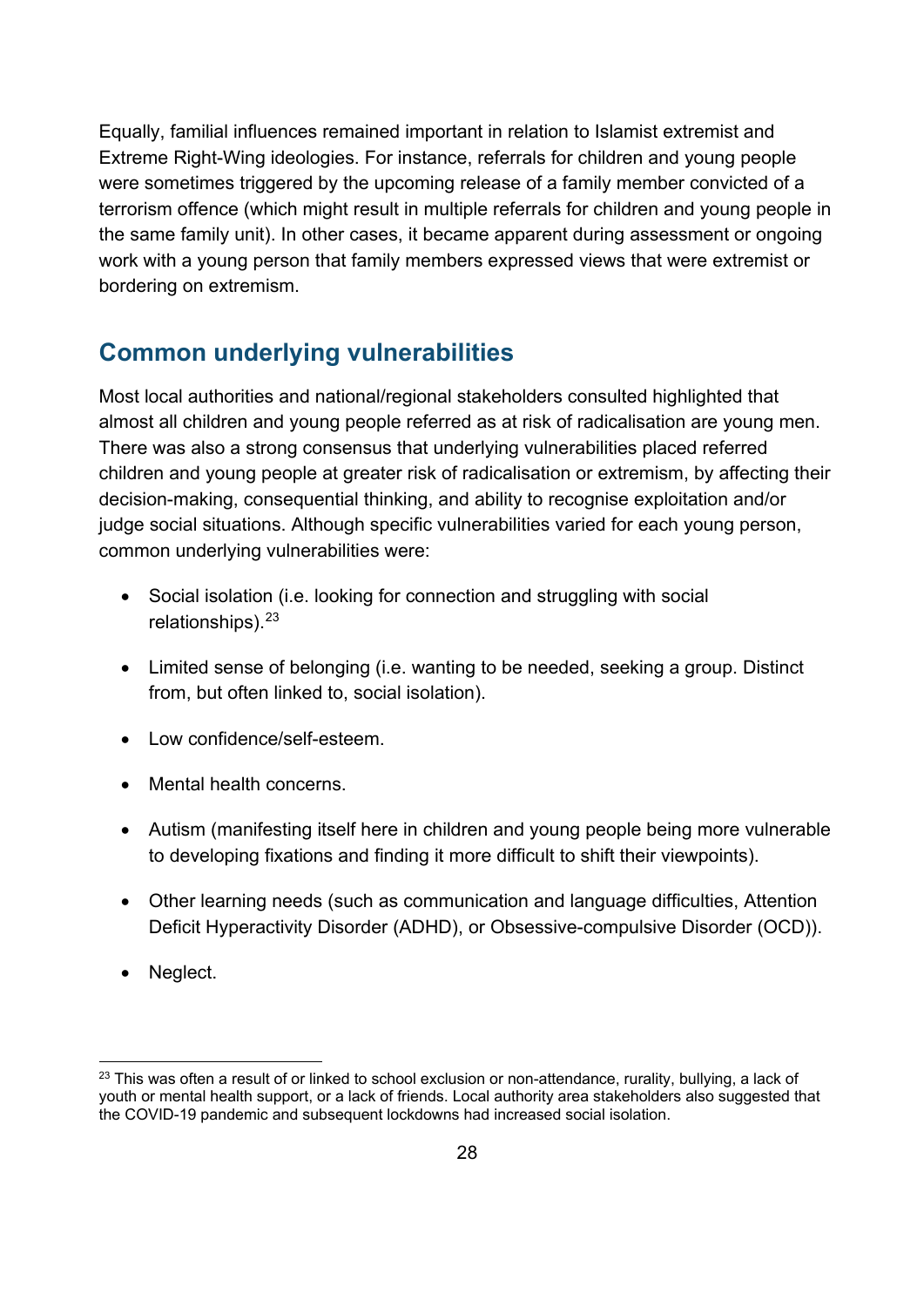• Past trauma (such as exposure to domestic abuse).

There was relatively wide recognition that children and young people at risk of radicalisation had similar underlying vulnerabilities to those at risk of being groomed into gangs, with one local authority area identifying a recent trend whereby people who have been groomed into gangs are moving into extremism or vice versa. Views on whether the pattern of underlying vulnerabilities overlapped with other forms of harm were more mixed.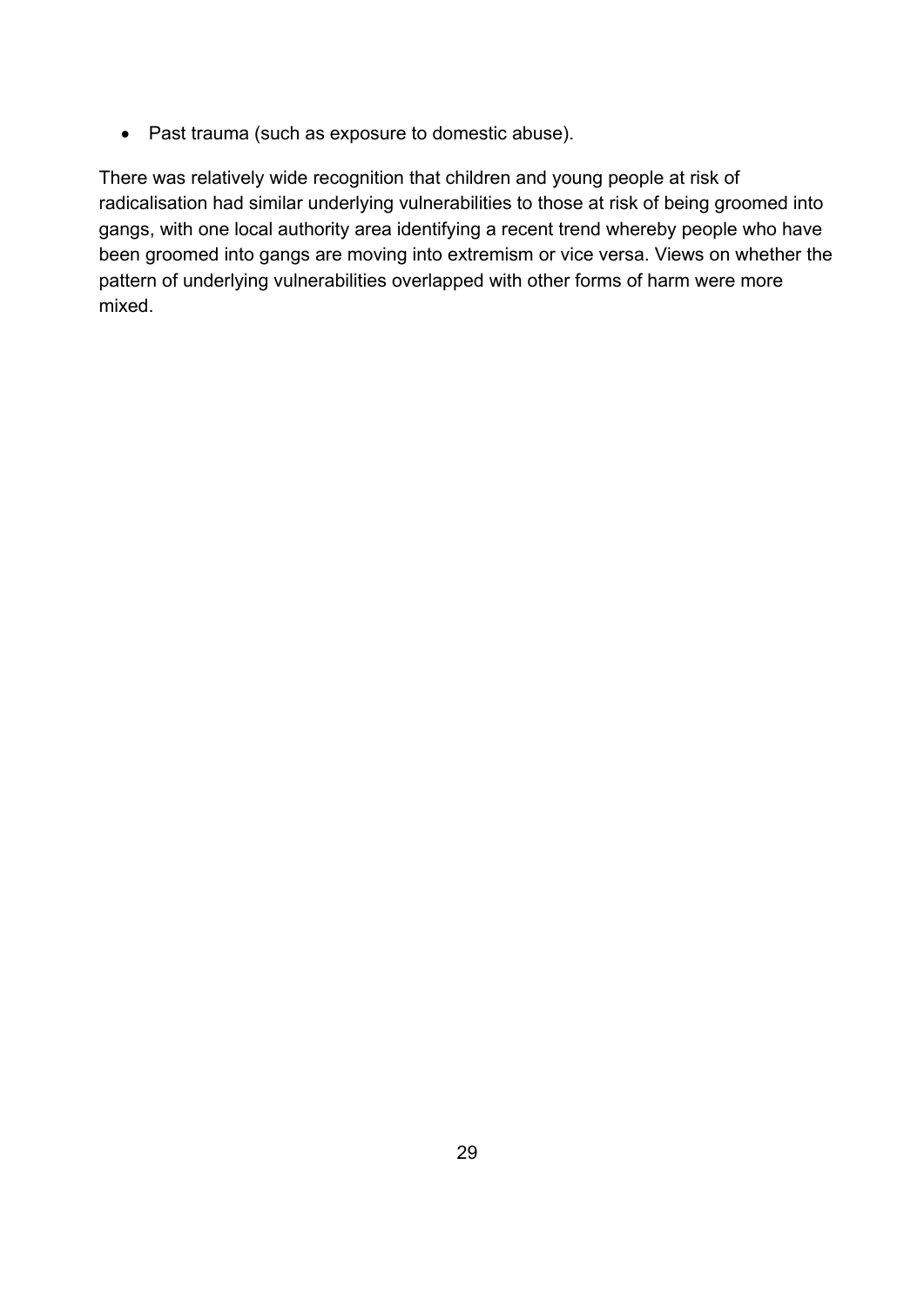# <span id="page-29-0"></span>**Chapter 3: Processes and practice**

# <span id="page-29-1"></span>**Chapter summary**

The case studies showed that there are two main pathways into children's social care for radicalisation referrals (with some variation within these):

- **Referral pathway 1**: radicalisation concerns are identified, a referral is made to children's social care, who automatically refer the case into the Prevent team or Channel panel. Alongside this, children's social care screen for other safeguarding concerns and respond accordingly.
- **Referral pathway 2**: radicalisation concerns are identified and a referral is made directly into the Prevent team/Channel panel. The Prevent team/Channel panel coordinate a multi-agency response to the referral, and if additional safeguarding concerns are identified will refer into children's social care.

This parallel response of children's social care and Prevent/Channel enables more holistic, consistent and long-term responses to be implemented. In contrast to findings from the previous research, the local authority and national/regional stakeholders consulted did not identify a need for a single referral pathway; there was generally a consensus that both these pathways can work well in a single local authority area. $^{24}$  $^{24}$  $^{24}$ 

In some areas, standard social care processes are used for referring, screening, and applying thresholds to radicalisation cases. If a case meets the threshold for children's social care intervention, standard social care frameworks and approaches are also usually applied to address underlying vulnerabilities, with additional support from key partner agencies.

Other areas, particularly those with higher prevalence of radicalisation/Prevent-priority areas, may use more radicalisation-specific approaches and reported that these are effective in enabling children's social care to implement appropriate safeguarding responses. These include:

• Radicalisation and extremism written into thresholds and assessment guidance.

<span id="page-29-2"></span><sup>&</sup>lt;sup>24</sup> Please note that this research was not a follow-up study with the same local authorities included in the research conducted in 2016[\(Safeguarding and Radicalisation,](https://assets.publishing.service.gov.uk/government/uploads/system/uploads/attachment_data/file/635262/Safeguarding_and_Radicalisation.pdf) 2017), and different methods were used. As such any differences in findings *may* indicate changes which have occurred but may also be the result of different processes, practices or contexts in the local authorities included in each sample or differences in the nature of data generated by the two studies.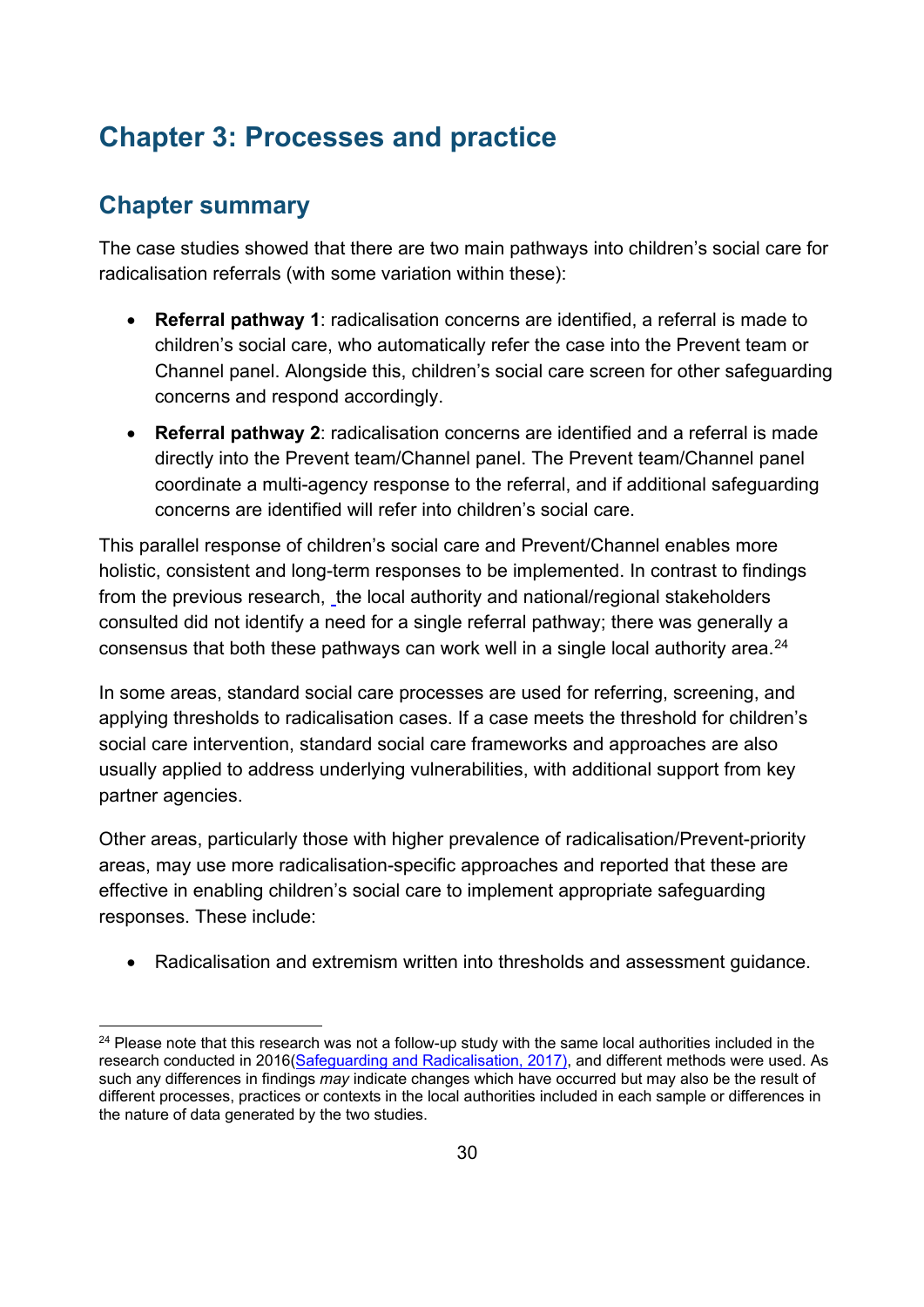- Close partnership working between Prevent teams and children's social care during screening, assessment and ongoing support for children, young people and families.
- Specialist radicalisation/extremism roles within children's social care who may help with screening referrals, advising and coaching allocated social workers, and coordinating partnership working.

Areas also increasingly recognise that contextual safeguarding (which is an approach to understanding and responding to young people's experiences of significant harm outside of the home) is likely to be an effective response to radicalisation involving extra-familial influencers.[25](#page-30-2) There is emerging evidence of its application in some areas.

Multi-agency working between children's social care and partner agencies is crucial to effective responses. There is some evidence that this is improving, although its efficacy varies across local authorities and it often relies on individual relationships.

# <span id="page-30-0"></span>**Pathways into children's social care**

## <span id="page-30-1"></span>**Most common pathways**

Local authorities consulted identified two main pathways into children's social care [\(Figure 2](#page-31-0) and [Figure 3\)](#page-32-0), although there was variation in the specific pathways used in different areas. Both referral pathways one and two (or variations thereof) were used in most areas, with a children's social care and Prevent/Channel response running parallel to each other.

Please note that these example pathways seek to represent the main routes into children's social care by amalgamating information from the 11 local authority areas which participated in this research. They therefore do not necessarily represent the detail or specifics of referral pathways in each of these individual local areas. They also do not outline additional work which might have been undertaken by key partners prior to referral to children's social care, such as intelligence gathering by CTP or partnership working between Prevent teams and (potential) referrers.

<span id="page-30-2"></span> $25$  More information about contextual safeguarding can be found at [www.csnetwork.org.uk.](https://www.csnetwork.org.uk/en/about/what-is-contextual-safeguarding#:%7E:text=Contextual%20Safeguarding%20is%20an%20approach,can%20feature%20violence%20and%20abuse)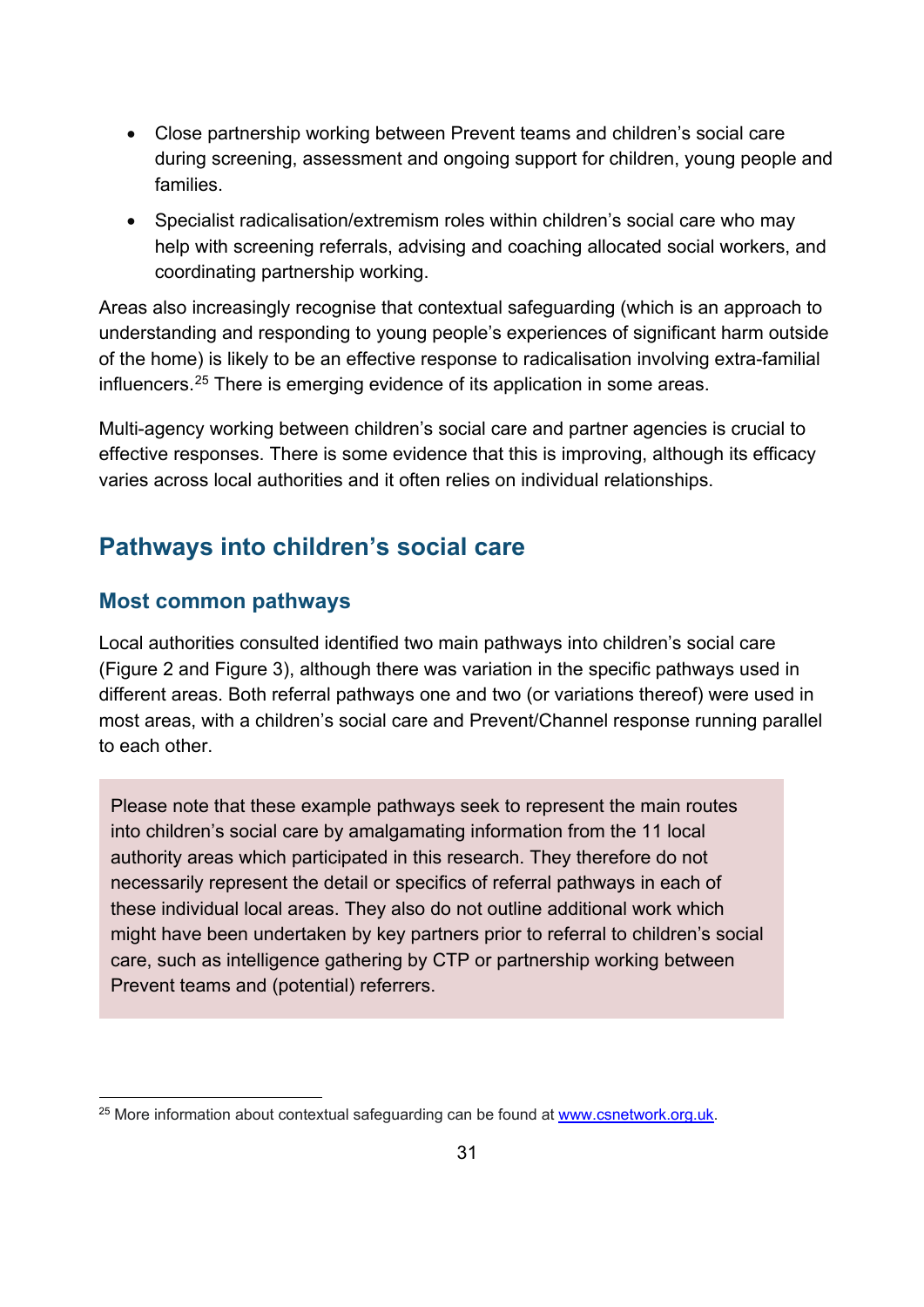In referral pathway 1, radicalisation concerns are identified, a referral is made to children's social care via the multi-agency safeguarding hub (MASH) or 'front door' screening and assessment teams, who automatically refer the case into the Prevent team or Channel panel. Alongside this, children's social care screen for other safeguarding concerns and respond accordingly (Figure 2).

<span id="page-31-0"></span>

#### **Figure 2: Referral pathway 1**

In referral pathway 2, radicalisation concerns are identified and a referral is made directly into the Prevent team/Channel panel. The Prevent team/Channel panel coordinate a multi-agency response to the referral, and if additional safeguarding concerns are identified will refer into children's social care. (Figure 3)

For both pathways, radicalisation concerns are identified by a range of multi-agency partners. These are outlined in the sub-section: [Referral processes.](#page-33-0)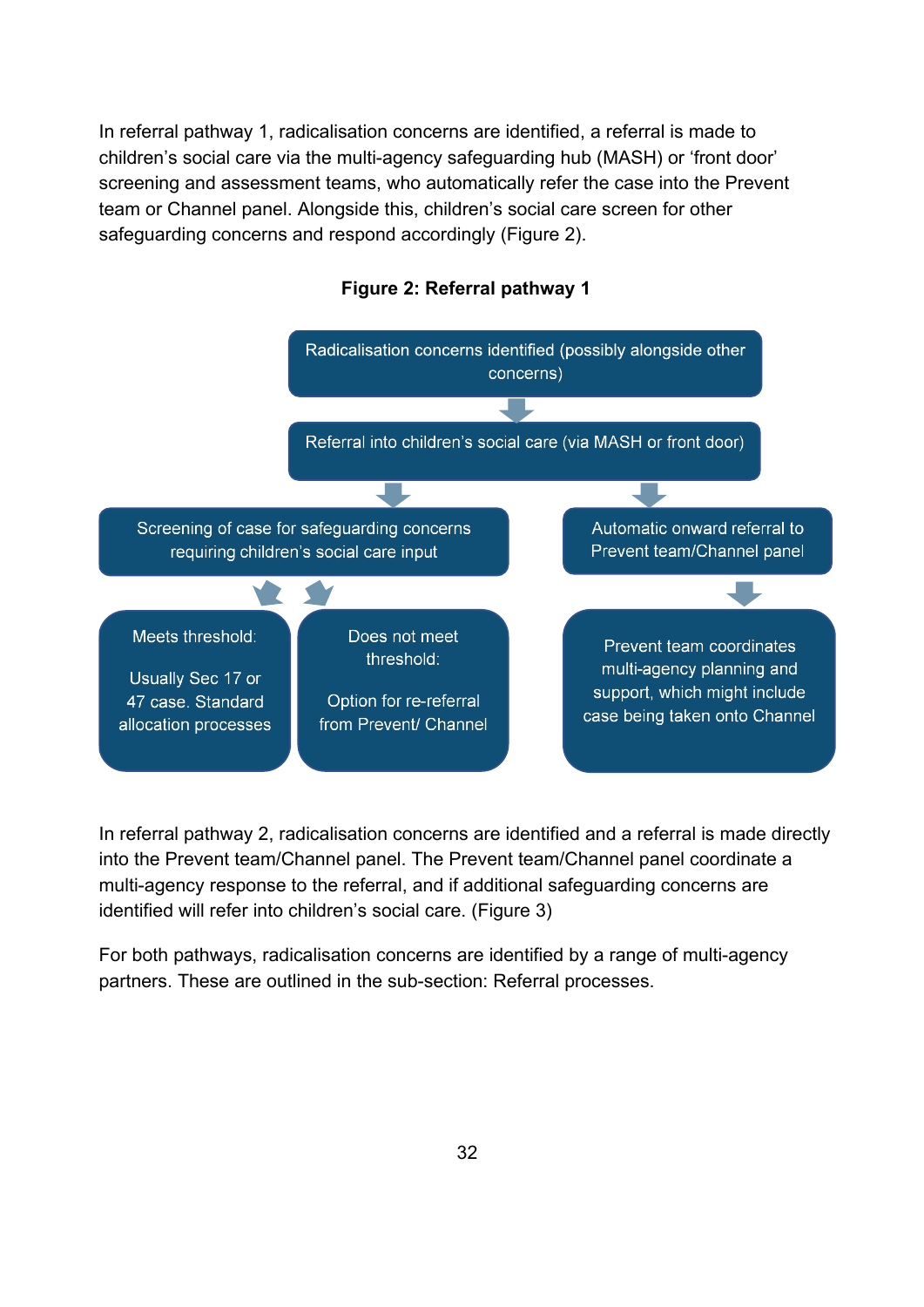#### **Figure 3: Referral pathway 2**

<span id="page-32-0"></span>

Most local authority areas consulted reported that having referrals related to radicalisation concerns come into children's social care via the same entry point as all other referrals was an effective process because it helps to embed radicalisation responses into the main local safeguarding processes and structures. For example, one stakeholder reported:

> Having a universal referral process is effective because it enables us to embed radicalisation responses into safeguarding and also to look at young people and families in the round – seeing radicalisation as one of a number of harms and vulnerabilities which might be happening or is at risk of happening. – *Strategic/operational social care leads.*

The parallel response of children's social care and Prevent/Channel was also viewed as beneficial, because it allows cases to be looked at more holistically, and for more consistent, longer-term responses to be implemented. It also ensures work from one agency is not held up due to waiting for responses from the other (although there were high levels of interaction and consultation between the two).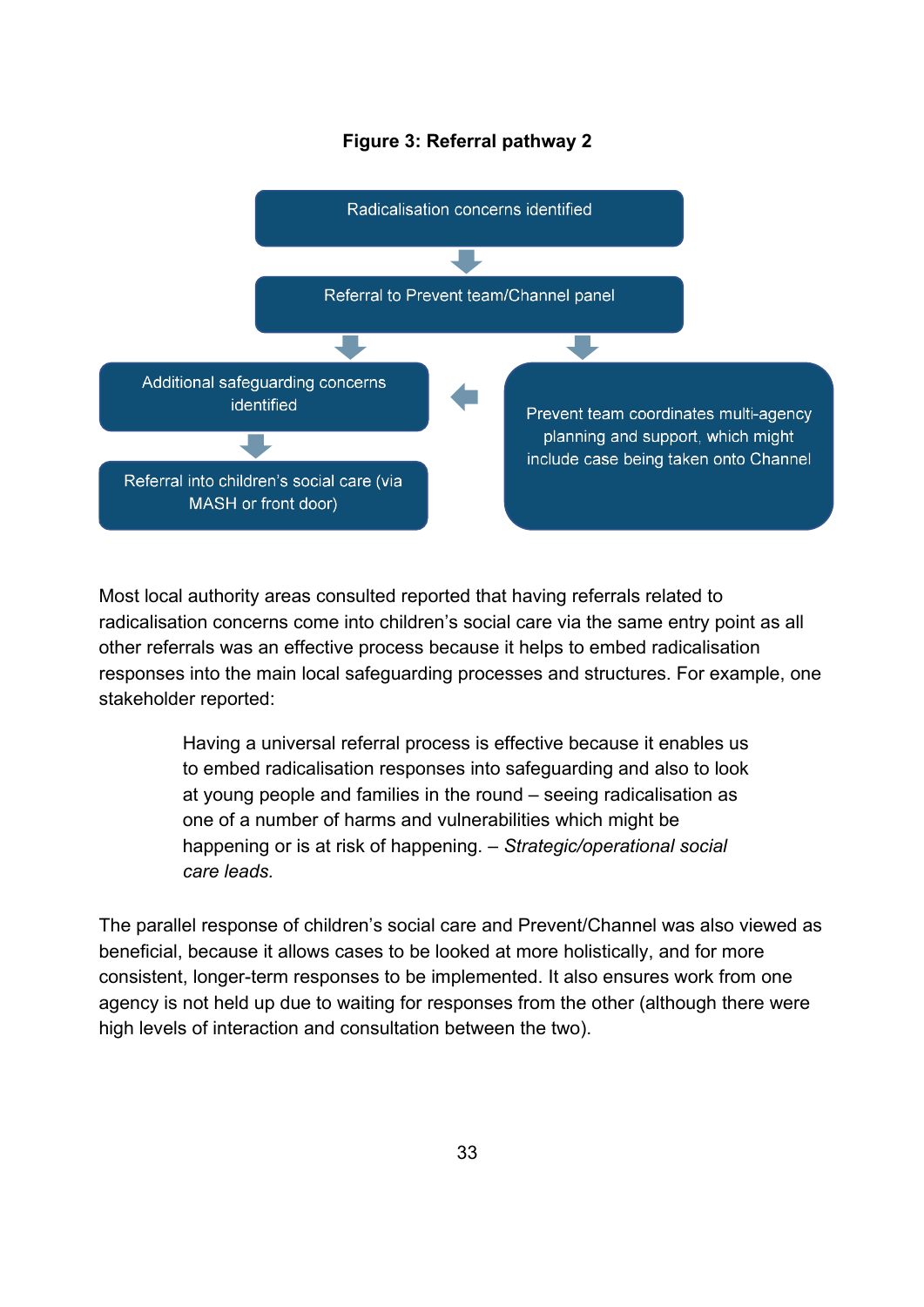#### <span id="page-33-0"></span>**Referral processes**

The case study areas reported that the majority of referrals into children's social care or the Prevent team/Channel panel come via schools and further education providers. Other referrers identified included:

- Police and/or CTP.
- Voluntary and community organisations.
- Youth Justice services.

Most areas use standard children's social care referral forms to receive referrals about radicalisation. Some areas, however, use more radicalisation-specific approaches. These are used in both Prevent-priority and non-priority areas. Examples of these include:

- Adapting universal referral forms to include specific reference to radicalisation. In some areas, this form includes a tick box or similar to indicate radicalisation concerns.
- Using radicalisation-specific referral forms, including the National Prevent Referral Form. In areas taking this approach, if a referral is received via a standard referral form and through screening it is clear that the primary form of risk is radicalisation, the referrer is asked to also complete the Prevent referral form.

Areas using these approaches suggested they were useful in supporting children's social care staff to screen for radicalisation risks, as it clearly indicates where radicalisation is a concern (see next section: [Screening\)](#page-34-0). It also helps to focus the referrer's mind on the reason and evidence for the referral, which can support the person screening the referral to pick up on the risks. One local authority area suggested that it had been particularly useful when referrals had not met the threshold for children's social care, as it clearly indicated that a referral still needed to be sent to Prevent or Channel.

Some local authority areas currently using universal referral forms also agreed that a more radicalisation-specific approach would be helpful in supporting the screening process. They suggested that in cases where referrals had been made directly into Prevent, a Prevent referral form can also help gather additional information which can be shared with children's social care. They also suggested that a Prevent referral form might reduce the number of unnecessary referrals by supporting the referrer to think in-depth about the risk. Other areas, however, did not identify any problems with using the standard children's social care referral form for radicalisation concerns.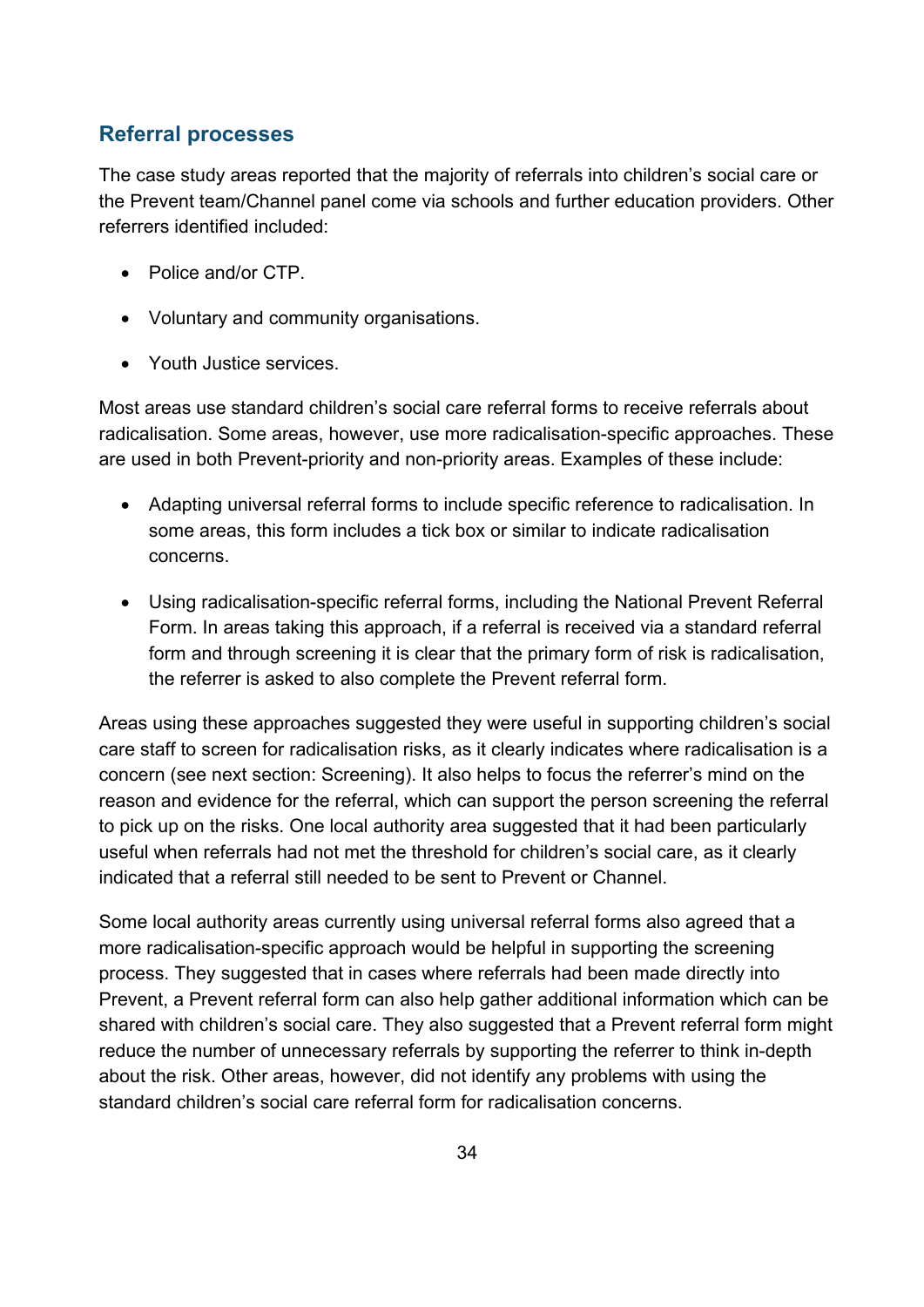#### <span id="page-34-0"></span>**Screening**

In the areas consulted as part of this research screening of referrals for radicalisation concerns generally follows one of two processes:

- Standard children's social care screening process.
- Working closely with the Prevent team to screen referrals.

In both processes, screening also involves working closely with other multi-agency partners (such as the referrer and multi-agency structures such as a MASH) to share information and data to inform the process. CTP are also consulted as part of the joint screening process and in cases where they are the referring agency in the standard screening process, but are not always routinely included in the children's social care screening process.

#### **Standard children's social care screening process**

In some local authority areas consulted, all or a specific few staff working in screening and assessment teams have been trained in spotting indicators of radicalisation, and therefore standard processes apply, with these 'front door' staff referring into Prevent or Channel panel if a risk was identified.

Most case study areas using this approach reported that it worked well, with confidence that staff were skilled in screening for radicalisation risks. However, other areas expressed concern that if staff have not been sufficiently trained in spotting indicators of risk for radicalisation, the 'front door' screening and assessment team might miss the risk factors and not make a referral to Prevent. This was a particular concern for cases which do not otherwise meet the threshold for social care intervention, as the window of involvement with children's social care and therefore the window for risk identification by children's social care is smaller. Further research may be useful in determining the extent to which cases adopted by Channel have been previously referred into children's social care without an onward Prevent referral being made.

#### **Joint screening with Prevent team**

In other areas, the 'front door' screening and assessment teams in children's social care and the local Prevent team or coordinator work closely together to screen referrals where radicalisation has been identified as a concern. This joint working supports decisions to be taken against social care and Prevent thresholds, and is often facilitated by the use of radicalisation/extremism roles within children's social care or safeguarding points of contact within Prevent teams who work together to assess and manage cases where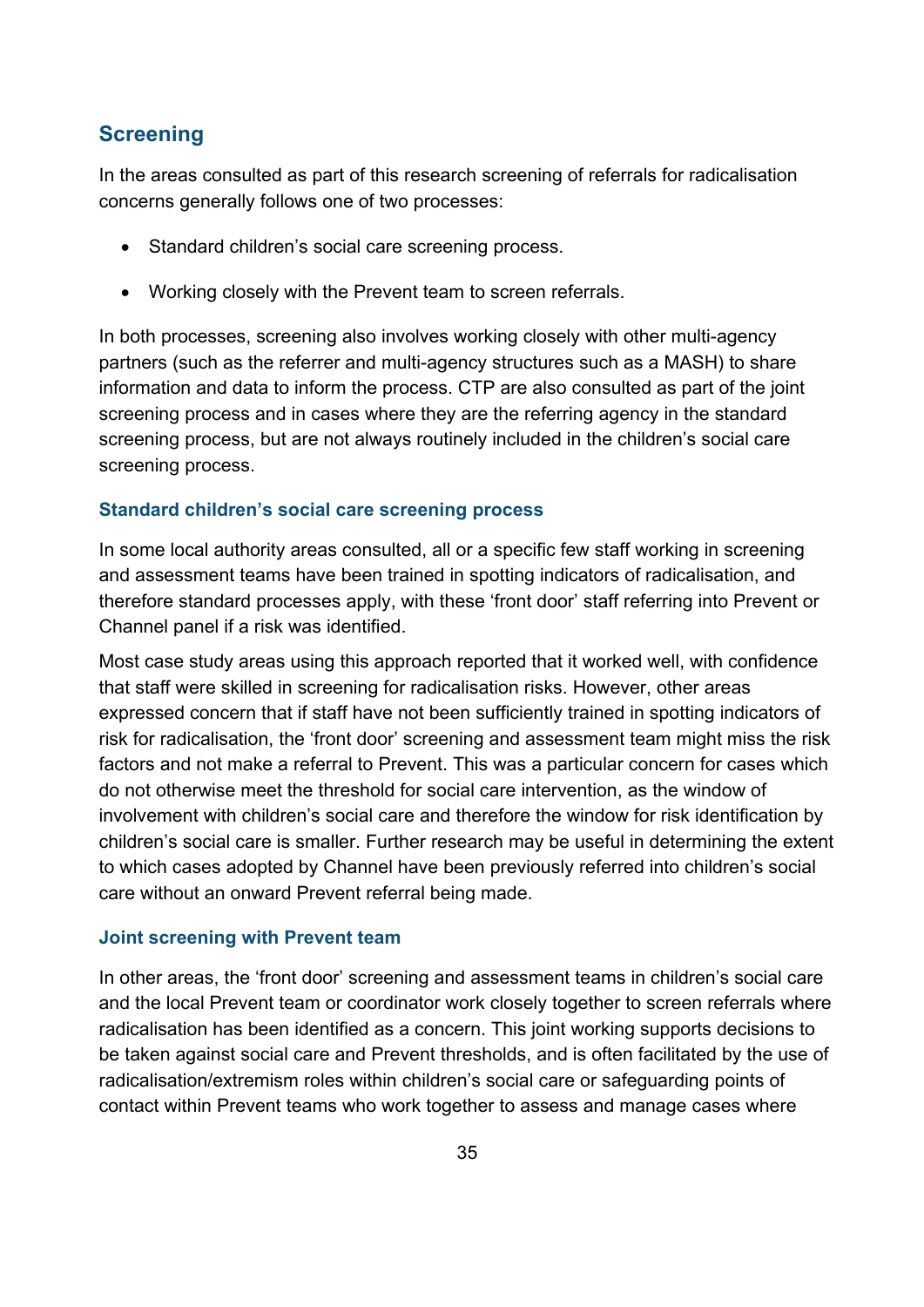radicalisation has been flagged as a concern (see sub-section: [Specialist roles to support](#page-41-0)  [effective practice\)](#page-41-0).

Areas using this approach tend to have a higher prevalence of cases and are Preventpriority areas (as they are also those which tend to have Prevent teams or coordinators) although there are also some Prevent-priority areas with Prevent coordinators which do not use this joint screening process but provide advice once a case has been allocated.

#### <span id="page-35-0"></span>**Figure 4: Promising practice example - Prevent screening tool**

One local authority area described how referrers are asked to complete a Prevent screening tool after making a referral where radicalisation is the primary concern. This helps inform the screening process undertaken by children's social care.

This tool was developed in line with screening for child sexual exploitation (CSE) and other vulnerabilities. It explores risk level (high/medium/low) and is designed to elicit an explanation of these ratings rather than tick box responses. It is accompanied by an information sheet for referring organisation to support the local Notice, Check and Share process, and help guide initial exploratory conversations with the child or young person.

Children's social care and Prevent stakeholders in this area reported that this is an effective way of gathering information on referrals, because it draws upon the existing relationships that referrers often already have with the children and young people, and provides referrers with the support and information to have those conversations.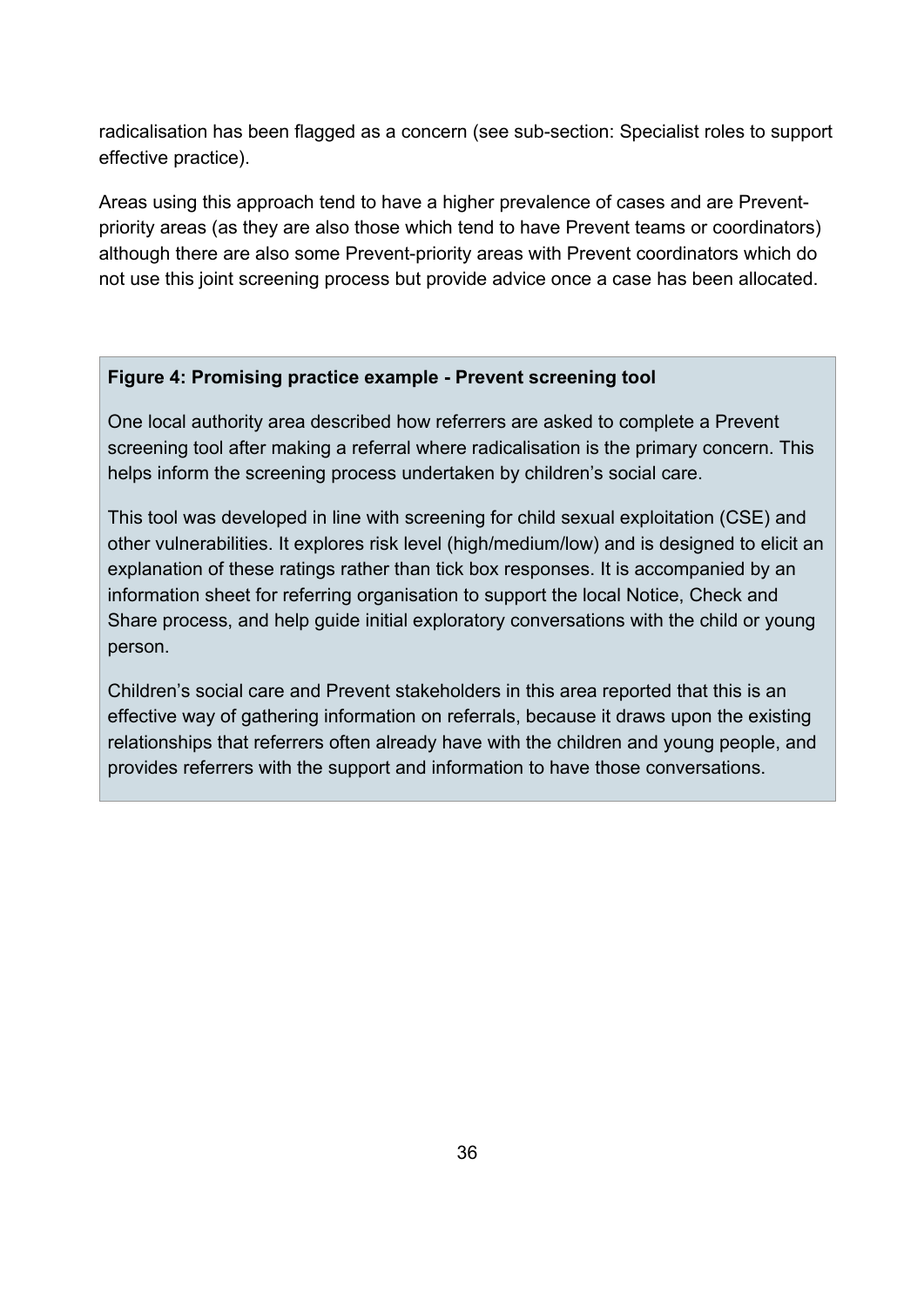## **Figure 5: Promising practice example - Recording radicalisation concerns on case management systems**

In two case study areas, radicalisation risks had been added to the categories of need in case management systems to support the screening process by clearly highlighting where radicalisation concerns were present. In one of these areas, this coincided with the refresh and launch of a new threshold document in September 2020 which included new and emerging issues in relation to extra-familial harm, including child exploitation and extremism. In the other area, radicalisation risks had been represented in case management systems for a more prolonged period of time. In this area, there is also an option on the system to flag what type of ideology/extremism was a concern and identify possible support packages to be explored Iater on in the assessment stage.

### **Thresholds**

This section focuses on the process of applying thresholds to radicalisation cases referred into children's social care. Additional challenges associated with determining and using thresholds are outlined in more detail in [Chapter 4: Challenges to effective practice](#page-52-0)  [and potential solutions.](#page-52-0)

In most areas consulted, a multi-agency strategy meeting is usually convened to assess the risk against thresholds. In some areas this takes place after the initial screening, and in some local authority areas consulted it informs initial screening (see previous subsection: [Screening\)](#page-34-0). If there are no other safeguarding concerns identified during the screening process, this sometimes involves the Channel panel only, but the case may be re-referred into children's social care if additional safeguarding concerns are identified.

In most areas consulted, standard children's social care threshold documents are used to look at the behaviours and risk factors reported on the referral form and assess the statutory responsibilities of children's social care. In other areas, radicalisation and extremism concerns have been written into thresholds and assessment guidance over the last three to four years in response to challenges encountered with applying these to radicalisation in the past . These challenges, as well as the merits of each approach, are discussed further in [Chapter 4: Challenges to effective practice and potential solutions.](#page-52-0)

When cases do meet the threshold for children's social care intervention, the level of intervention tends to vary. In many of the local authority areas included in the study, a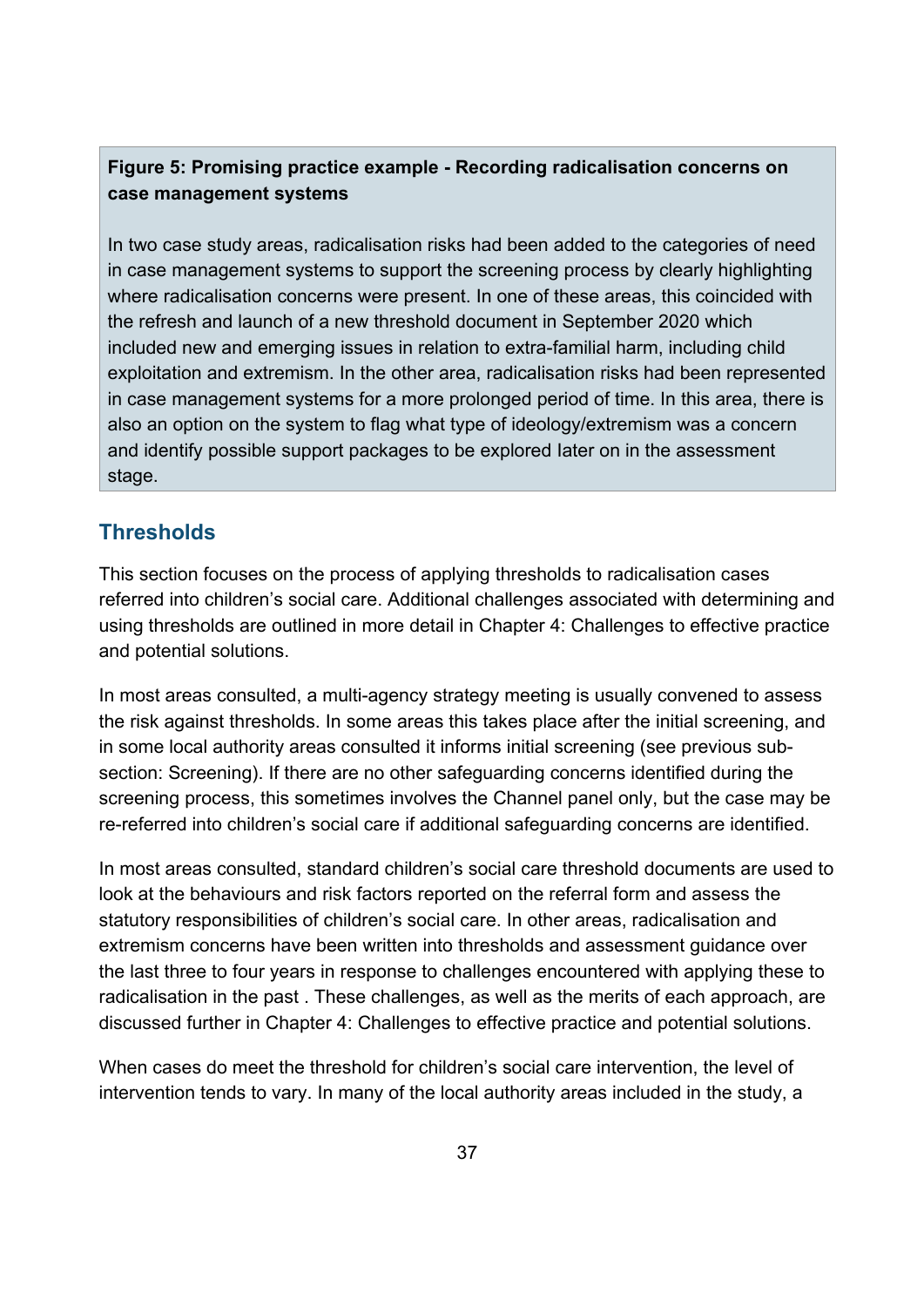case might not meet the threshold for statutory intervention but would be referred into family support or Early Help. Case allocation generally happens on a case-by-case basis and does not differ to case allocation procedures for other forms of harm. However, in some local authority areas specialist roles are used to support effective practice and work alongside the allocated social worker. This is discussed in more detail in sub-section: [Specialist roles to support effective practice.](#page-41-0)

Consulted local authority stakeholders were generally confident that if a referral into children's social care did not meet the threshold for intervention following screening or assessment and had been referred into Prevent and/or Channel panel, it would be rereferred back into children's social care if any additional safeguarding concerns were identified later on. Similarly, they were confident that if cases are referred directly into Prevent or Channel panel, they would identify any additional safeguarding concerns and refer into children's social care if needed.

However, they also recognised the possibility that additional risks might not be picked up by Prevent or Channel. There may therefore be an argument for ensuring that a.) all Prevent referrals are screened by children's social care at the point of referral, even when they are initially referred into Prevent or Channel with no additional safeguarding concerns, and b.) children's social care representatives attend Channel panel as standard in all areas, in order to provide additional safeguarding expertise. To assess the benefit of this, further investigation would be needed to ascertain the extent to which additional safeguarding concerns are currently being picked up by Prevent or Channel. The impact these approaches might have on social care capacity and resources, and how dependent they would be on working relationships between social care and Prevent team/Channel, would also need consideration.

## **Relationship to Prevent/Channel**

As previously discussed, in some of the local authority areas consulted there was a close relationship between the 'front door' screening and assessment teams in children's social care and the local Prevent team/Channel panel. This was supported by:

- Designated liaison roles within children's social care and Prevent/Channel panel (for more detail see [Chapter 4: Challenges to effective practice and potential](#page-52-0)  [solutions\)](#page-52-0).
- Channel or Prevent coordinators having a background in safeguarding, and therefore being skilled at identifying other vulnerabilities that might require intervention from children's social care.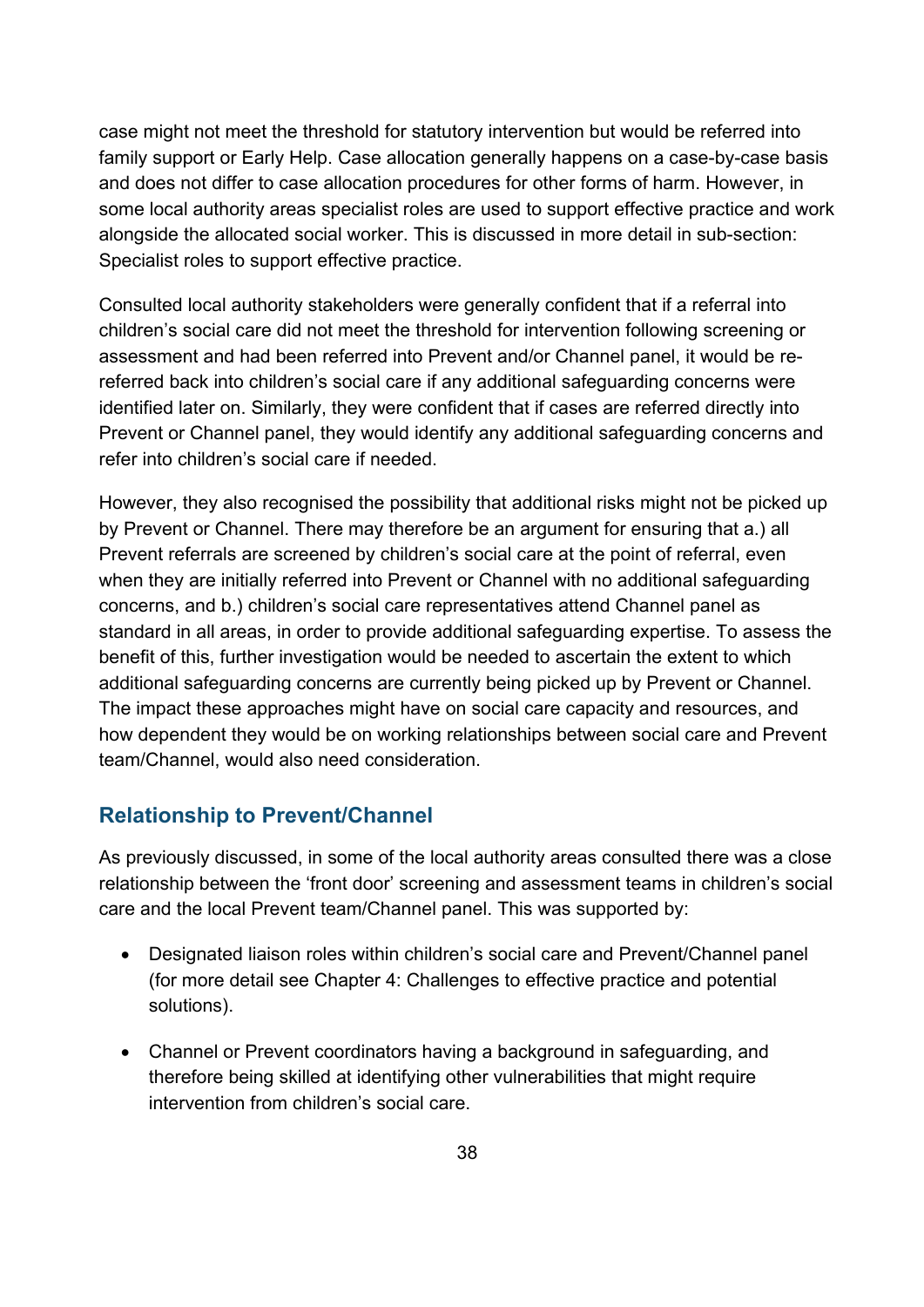- Clear and jointly agreed processes guiding partnership work between children's social care and Prevent team/Channel panel.
- Co-location of children's social care and Prevent team in the local authority (also known as Dovetail sites).
- Multi-agency strategy meetings.

The case study areas reported that this close partnership working was important in supporting children's social care staff to make a decision on how best to proceed with referrals where radicalisation or extremism was a concern. They also reported that information-sharing processes and agreements between children's social care and Prevent/Channel reduce delays, support all professionals working with the family to work to similar timescales, and can help inform and plan next steps.

## **Figure 6: Promising practice example - Locating Prevent and Channel within the local authority Chief Executive**

In one case study area, the lead for Prevent and Channel is located within the office of the Chief Executive (CE), rather than in another directorate such as children's social care, community safety or adult social care. Local stakeholders in Prevent/Channel and children's social care reported that this was an increasing strength of the area's response to radicalisation and extremism, as it allows more of a corporate focus on the radicalisation agenda and prevents it from becoming diluted within other priorities in individual directorates.

Local authority stakeholders also reported the effective use of an internal 'need to know form' which can be used to support information-sharing between the CE and service directors in children's social care.

# <span id="page-38-0"></span>**Frameworks and approaches used by children's social care**

## **Selecting approaches to suit individual cases**

National, regional and local authority stakeholders widely agreed that the social care response to radicalisation and extremism varied greatly depending on the needs of the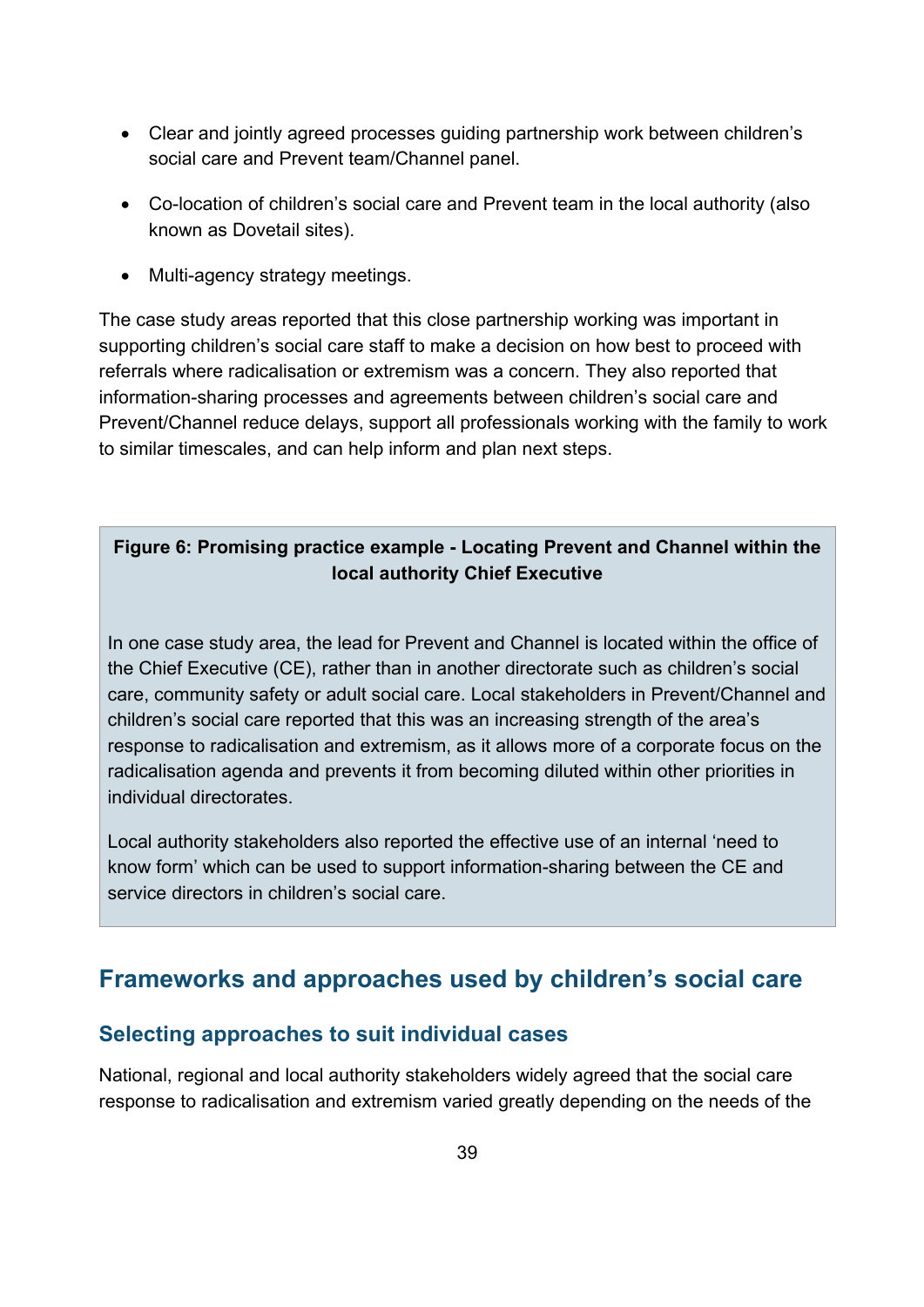individual child or young person, and the approach of the individual allocated social worker, as is the case with all children's social care cases. They also reported that responses do not tend to vary based on type of influencer ideology, or method of radicalisation.

### **Application of core social work frameworks and approaches**

Across all consulted local authority areas and partner organisations, radicalisation was viewed as a risk and form of harm like any other, with ideology as a secondary factor to the underlying vulnerabilities that often accompany radicalisation cases. It is these underlying vulnerabilities that require a social care response, while responding to ideology is viewed as more within the remit of a Channel-mediated intervention. This suggests that there may have been an improvement in social care staff's understanding of radicalisation as a safeguarding issue over the last three to four years, as the previous research [\(Safeguarding and Radicalisation\)](https://assets.publishing.service.gov.uk/government/uploads/system/uploads/attachment_data/file/635262/Safeguarding_and_Radicalisation.pdf) found that this recognition was limited, particularly among non-priority areas. [26](#page-39-0) 

This increasing focus on underlying vulnerabilities (which are not exclusive to radicalisation cases and are common across all forms of harm) means that in general social care practitioners draw on existing social work frameworks and approaches in response to concerns around radicalisation and extremism, with additional support from key partner agencies, such as CTP or Prevent. Existing information-sharing and datacollection processes apply, and work can be informed by existing approaches, such as family work, systemic work, or youth offending or desistance theory.<sup>[27](#page-39-1)\_[28](#page-39-2)</sup>

Most national, regional and local authority stakeholders reported that it was appropriate to apply core practices to cases involving risk of radicalisation. There was though also a sense that the reliance on more standard approaches and frameworks partly results from a lack of specialist interventions across the board in social care. In addition, a small number of stakeholders (including stakeholders from Prevent, children's social care 'front door' screening and assessment teams, and a DCS) questioned whether there was a

<span id="page-39-0"></span> $26$  Please note that this research was not a follow-up study with the same local authorities included in [Safeguarding and Radicalisation,](https://assets.publishing.service.gov.uk/government/uploads/system/uploads/attachment_data/file/635262/Safeguarding_and_Radicalisation.pdf) and different methods were used. As such any differences in findings *may* indicate changes which have occurred but may also be the result of different processes, practices or contexts in the local authorities included in each sample or differences in the nature of data generated by the two studies.

<span id="page-39-1"></span><sup>&</sup>lt;sup>27</sup> [Systemic work](https://thefrontline.org.uk/systemic-practice-model-theory/) looks at problems within the context of relationships and the wider family rather than as existing within an individual.

<span id="page-39-2"></span><sup>&</sup>lt;sup>28</sup> [Desistance theory](https://www.gov.uk/guidance/desistance#:%7E:text=Desistance%20is%20the%20word%20for,Each%20individual) looks at reducing recidivism and focuses on individual lives over time to understand all the different contributing factors that may lead to different outcomes.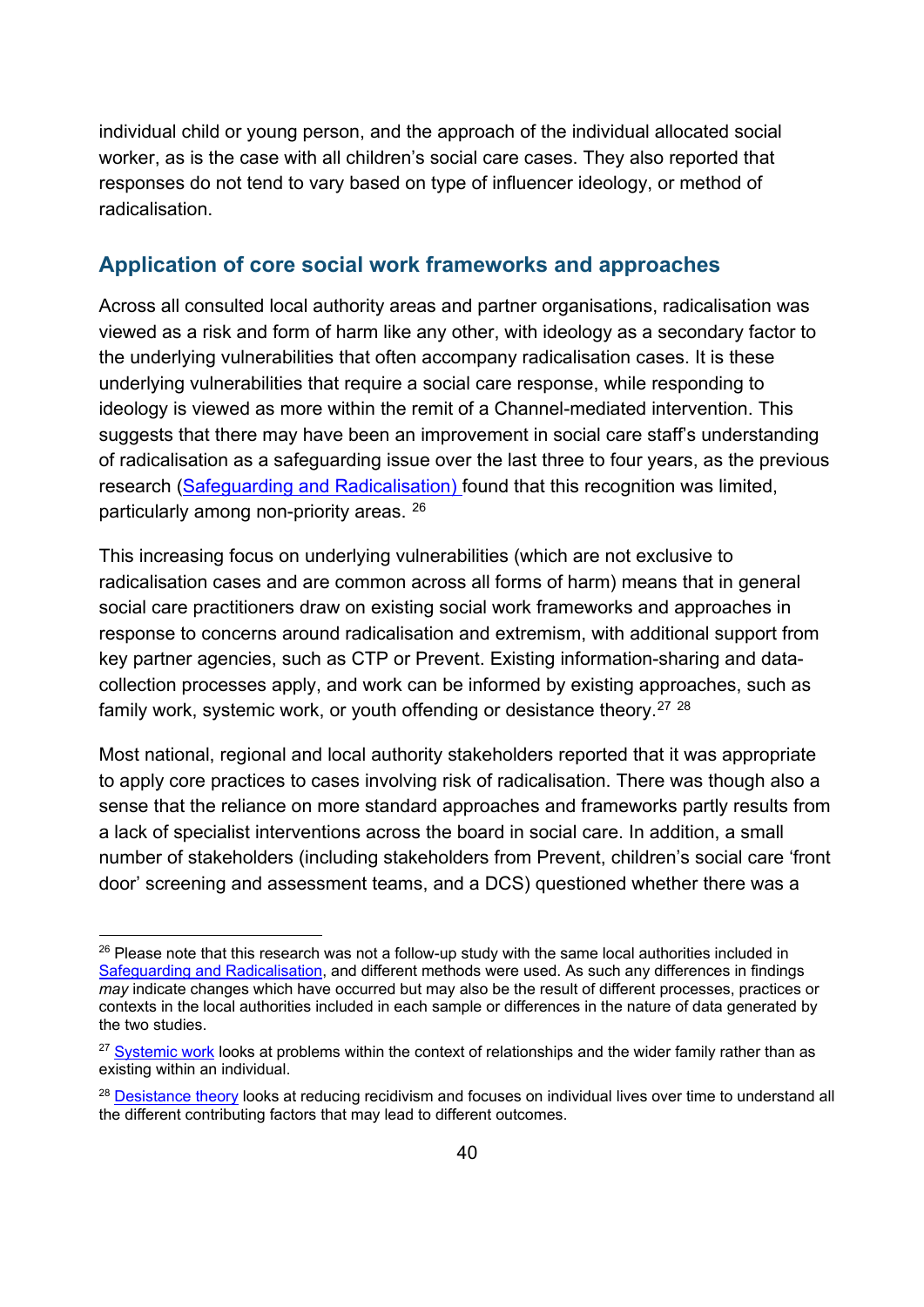robust evidence base in support of the efficacy of applying standard social care approaches to radicalisation and extremism cases (see [Chapter 5: Social workers'](#page-69-0)  [confidence, experience and understanding\)](#page-69-0).

Despite a good understanding of how core social work approaches apply to radicalisation cases, national, regional and local authority stakeholders (including social workers) reported that the extent to which social workers feel confident in putting this into practice varies considerably both across and within local authority areas and is largely determined by whether individual social workers have had experience of working with radicalisation cases previously. This is discussed in more detail in [Chapter 5: Social workers'](#page-69-0)  [confidence, experience and understanding.](#page-69-0)

### **Specific approaches and interventions**

For certain aspects of working with radicalisation, social care practitioners use radicalisation-specific approaches either in replacement or in addition to existing approaches. The extent to which social workers have the skills and confidence to apply these specific approaches is explored more in [Chapter 5: Social workers' confidence,](#page-69-0)  [experience and understanding.](#page-69-0)

For example, when planning work, some areas use the specific assessments used for child criminal and/or sexual exploitation, as the risks are similar. Others use a radicalisation-specific assessment template, or a standard assessment template which includes a specific radicalisation section. These assessments might trigger a referral into Prevent if one has not been made already. Identification of these specific tools were less prominent among the stakeholders consulted in 2016 ( [Safeguarding and Radicalisation\)](https://assets.publishing.service.gov.uk/government/uploads/system/uploads/attachment_data/file/635262/Safeguarding_and_Radicalisation.pdf) which may suggest that they have become more commonly used since then. However, due to the different samples used in each of these studies, further investigation would be needed to confirm this.

There was also recognition that compared to some other forms of harm (such as neglect or abuse), radicalisation cases (along with other forms of exploitation and types of harm that often include extra-familial influences) might require slightly more of a focus on making time to understand and unpick children and young people's backgrounds, experiences and views, on providing credible alternative viewpoints and on supporting caregivers to understand the risks of online activity, especially in the cases of Extreme Right-Wing or mixed/unclear ideologies.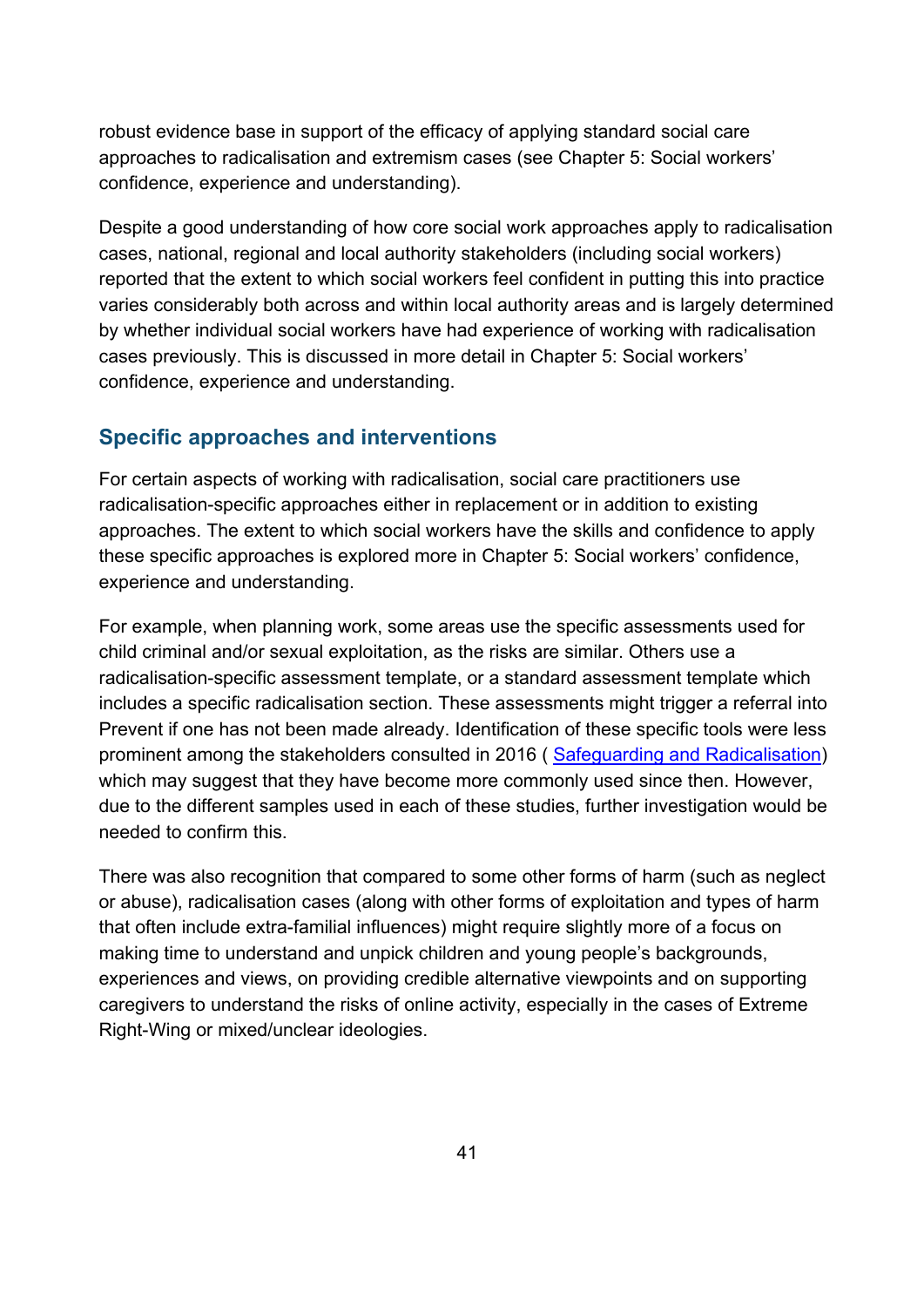Other examples of responses which were considered particularly effective in relation to radicalisation and extremism concerns included flexible and accessible parenting workshops and the use of family counsellors or therapy.

### <span id="page-41-0"></span>**Specialist roles to support effective practice**

As might be expected, local authority areas with Prevent-priority status were more likely to report the use of specialist radicalisation/extremism roles within children's social care. This took the form of specialist social workers, community coordinators around extremism, Prevent Champions spread across different teams, or Prevent team leads located within the local authority alongside children's social care (in Dovetail sites).

#### **Responsibilities**

In a small number of case study areas, these specialist social workers were automatically allocated to cases where radicalisation and extremism was the main concern. However, in the majority of areas they worked alongside the allocated social worker in a supportive role. This represents a change from the findings of [Safeguarding and Radicalisation,](https://assets.publishing.service.gov.uk/government/uploads/system/uploads/attachment_data/file/635262/Safeguarding_and_Radicalisation.pdf) where specific teams within some managed radicalisation cases rather than supporting allocated social workers.

The main duties of these specialist social workers were:

- **Screening referrals**: helping to screen any new referrals into social care (or into Prevent if a Dovetail site) for radicalisation and other safeguarding concerns.
- **Advising and coaching allocated social workers**: supporting social workers who have cases where radicalisation is a concern. They provide advice (such as what work might be appropriate, organisations that could be worked with, and resources to draw upon) and may conduct joint visits or co-work the case. They may also deliver training.
- **Coordinating partnership working**: acting as a single point of contact, liaising and sharing information with local agencies, including police officers and the Prevent team. They often attend multi-agency meetings (including Channel panel) to support this partnership working (multi-agency working is discussed in more detail in sub-section: [Multi-agency working\)](#page-45-0).

The case study areas where these kinds of roles are in place suggested that they are effective in garnering buy-in from local partners and supporting multi-agency working and information sharing. They can also increase the likelihood that radicalisation and other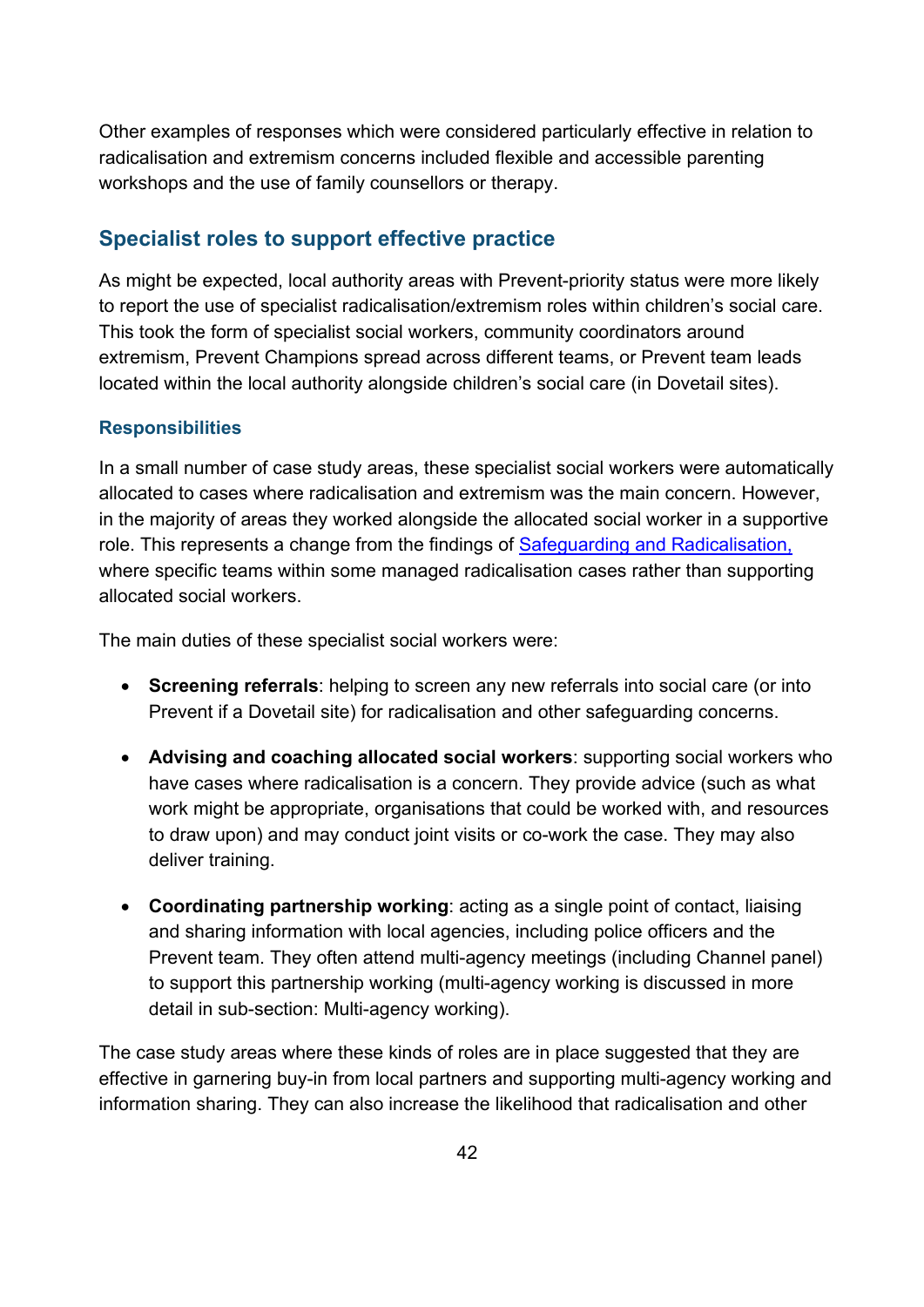underlying vulnerabilities are picked up on during the screening process, as practitioners in the role are highly-skilled and experienced in identifying these. This can help inform decision-making about whether a case should be referred into Prevent/Channel/children's social care, and support work planning and responses.

Stakeholders from partner agencies with experience of working nationally also reported that specialist roles can provide some consistency of approach within individual local authority areas, as one person is providing the same advice and guidance to all social workers with radicalisation cases. It may also increase consistency *across* different local authority areas; CTP and Prevent stakeholders reported that responses to radicalisation and extremism in different areas is often heavily dependent on the curation of individual relationship between partner agencies and children's social care. If a specialist role was consistently used in children's social care and partner agencies across different local authorities, this consistency could be improved by reducing the reliance on informal, individual relationships and ensuring a consistent point of contact.

In some areas, the specialist role covers a wider range of complex safeguarding alongside radicalisation, such as grooming, exploitation and missing children. In areas where specialist roles do not currently exist, local authority stakeholders suggested that linking it to exploitation in this way could be an effective use of resource. This reflects the overlap between responding to radicalisation and exploitation; this is discussed further in [Chapter 5: Social workers' confidence, experience and understanding.](#page-69-0)

### **Recruitment**

In some consulted local authority areas, the specialist role had evolved organically, with a social worker who had experience and/or interest in radicalisation and extremism accessing additional training and information and evolving into a known person to go to for advice and support. The informality of this sort of role means there is a risk that the expertise is not replaced when social workers leave teams, and an inconsistent awareness across the local authority area of who social workers can go to for advice and support. This is discussed more in [Chapter 5: Social workers' confidence, experience](#page-69-0)  [and understanding.](#page-69-0)

In contrast, in other local authority areas the role was formalised. For example, some social worker teams had more formal 'Prevent Champions' who would act as a point of contact for the rest of the team to seek advice and support from, and in a small number of areas, the role of a Prevent/radicalisation specialist social worker was advertised and hired for specifically.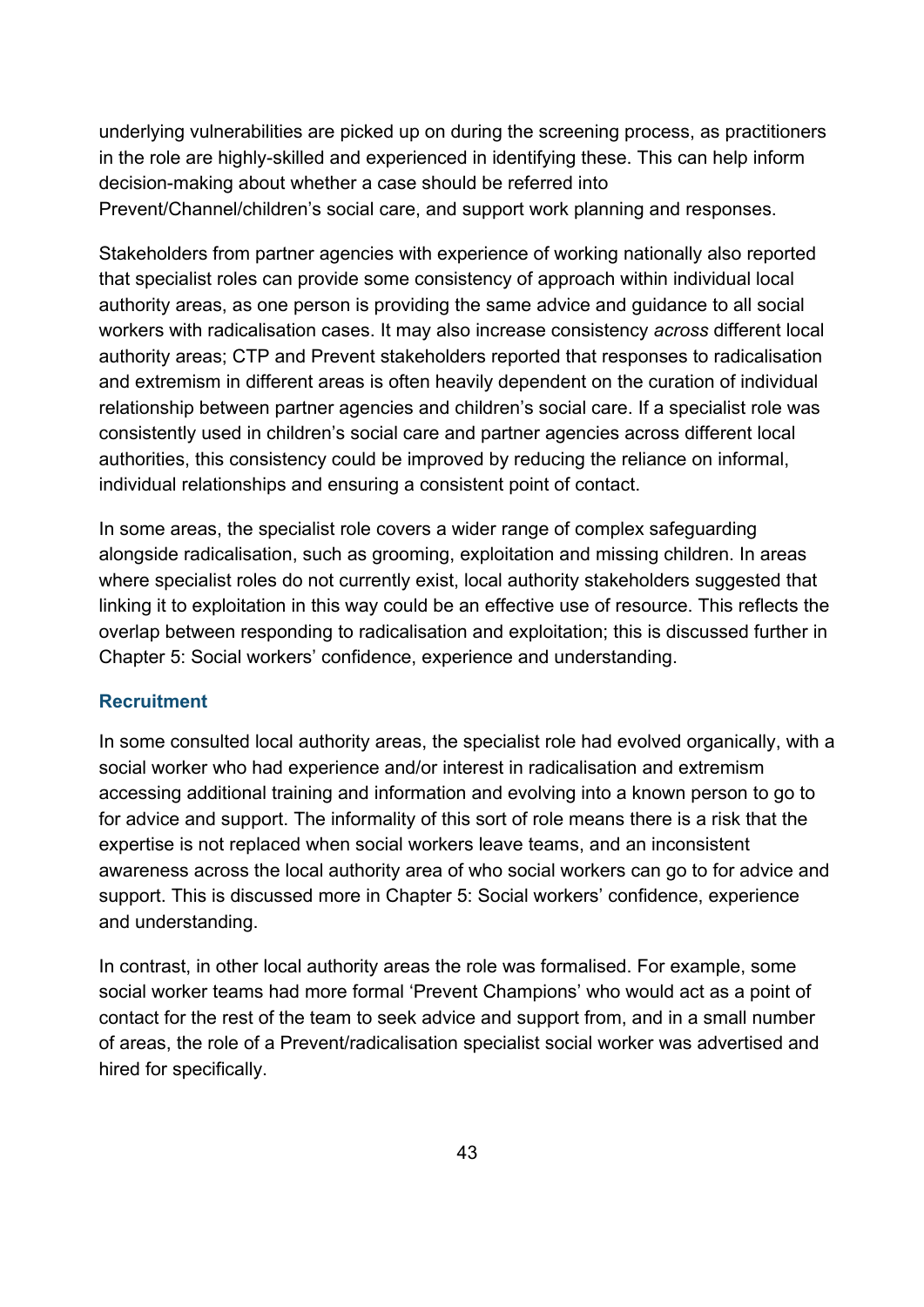This funded role allows a dedicated resource to focus on radicalisation and build relationships within and outside of children's social care. Local authority areas with such a role reported that it had helped improve partnership working and resulted in more consistent and effective support for children, young people and families. However, this role has often been difficult to fill, so there is a risk that knowledge and expertise may be lost if post-holders move on.

In local authority areas which didn't have a specific radicalisation expert or role within children's social care, children's social care stakeholders expressed mixed views on whether it would be helpful: some felt that it would be useful to have a point of contact to approach for advice and support, whereas some in non-priority areas with lower prevalence felt this was not necessary due to the low number of cases. Some areas also felt that advice and support from the Prevent team was sufficient.

## <span id="page-43-0"></span>**Contextual safeguarding approaches**

Across most of the local authority case studies there was a recognition that existing contextual safeguarding approaches could be used to plan or intervene in cases involving radicalisation, which often involve extra-familial harm or influences. For example, one strategic lead in children's social care suggested that learning from exploitation and grooming could be applied to radicalisation and could help inform work on behaviours and family relationships. This was also identified by the participants in the earlier research [\(Safeguarding and Radicalisation,](https://assets.publishing.service.gov.uk/government/uploads/system/uploads/attachment_data/file/635262/Safeguarding_and_Radicalisation.pdf) 2017)

Local authority area stakeholders and national and regional stakeholder suggested that learning from approaches to exploitation and grooming which could be applied to responding to radicalisation includes:

- Mechanisms to support multi-agency working, such as with schools and police, to identify and prevent radicalisation (including data sharing and raising awareness for children and young people and their families).
- Identification of the common vulnerability factors (these often overlap with exploitation).
- Using a relational way of thinking about risk to support young people, and understanding how identity, peer-groups, home life and previous experiences might lead to exploitation and/or radicalisation.
- Enforcement when criminal activity is taking place, in terms of targeting adults who might be involved in grooming/radicalisation.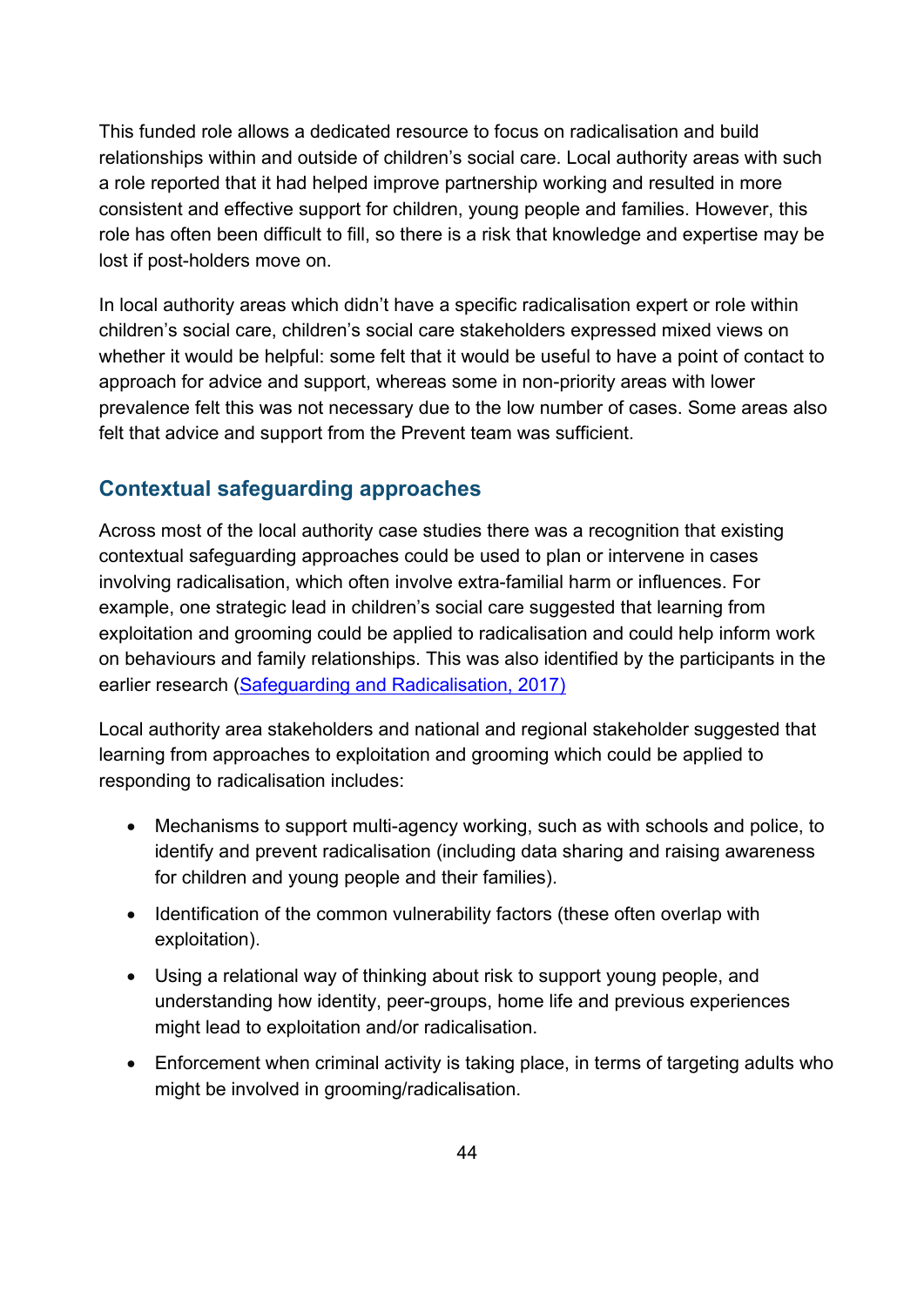However, as reported in 2017, there was limited evidence of this happening in practice. Some local authority case study areas did report having adolescent hubs or multi-agency teams (particularly teams which deal with missing young people or exploitation) in which contextual safeguarding in response to extra-familial risk and harm is more standard practice in response to other forms of exploitation and grooming. These teams involve a range of professionals and tend to look at certain at-risk groups, conducting mapping of contacts and sharing of intelligence. Radicalisation cases may fit well within these teams, although extra capacity or training may be needed.

Other case study areas reported instances where after one young person had been referred into children's social care or Prevent due to radicalisation concerns, further investigation revealed these views were more widespread in local education settings. Following this, children's social care or Prevent worked with schools and PEOs to engage a wider range of children and young people in discussion about extremist views and risks of radicalisation.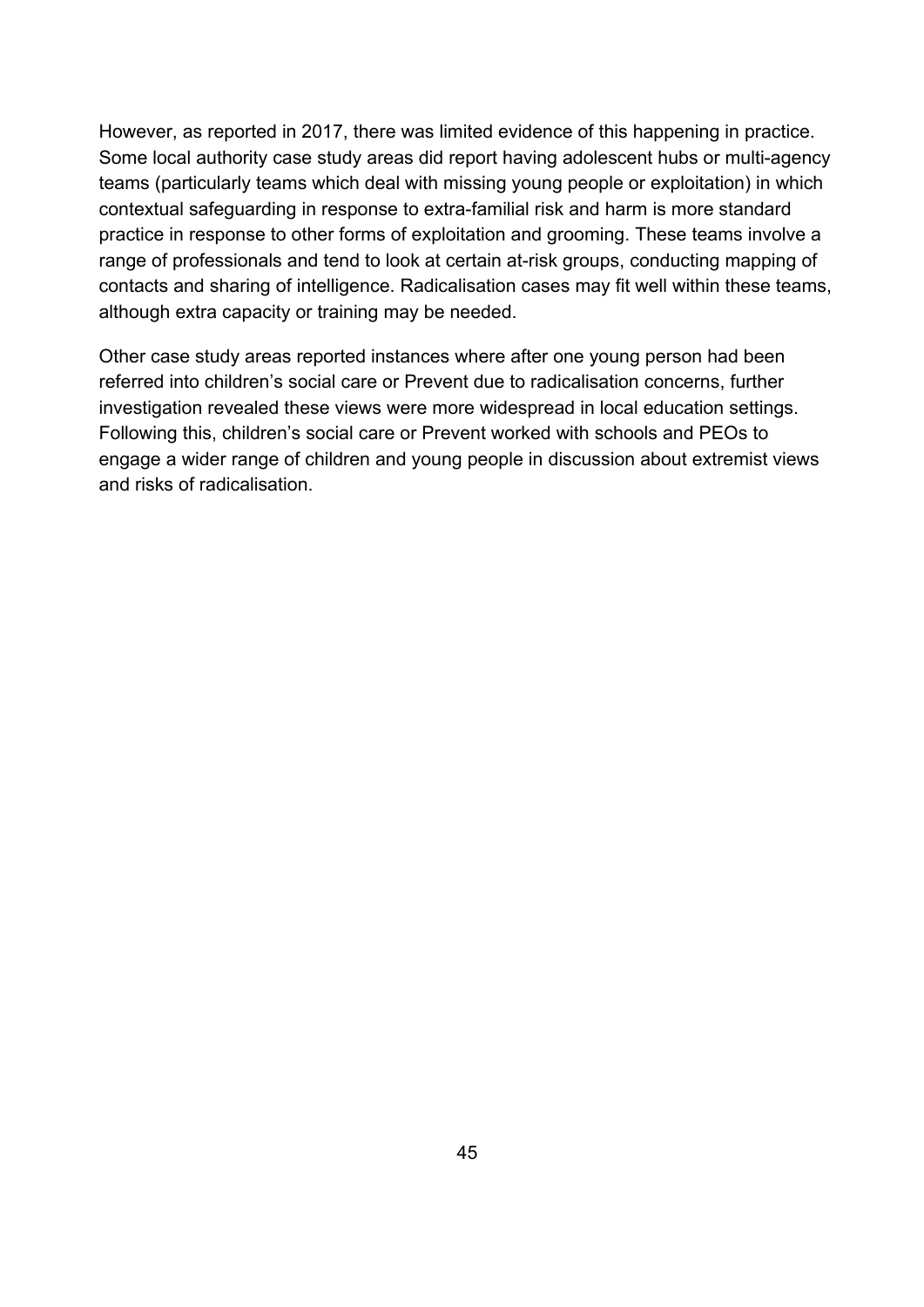### **Figure 7: Promising practice example - Contextual safeguarding**

In one case study area, multi-agency meetings are held under the Multi-Agency Child Exploitation (MACE) arrangements. These meetings are attended by 20-25 multiagency partners and are split across seven districts to ensure that the detail of smaller areas is captured. When the arrangements were first introduced, the focus was on individual children and young people, their risks and behaviour. Since then, a contextual safeguarding approach has been added to complement the individual risk assessments and work.

The focus of the meetings is understanding locations where exploitation is taking place and any common themes. Mapping exercises are undertaken between the victim, offender and location. Through this, children and young people with specific radicalisation vulnerabilities have been identified and referred on to appropriate interventions. The MACE meetings have also supported staff to identify where there are issues in school settings (potentially affecting more than one child or young person) which has resulted in the implementation of universal and prevention interventions, such as Police Safeguarding Liaison Officers delivering universal workshops.

# <span id="page-45-0"></span>**Multi-agency working**

### **Multi-agency structures supporting the work**

In each local authority area, Channel panel is the key multi-agency structure which supports partnership working in response to radicalisation and extremism. This offers access to interventions that specifically target ideology, either via Intervention Providers (IPs)  $^{29}$  or via local community leaders and organisations. It also enables access to other interventions that children, young people and their families could access which complemented the work being done by social care, such as parenting programmes to raise awareness around the risk of online radicalisation and extremism.

<span id="page-45-1"></span><sup>&</sup>lt;sup>29</sup> Intervention Providers (IPs) are Home Office-approved ideological and theological specialists who work with individuals to address extremist views. For more information, see: [Channel and Prevent Multi-Agency](https://www.gov.uk/government/publications/channel-and-prevent-multi-agency-panel-pmap-guidance)  [Panel \(PMAP\) guidance - GOV.UK \(www.gov.uk\).](https://www.gov.uk/government/publications/channel-and-prevent-multi-agency-panel-pmap-guidance)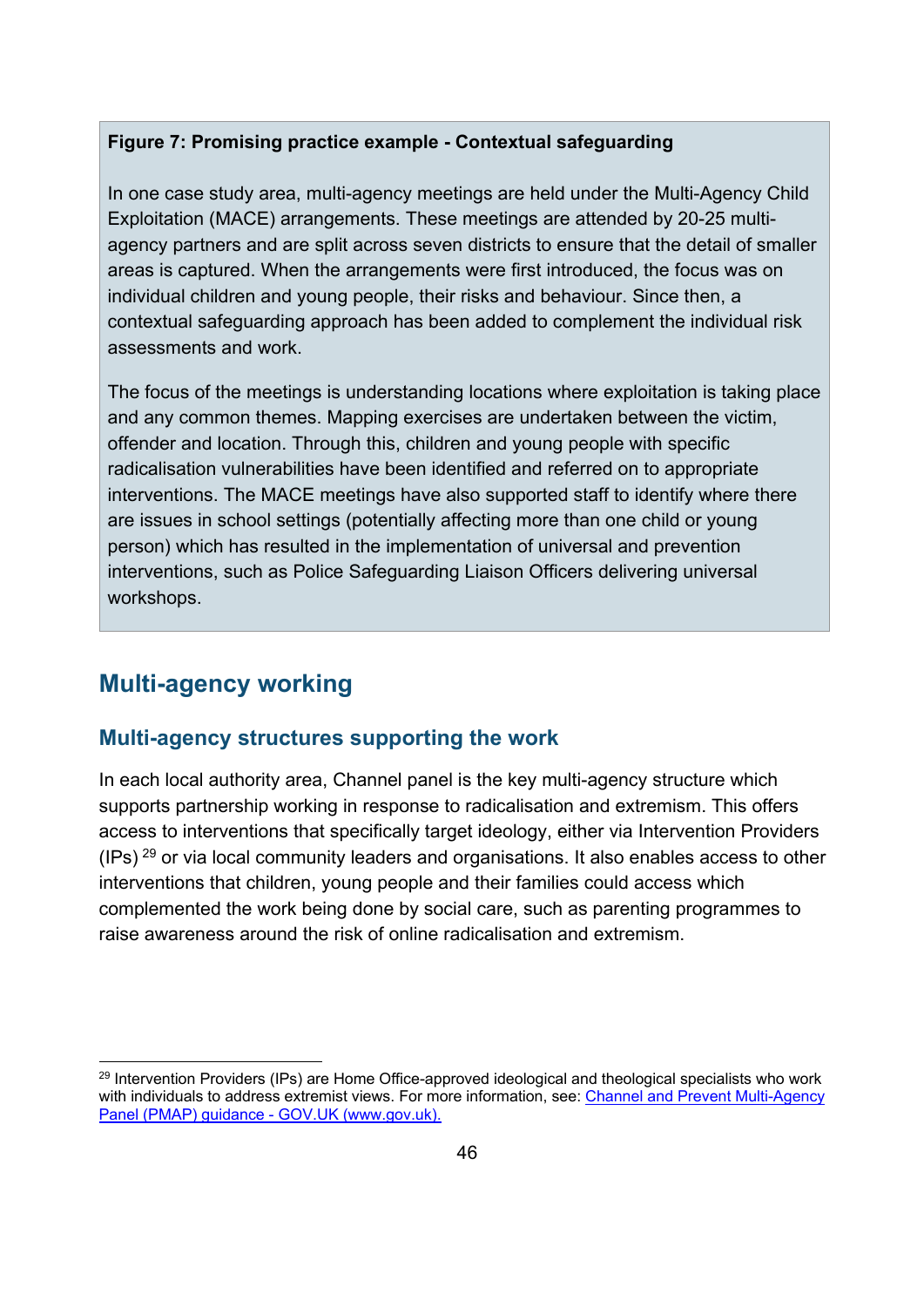### **Figure 8: Promising practice example: Children's social care routinely attending Channel panel**

In some of the local authority areas consulted, children's social care representatives routinely attend Channel panel meetings to share information about current social care involvement in cases and to help to identify cases with additional safeguarding concerns which should be referred into children's social care. Where this happens, stakeholders recognised its value in increasing the coordination and consistency of social care input into cases, and providing reassurance that any additional safeguarding concerns will be quickly picked up and escalated to children's social care if needed.

Police-led partnership panels sit alongside Channel panel in some areas, and can draw upon other agencies, such as children's social care, to help mitigate risks of radicalisation. Stakeholders from the Prevent team in one local authority area reported that this is useful when a family or young person has not consented to intervention from Channel panel, but have still been identified as in need of wider support and signposting.

The case studies indicated that there was a range of other pre-existing multi-agency structures also support partnership working between key agencies involved in tackling radicalisation, although they are not radicalisation specific. They include:

- **Multi-agency Safeguarding Hubs (MASH).** Frontline workers, strategic and operational leads attend multi-agency panels such as MASH, alongside representatives from other partner agencies. In particular, CTP stakeholders reported that the police officer within the MASH acts as a useful bridge between them and children's social care.
- **Multi-agency teams around complex and contextual safeguarding** (e.g., missing children, or CSE team – see previous sub-section: [Frameworks and](#page-38-0)  [approaches used by children's social care](#page-38-0) for more detail).
- **Standard multi-agency strategy meetings.** Strategy meetings take place within children's social care to inform and plan the work with the child or young person as standard safeguarding practice. This meeting may form part of the process when assessing whether a case meets the threshold for intervention from children's social care, or it might take place after a case has been assessed as suitable for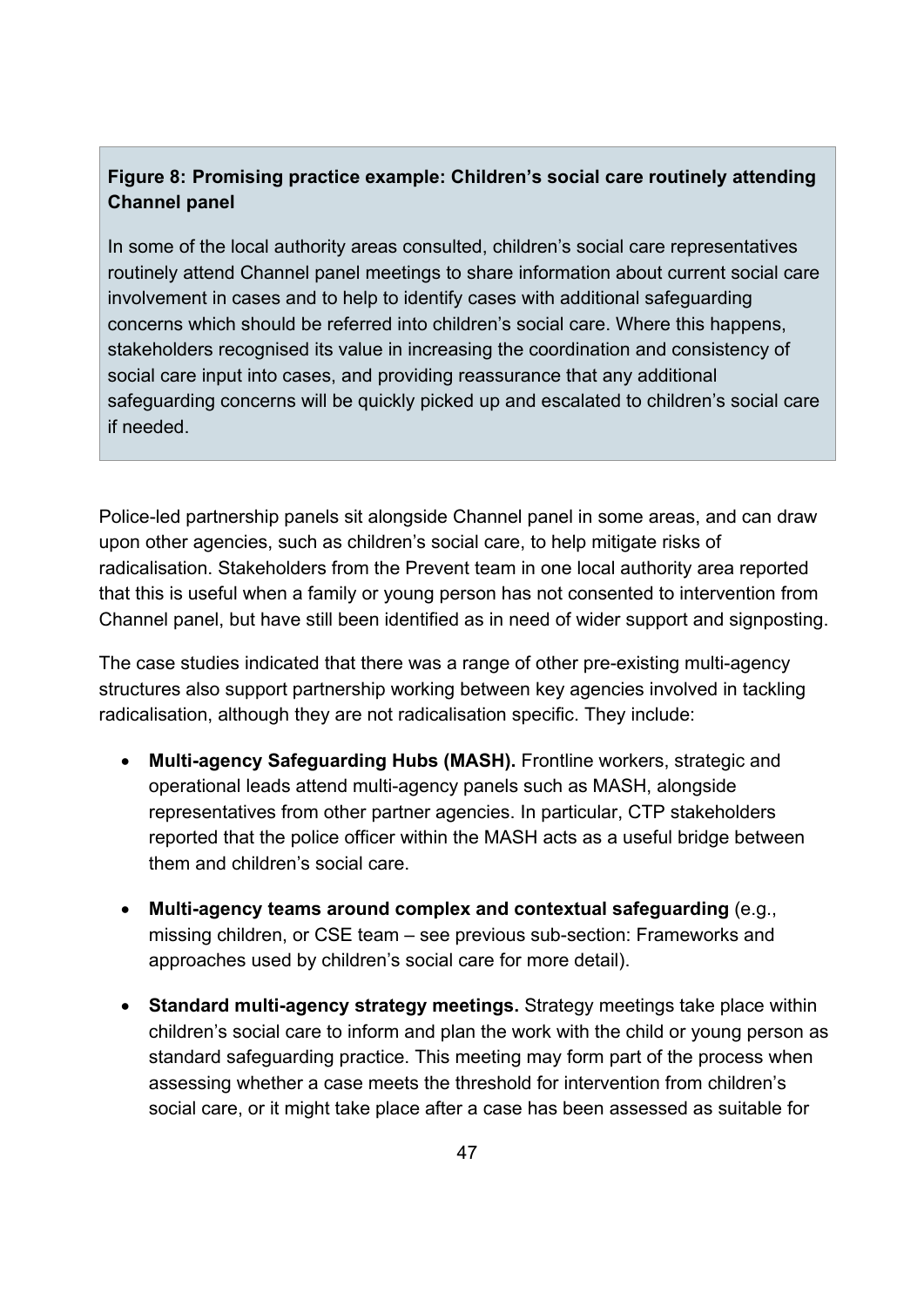intervention. It may also help decide whether a case should be referred into Channel. Multi-agency representatives are invited to this meeting. In cases involving risk of radicalisation, common partners represented at this meeting include education, PEOs, Prevent, and police.

### **Figure 9 Promising practice example: Children's social care attending MAPPA meetings**

In some of the local authority areas consulted, children's social care representatives and allocated social workers are invited to attend Multi-agency Public Protection Arrangement (MAPPA) meetings in cases where there has been a terror-related offence which the child has been associated with (for example, committed by an adult in the household). In these areas, stakeholders suggested that these meetings are useful in sharing information with children's social care and can help provide social workers with more thorough understanding of the case and a much greater sense of the context in which social care interventions are being delivered.

In one area where children's social care attended MAPPA, Prevent partners are not invited to attend and therefore are not accessing the same information. Local authority stakeholders suggested that if the Prevent team were able to attend these meetings they could provide a wider perspective to support social workers' decision-making.

### **Efficacy of key partnerships**

Multi-agency partnership working was flagged as a strength by most consulted local authority area stakeholders. For example, one frontline social worker who identified radicalisation concerns with a young person they were already supporting said:

> It all came as such as surprise, but everyone came together, especially school and the police. I am fairly new to the social work field, but it was perfect example of multi-agency working. I always felt that I could approach the police and school. *- Social worker*

In contrast, the participants in the previous research [\(Safeguarding and Radicalisation\)](https://assets.publishing.service.gov.uk/government/uploads/system/uploads/attachment_data/file/635262/Safeguarding_and_Radicalisation.pdf) flagged partnership as key challenge in handling radicalisation cases. This suggests that partnership working may have improved since then, although as this research used a different sample, further investigation would be needed to confirm this. Indeed, national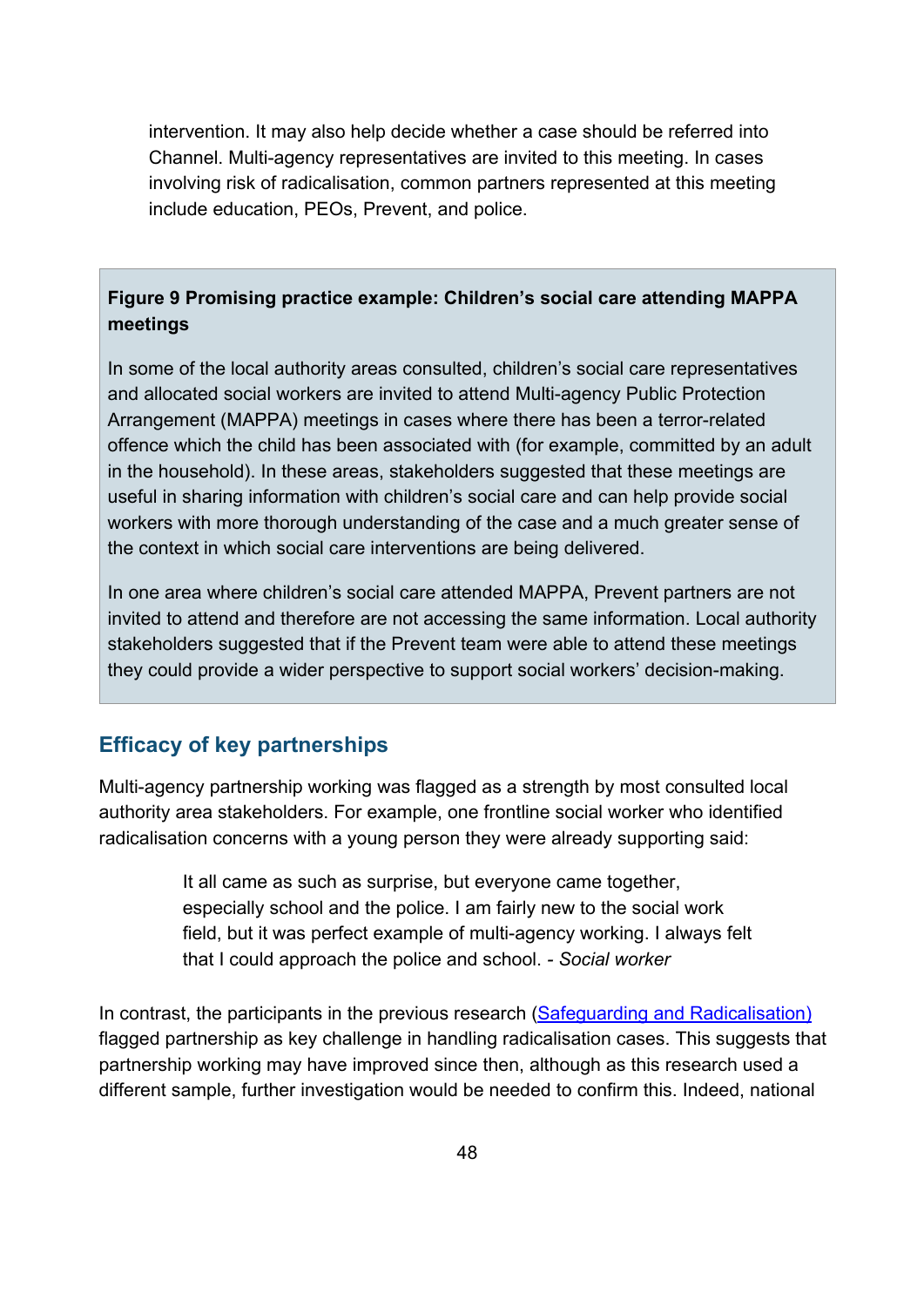and regional stakeholders reported more of a mixed picture of partnership working that varied significantly across different local authority areas and relied heavily on individual relationships, suggesting that any improvements have not occurred consistently across local authority areas.

The most common and key partner organisations for children's social care in responding to radicalisation and extremism identified through this research are outlined in [Table 2.](#page-48-0)

| <b>Organisation</b>                                                   | Role and partnership efficacy                                                                                                                                                                                                                                                                                                                                                                                                                                                                                                                                                                                                                                                                                               |
|-----------------------------------------------------------------------|-----------------------------------------------------------------------------------------------------------------------------------------------------------------------------------------------------------------------------------------------------------------------------------------------------------------------------------------------------------------------------------------------------------------------------------------------------------------------------------------------------------------------------------------------------------------------------------------------------------------------------------------------------------------------------------------------------------------------------|
| Prevent team                                                          | Most national, regional and local authority stakeholders reported<br>good relationships between Prevent teams and children's social<br>care; social workers felt they could approach Prevent for advice and<br>resources. This relationship is particularly strong within Dovetail<br>sites where the Prevent team is located within children's social care.<br>Close joint working (including through joint visits) enables different<br>perspectives to be gained, supports engagement with families and<br>ensures risk-assessment and safeguarding procedures take place<br>simultaneously to addressing a young person's views and<br>behaviours.                                                                      |
| Police and court<br>(including, CTP<br>and Community<br>Safety teams) | Children's' social care might work alongside the police during an<br>investigation if they identified safeguarding concerns, and the police<br>might attend children's social care strategy meetings and share<br>intelligence to support work within children's social care and provide<br>awareness of context (such as any recent critical incident or high<br>risk around associates of the young person) Most local authority<br>stakeholders identified partnerships with the police, and especially<br>CTP, as particularly effective and useful. However, national and<br>regional stakeholders reported substantial variation between local<br>authority areas in the efficacy and maturity of these partnerships. |
| Education                                                             | Some local authority area stakeholders reported that education<br>settings often provide a route through which other interventions<br>could be delivered with the young person, and that these<br>connections were supported by PEOs. However, many also reported<br>limited understanding within education settings of their own potential                                                                                                                                                                                                                                                                                                                                                                                 |

### <span id="page-48-0"></span>**Table 2: Common and key partner organisations**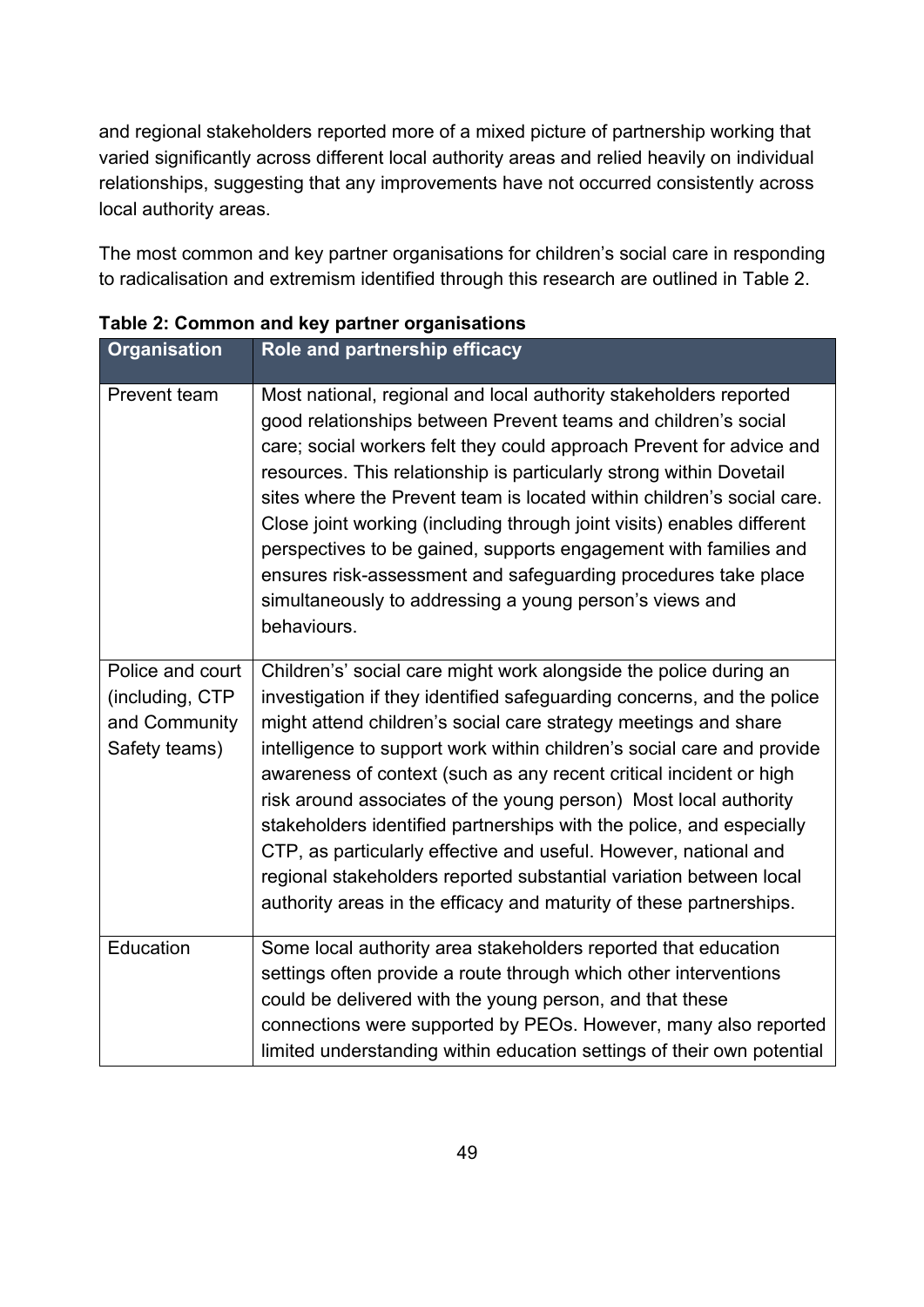| <b>Organisation</b>                                   | Role and partnership efficacy                                                                                                                                                                                                                                                                                                                                                                                                                                                                                          |
|-------------------------------------------------------|------------------------------------------------------------------------------------------------------------------------------------------------------------------------------------------------------------------------------------------------------------------------------------------------------------------------------------------------------------------------------------------------------------------------------------------------------------------------------------------------------------------------|
|                                                       | role in addressing radicalisation concerns. This is discussed further<br>in Chapter 4: Challenges to effective practice and potential solutions                                                                                                                                                                                                                                                                                                                                                                        |
| <b>Youth Justice</b><br>services                      | Some local authority areas reported that Channel panel/Prevent<br>might refer children and young people into voluntary engagement<br>with youth justice services during criminal investigations, and vice<br>versa. If a youth justice worker is already known to the child or<br>young person, they may take the lead on a case and deliver a<br>radicalisation-specific intervention, discussing the extremist views a<br>young person may hold, providing challenge, and talking through<br>risks and consequences. |
| Voluntary and<br>community<br>sector<br>organisations | Community workers, such as local youth workers, can help provide<br>diversionary activities for children and young people. They may have<br>specific counter-narrative expertise or focus more on tackling<br>underlying vulnerabilities. These tend to be identified on a case-by-<br>case basis and relate closely to the young person's individual needs<br>and interests. They also will often apply contextual safeguarding<br>approaches, recognising peer influences and addressing them<br>accordingly.        |
| Religious<br>leaders                                  | These partners can provide a greater understanding of the young<br>person's religion and support them to develop a healthier<br>relationship with it, countering extremist narratives.                                                                                                                                                                                                                                                                                                                                 |
| Youth<br>Employability<br><b>Services</b>             | These services can often help tackle some of the underlying<br>vulnerabilities for children and young people at risk of radicalisation,<br>such as building up their self-esteem. They can also divert children<br>and young people away from extremism by providing them with a<br>positive focus.                                                                                                                                                                                                                    |
| Probation                                             | Probation officers may work alongside social care if the child or<br>young person has previously offended or is coming out of custody,<br>to provide some structure during transitional experiences.                                                                                                                                                                                                                                                                                                                   |
| Children and<br>Adolescent<br><b>Mental Health</b>    | For many children and young people for whom there were<br>radicalisation and extremism concerns, mental health was an<br>underlying vulnerability. This was particularly the case for mixed and                                                                                                                                                                                                                                                                                                                        |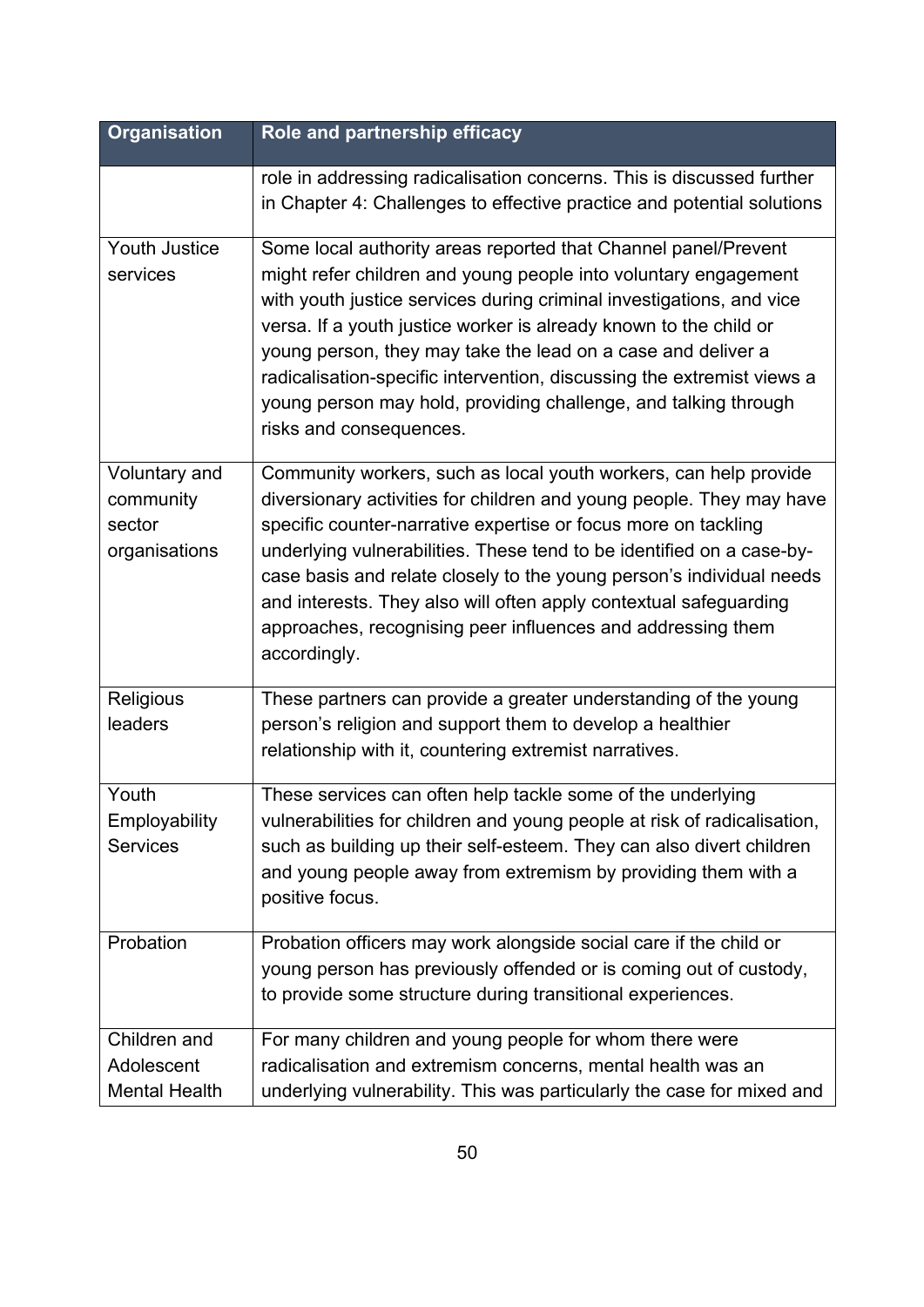| <b>Organisation</b>        | Role and partnership efficacy                                                                                                                                                                                                                 |
|----------------------------|-----------------------------------------------------------------------------------------------------------------------------------------------------------------------------------------------------------------------------------------------|
| <b>Services</b><br>(CAMHS) | unclear ideologies. However, many stakeholders reported long<br>waiting lists for CAMHS support, with children and young people<br>either not receiving support or support being outsourced to private<br>agencies.                           |
| Housing                    | Although many stakeholders reported that housing services were<br>often required for children and young people, they said that<br>accommodation was limited and that housing services often did not<br>see these cases as within their remit. |

## **Potential for more proactive multi-agency work**

Strategic leads and frontline practitioners suggested that the majority of multi-agency working currently involves reactive response to risks but that it could also be used to generate more proactive responses to radicalisation and extremism. For example, intelligence could be better shared between partners about the vulnerabilities present in communities which might lead to radicalisation, and more time invested in children and young people through youth organisations and schools to address the underlying vulnerabilities (such as social isolation or a limited sense of belonging) that might lead to radicalisation. However, they reported that increased capacity and resource would be needed to enable children's social care to effectively contribute to any joint proactive work.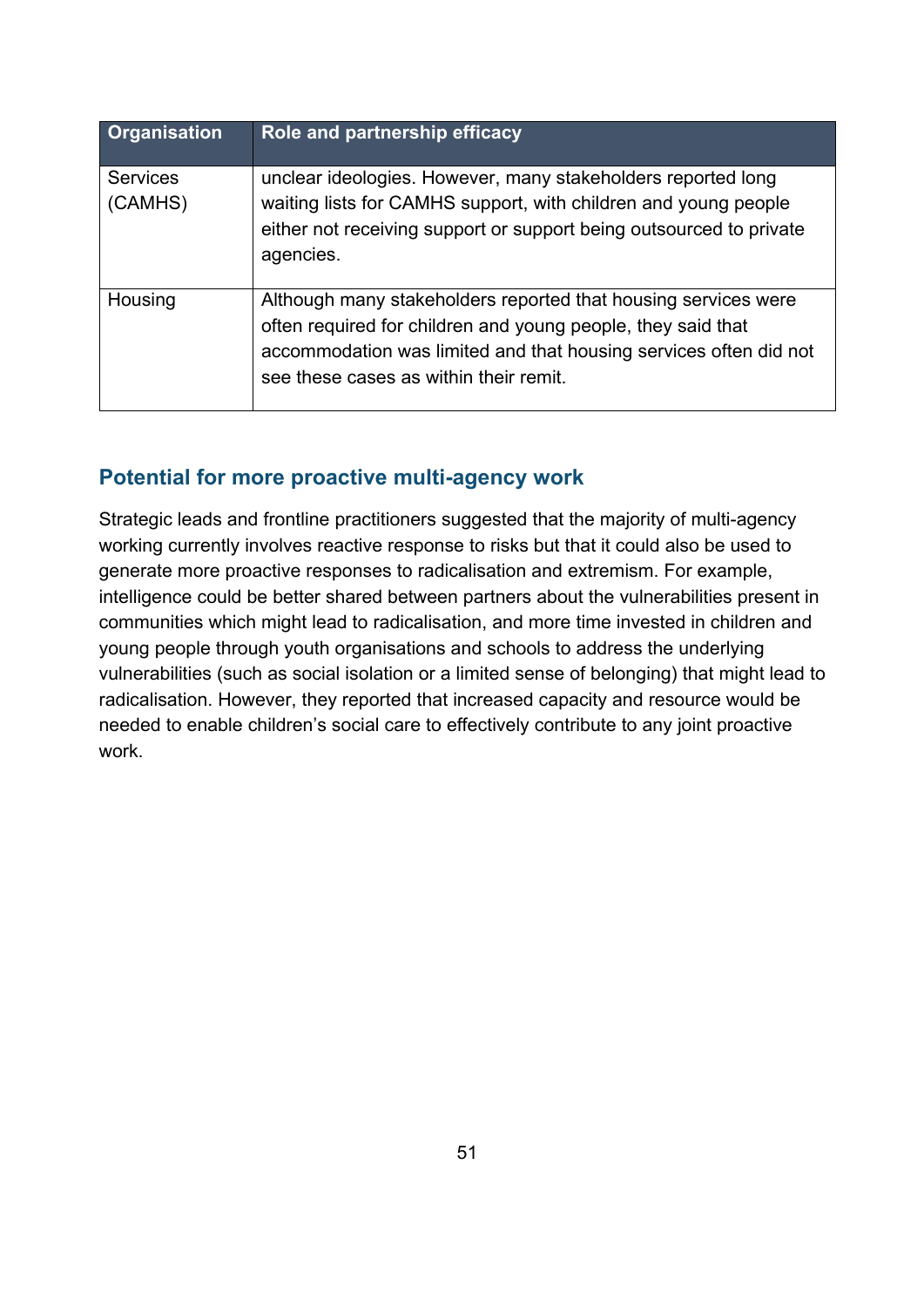#### **Figure 10: Promising practice example: Proactive responses to radicalisation**

One of the consulted national and regional stakeholders described a proactive approach taken in their local authority area in response to radicalisation.

Social care leads in the area identified that Islamist extremist groups had started using social media in a more sophisticated way to radicalise children and young people. They were using a mixture of pop videos, video gaming, and recruitment videos to trigger different responses, depending on whom they were targeting. In particular, they were focusing on targeting young women, encouraging them to travel to Syria.

Children's social care began working closely with schools in the area to develop a strategy of countering this grooming activity without frightening the young people to the point where they would feel unable to speak out about being in contact with these groups. They focused on encouraging and developing critical thinking skills in young people, working actively to create safe spaces for them to ask questions, and building on their existing relationships with social workers and school staff.

Due to this prevention work taking place, one young woman who was being groomed by someone in Syria, and who was being encouraged to travel to Syria and become his wife, disclosed this to her school without the fear of getting into trouble. The school flagged this to children's social care who were able to work with her parents and the local police to unpick the situation, maintain the girl's placement at school, and safeguard her without a great deal of state intervention. The parents engaged well due to the trusting relationship they already had with the school. Moreover, as a result of the relationships children's social care had built up though Channel panel, they were able to connect to the right people in the police who could support with the case.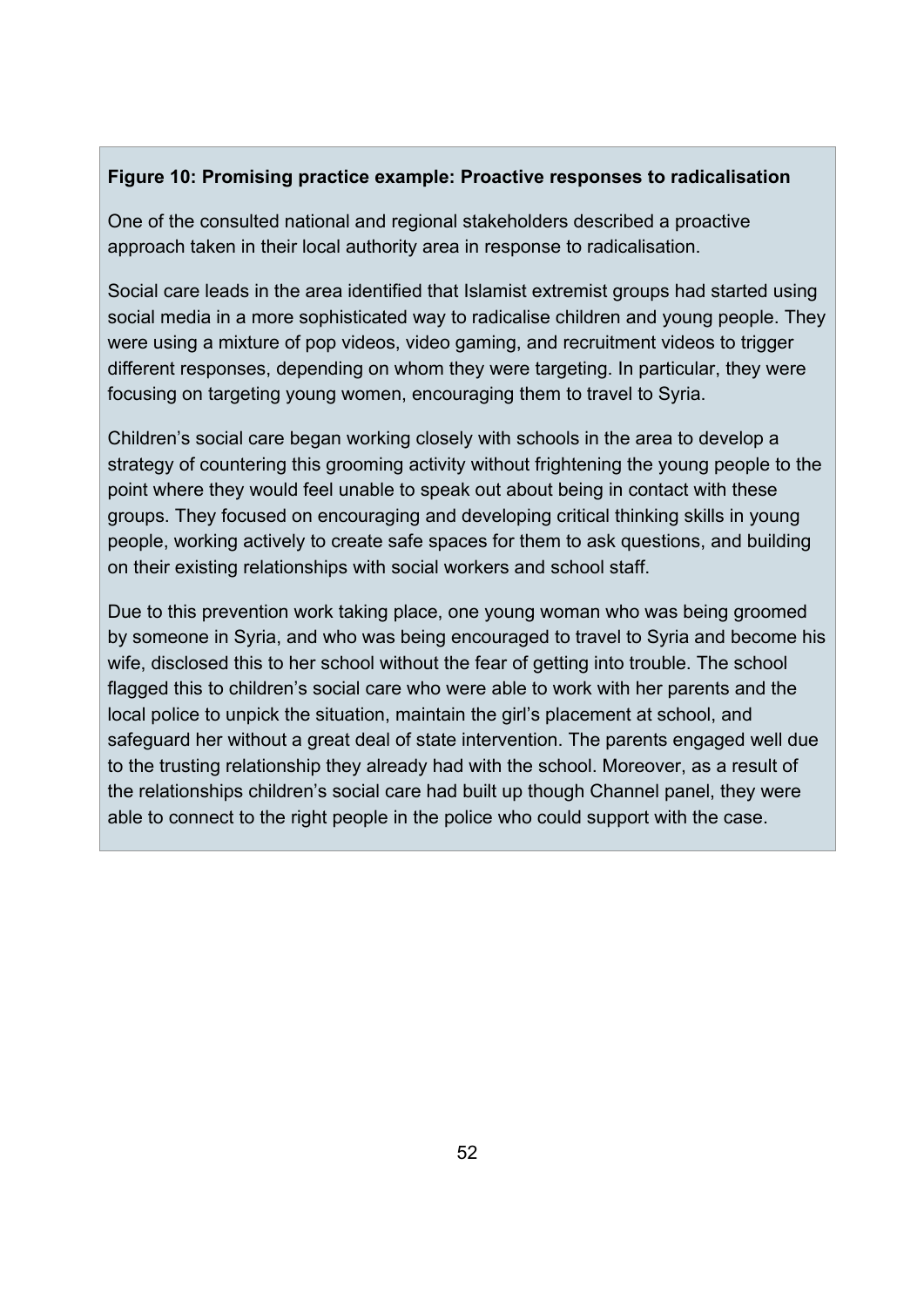# <span id="page-52-0"></span>**Chapter 4: Challenges to effective practice and potential solutions**

## **Chapter summary**

Children's social care practitioners encounter many of the same challenges when responding to radicalisation as they do when responding to other forms of harm. Examples include high levels of staff turnover affecting retention of knowledge, or high caseloads limiting the amount of time available for individual children and young people and their families. However, both local authority area stakeholders and national/regional stakeholders identified four key challenges that were specific to or exacerbated in cases where radicalisation was a concern:

- Information-sharing.
- Determining and using thresholds.
- Developing shared multi-agency understanding of risk and appropriate response.
- Engaging families.

These challenges have led to inconsistency in the application of agreed processes in response to radicalisation and extremism, both within and across different local authority areas. This inconsistency can be a barrier for national and regional stakeholders to work effectively across and within multiple local authority areas.

All of these challenges are common across different types of radicalisation, ideology and harmful influencer, and have remained consistent for a number of years; they were all highlighted in the previous research report [Safeguarding and Radicalisation,](https://assets.publishing.service.gov.uk/government/uploads/system/uploads/attachment_data/file/635262/Safeguarding_and_Radicalisation.pdf) 2017. They were also common across Prevent-priority and non-priority areas.

However, one important change from the 2017 research report is that social care staff from local authorities consulted in this study reported that in general there is a better recognition of radicalisation as a form of harm requiring a safeguarding response.<sup>30</sup>

<span id="page-52-1"></span><sup>&</sup>lt;sup>30</sup> Please note that this research was not a follow-up study with the same local authorities included in [Safeguarding and Radicalisation,](https://assets.publishing.service.gov.uk/government/uploads/system/uploads/attachment_data/file/635262/Safeguarding_and_Radicalisation.pdf) and different methods were used. As such any differences in findings *may* indicate changes which have occurred but may also be the result of different processes, practices or contexts in the local authorities included in each sample or differences in the nature of data generated by the two studies.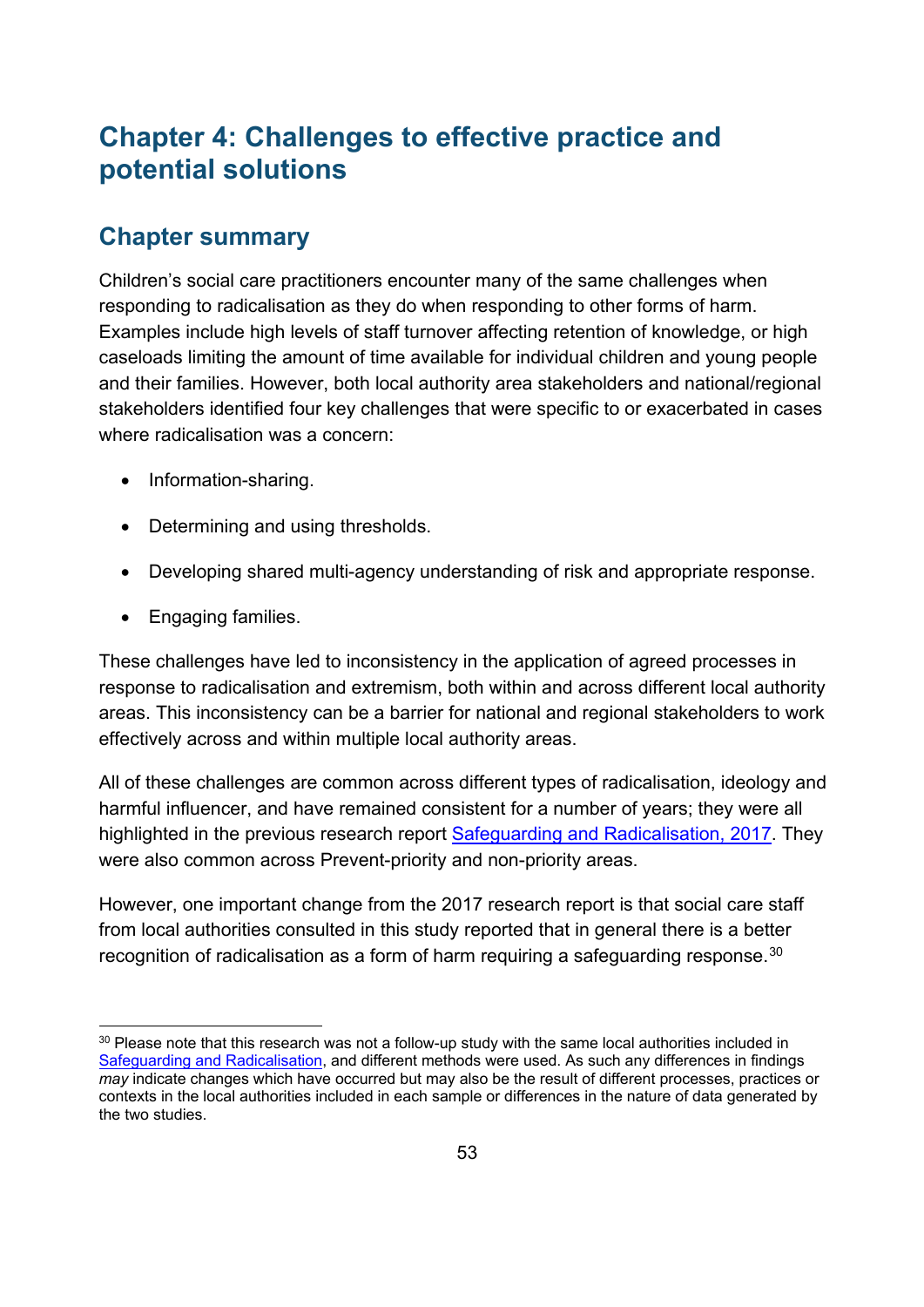Moreover, stakeholders identified a range of possible solutions to these challenges, including new solutions which had not previously been identified in the previous study. Some of these solutions have already been implemented and have been reportedly successful in overcoming some of the common barriers social care practitioners face when responding to radicalisation.

The key challenges and potential solutions for information-sharing, using thresholds, developing shared multi-agency understanding of risk, and engaging families are set out in [Table 3](#page-53-0) - [Table 6](#page-64-0) below and are discussed in more detail in the rest of the chapter.

Please note that this chapter focuses mainly on outlining the key challenges in a social care response to radicalisation and the possible solutions identified. Some of these challenges may link to social workers' confidence, experience and understanding, and may be addressed through changes to the training and support offered to them. Where there is a link this has been highlighted, but a more detailed exploration of these themes is available in [Chapter 5: Social workers' confidence, experience and](#page-69-0)  [understanding.](#page-69-0)

# <span id="page-53-1"></span>**Information sharing**

<span id="page-53-0"></span>

| Table 3: Information sharing - challenges and potential solutions |  |
|-------------------------------------------------------------------|--|
|-------------------------------------------------------------------|--|

| <b>Challenges</b>                                                                                      | <b>Potential solutions</b>                                                                                              |
|--------------------------------------------------------------------------------------------------------|-------------------------------------------------------------------------------------------------------------------------|
| Information-sharing between partners,<br>and, in particular, from police to children's<br>social care. | Designated safeguarding roles in<br>partner agencies.<br>• Institutional and strategic buy-in to<br>the Prevent agenda. |

## **Challenges**

A key barrier to effective responses to radicalisation, as experienced by children's social care practitioners, is information-sharing between partners and, in particular, from police to children's social care. This echoes the views of participants in the previous research [Safeguarding and Radicalisation](https://assets.publishing.service.gov.uk/government/uploads/system/uploads/attachment_data/file/635262/Safeguarding_and_Radicalisation.pdf) (2017). However, there was some evidence that information sharing has improved in recent years, and CTP stakeholders indicated that understanding has increased within the police of the ways in which sharing additional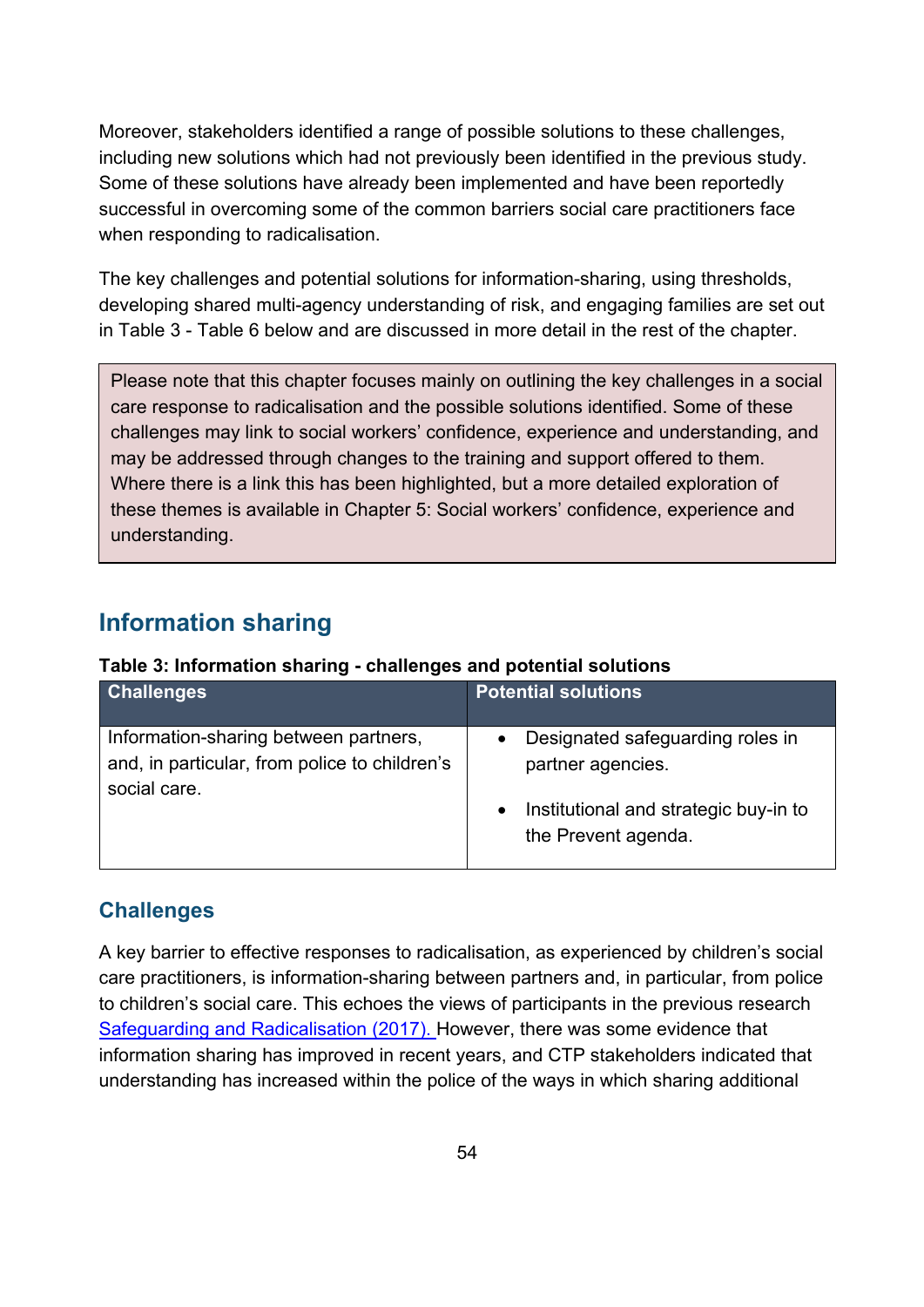information can be paramount to effective safeguarding responses by children's social care.

Having said this, children's social care stakeholders still reported that although some information is shared from police to inform risk assessment and safety planning, this information is not always received as early or in as much detail as required with regards to the nature of the concern. CTP stakeholders and children's social care stakeholders reported that this is usually because an investigation is ongoing, and so police may not be able to share information due to the risk of disruption to investigations or because children's social care staff do not meet the security clearance threshold required by police partners.

Children's social care stakeholders suggested that a lack of detailed information affects the quality and extent of risk assessment and planning, especially in cases where radicalisation is the only form of harm and social workers are unable to judge how to support the family in relation to their radicalisation-specific needs. In some instances, it also compromises social workers' abilities to be open and honest with families about the reason they have been referred to children's social care, which can have a negative impact on families' engagement.

Whilst children's social care stakeholders generally recognised the importance of not jeopardising active police investigations, a team manager explained that these information-sharing challenges can limit social workers' buy-in to the Prevent agenda because they feel that the (necessary) secrecy surrounding some Prevent cases goes against their code of conduct in terms of being open with the families. This is discussed further in sub-section: [Engaging families.](#page-64-1)

### **Potential solutions**

Safeguarding roles in police or CTP, and designated points of contact for radicalisation cases within children's social care, have been helpful in supporting information-sharing between police and children's social care. Local authority area stakeholders suggested that this is because police colleagues can share information with a single known and designated person on a need-to-know and small-scale basis, thus not compromising investigations to the same extent as might happen if information was shared more widely.

In some consulted local authority areas with a specialist radicalisation social worker or Dovetail Prevent coordinator, it was natural for them to take on this point of contact role. However, the role acting as designated point of contact does not necessarily have to be Prevent or radicalisation focused; the key is sharing information with designated people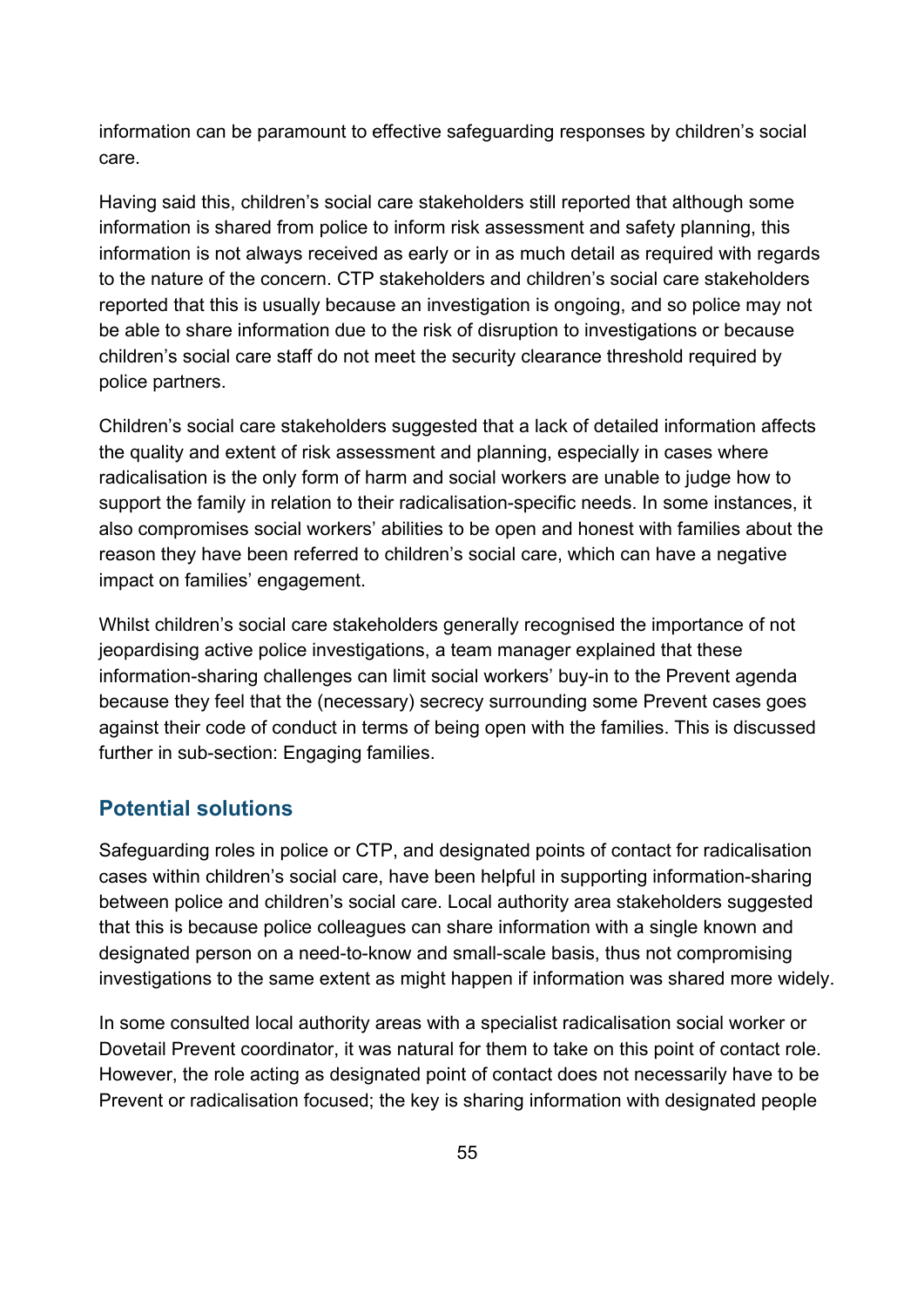in senior roles with decision-making power in their own organisation. For example, it was reported in some areas that police officers in the MASH often have contacts with managers in children's social care with whom they can share information during or prior to a referral.

In many instances, current solutions to information-sharing challenges rely heavily on relationships between individuals within children's social care and the police. This echoes the findings from [Safeguarding and Radicalisation.](https://assets.publishing.service.gov.uk/government/uploads/system/uploads/attachment_data/file/635262/Safeguarding_and_Radicalisation.pdf) Local authority and national/regional stakeholders emphasised that this is a partial solution but one that becomes more sustainable if these relationships enable improved information-sharing channels and processes to become more embedded within both organisations. As a result, institutional and strategic buy in from senior local authority leadership into the Prevent agenda is considered to be critical in driving the necessary changes to processes and practice in relation to information sharing.

#### **Figure 11: Promising practice example: Seconded social workers in CTP**

In one case study area the police counter-terrorism unit is planning to second a social worker into the team. This social worker would continue to work in the local authority for four days a week but would work within the police team for one day a week. They would receive security clearance and therefore be able to receive and share information with the police, reducing the risk of information being shared more widely when this is inappropriate.

In addition to acting as a point of contact through whom police could share information with children's social care, the intention is that this social worker will inform police discussions about individual cases and shed light on the roles and responsibilities of children's social care, and the legislation and practices they use. This could help the counter-terrorism unit to calibrate how best to work with the local authority.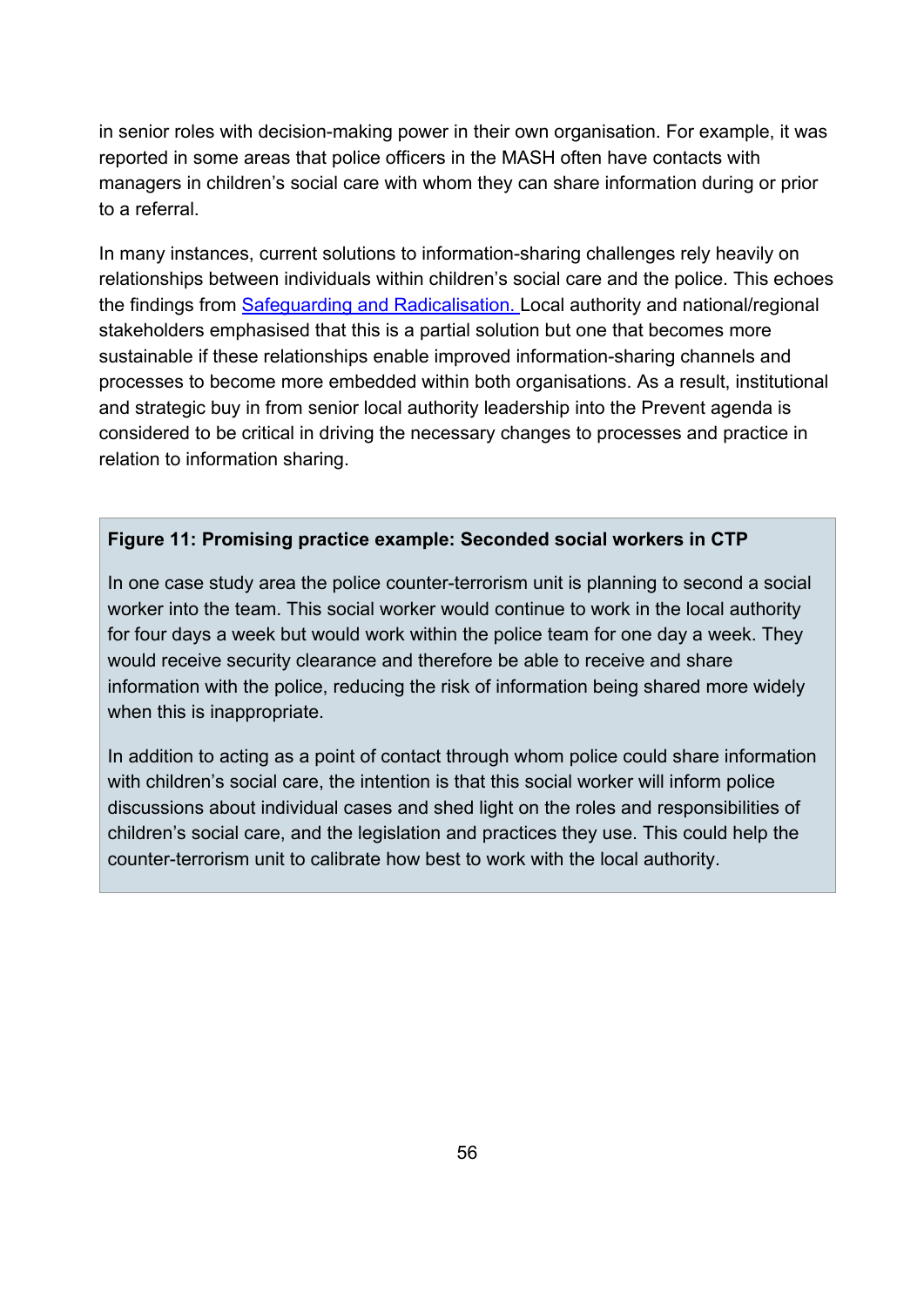# **Determining and using thresholds**

| <b>Challenges</b>                                                                                               | <b>Potential solutions</b>                                                                                                                                                                                                                                                                          |
|-----------------------------------------------------------------------------------------------------------------|-----------------------------------------------------------------------------------------------------------------------------------------------------------------------------------------------------------------------------------------------------------------------------------------------------|
| Radicalisation and extremism does not<br>easily fit into existing thresholds used by<br>children's social care. | Formalising radicalisation within<br>$\bullet$<br>thresholds.<br>Further training on how<br>$\bullet$<br>radicalisation can fit into existing<br>thresholds.                                                                                                                                        |
| Different thresholds are used by different<br>partnership organisations and local<br>authority areas.           | Ensuring that any formalising of<br>$\bullet$<br>radicalisation within children's social<br>care thresholds aligns with<br>thresholds used by partner<br>organisations.<br>Sharing threshold documents<br>across partner organisations.<br>Joint visits with partner<br>$\bullet$<br>organisations. |
|                                                                                                                 |                                                                                                                                                                                                                                                                                                     |

## **Table 4: Determining and using thresholds – challenges and potential solutions**

## **Radicalisation not sitting neatly within children's social care thresholds or pathways**

### **Challenges**

A second key challenge for children's social care responses to radicalisation is that it can be difficult to use existing social care thresholds to understand, assess, and respond to the risk of radicalisation and extremism. Linked to this, frontline social care staff reported that there is insufficient guidance or legislation to guide their practice in this area.

The difficulty in using thresholds in response to radicalisation cases was also identified in the previous research.. Previously though, this was linked to the fact that there was a lack of consensus about the degree of risk posed by radicalisation. This updated research found that although there is more of a consensus among local authority areas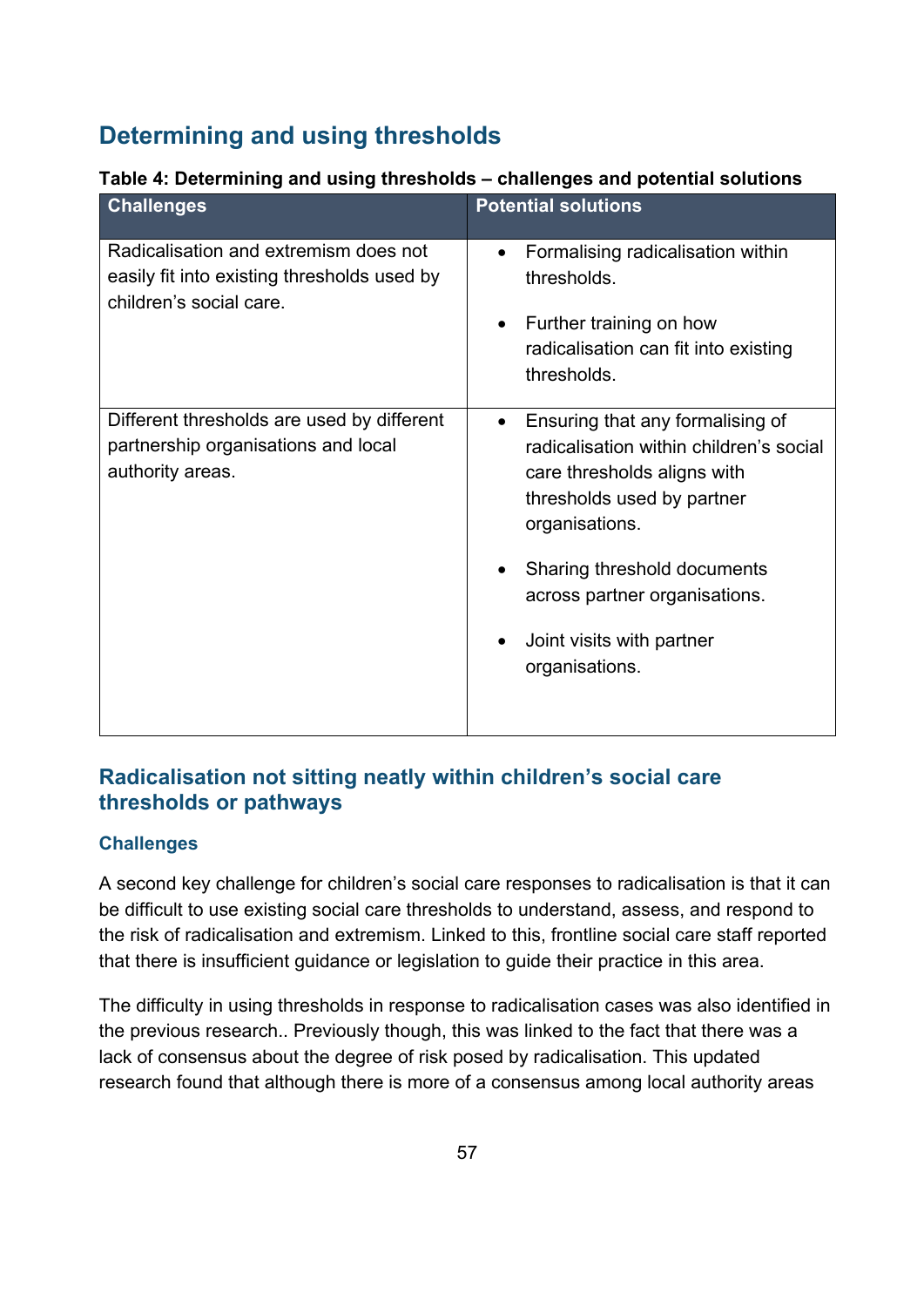that radicalisation is a safeguarding risk, this has not necessarily translated into changes in threshold documents, which is why this challenge has persisted.

Local authority area stakeholders we spoke to reported that existing thresholds focus on intra-familial harm whereas the risk of radicalisation is more likely to come from outside of the family. In addition, other significant forms of harm, such as abuse or neglect, may not be present in cases where radicalisation and extremism is the main concern. In these cases, it can be difficult to determine the most appropriate social care response and to maintain social care involvement in the case. CTP stakeholders reported that this is especially frustrating when a case meets their own internal safeguarding thresholds but does not qualify for intervention from children's social care.

Many local authority area stakeholders noted that there is now greater recognition among frontline social workers and managers that radicalisation requires a safeguarding response, and that existing structures and thresholds can and should be used flexibly to support children and young people at risk of radicalisation and address their underlying vulnerabilities. This represents a distinct change from the earlier research Safeguarding [and Radicalisation,](https://assets.publishing.service.gov.uk/government/uploads/system/uploads/attachment_data/file/635262/Safeguarding_and_Radicalisation.pdf) which found that this recognition was particularly inconsistent in nonpriority areas.

However, there was also wide recognition that the extent to which this currently happens is heavily dependent on individual social worker's confidence, experience and skills, and on the support available to them to use thresholds flexibly. For example, CTP stakeholders reported:

> For identification and response, judgments are to some extent subjective and people are not confident to assess their view when they don't feel backed up by thresholds. *– CTP stakeholders*

This is discussed further in [Chapter 5: Social workers' confidence, experience and](#page-69-0)  [understanding.](#page-69-0)

#### **Potential solutions**

A small number of local authority areas that took part in the study have written radicalisation into their thresholds and related guidance, or plan to do so in the future. In one area this change happened as part of a culture shift in recognising radicalisation and extremism as a child protection issue, and in another it happened in response to identifying that social care staff needed more guidance to help screen and assess referrals for radicalisation concerns.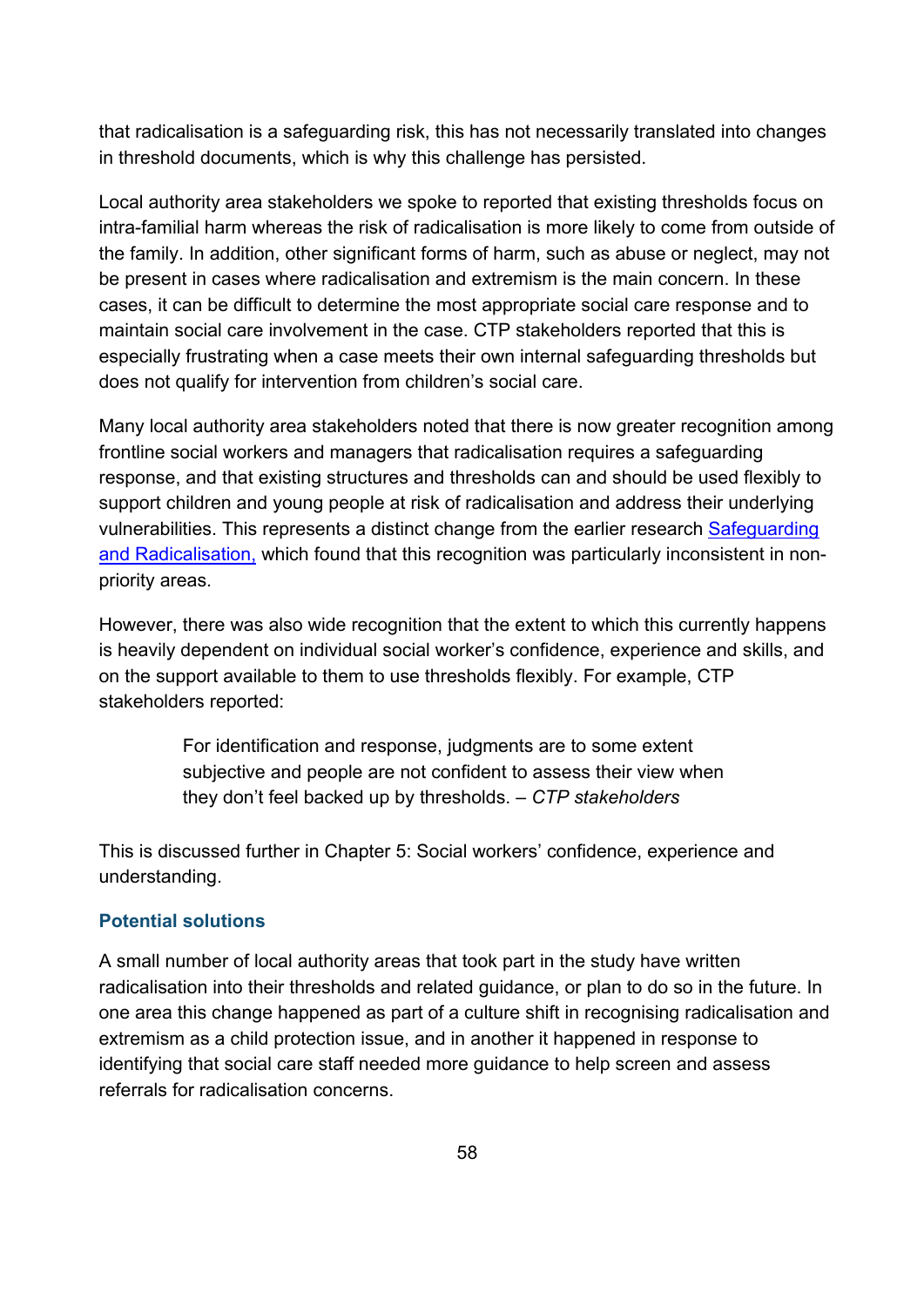There was no consensus amongst local authority area stakeholders in other areas on whether formalising radicalisation within social care thresholds would improve responses to radicalisation as a form of harm. Some suggested it would be helpful, but others saw it as unnecessary and pointed to the fact that children's social care has demonstrated its ability to address a range of extra-familial harms and risks (such as county lines and gangs) that do not sit neatly within the Children's Act or existing thresholds, which tend to focus on responding to parental capacity. Moreover, in some of the local authority areas where radicalisation had already been formalised into threshold documents, stakeholders reported that there remained a limited awareness among social workers of how to use this guidance in relation to radicalisation concerns, and in particular the indicators to look for. This is discussed further in [Chapter 5: Social workers' confidence, experience and](#page-69-0)  [understanding.](#page-69-0)

## **Figure 12: Promising practice example: Including radicalisation in threshold documents**

In one case study area, the children's social care threshold document was refreshed in September 2020 to include new and emerging issues in relation to extra-familial harm, including extremism concerns.

This refresh occurred in response to a recognition that children's social care needed to provide guidance for professionals who were worried about children, and a guide as to the level of service the child may need. Social care staff had also identified that triage workers assessing and reviewing referrals that come into children's social care where radicalisation and extremism is a concern would benefit from additional guidance around the right service for the whole family to move the referral into.

The new threshold document is also used to help guide the Channel Panel; if they identify that the risk level for a child or young person on their caseload is increasing, they can use the document to assess this risk and escalate to children's social care if needed.

An alternative option would be further training and guidance for social workers on how radicalisation can meet the threshold for intervention even when parental capacity is not compromised, in a similar way to contextual safeguarding approaches. This could include focusing on the emotional harm that exposure to extremist materials and views can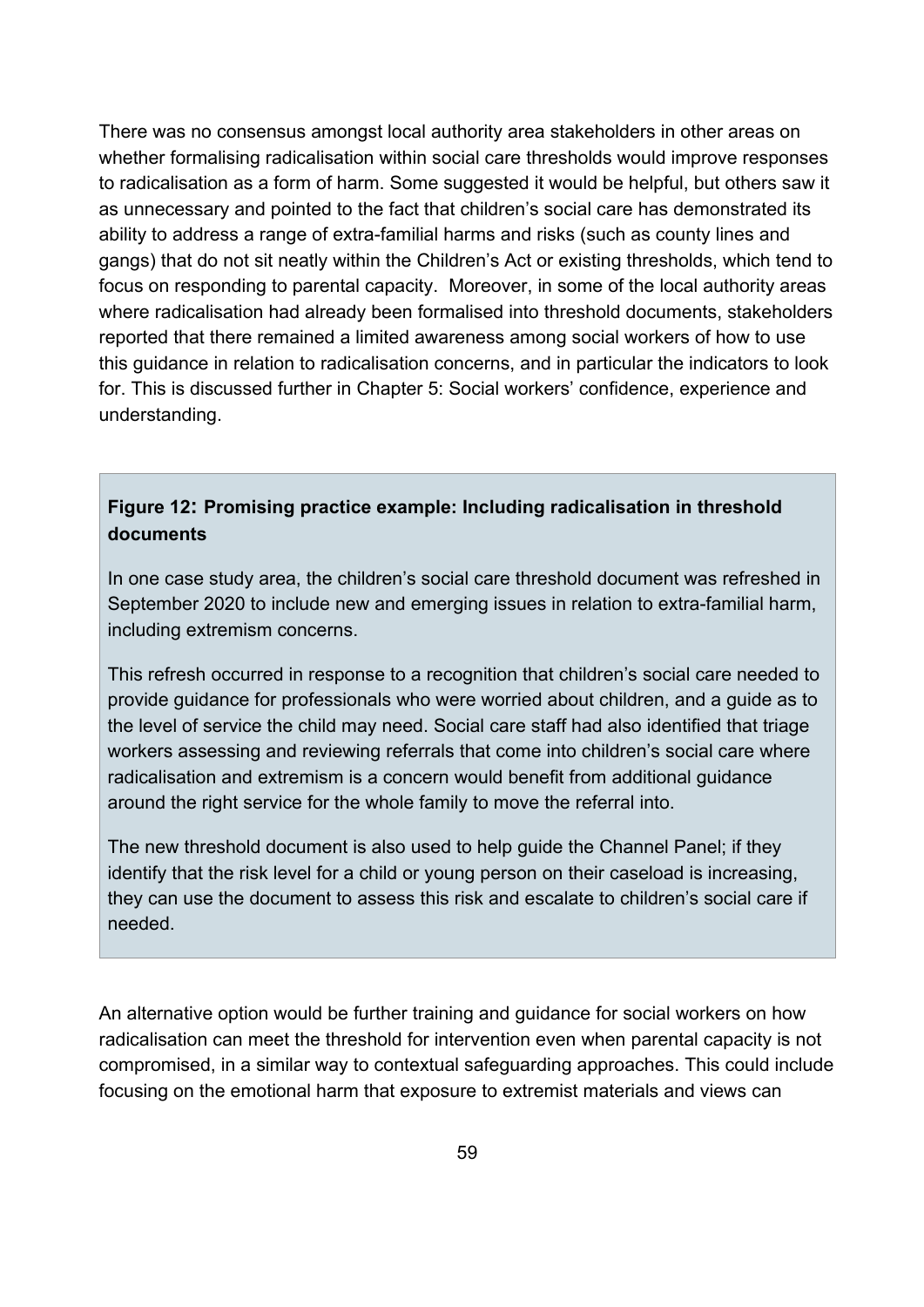cause to help increase understanding of why a social care response is needed. This is discussed further in [Chapter 5: Social workers' confidence, experience and](#page-69-0)  [understanding.](#page-69-0)

### **Differing thresholds across partner organisations and local authorities**

#### **Challenges**

Different thresholds and tolerance of risk exist across different organisations, with key differences between police, Prevent and children's social care. This challenge is not necessarily specific to radicalisation cases but can be compounded if radicalisation is the main risk of harm to a young person. Differences likely result from different organisational purposes and priorities. For example, the police may have a lower threshold for intervention because they are focused primarily on eliminating the risk of terrorism involvement to a young person, or the risk they may pose to others through potential terrorist activity. On the other hand, the focus in children's social care is more around amplifying the interests of the whole individual, which may require a different response and tolerance of higher levels of managed risk. Both are trying to achieve positive outcomes for the individual, but there is a slightly different focus on the risk versus the individual.

National and regional stakeholders working across multiple local authority areas also suggested that thresholds and how they are applied to radicalisation vary significantly across different local authorities. This makes it difficult for partner organisations to implement a consistent approach to partnership working and safeguarding. This challenge relates to variations specifically in how thresholds are applied to radicalisation cases but is also part of a wider issues in consistently applying children's social care thresholds to extra-familial harm.

These differences in thresholds and risk tolerance lead to two specific challenges:

• **It is difficult to assess and agree risk, and decide on actions**. There may be disagreement about whether a case should be taken on by children's social care or other organisations, with police and education in particular often expecting a higher level of involvement from children's social care. For example, partner organisations often expect young people referred due to radicalisation concerns to be placed on Child in Need or Child Protection plans, but the case may not meet the social care threshold for this type of support. This challenge was also highlighted in the previous report [\(Safeguarding and Radicalisation,](https://assets.publishing.service.gov.uk/government/uploads/system/uploads/attachment_data/file/635262/Safeguarding_and_Radicalisation.pdf) 2017), suggesting that it has not yet been successfully addressed.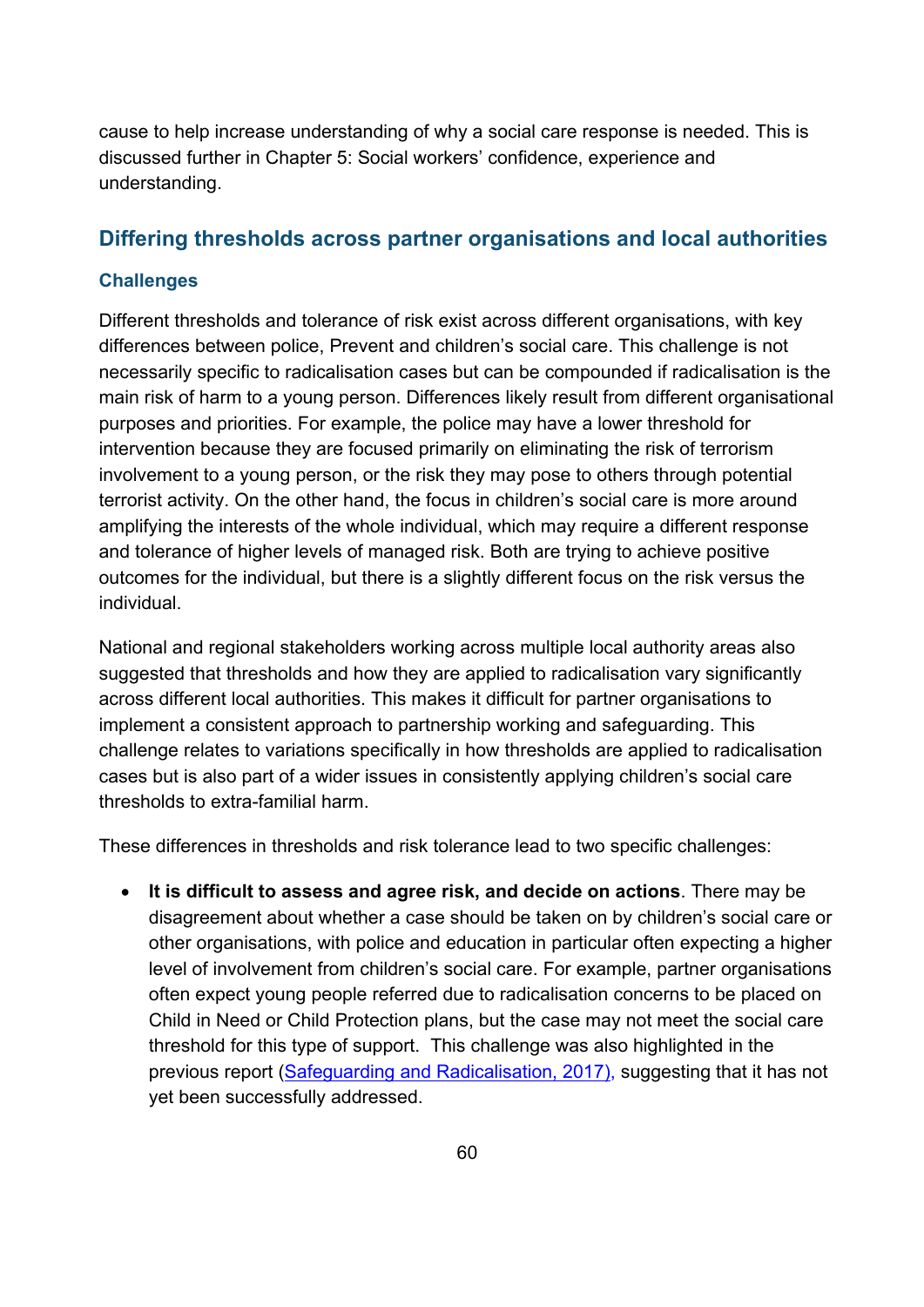• **It can lead to responses from some organisations which undermine or are incongruous with the priorities and actions of other organisations.** This was a common challenge highlighted across many of the local authority areas consulted. One example highlighted was schools assessing children and young people as not safe to attend school with the mainstream cohort, resulting in exclusion. Because a key underlying vulnerability for children and young people at risk of radicalisation is often social isolation or a limited sense of belonging, social care and youth justice staff felt that this exacerbates the risk of radicalisation. Another example was police taking away electronic devices to reduce the risk of children and young people accessing radicalising material, but which conversely increases their sense of social isolation and can negatively affect their mental health (and increase their vulnerability to radicalisation).

#### **Potential solutions**

If radicalisation is formalised with children's social care thresholds, ensuring this aligns with thresholds used by partner organisations and is consistent across different local authorities will help support understanding among partner organisations. For example, vulnerability to radicalisation as a form of safeguarding was adopted as a core discipline of public protection by the Metropolitan Police Service (MPS) Public Protection Board and CTP in October 2020 following recommendations from Her Majesty's Inspectorate of Constabulary and Fire & Rescue Services (HMICFRS) report [Counter-terrorism policing:](https://www.justiceinspectorates.gov.uk/hmicfrs/wp-content/uploads/redacted-counter-terrorism-policing-inspection-police-contribution-government-prevent-programme.pdf)  [an inspection of the police's contribution to the government's Prevent Programme](https://www.justiceinspectorates.gov.uk/hmicfrs/wp-content/uploads/redacted-counter-terrorism-policing-inspection-police-contribution-government-prevent-programme.pdf) in March 2020. The National Health Service also adopted it as part of contextual safeguarding. If children's social care were to also include this, it may improve the consistency and cohesiveness of response across partner organisations and across the country. Consideration would, however, be needed around how to implement this topdown across children's social care.

In some consulted local authority areas, sharing threshold documents and conducting joint visits with partner agencies (in particular with police and Prevent team colleagues) has also helped to increase understanding between partners of the different thresholds professionals are working towards, which has supported partnership working. Again, this may be helpful for partners who may work across multiple local authority areas to help them better understand any differences in approach.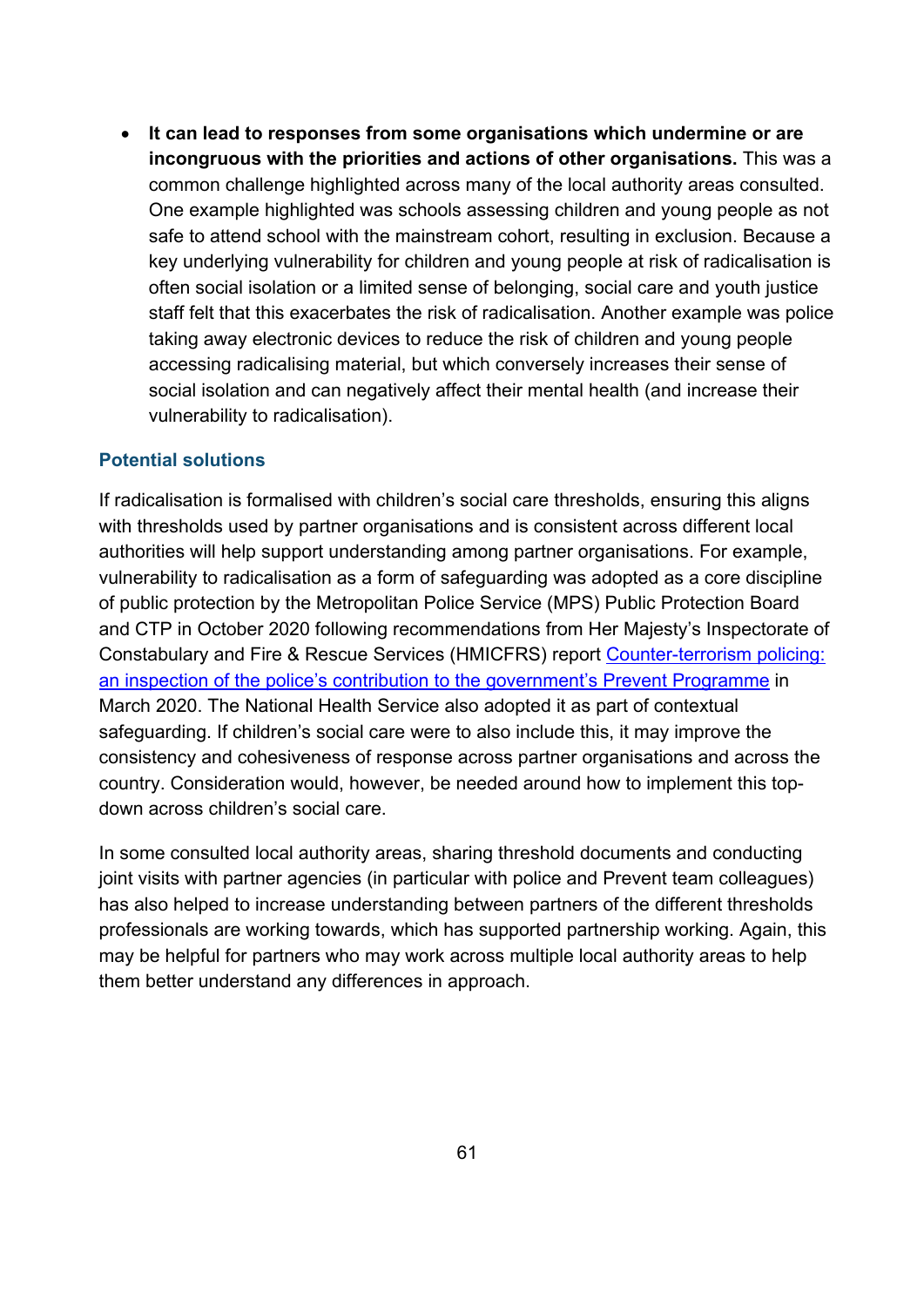# **Developing shared multi-agency understanding of risk and appropriate response**

**Table 5: Developing shared multi-agency understanding of risk and appropriate response – challenges and potential solutions**

| <b>Challenges</b>                                      | <b>Potential solutions</b>              |
|--------------------------------------------------------|-----------------------------------------|
| Different views among partner                          | Joint working with partner<br>$\bullet$ |
| organisations and children's social care on            | organisations.                          |
| who should lead on radicalisation cases.               |                                         |
|                                                        | Increased multi-agency training.        |
| Less understanding in Prevent teams of                 | <b>Closer communication between</b>     |
| how CSE and CCE link to radicalisation.                | partners.                               |
|                                                        |                                         |
| Different timescales within police and<br>social care. | Sharing safeguarding strategies         |
|                                                        | across partner organisations.           |
| Limited understanding by some social                   | Dovetail sites.                         |
| workers of the role of social care in                  |                                         |
| responding to radicalisation.                          | Encouraging buy-in to the Prevent       |
|                                                        | agenda from senior colleagues and       |
| Education professionals may skip the                   | frontline practitioners.                |
| internal response phase to radicalisation              | Increased training about how            |
| concerns. <sup>31</sup>                                | children's social care can respond to   |
|                                                        | radicalisation.                         |
|                                                        |                                         |

## **Challenges**

Differences in perceptions of risk and the appropriate responses can lead to difficulties in determining a shared response to radicalisation and agreeing the lead organisation for cases. Partner organisations often believe that children's social care is best placed to lead on cases because of social workers' ability to build and maintain relationships with children, young people and families and because they can manage risk using a statutory framework. Stakeholders working in partner organisations reported that children's social care practitioners across the country do not always perceive a role for children's social care and that this relates to limited understanding of the ways in which radicalisation is a

<span id="page-61-0"></span> $31$  The final three potential solutions presented in Table 5 do not apply to this challenge.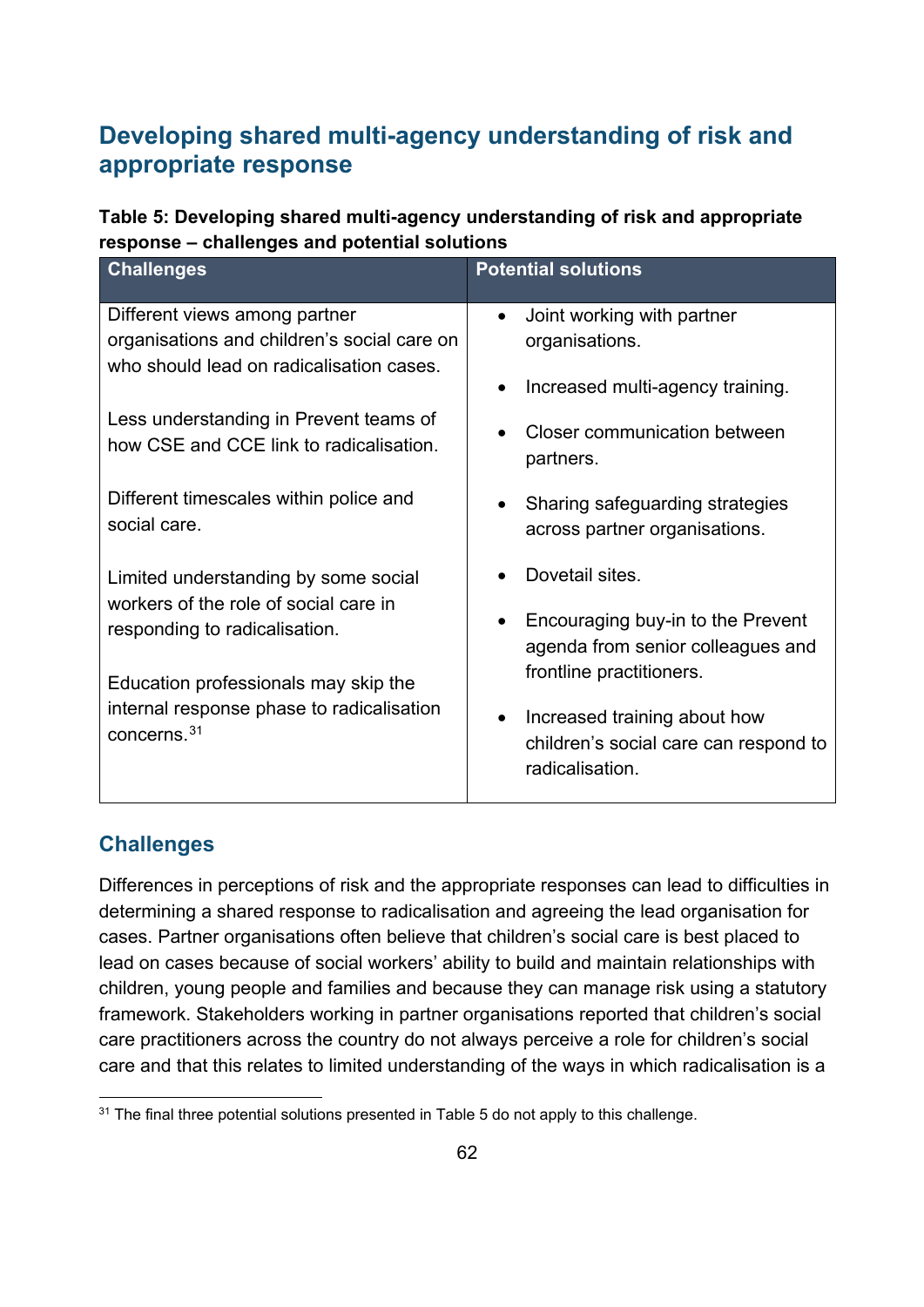safeguarding risk. It should be noted that the consulted local authority stakeholders disagreed with this, suggesting that there may be a greater recognition among children's social care staff in their areas as opposed to others in the country that radicalisation requires a safeguarding response.

Conversely, children's social care stakeholders maintained that in many cases – and especially those in which radicalisation is the primary or only risk of harm – partners with an existing relationship with children, young people and families (such as education settings) or with specialism in radicalisation (such as Prevent teams) are in the best position to lead and social care involvement might not be necessary or appropriate. In particular, some local authority area stakeholders suggested that education partners should play a greater role in responding to radicalisation, in both cases which do not meet the threshold for social care intervention and cases which do. In many local authority areas, stakeholders reported that education partners are often reluctant to take on the lead professional role or to offer other supporting work with the child (for example, sessions on digital resilience), perceiving it as more within the remit of children's social care. This may be due to the perceived high risk that these children and young people pose to other children and young people under their care.

Further challenges related to differences in understanding and practice between partner organisations of how to respond to radicalisation include:

- Prevent teams potentially having less understanding of how CSE and CCE link to radicalisation, and especially the indicators of grooming which can also apply to radicalisation risk (see previous sub section: [Contextual safeguarding approaches](#page-43-0) for more information).
- Police and children's social care sometimes working to different timescales, with social workers wishing to conduct home visits more quickly whilst police colleagues wish to gather more intelligence before making a home visit.
- Education professionals skipping the internal response phase to radicalisation concerns (such as speaking to the young person and/or their family), and referring straight into Prevent or children's social care for further investigation. This was also identified as a challenge in the previous research report, suggesting limited improvements in this area over the last three-four years.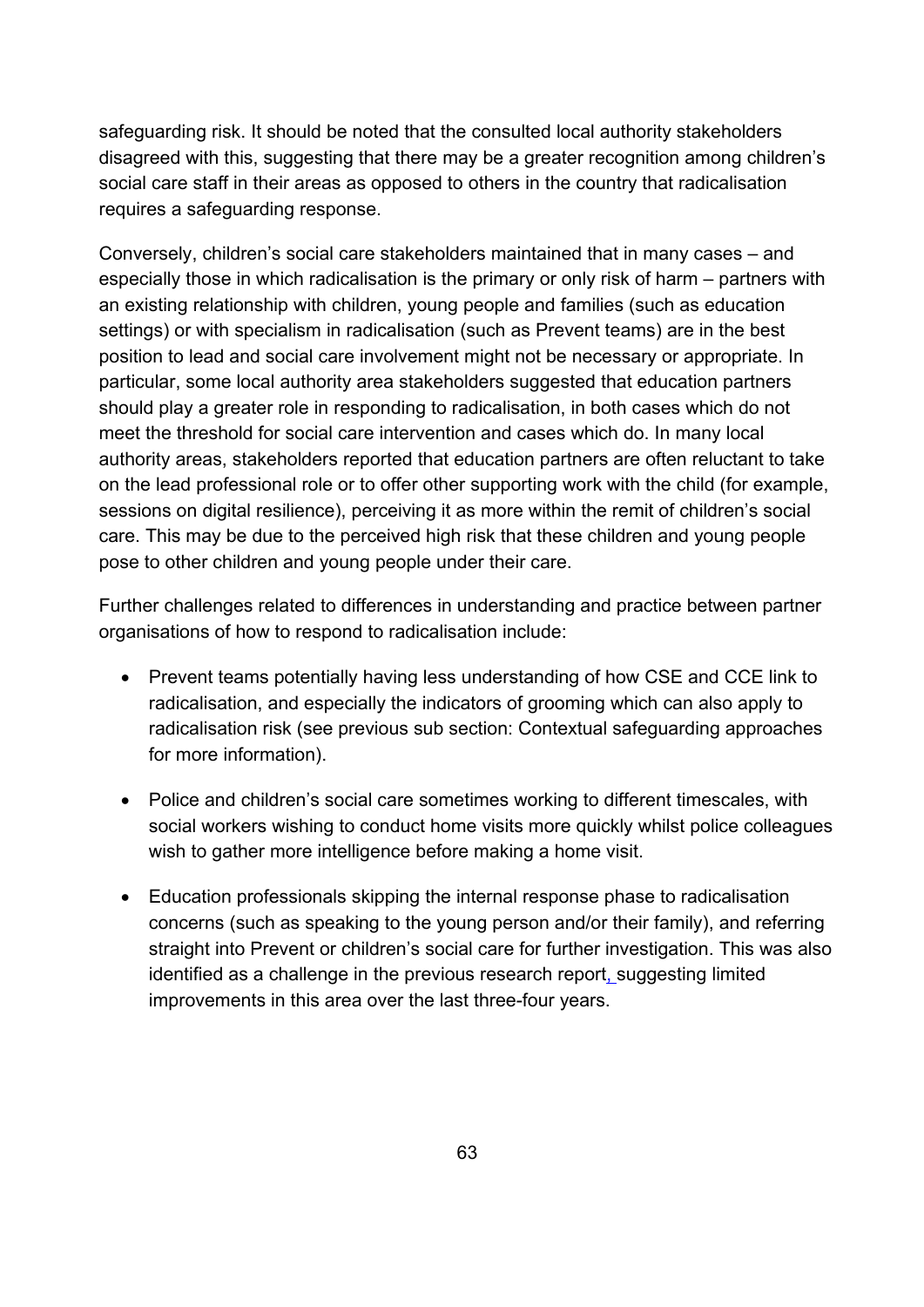## **Potential solutions**

To develop a shared multi-agency understanding of radicalisation risks and the appropriate response, partner organisations need to have an increased understanding of each other's roles, responsibilities, priorities and viewpoints. Several methods were identified that could be used to achieve this that had not been previously identified in [Safeguarding and](https://assets.publishing.service.gov.uk/government/uploads/system/uploads/attachment_data/file/635262/Safeguarding_and_Radicalisation.pdf) Radicalisation. These include:

- Joint working with partner agencies, such as children's social care conducting joint visits with police and/or Prevent team, the Prevent team and police sitting in on children's social care strategy meetings, or children's social care conducting school visits. This helps develop trust between organisations, a shared understanding of priorities and approaches, and a culture of learning from partners.
- Increased multi-agency training, such as Prevent teams conducting additional training with designated safeguarding leads (DSLs) in schools around the specific response they should take to concerns (rather than broader awareness-raising). This is discussed further in [Chapter 5: Social workers' confidence, experience and](#page-69-0)  [understanding](#page-69-0)
- Closer communication between partners through multi-agency meetings and the use of specialist roles across partner organisations to act as points of contact and conduits for joint working (see [Chapter 3: Processes and practice\)](#page-29-0).
- Sharing safeguarding strategies across different partner organisations.

Although there was evidence that children's social care increasingly recognises radicalisation as a form of harm requiring a safeguarding response, many local authority and national/regional stakeholders suggested that social workers' understanding of their own role in responding to radicalisation could improve further. They suggested this can be achieved through:

- Dovetail sites, where Prevent sits within the local authority rather than the police. This helps to tackle the historical perception of the Prevent agenda as justicefocused rather than as a form of safeguarding.
- Encouraging buy-in to the Prevent agenda from senior colleagues and frontline practitioners in children's social care. This could help improve the consistency and efficacy of social workers' responses to radicalisation both within and across local authority areas. Buy-in could be encouraged through the use of specialist roles (see sub-section: [Specialist roles to support effective practice\)](#page-41-0), increased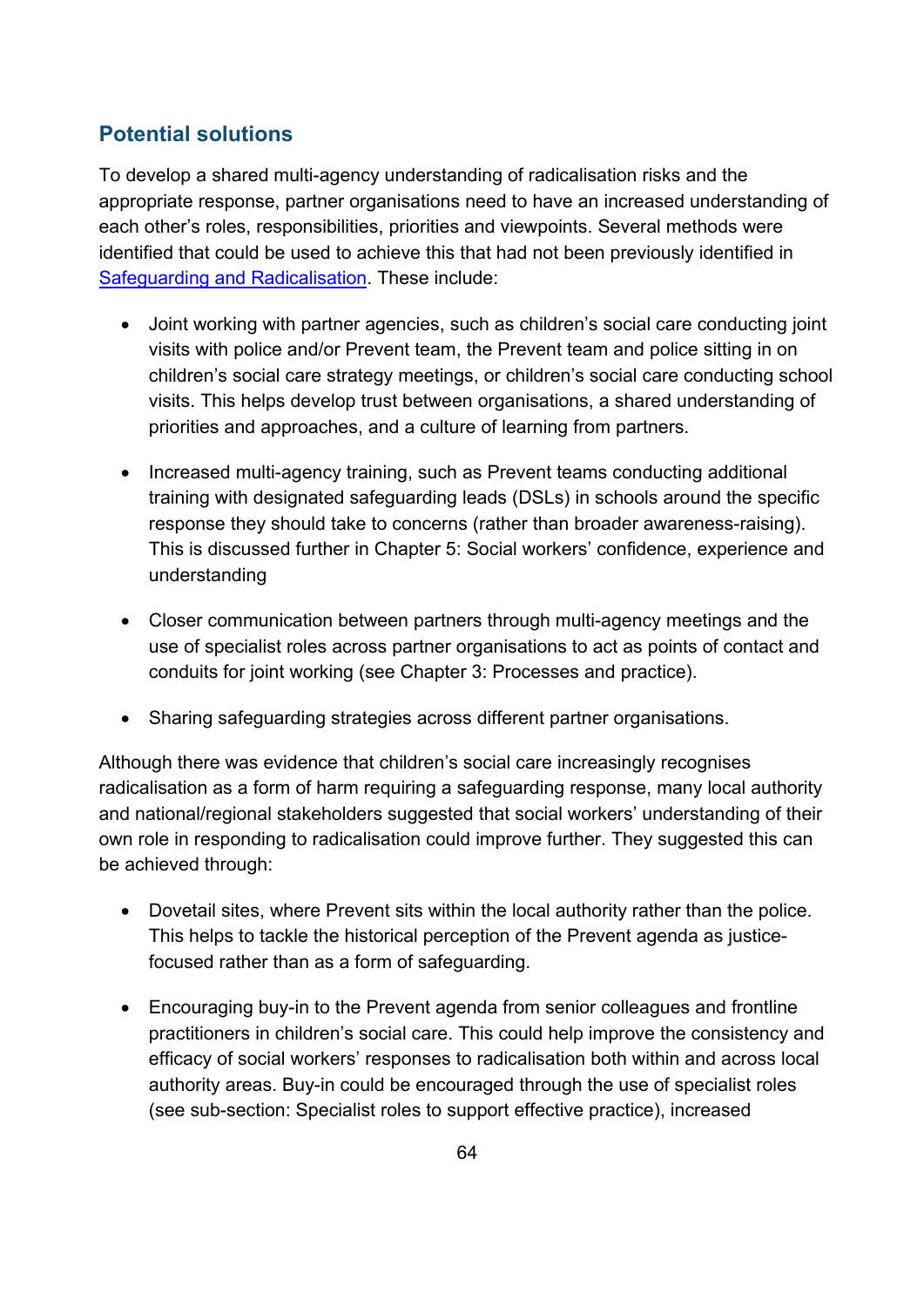information-sharing from partner organisations (see sub-section: [Information](#page-53-1)  [sharing\)](#page-53-1), community-engagement (see sub-section [Engaging families\)](#page-64-1), or Workshop to Raise Awareness of Prevent (WRAP) training (see sub-section [Current training offer\)](#page-70-0).

• Increased training for social workers (discussed further in [Chapter 5: Social](#page-69-0)  [workers' confidence, experience and understanding\)](#page-69-0).

# <span id="page-64-1"></span>**Engaging families**

<span id="page-64-0"></span>

| Table 6: Engaging families - challenges and potential solutions |  |  |  |  |  |
|-----------------------------------------------------------------|--|--|--|--|--|
|-----------------------------------------------------------------|--|--|--|--|--|

| <b>Challenges</b>                                                                                                                                                            | <b>Potential solutions</b>                                                |
|------------------------------------------------------------------------------------------------------------------------------------------------------------------------------|---------------------------------------------------------------------------|
| Engaging families with professionals is a<br>challenge for all types of harm, but it can<br>be particularly difficult where there are<br>concerns related to radicalisation. | Joint visits with partner<br>$\bullet$<br>organisations.                  |
|                                                                                                                                                                              | Having a wide range of multi-agency<br>partners involved in Prevent work. |
|                                                                                                                                                                              | Consistency of worker.                                                    |
|                                                                                                                                                                              | Community engagement.                                                     |
|                                                                                                                                                                              | Community-based partners or<br>police-led multi-agency panels.            |

## **Challenges**

Engaging families with professionals is a challenge for all types of harm, but it can be particularly difficult where there are concerns related to radicalisation. Children's social care stakeholders suggested this was because the police are often involved with radicalisation cases, which can be concerning for families as they are worried about their child being arrested. This can result in difficulties obtaining consent.

Although engaging families was also identified as a barrier in responding to radicalisation cases in [Safeguarding and](https://assets.publishing.service.gov.uk/government/uploads/system/uploads/attachment_data/file/635262/Safeguarding_and_Radicalisation.pdf) Radicalisation, the participants in that study linked this to a mistrust of child protection professionals rather than of the police. It is not possible to say, however whether this represents a change in community perception due to the different samples used in each study.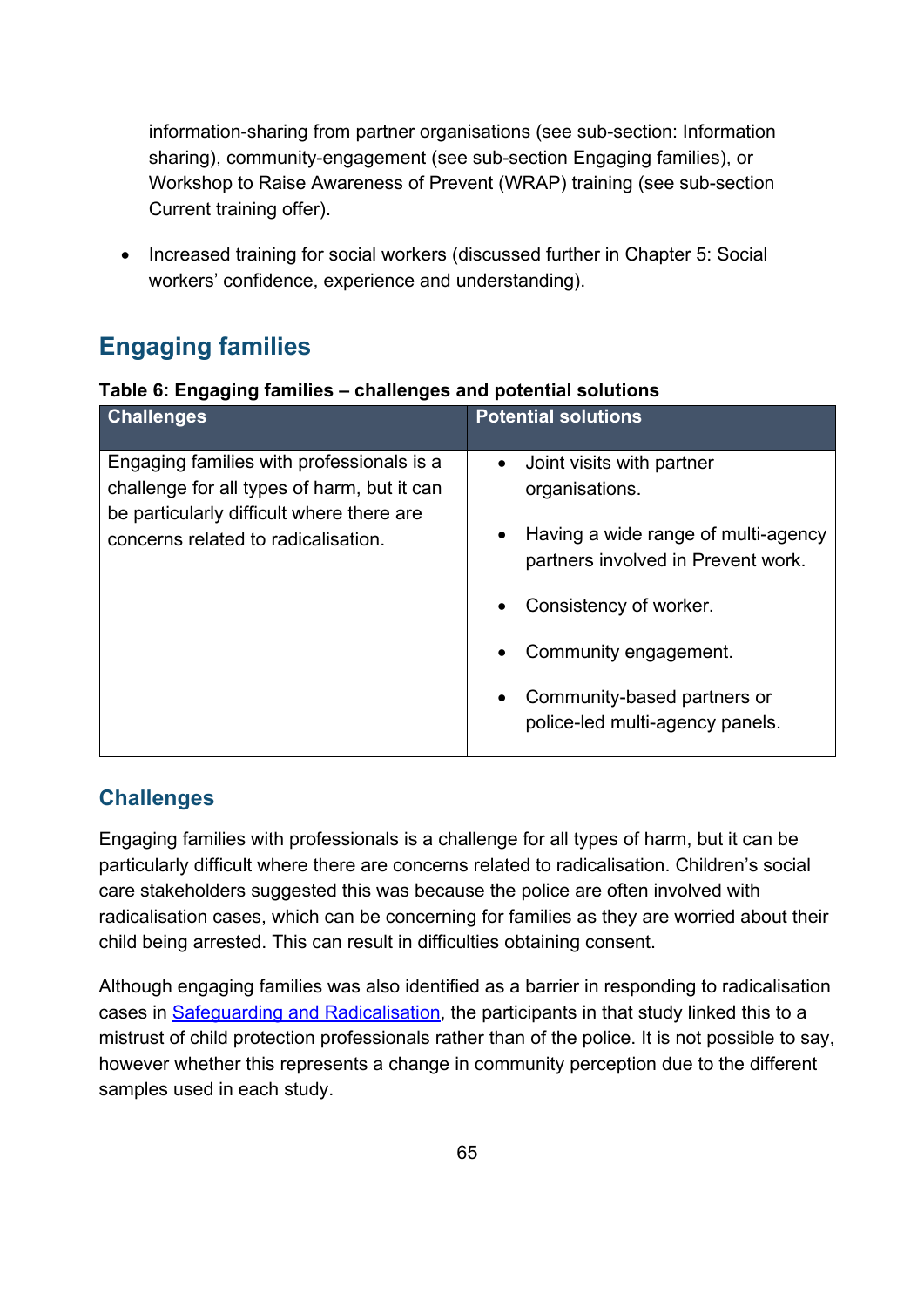Our research found that families' reluctance to engage is compounded by the following factors:

- **Perception of radicalisation.** Radicalisation is an emotive topic that is often in the media, which makes it difficult for families to openly seek and engage with support. There is also a fear that their safety could be compromised if the community becomes aware that they are working with agencies because of a concern about radicalisation.
- **Voluntary nature of Channel.** As Channel intervention is voluntary, families' anxiety around police involvement can be a particular barrier to engagement. There then becomes a challenge around how partners can work with children and young people whose families have not consented to Channel.
- **Covid-19 pandemic.** Due to the Covid-19 pandemic and subsequent restrictions, direct work with families, children and young people has been limited or largely moved online. Generally, stakeholders reported that people are less likely to engage when it is not face-to-face.
- **Intra-familial radicalisation.** Families are less likely to engage with children's social care around radicalisation concerns if the risk has come from inside the family. This was also found to be a key barrier to family engagement in [Safeguarding and Radicalisation,](https://assets.publishing.service.gov.uk/government/uploads/system/uploads/attachment_data/file/635262/Safeguarding_and_Radicalisation.pdf) suggesting it is a persistent challenge.
- **A lack of information-sharing from police to social care.** This limits the extent to which social workers can be open and honest with families (see sub section: [Information sharing\)](#page-53-1).

Stigma or misunderstanding around involvement with children's social care can also be a particular barrier to engagement for families from communities or demographic groups who are less accustomed to children's social care involvement, or where radicalisation is the only safeguarding concern. Again, this aligns with the findings of Safeguarding and [Radicalisation,](https://assets.publishing.service.gov.uk/government/uploads/system/uploads/attachment_data/file/635262/Safeguarding_and_Radicalisation.pdf) suggesting that this challenge may have persisted over the last three-four years.

## **Potential solutions**

There are five main solutions to addressing barriers to engagement with families, which are either already in use or are perceived by stakeholders to be important ways to boost engagement: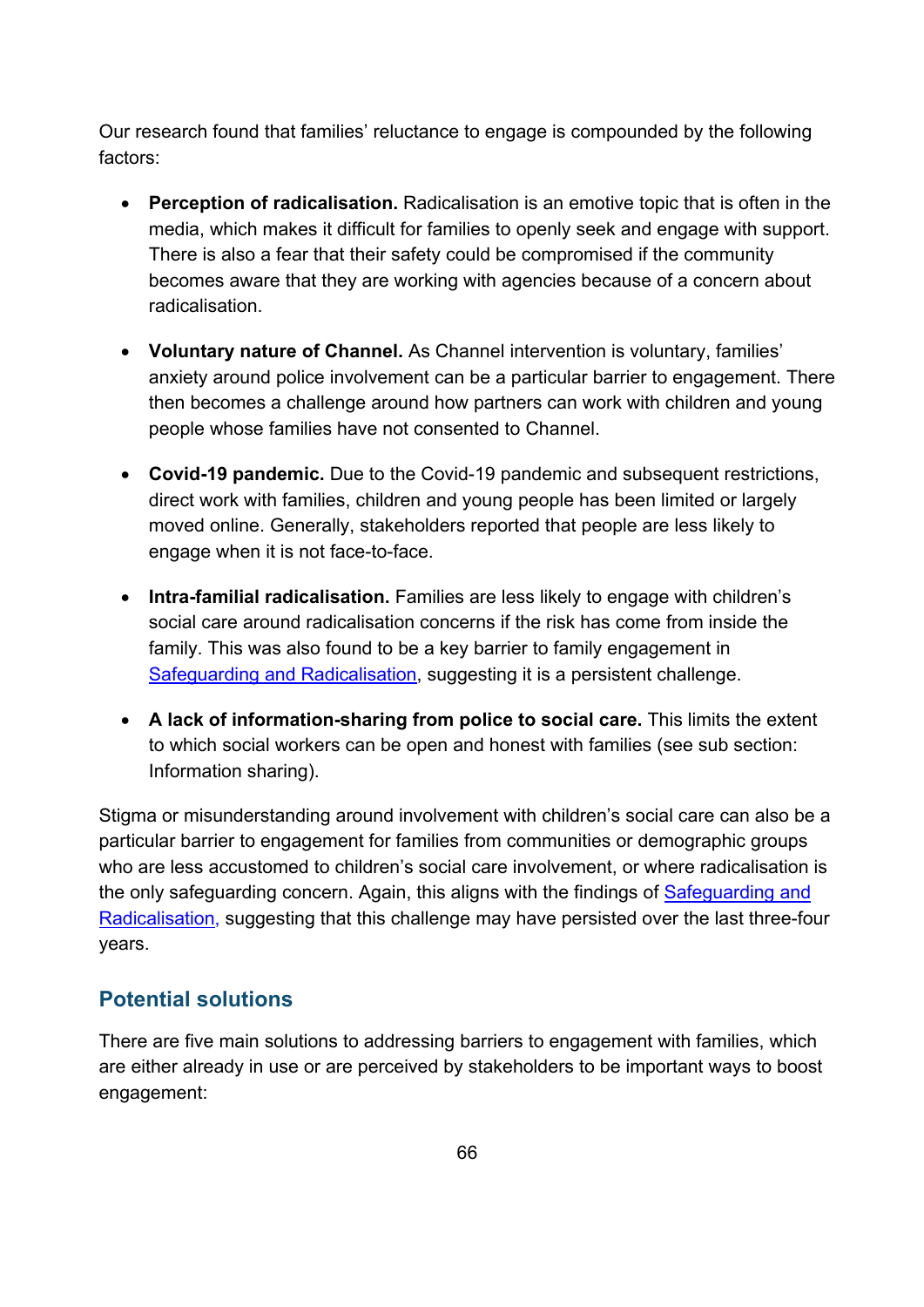- **Joint visits with partner organisations**. In some consulted local authority areas, children's social care staff are approaching families alongside the Channel coordinator or the police. They reported that this has led to improved uptake of voluntary Channel support. This may be because it can help mitigate some of the anxiety families may have about engaging with police while still drawing on the expertise and skills of police to understand risks and threats. It can be particularly effective in cases where the family already have an allocated social worker, as families are more likely to engage with professionals with whom they already have a relationship.
- **Having a wide range of multi-agency partners involved in Prevent work**. A wide pool of professionals who are confident and skilled in addressing radicalisation means a higher chance of finding someone who is best placed to engage with the family as a key worker and build up trust. For example, a number of local authority stakeholders identified youth offending practitioners as being particularly skilled in engaging families in relation to Prevent work.
- **Consistency of worker.** Consistency of worker is important in building trust and engaging families with both Channel and social care work. A consistent worker is also better able to assess risk in the context of the family setting, to get to know the child or young person and to support them to share their views. They can then provide counter-viewpoints and start to address ideologies as well as underlying vulnerabilities.
- **Community-based partners or police-led multi-agency panels.** CTP stakeholders identified community-based partners and police-led multi-agency panels as important options in cases where children, young people and their families did not consent to Channel intervention but did not meet thresholds for statutory involvement from other organisations.
- **Community engagement.** Engaging with the community and ensuring that radicalisation concerns are framed as a risk posed to local communities rather than within local communities is important in tackling mistrust of children's social care and partner agencies responding to radicalisation.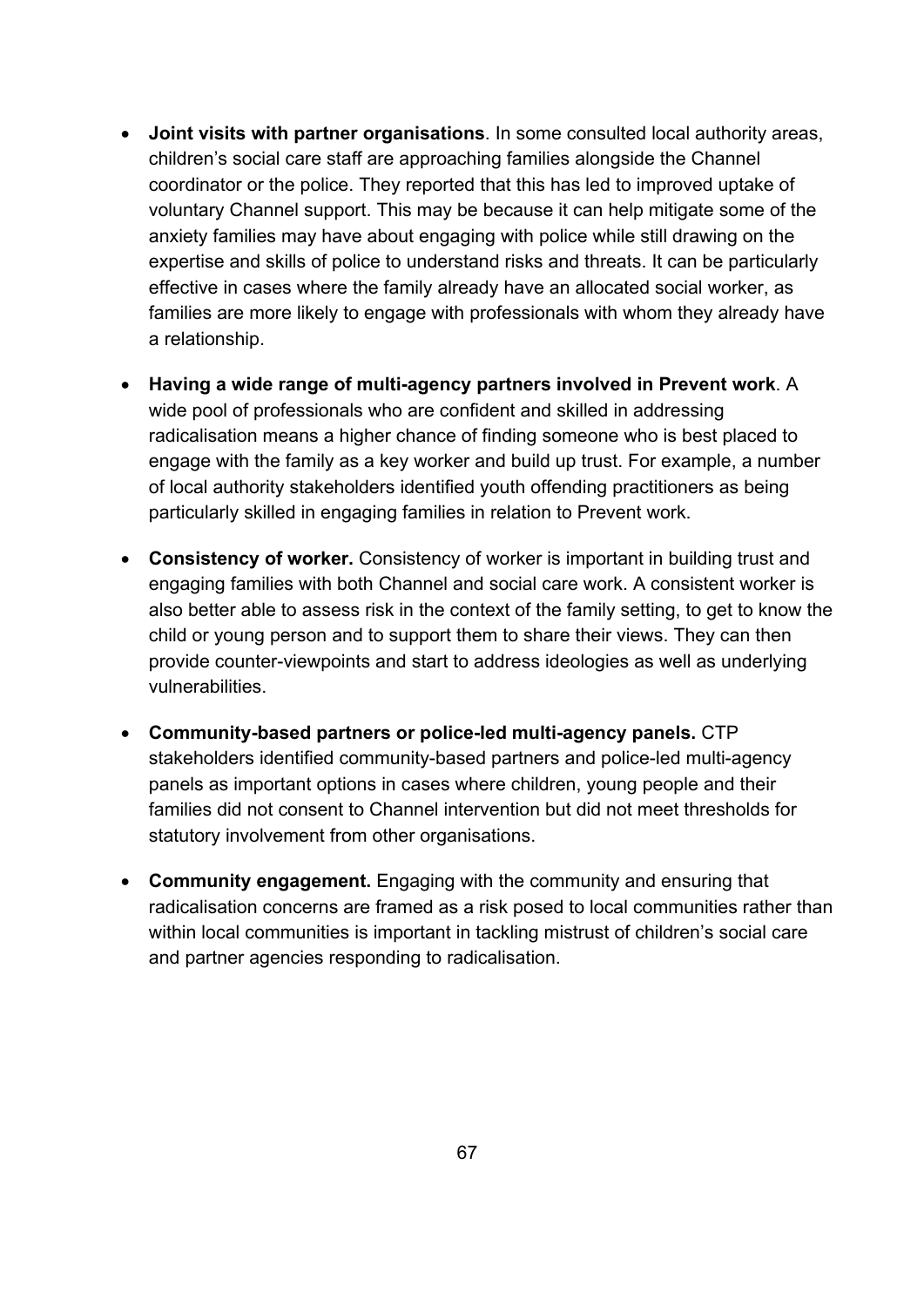### **Figure 13: Promising practice example: Use of Youth Justice Service workers**

In one area, a young person who had been identified as at risk of radicalisation as a result of online activity was subject to an ongoing police investigation and was being managed via the Channel panel. The young person came from a family in which there were no other forms of abuse or neglect. The family had previously declined to engage with Early Help services and the young person was then allocated a lead worker from the youth offending service (YOS) with the offer of engaging on a voluntary basis. This support option is offered more widely to young people who are under investigation for other types of offence, so offering it to this young person was an extension of a process already in use in the area. The YOS worker was able to engage and build trust with the young person and family via consistent weekly visits. This meant that they were able to assess ongoing risks within the family context, create opportunities to discuss and challenge the young person's views, and build the family's understanding of the risks represented by online influencers. Updates on risk and engagement were shared with partners via Channel, which enabled them to assess any risk posed to or by the young person and prevented the need for the case to be escalated to children's social care.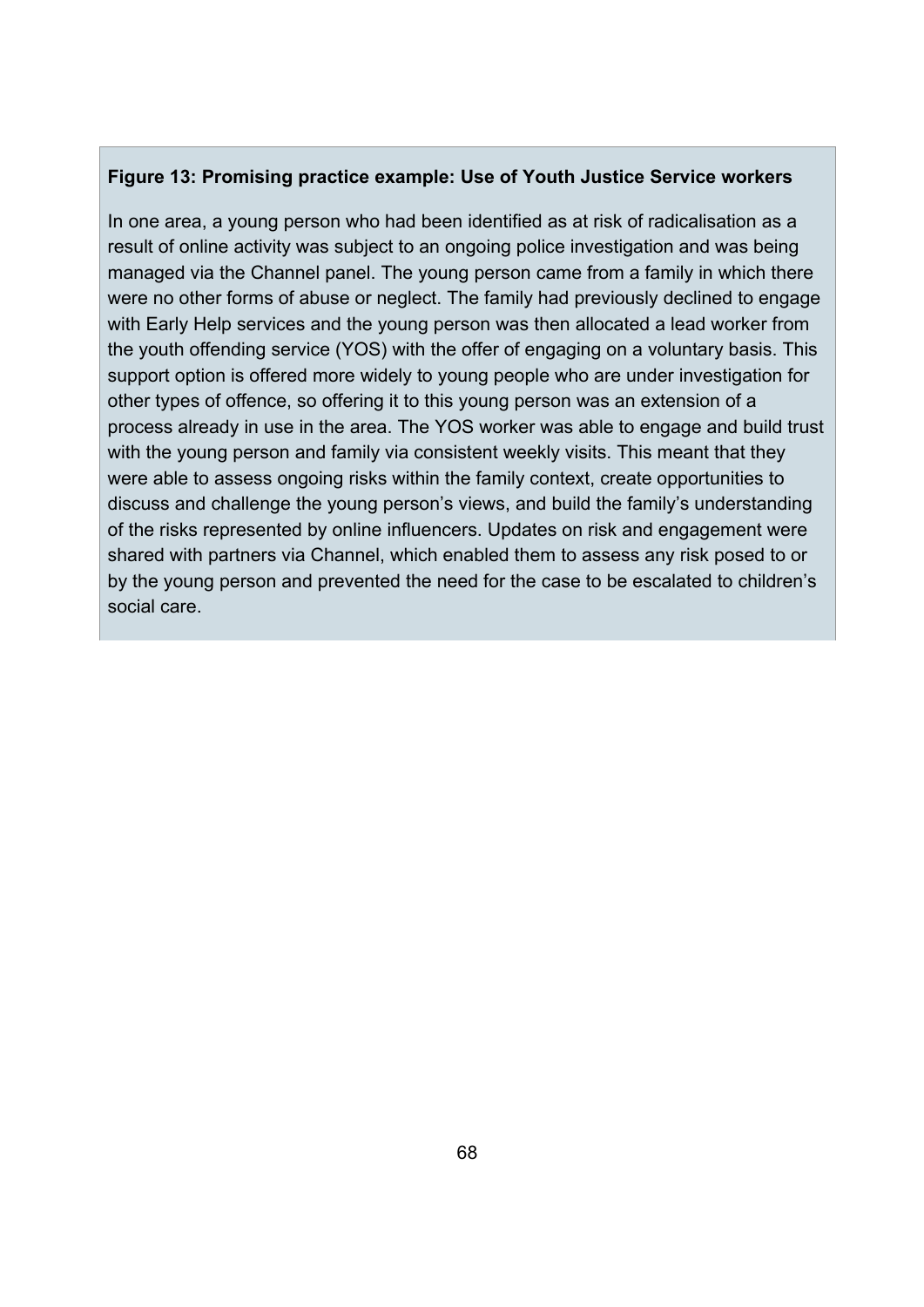### **Figure 14: Promising practice example: Community engagement**

In one area, mistrust of the Prevent agenda in the community was a key issue. In response, a community engagement officer role and a Prevent Advisory Group (PAG) were created to enable joined up working and build up trust between the Prevent agenda, children's social care and the community.

The community engagement officer was employed as part of the Prevent team and was an officer seconded from the police. They linked with mosques, churches and charitable organisations to build up trust between the Prevent team and the community, and to monitor any tensions in the area. They attended Channel panel, sharing community-level feedback with partner organisations. The community engagement officer also trained community-members around processes for responding to radicalisation, including information about referral processes and the role of children's social care. They worked alongside the local authority's Prevent senior social worker who fed a social care perspective into this training.

The PAG is attended and led by community members. They discuss radicalisation and extremism issues within the community, any incidents of hate crime, and any emerging concerns. The group has become a forum for sharing knowledge about the kinds of cases coming though children's social care and social care's processes and priorities in responding to radicalisation. The PAG has reportedly been successful in raising community awareness of Prevent, increasing understanding of the referral process to follow if safeguarding and/or radicalisation concerns are identified in the community, and increasing local buy-in to the Prevent agenda.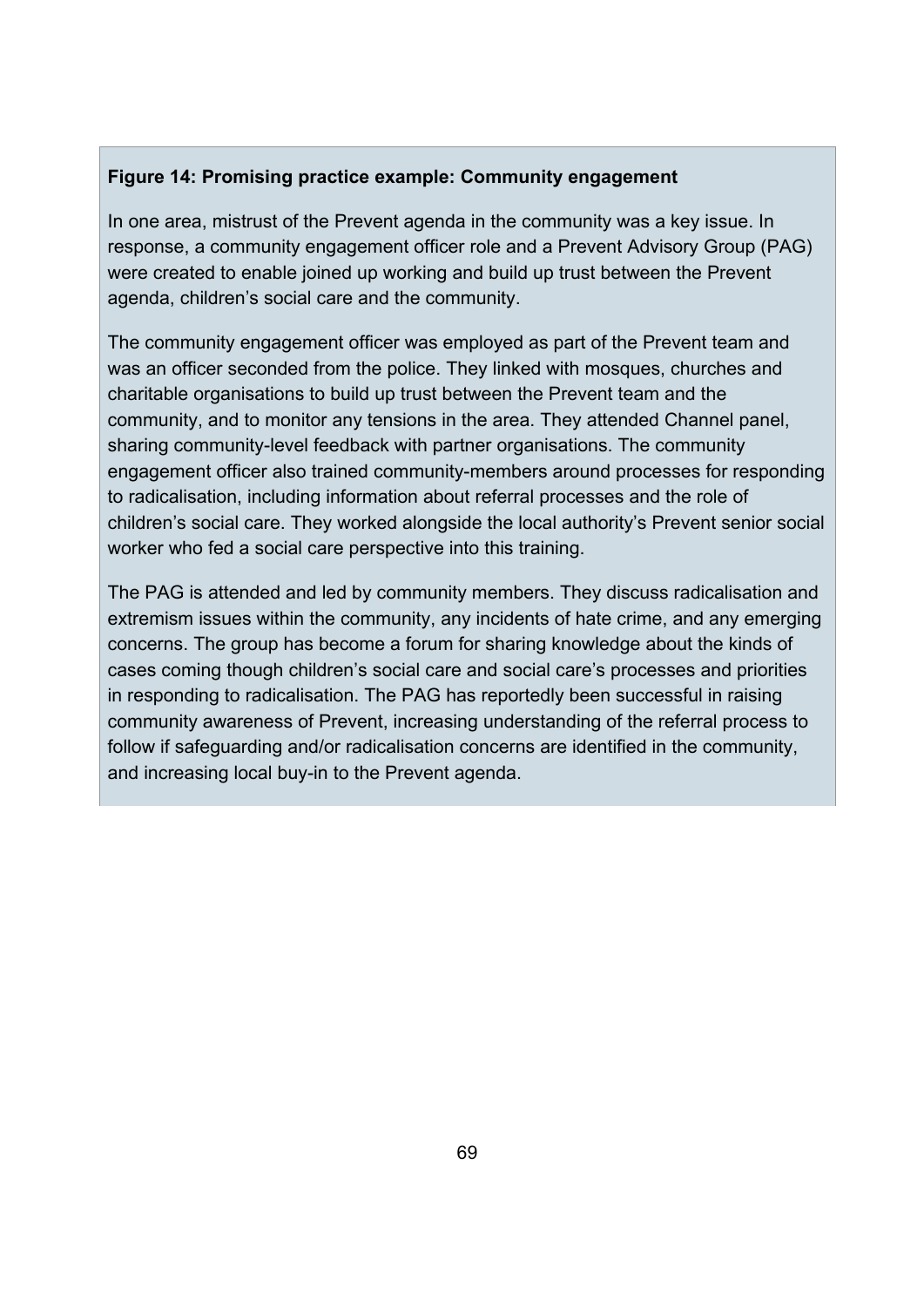# <span id="page-69-0"></span>**Chapter 5: Social workers' confidence, experience and understanding**

# **Chapter Summary**

Social workers have access to a range of mandatory and optional training opportunities. However, the preferred way to access support, advice and guidance is to learn from those with more experience of working in radicalisation cases. This learning can happen through a range of formats, such as colleagues in specialist roles disseminating wider training and advice, or multi-agency partners sharing good practice at a regional or national level.

Individual social workers' confidence and skills in addressing radicalisation concerns varies substantially. It appears to be mostly determined by their experience of cases, their wider-ranging social work experience, and their understanding of how to apply core processes and approaches in different contexts. This corroborates with the findings from [Safeguarding and Radicalisation,](https://assets.publishing.service.gov.uk/government/uploads/system/uploads/attachment_data/file/635262/Safeguarding_and_Radicalisation.pdf) which also highlighted experience as a key driver for social workers' confidence and skills. As radicalisation cases generally make up a small percentage of social workers' overall caseload, their confidence in addressing these concerns is often lower than confidence in addressing other forms of harm.

Additional support, advice and guidance could help increase social workers confidence, understanding and skills in the following key areas:

- Identification of radicalisation.
- Understanding and confidence to address radicalisation (including awareness and availability of evidence-based tools and interventions).
- Type of ideology or harmful influencer.
- Taking a contextual safeguarding approach in response to radicalisation.
- Understanding how radicalisation links to other types of exploitation.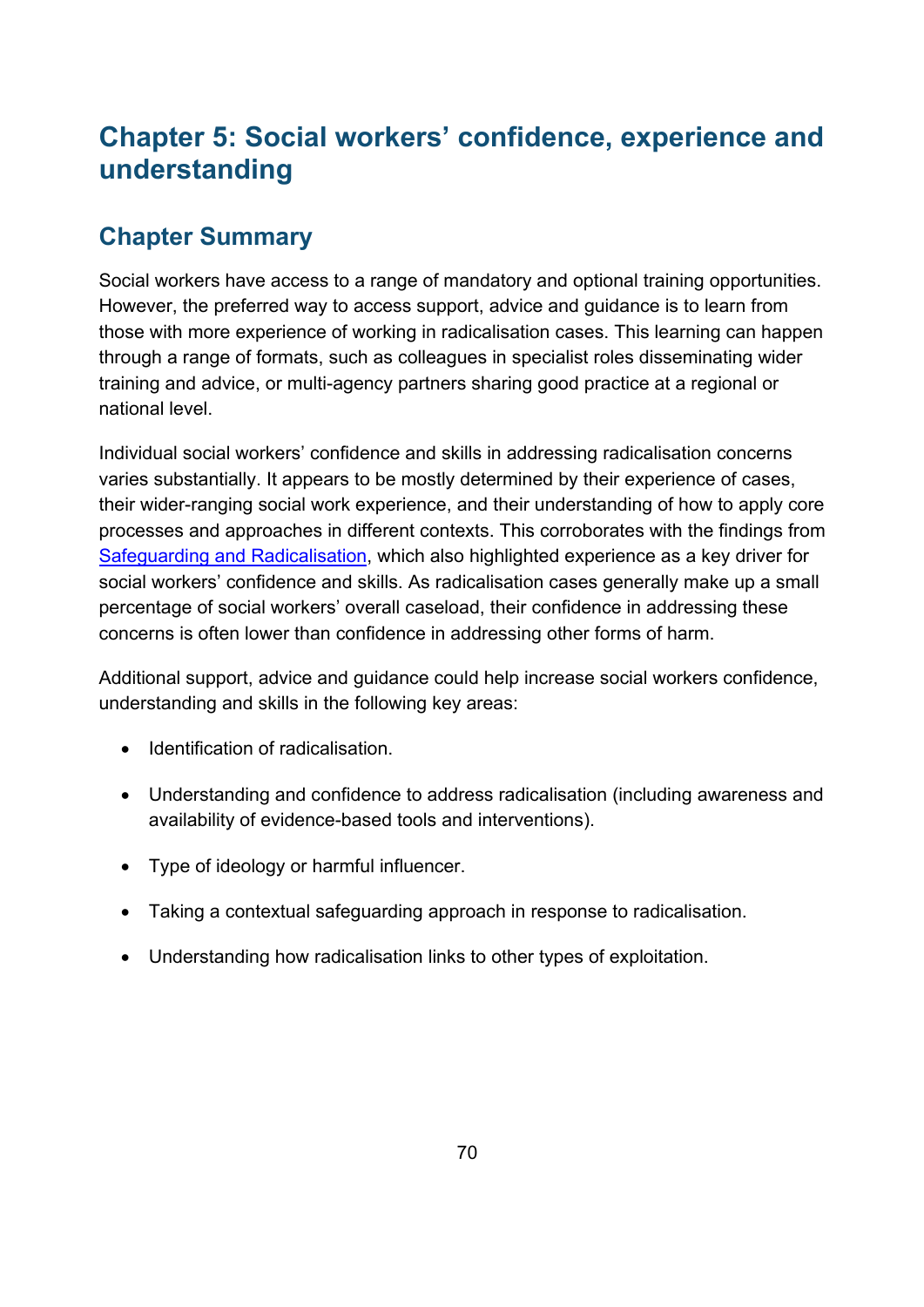Please note that some of the challenges identified in relation to social workers' confidence, experience and understanding link to wider challenges to effective practice. Some of the suggestions for additional training explored in this chapter may also address some of these wider challenges. Where there is a link this has been highlighted, but a more detailed exploration of challenges and possible solutions is available in in [Chapter 4: Challenges to effective practice and potential](#page-52-0)  [solutions](#page-52-0)

### **Point of interest**

Social workers' confidence, experience and understanding of responding to radicalisation is also greatly impacted by the wider conditions of children's social care, such as high staff turnover and increasing caseloads. These external factors may restrict social workers' capacity to access and take on board new learning, and also mean that more detailed knowledge or confidence gained by individual social workers is lost from teams if they leave. As this is not an issue specific to radicalisation cases, it has not been addressed in detail in this report. However, it should be kept in mind when reviewing the findings.

# **Training**

## <span id="page-70-0"></span>**Current training offer**

All local authority areas offer mandatory Prevent training. There was consensus that this training had improved over recent years; social workers suggested that it previously focused more on Islamist extremism, and could therefore be perceived as unfairly targeting people from minority ethnic backgrounds. Now though, they reported it is more balanced across a range of different ideologies and radicalising influencers, and is helpful in supporting new staff to:

- Identify radicalisation indicators.
- Understand the processes to follow if radicalisation concerns are identified and who to go to for support.
- Understand the importance of responding as early as possible.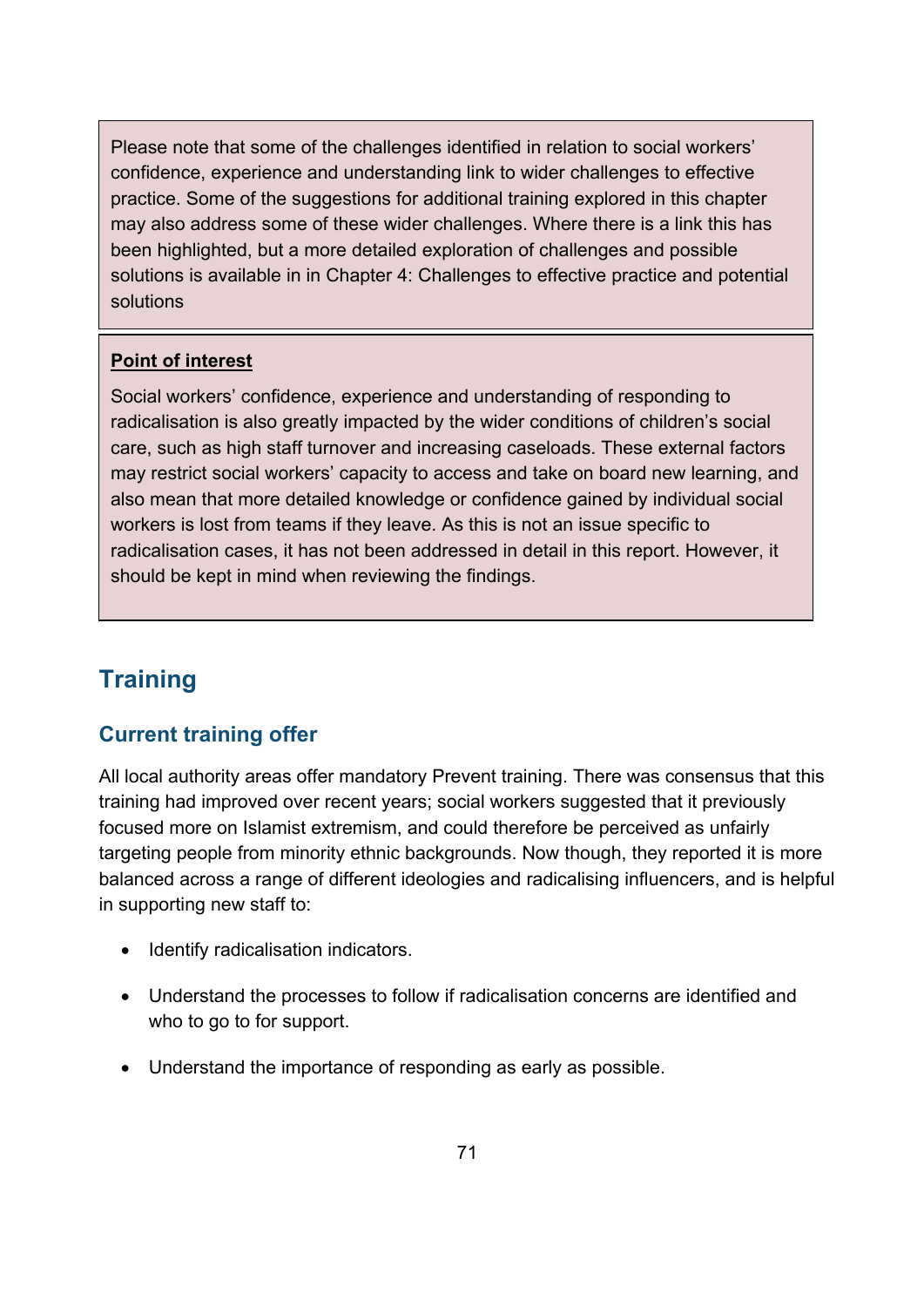Although this training is offered across all local authority areas, it is not consistently accessed, resulting in some gaps in knowledge. Increased monitoring of uptake may therefore be useful in ensuring that all social workers are trained in Prevent.

Social care practitioners do not widely access 'top-up' or additional Prevent training. However, in many areas designated colleagues with specialist Prevent or radicalisation roles or more senior managers access this training and disseminate any learning to the rest of the team as and when cases arise. There was a general consensus that this is an effective use of limited time and resource in children's social care and is a favoured way to provide support and information. This is discussed more in sub-section: [Common and](#page-73-0)  [preferred sources of advice, support and guidance.](#page-73-0)

Having said this, in some local authority areas consulted, WRAP training has been more widely accessed by social workers.<sup>[32](#page-71-0)</sup> One national stakeholder reported that this training has resulted in an improvement in social workers' awareness of Prevent, police thresholds, the threat picture locally, policies, practices, vulnerabilities to radicalisation, and different ideologies. It can also increase buy-in to Prevent by framing it as a nonjudgmental, safeguarding response. However, the previous research [Safeguarding and](https://assets.publishing.service.gov.uk/government/uploads/system/uploads/attachment_data/file/635262/Safeguarding_and_Radicalisation.pdf)  [Radicalisation](https://assets.publishing.service.gov.uk/government/uploads/system/uploads/attachment_data/file/635262/Safeguarding_and_Radicalisation.pdf) reported that some participants perceived WRAP as unsatisfactory and out of date. Further investigation would therefore be needed to ascertain the extent to which social workers find this training useful.

Some local authority areas also offer newly qualified social workers the opportunity to shadow the children's social care representative who attends Channel panel. Local authority stakeholders reported that this has given these social workers a better understanding of the social worker role in Channel, increased their knowledge of how to respond to radicalisation cases, and enabled them to begin to build relationships with partner organisations.

### **Preferred training approaches**

The format of mandatory and optional Prevent training varied across different local authority areas but there was agreement that the following approaches are most effective in teaching social workers about radicalisation:

<span id="page-71-0"></span><sup>&</sup>lt;sup>32</sup> WRAP training is part of the Home Office training offer. It aims to give participants an understanding of the Prevent strategy and their role within it, the ability to use expertise and professional judgement to recognise vulnerable individuals who may support, and information about local safeguarding and referral mechanisms and people to contact for further help and advice.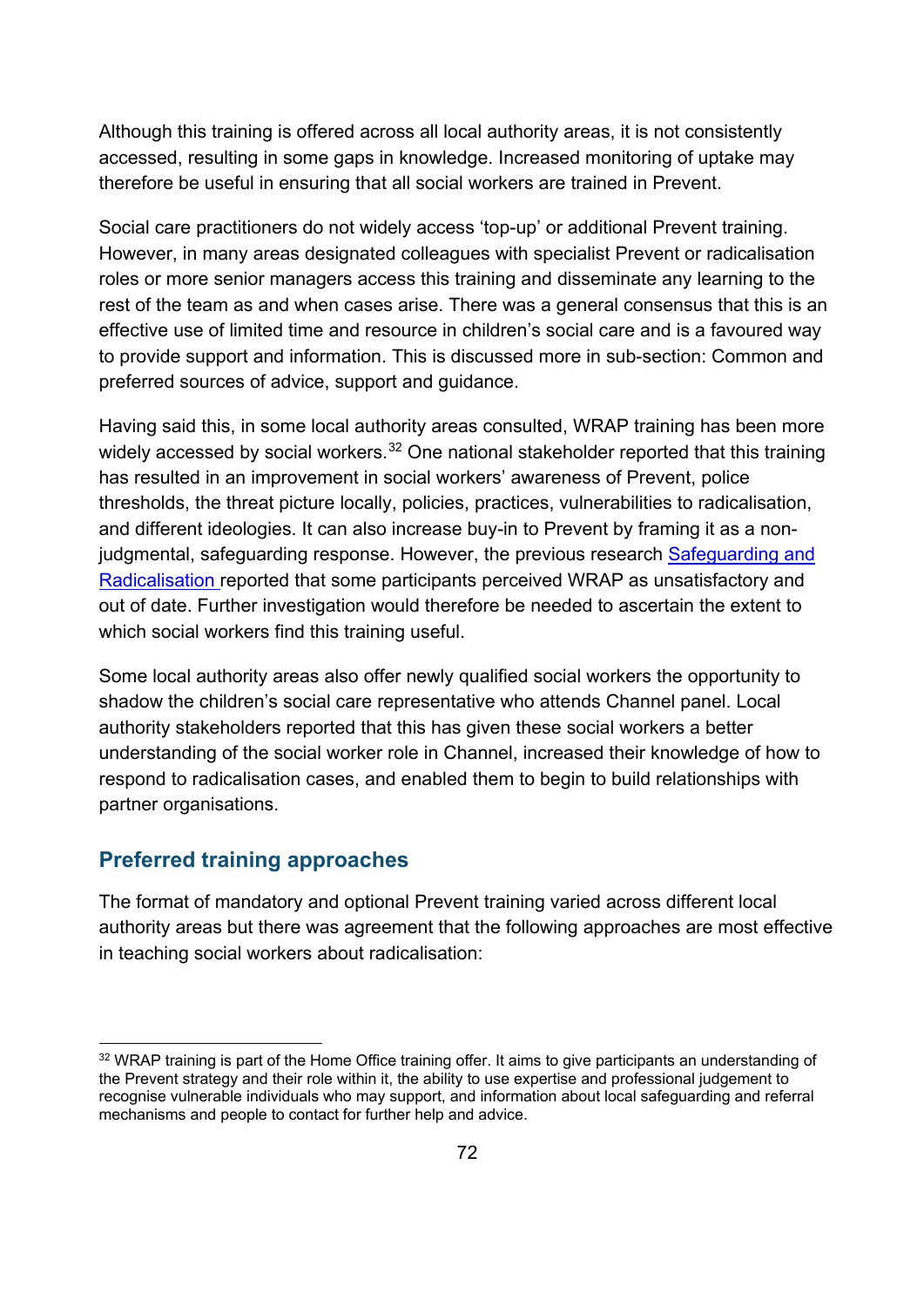- **Multi-professional training**. Training is best delivered and accessed across multiple professions, because it enables relationship-building and supports partner organisations to understand each other's thresholds and approaches (see [Chapter](#page-52-0)  [4: Challenges to effective practice and potential solutions\)](#page-52-0). However, this needs to be balanced with a focus on how the training can be applied to social care practice specifically, particularly around risk factors and how radicalisation is a form of harm. It is most effective if this relates closely to the most common radicalisation influencers and ideologies in the local authority area.
- **Real-life examples.** Children's social care stakeholders agreed that the best training uses real-life, local examples. This increases understanding that radicalisation can and does occur locally, and supports social workers to apply their learning in practice. For example, one social worker said:

Prevent training last year was very effective because it was real life examples and real evidence of real people…That makes you more aware…It tends to stick with you more when you relate to what's being said. *– Social worker*

• **Face-to-face training**. It is important to include face-to-face training in combination with e-learning modules. Social workers are generally less confident in working with radicalisation than with other forms of harm, and they therefore need to ask more questions, challenge each other's views, and explore things in more depth. This is easier to do in a face-to-face context. The provision of face-toface Prevent training alongside e-learning is an optional recommendation in the updated [Channel Duty Guidance.](https://assets.publishing.service.gov.uk/government/uploads/system/uploads/attachment_data/file/964567/6.6271_HO_HMG_Channel_Duty_Guidance_v14_Web.pdf)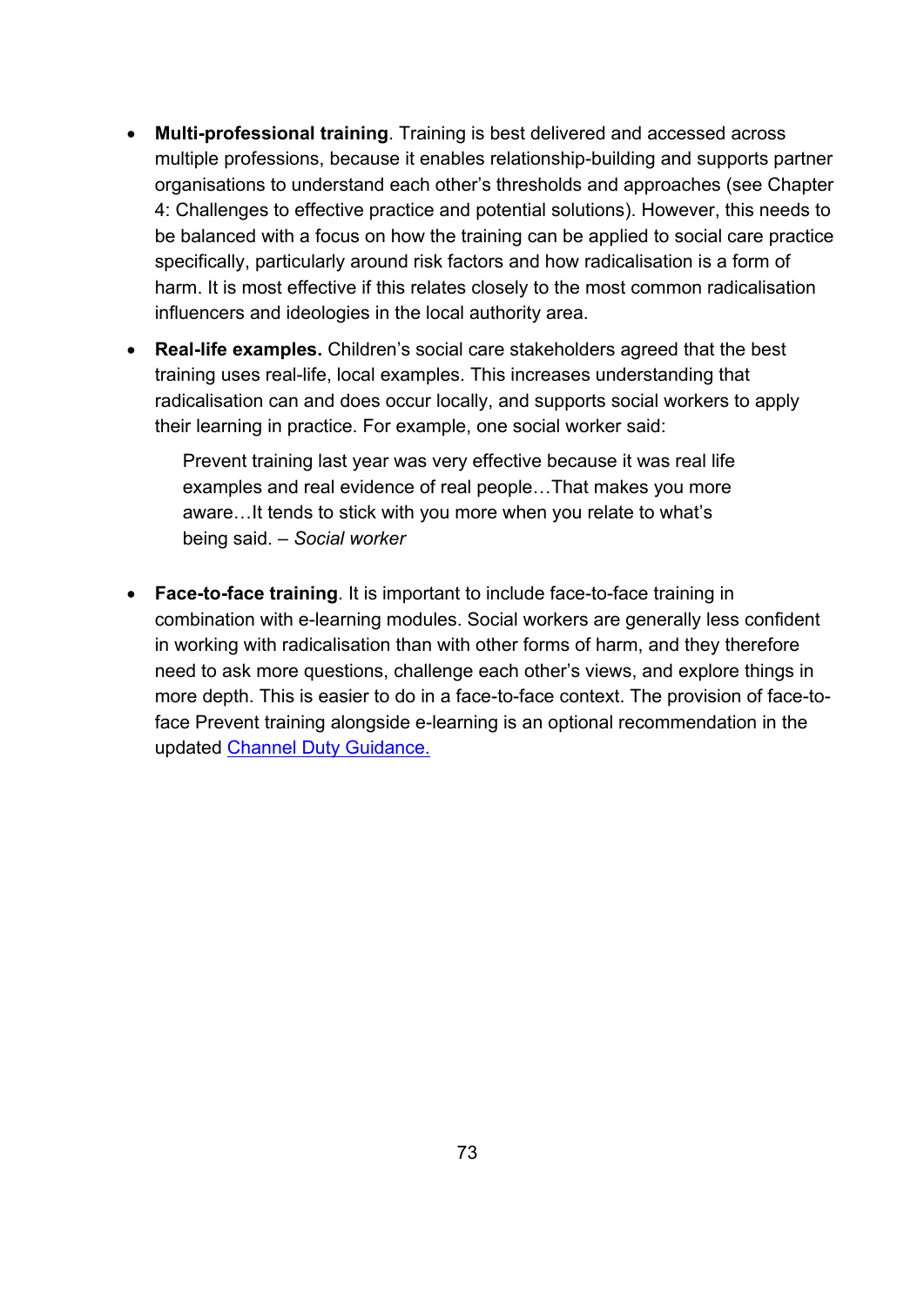#### **Figure 15: Promising practice example: Joint Prevent and social care training**

At Channel panel in one local authority area, partners identified that social workers who attended Channel panel did not feel confident around partners or sure of the knowledge and expertise they could contribute to radicalisation cases. In response, the Prevent team decided to deliver additional training in partnership with a senior practitioner in children's social care who specialised in radicalisation and safeguarding.

The training focused on framing the basic principles and approaches of the Prevent agenda in social care language. For example, they explained how the Prevent team is similar to an Early Help pathfinder, and Channel panel is similar to a Child in Need strategy meeting. It also gave social workers advice and guidance around practical direct work they could do with children and young people at risk of radicalisation, including examples of questions to ask them and their families.

The purpose of this training was to improve partnership working and enable social workers to begin building professional relationships with the Prevent team. It also aimed to increase social workers' confidence in addressing radicalisation by explaining how it links to existing work and processes and providing some practical guidance. Stakeholders reported that as a result of the training they started to see better attendance at Channel panel from social workers and managers.

## <span id="page-73-0"></span>**Common and preferred sources of advice, support and guidance**

As previously mentioned, most social care practitioners prefer to access advice, support and guidance related to radicalisation on a need-to-know basis, as and when cases arise. This is because it is not perceived to be an efficient use of social workers' time to access in-depth guidance on radicalisation when this forms such a small part of their workload, especially in the context of ongoing capacity and workload issues.

Many social workers prefer to access this support through a designated point of contact (see [Chapter 4: Challenges to effective practice and potential solutions\)](#page-52-0). These professionals often access additional Prevent training to provide advice and guidance to their colleagues. This approach reduces reliance on colleagues who may simply have worked on radicalisation cases previously, and therefore mitigates the risk of such knowledge being lost as a result of high staff turnover or staff moving teams. It also can help support a consistent approach within local authority areas.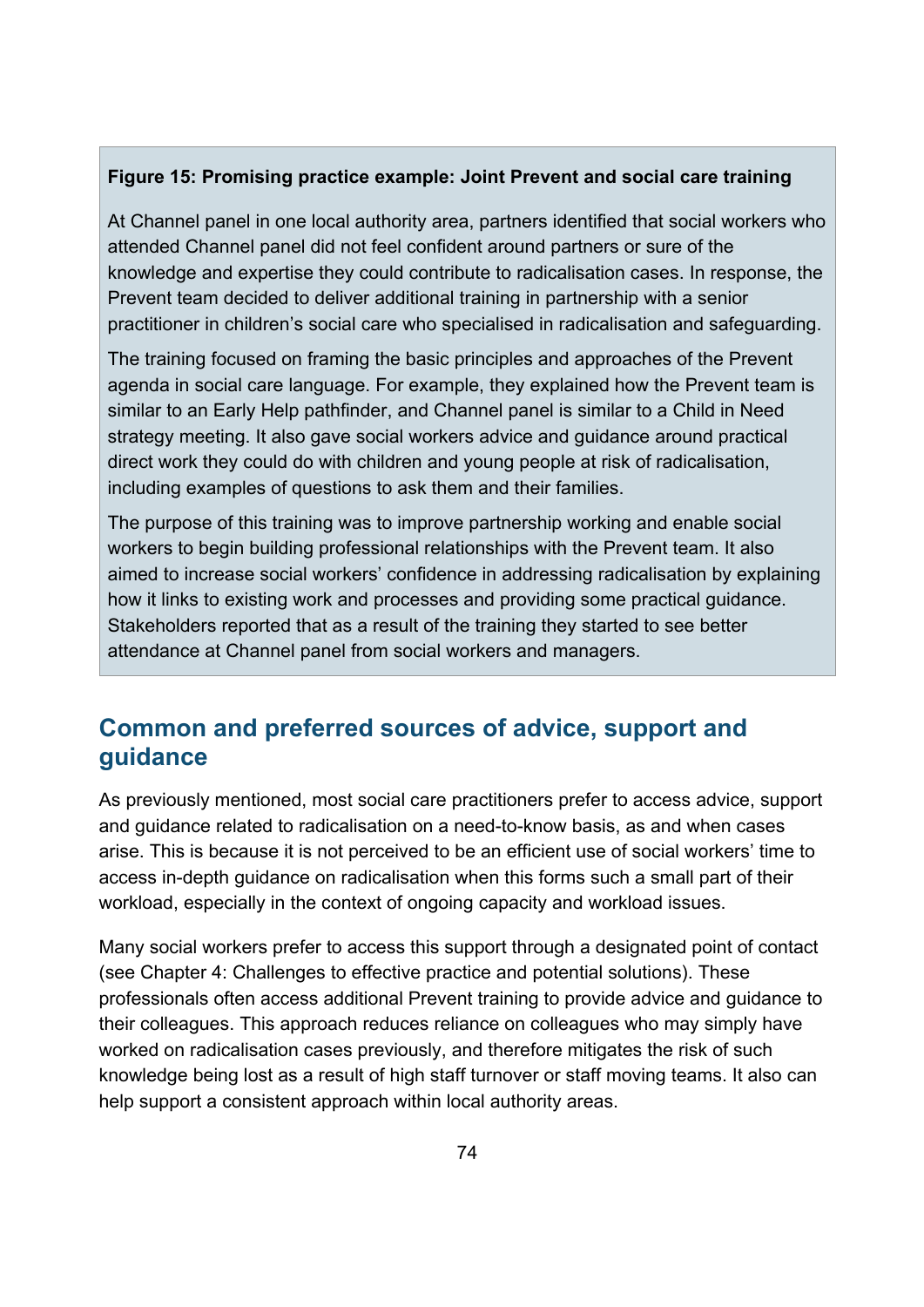However, some national and regional stakeholders reported that advice and guidance from designated points of contact do not always reach all social workers with radicalisation cases, particularly in non-priority areas with lower prevalence of cases. This suggests that in areas which have adopted this model, more work may be needed to signpost social workers to the designated point of contact for radicalisation.

Other sources of advice, support and guidance accessed by social workers include:

- **Prevent team.** Social workers contact the Prevent team when radicalisation cases arise to ask for their advice and support in addressing the concerns. The Prevent team will also often signpost to other resources that might inform the work. This was more likely to happen in Prevent-priority areas, which may be due to the fact that these areas are more likely to have a funded Prevent team or coordinator.
- **Channel panel:** In some of the local authority areas that took part in the study, allocated social workers attend the Channel panel (as opposed or in addition to more senior children's social care representatives). These areas report that attendance helps social workers to gain a more in-depth understanding of the radicalisation elements of the case and the key processes involved in Prevent and Channel.
- **Internal websites and resources**. Many local authority stakeholders reported using internal local authority websites for signposting to referral pathways to Prevent/Channel, Prevent coordinators/leads, or local resources. This was common practice in addressing all forms of harm, not just radicalisation, and was seen as an appropriate and effective way of accessing support when needed. There was less awareness among frontline social workers of national resources they could access for support with radicalisation cases, suggested further signposting to these may be needed.
- **Group supervision/reflective practice.** In some local authority areas, group supervision or reflective practice approaches are used on a consistent basis to provide ongoing learning across all cases. This can be particularly helpful for radicalisation cases as they are relatively rare, especially in non-priority areas where there is a low prevalence of radicalisation. In other areas, more informal conversations between social workers around how they have applied core social work approaches to a radicalisation cases were also identified as effective in providing guidance.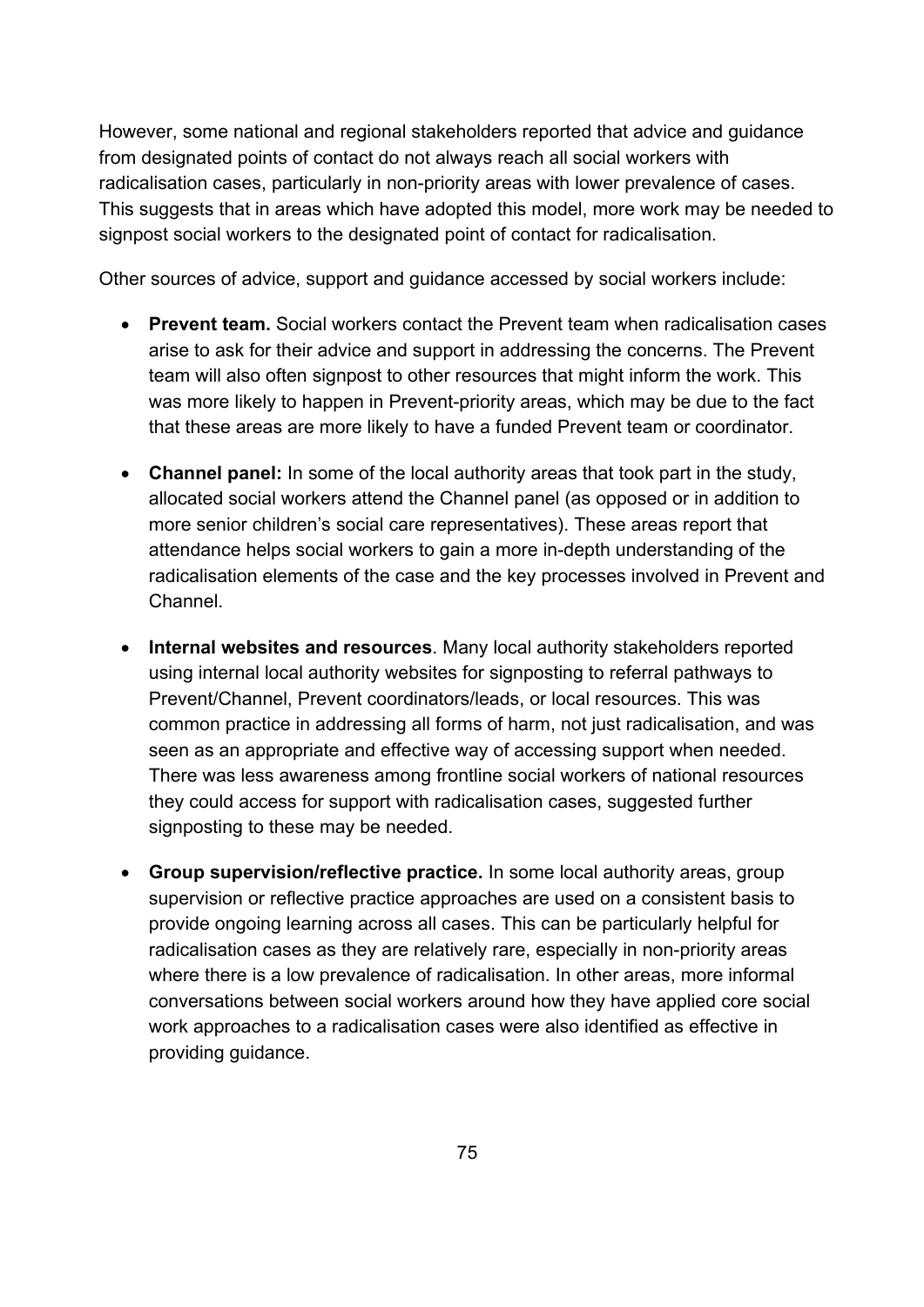- **Multi-agency learning forums, debriefs or learning circles.** In some of the consulted local authority areas, these are taking place after a case has closed to share experience and learning from all partners involved in the case. Although not specific to radicalisation, these forums can provide a useful platform to share radicalisation-specific learning. In areas where these forums are not taking place formally, stakeholders suggested they would be helpful in improving social worker's confidence and skills in safeguarding against radicalisation and extremism.
- **Research in [Practice publication.](https://www.researchinpractice.org.uk/)** Some social workers reported that this publication was useful in providing easy-to-access information around radicalisation and other forms of harm that they can access in their own time.

#### **Figure 16: Promising practice example: Resource hub**

One non-priority local authority area has developed a 'Be Aware' knowledge hub. It is not radicalisation-specific but includes radicalisation resources. It covers information on how to spot the signs of the different forms of exploitation (including radicalisation), what a social worker should do if they are concerned about a child, and a range of other resources to use with children and young people, families and professionals. It sits alongside a strategy which is designed to strengthen the partnership's response and engage with children and young people, their families and professional agencies to help prevent children and young people from falling victim to exploitation. This includes finding children and young people the support they need as well as targeting the perpetrators of radicalisation and exploitation.

Strategic and operational leads in children's social care suggested that this was an effective way for practitioners to access advice about radicalisation in an area where there is generally a low level of prevalence. It allows practitioners to research different risks and harms when cases emerge, rather than sharing a lot of detailed information in advance for all types of harm. This was considered the most useful and effective way to share information with social workers as it avoids overwhelming them with information they do not need. There are also plans to expand the resource hub to parents and carers.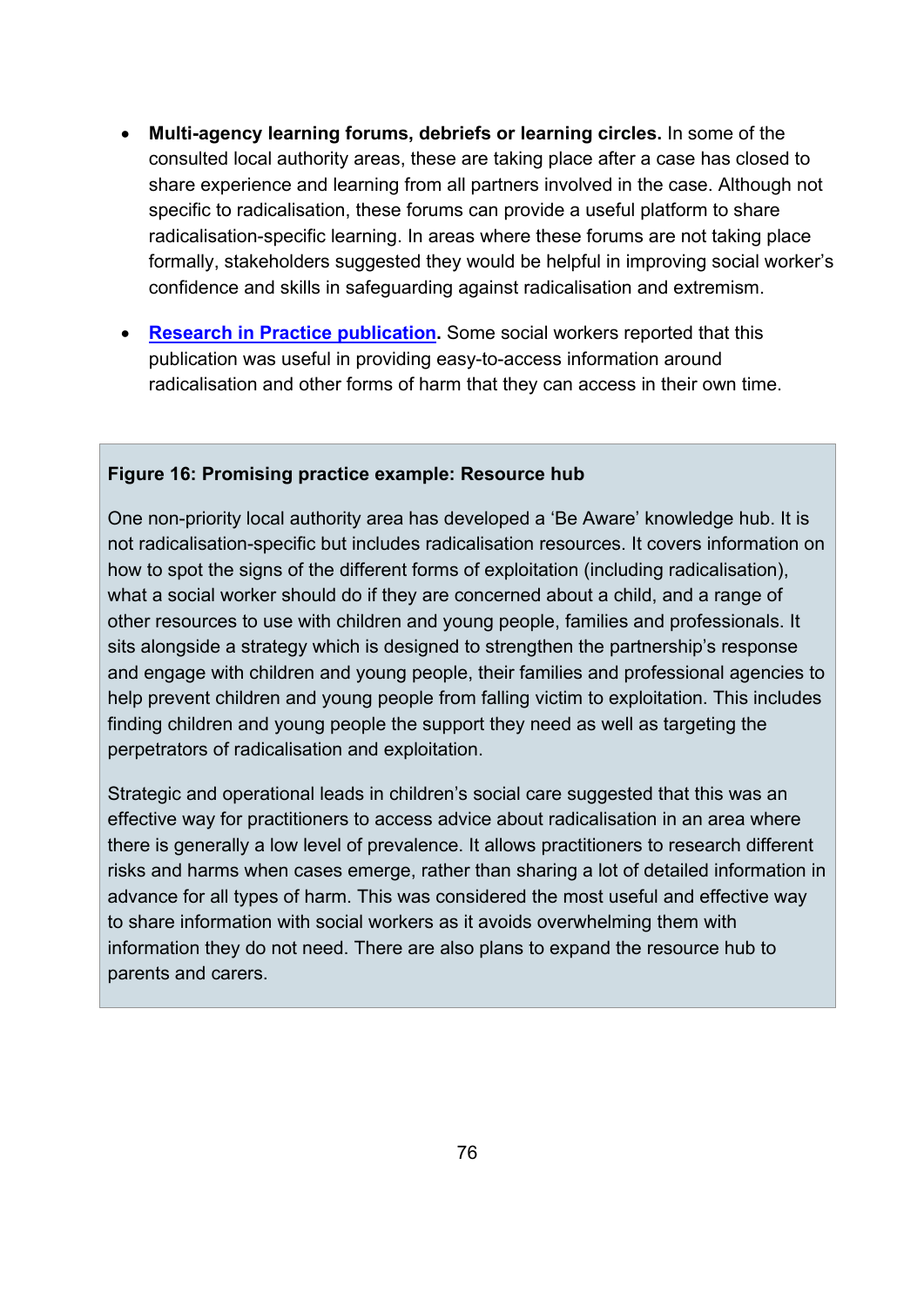## **Appetite to share good practice across local authority areas**

Although these sources of advice and guidance are useful in providing support at a local level, there was also consensus that increased sharing of good practice between local authority areas would be helpful in improving social workers' confidence and skills in safeguarding and radicalisation, and providing greater consistency in responding to radicalisation across different local authority areas. In particular, national, regional and local authority stakeholders reported that it would be helpful for:

- 1. Areas with more experience in radicalisation to share knowledge with areas with less experience. This could include indicators of radicalisation, approaches to discussing radicalisation concerns with people from different cultures or religions, place-based information and data sharing, assessments and processes.
- 2. Areas could share learning around specific challenges, such as how children's social care might work with partner agencies when children and young people have returned from the Middle East after being radicalised and leaving the UK.<sup>[33](#page-76-0)</sup>

A few local authority areas in the study have already introduced some knowledge-sharing platforms to support information-sharing at a national or regional level. These include:

- A regional children's social care panel or learning event which can be used to share knowledge, learning and information across multiple local authority areas. Prevent or radicalisation can be a focus within these.
- A regional Prevent training event led by CTP for all local authorities in a region, which focuses on using case studies to raise awareness of radicalisation and extremism.
- Meetings of the Association of Directors of Adult Social Services (ADASS) and Association of Directors of Children's Services (ADCS). These meetings can act as a way to align strategic approaches across different local authority areas.

## **Levels and consistency of confidence, experience and understanding**

As a result of the training, advice, support and guidance discussed in the previous section, social workers generally feel confident in their knowledge of the identification,

<span id="page-76-0"></span> $33$  One such event has taken place since this research was conducted, organised by DfE and the Association of Directors of Children's Services (ADCS).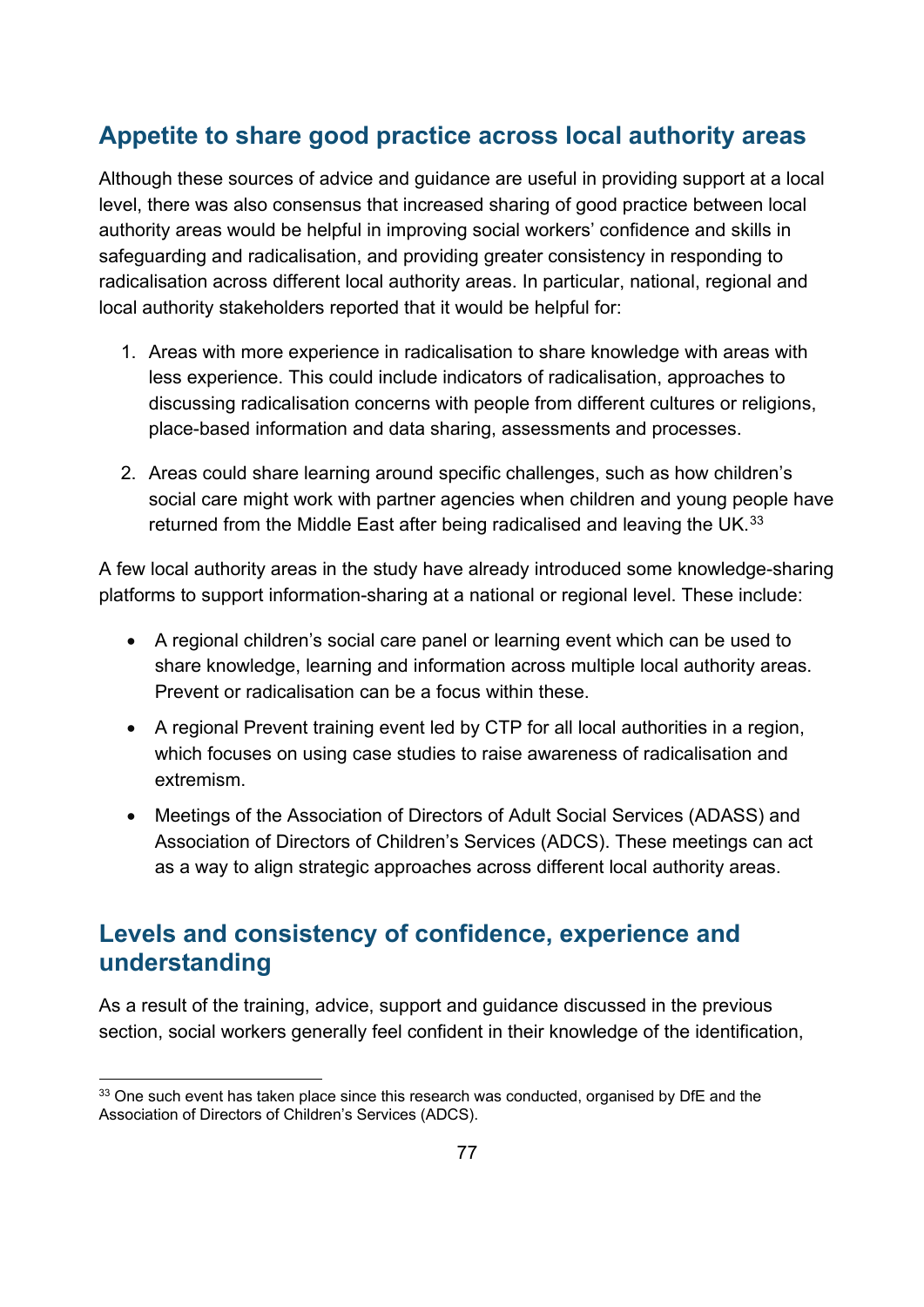referral and assessment processes involved with radicalisation cases (i.e., who to go to for advice, how to report and escalate concerns). These processes are broadly used consistently within individual local authority areas to respond to radicalisation as a safeguarding concern. This represents a change from the findings of Safeguarding and [Radicalisation](https://assets.publishing.service.gov.uk/government/uploads/system/uploads/attachment_data/file/635262/Safeguarding_and_Radicalisation.pdf) reported in 2017, which suggested there was a lack of internal consensus about the nature of the risk of radicalisation. [34](#page-77-0)

However, social workers are generally less confident in directly working with children and young people at risk of radicalisation and their families. There was wide agreement that this is because most social workers have limited real-life experience of working on radicalisation cases. This means that the approach to direct work continues to vary considerably between different social workers in and across local authority areas, and may be more effective if a social worker has had previous experience of radicalisation cases.

Gaining experience is a particular challenge for radicalisation cases. Even in Preventpriority areas with high prevalence, individual social workers' involvement in cases is relatively infrequent, and certainly less frequent than involvement in cases of other forms of harm. As such, the majority of social workers do not have high levels of confidence in responding to radicalisation. This disparity in confidence can lead to many of the challenges explored in the previous chapter, such as using thresholds and engaging families (for more detail, see Chapter 4: [Challenges to effective practice and potential](#page-52-0)  [solutions\)](#page-52-0). CTP and Prevent stakeholders also reported that it leads to an inconsistent approach both across and within local authority areas in responding to radicalisation and applying agreed processes and practices.

The lack of confidence can be linked to a few key aspects of radicalisation cases:

- Identification.
- Understanding and confidence to address radicalisation (including awareness and availability of evidence-based tools and interventions).
- Type of ideology or harmful influencer.

<span id="page-77-0"></span><sup>&</sup>lt;sup>34</sup> Please note that this research was not a follow-up study with the same local authorities included in the previous research conducted in 2016 [\(Safeguarding and Radicalisation,](https://assets.publishing.service.gov.uk/government/uploads/system/uploads/attachment_data/file/635262/Safeguarding_and_Radicalisation.pdf) 2017) and different methods were used. As such any differences in findings *may* indicate changes which have occurred but may also be the result of different processes, practices or contexts in the local authorities included in each sample or differences in the nature of data generated by the two studies.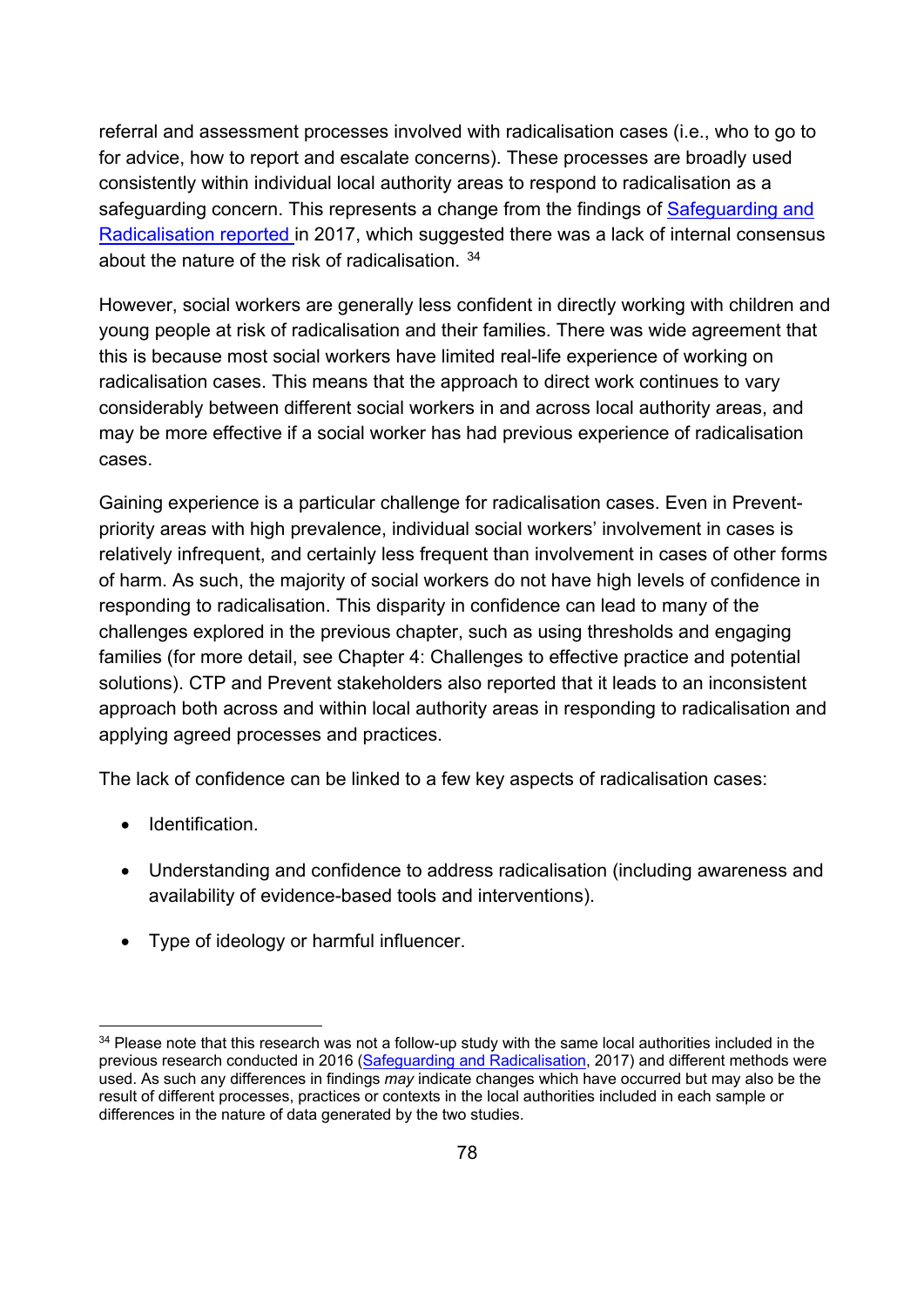- Taking a contextual safeguarding approach.
- Understanding how radicalisation links to other types of exploitation.

Each of these will be discussed in turn, along with additional advice, support and guidance that may be required to increase social workers' skills and confidence in each area.

### **Identification**

#### **Reasons for low confidence**

Spotting indicators of radicalisation in children and young people (both those with whom social workers already work, and those for whom they conduct a home visit or assessment after receiving a radicalisation-related referral) is a challenge for social workers, as they are less familiar with potential indicators due to the relatively low prevalence compared to other forms of harm. It is also made more difficult by the influencers and specific indicators of radicalisation constantly changing, making it hard for social workers to get ahead of the curve.

An improved understanding of the vulnerability factors and indicators of radicalisation could improve social workers' confidence and skills in identifying radicalisation. This kind of training on indicators was also flagged by participants in the 2017 study Safeguarding [and Radicalisation](https://assets.publishing.service.gov.uk/government/uploads/system/uploads/attachment_data/file/635262/Safeguarding_and_Radicalisation.pdf) as something that would be useful, suggesting that there is a continued consensus and appetite for this kind of guidance.

#### **Additional advice, support and guidance required**

Additional training around different indicators (such as language, identifying online peer networks, and logos representing different ideologies) would increase social workers' skills in identifying radicalisation risks and assessing the scale of them. Due to the changing landscape of radicalisation and its associated risks, any training would need close monitoring and regular updates to ensure it includes the most relevant information.

### **Understanding and confidence to address radicalisation**

#### **Reasons for low confidence**

Some local authority stakeholders reported that social workers lack confidence to address radicalisation because they have few tools available to support them with direct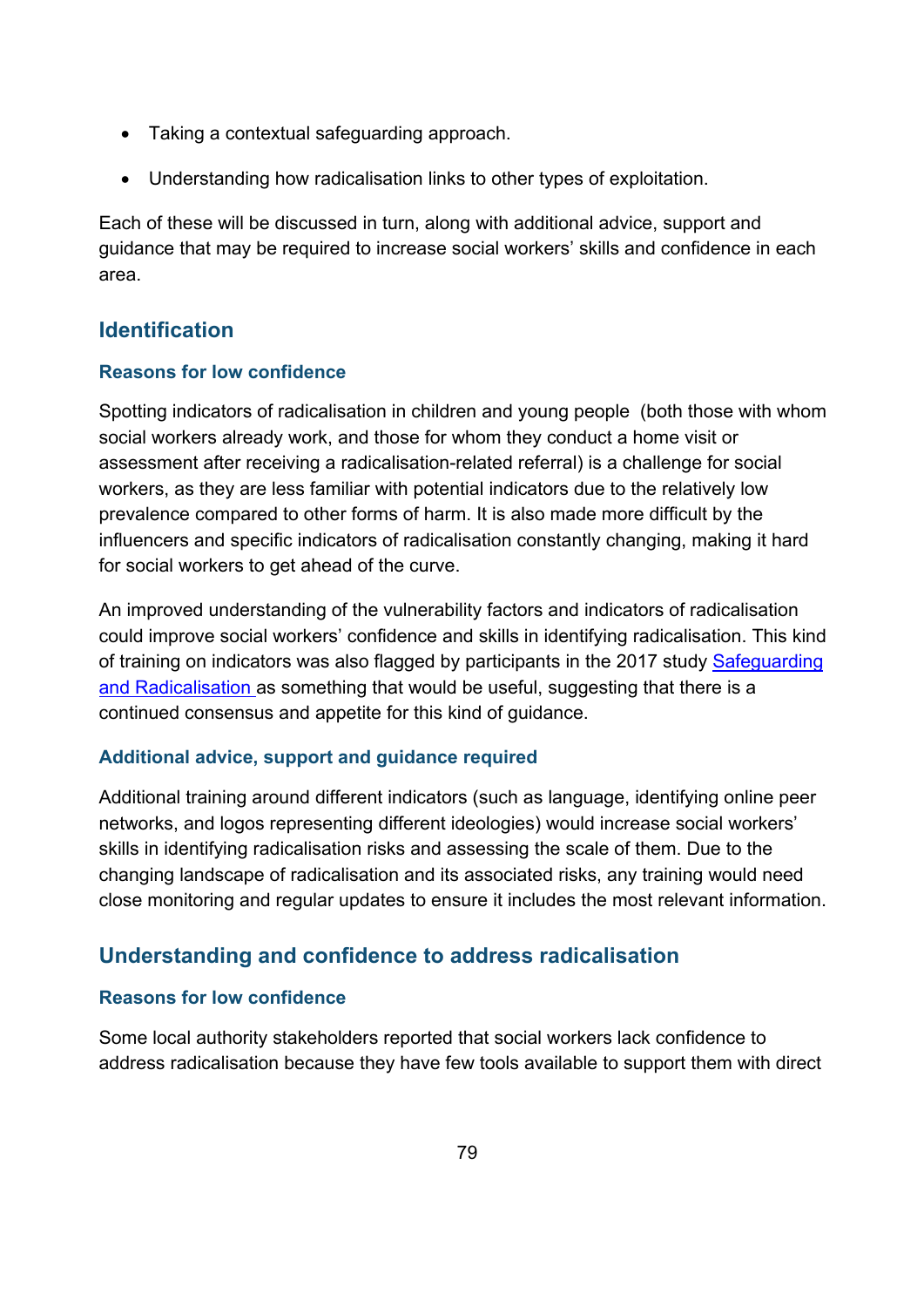work and the evidence base for what works is limited. This correlates with the findings from [Safeguarding and Radicalisation.](https://assets.publishing.service.gov.uk/government/uploads/system/uploads/attachment_data/file/635262/Safeguarding_and_Radicalisation.pdf)

However, some of the local authority area stakeholders consulted in this updated research suggested that the evidence base has in fact grown, but social workers are not always aware of the resources which *are* available. Such resources included the [Act](https://actearly.uk/)  [Early website](https://actearly.uk/) (which includes advice on spotting the signs of radicalisation, approaching conversations with people about concerns, how to make a referral to Prevent, and links to other organisations that can offer advice and support), internal specialist Prevent resources guidance for social workers around radicalisation and extremism which have been developed by local authorities and children's social care newsletters.

Social workers also reported different levels of understanding of the specific local interventions and organisations which could support children, young people and families, such as specific parenting programmes or local youth mentoring schemes. Levels of awareness of these interventions varied both within and across local authority areas, resulting in an inconsistent response. Social workers with experience of working on radicalisation cases generally had a greater awareness of what services may be available. Their awareness of services may also be linked to availability of services in different areas, which in turn may be linked to prevalence and demand. However, further investigation of a wider range of areas would be needed to make a judgement on this.

Some social workers also said they lack confidence in addressing radicalisation due to anxiety that they could be held responsible for not mitigating the risk of radicalisation that may lead a criminal offence or act of terrorism effectively. Although this is equally true for all forms of harm, the risk was perceived as higher for radicalisation cases.

#### **Additional advice, support and guidance required**

Additional practical guidance on how to address radicalisation would be useful to social workers in increasing their skills, confidence, and knowledge in this area. Many children's social care stakeholders also suggested that the use of a toolkit, similar to those already used in some areas for children and young people at risk of exploitation, would be particularly helpful. This might include guidance on what should be written into Prevent reports, or a rating scale of risk with suggestions of responses. This could help reduce some of the anxiety surrounding risk management.

Practical guidance may also include further training around the extent to which existing social work skills are directly transferable to radicalisation cases. This might include guidance around how exposure to extremist views or materials can cause emotional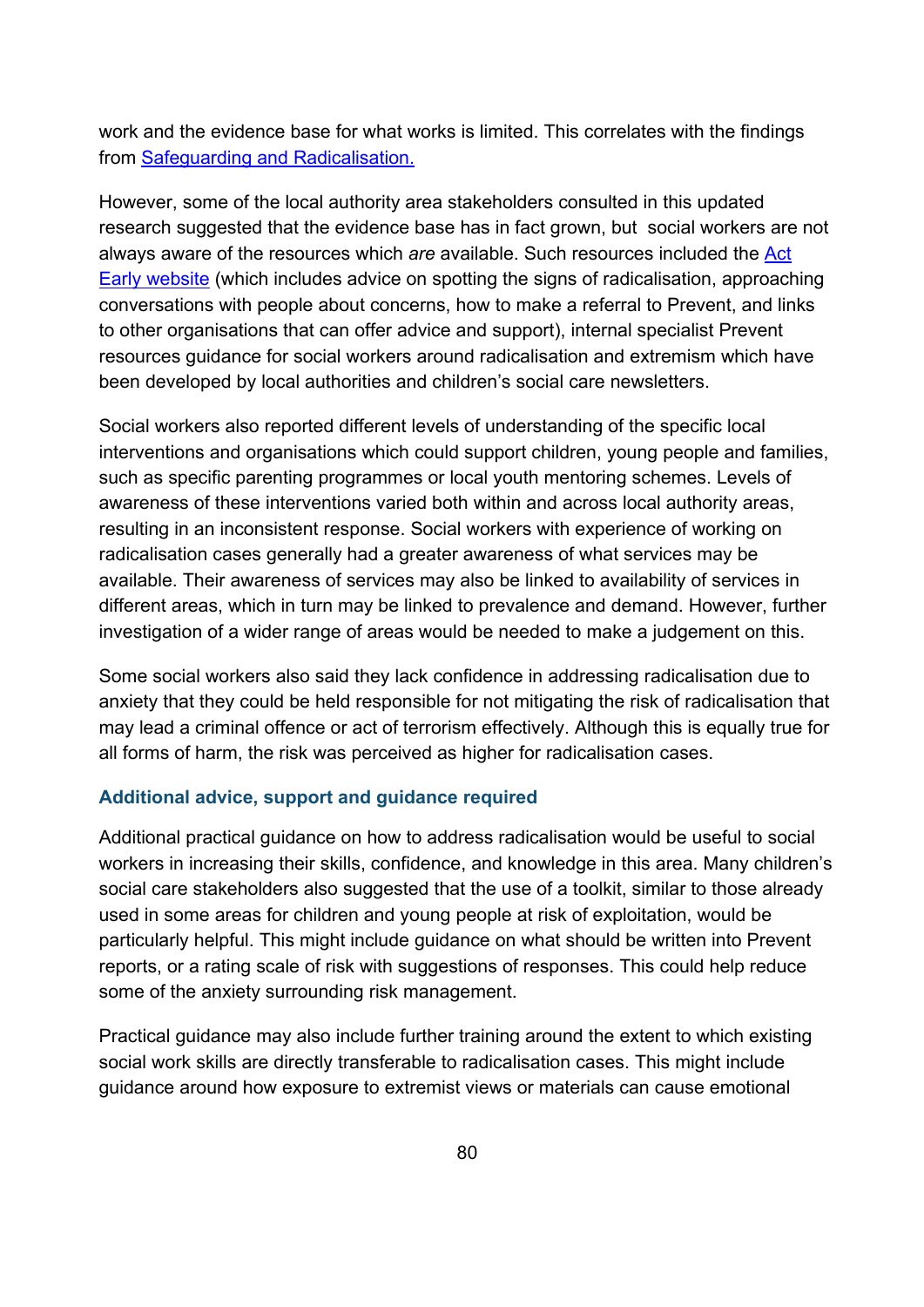harm, and how core social work processes in response to emotional harm can therefore be transferred to radicalisation cases.

Children's social care stakeholders also suggested that more guidance around when and where different approaches might be required for radicalisation cases would also be helpful. For example, one social work practitioner suggested that a radicalisation-specific assessment had been useful in providing guidance around how safeguarding against radicalisation might be different from usual safeguarding procedures, but does not require a specialist approach in most cases.

#### **Figure 17: Promising practice example: Radicalisation and extremism toolkit**

A local toolkit has been devised in one area to support social care practitioners to work with children and young people at risk of radicalisation and their families. It includes written and online resources from charities, specialist organisations, and the Home Office to help provide some context and general approaches to addressing radicalisation concerns.

The Prevent team reported that social workers have found it useful to be able to pick up the toolkit and take it into the family home to help guide conversations and work with the young person and their family. However, they reported that it could be even more useful if specific tools and activities were added that social workers could use with the young person and their family.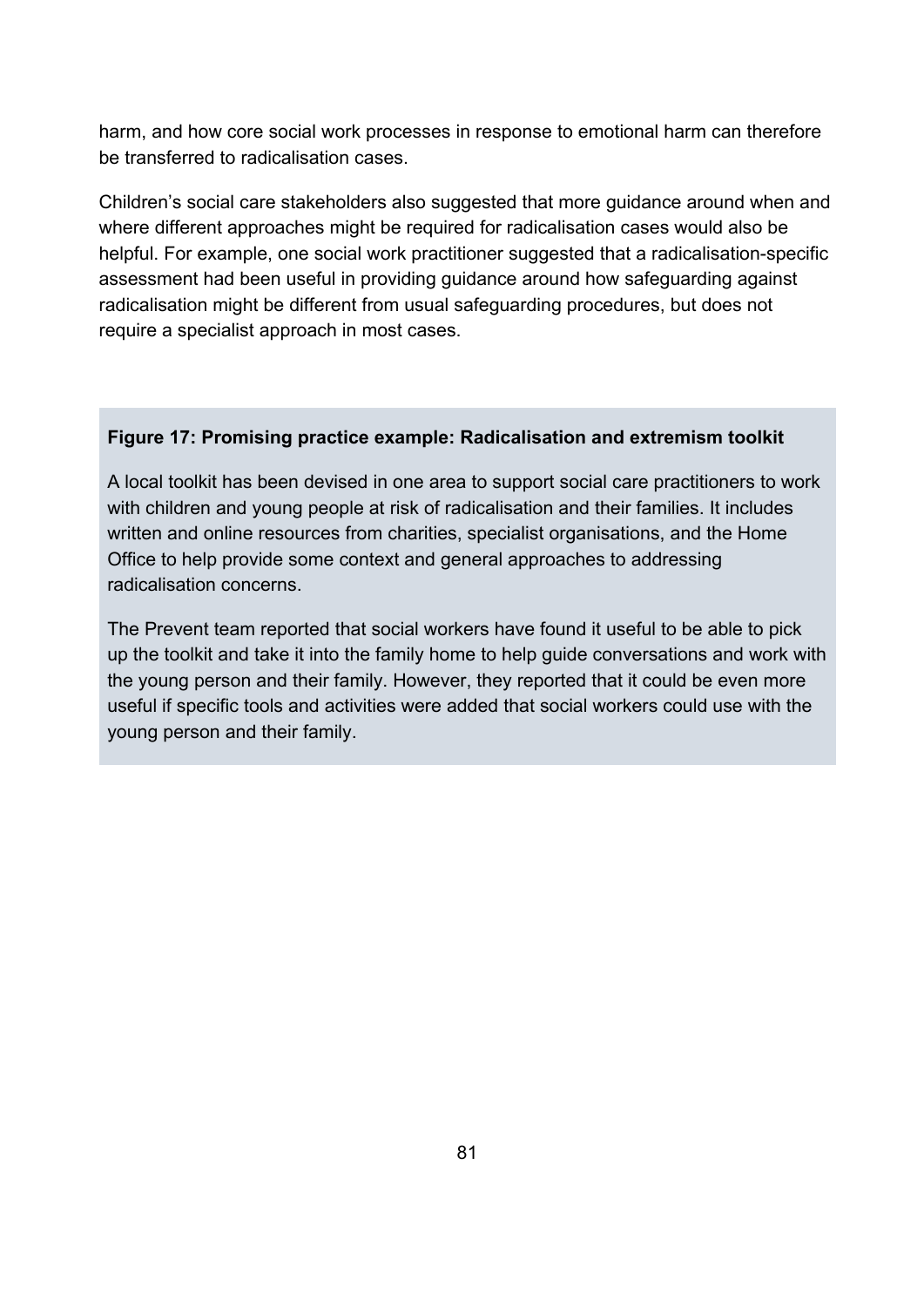#### **Figure 18: Promising practice example: Assessment questions and guidance**

In one case study area, the Prevent team provided practitioners working with children and young people with an explorative set of questions to assess the nature of radicalisation and extremism concerns being presented by a child or young person and their family.

This consists of a series of questions that social workers and other practitioners can explore with the family to assess the nature of radicalisation concerns. These are divided into four themes: relationships and networks; views and behaviour; wellbeing, mental health and substance misuse; and history of extremism concerns. Social workers can use these questions to explore radicalisation with the young person and the family in a sensitive and respectful way.

The guidance also provides signposting to government advice on international travel and terrorist groups or organisations, and outlines the contact details for designated points of contact within the Prevent team and children's social care for queries about extremism.

#### **Type of ideology or harmful influencer**

#### **Reasons for low confidence**

Experience of cases seems to be the determining factor as to whether a social worker is confident in working with certain types of ideology. For example, some local authority area stakeholders reported that social workers feel less confident in addressing Islamist extremism concerns due to their limited understanding of Islam. This anxiety is exacerbated in cases where intra-familial radicalisation is suspected; there is a professional anxiety around ensuring that faith-based discrimination does not come into play when addressing these concerns. It may also be linked to a historic mistrust of the Prevent agenda as anti-Islam within children's social care, which has reduced in more recent years. Conversely, some local authority area stakeholders reported that social workers with existing experience of Islamist extremism cases feel more confident to address this type of radicalisation than Extreme Right-Wing cases. Other social workers are less confident in addressing mixed/unclear ideologies as often this type of extremism is not driven by ideological viewpoints, and it can therefore be difficult to challenge unclear views and work to de-escalate the risk.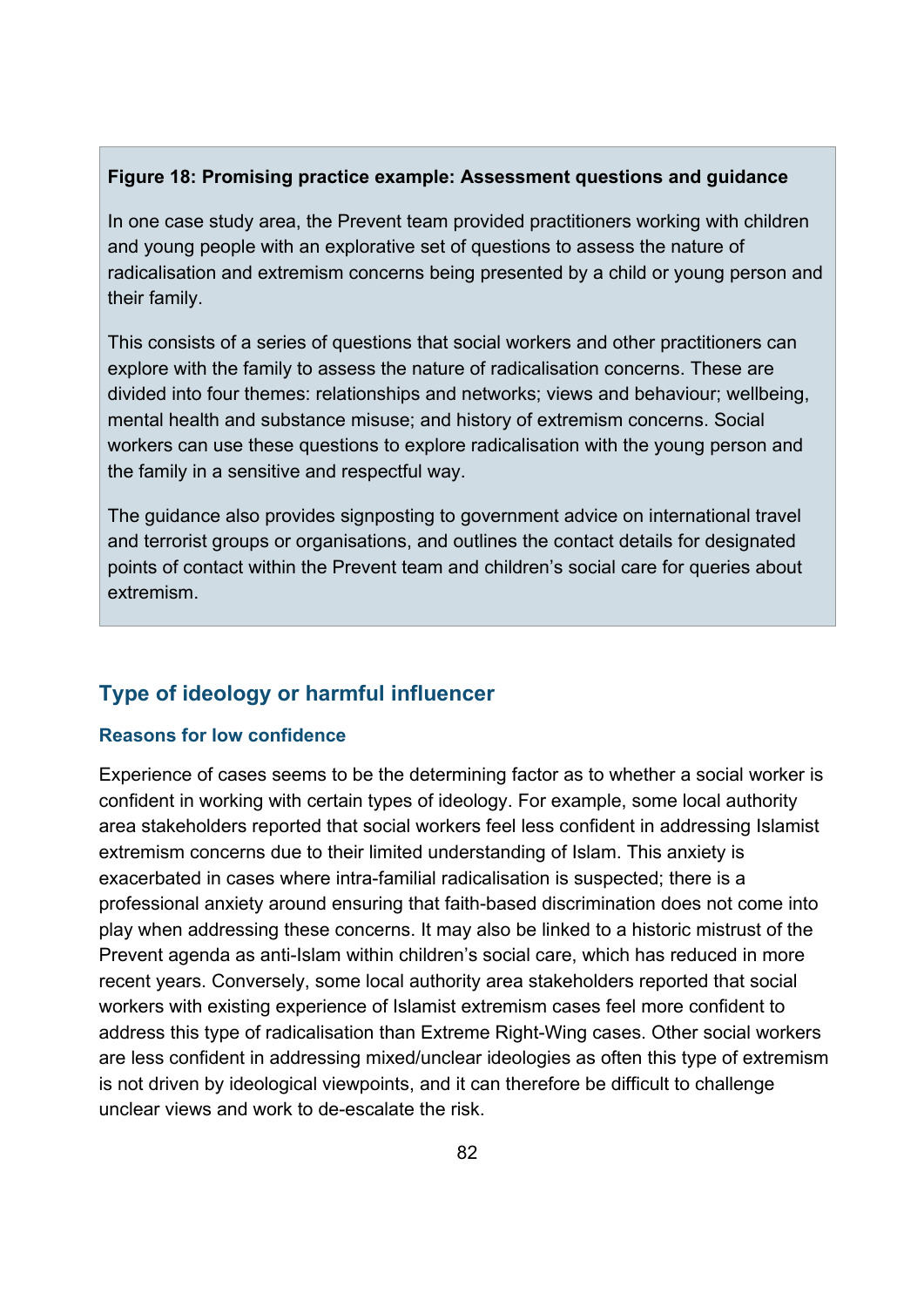The type of harmful influencer also impacts upon social worker confidence in this area. For instance, some local authority and national/regional stakeholders suggested that social care practitioners tend to have a limited understanding of online radicalisation and how to respond it. This is becoming more of a challenge as radicalisation increasingly occurs online. Social workers also expressed concern that both online and intra-familial radicalisation can be intensive and that they are not able to give enough time to the young person in order to counteract the harmful influence and challenge people's views.

#### **Additional advice, support and guidance required**

Practical guidance on how to approach radicalisation concerns with children, young people and families in a respectful and safe way with people from different cultures or religions would increase social workers' confidence in addressing different ideological perspectives and promote a more consistent approach both within and across different local authority areas. This could include role modelling professional curiosity, or guidance on how to focus on the consequences of extremist actions, such as employability and relationships.

Additional information about ideologies that are particularly prevalent in the local area (as indicated by CTP local profiles or risk assessments) may also increase social workers' understanding of local challenges and improve their skills and confidence in addressing these challenges. This might be particularly useful for areas seeing a rise in radicalisation cases or an increase in less familiar ideologies. It could include specific indicators for different ideologies prevalent in a specific area and wider information about these ideologies (such as the messages being spread and the beliefs underpinning these).

This information could also include more specific detail about the international and national context of the radicalising influencers and ideologies that are prevalent (or increasing in prevalence) in their local area to help social workers better understand the context of extremist views in the children and young people they might be supporting. For example, social workers in some areas where Islamist extremism was a concern said they would like more information around Islamic State activity in other countries. Multiagency forums may be helpful for sharing this knowledge (see Chapter [Chapter 3:](#page-29-0)  [Processes and practice\)](#page-29-0) or it could be held by specialist Prevent or radicalisation roles and disseminated to the wider team (see sub section: [Common and preferred sources of](#page-73-0)  [advice, support and guidance\)](#page-73-0).

Guidance for social workers on training parents in monitoring online activity was also identified as something that could be help tackle online radicalisation, as parents are in a better position than social workers to monitor this activity.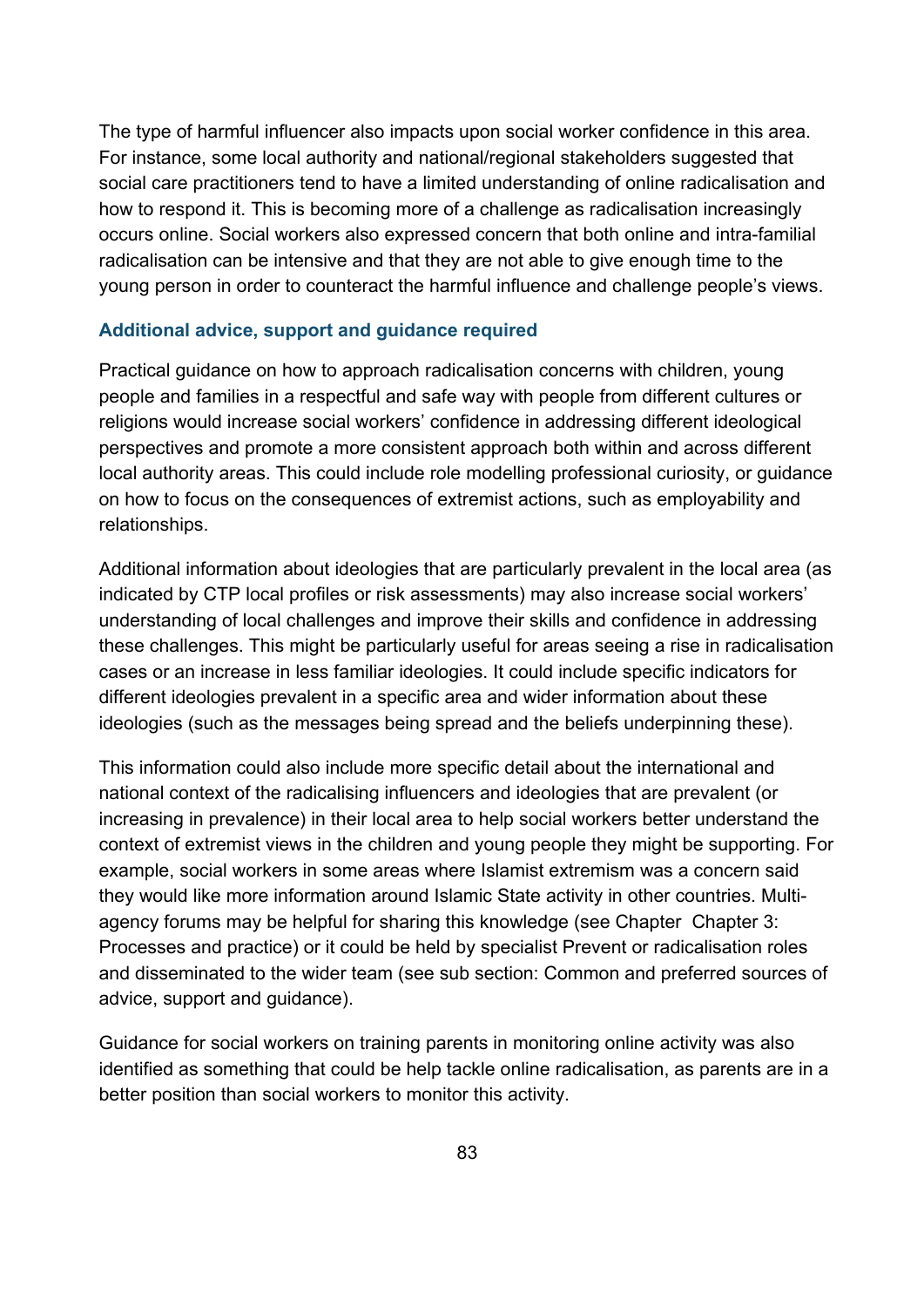## **Contextual safeguarding approach**

#### **Reasons for low confidence**

As previously discussed, there are close links between contextual safeguarding and radicalisation, particularly in terms of providing an approach to how children's social care can respond to extra-familial risk of harm (see sub-section: [Contextual safeguarding](#page-43-0)  [approaches](#page-43-0) for more information). However, some social workers lack confidence to work in this way because contextual safeguarding is a relatively new approach. They are more confident in focusing on individual children, young people and families rather than looking at the wider context.

#### **Additional advice, support and guidance required**

Further training and practical guidance on how a contextual safeguarding approach can be used in the context of radicalisation cases may increase social workers' confidence in this area.

### **Links to other types of exploitation**

#### **Reasons for low confidence**

As previously discussed, social care professionals in more strategic and senior operational roles often recognised similarities between the grooming processes involved in radicalisation and those involved in other types of exploitation, such as gangs, CSE and CCE. One area in particular is beginning to see a clear duality between children and young people being groomed into gangs and then subsequently being groomed into radicalisation or extremism, and vice versa.

However, despite this link being previously identified in the 2017 report<sup>[35](#page-83-0)</sup> this understanding has not yet been translated into practice; local authority, national and regional stakeholders suggested that frontline social workers do not yet fully understand the parallel underlying vulnerabilities between those at risk of radicalisation and those at risk of other types of exploitation, nor how the approaches they use to address exploitation risks could be applied to radicalisation cases.

#### **Additional advice, support and guidance required**

Providing national and regional training and resources on grooming as a process that can branch into radicalisation as well as other forms of exploitation could help improve social

<span id="page-83-0"></span><sup>&</sup>lt;sup>35</sup> [Safeguarding and Radicalisation](https://assets.publishing.service.gov.uk/government/uploads/system/uploads/attachment_data/file/635262/Safeguarding_and_Radicalisation.pdf) op cit.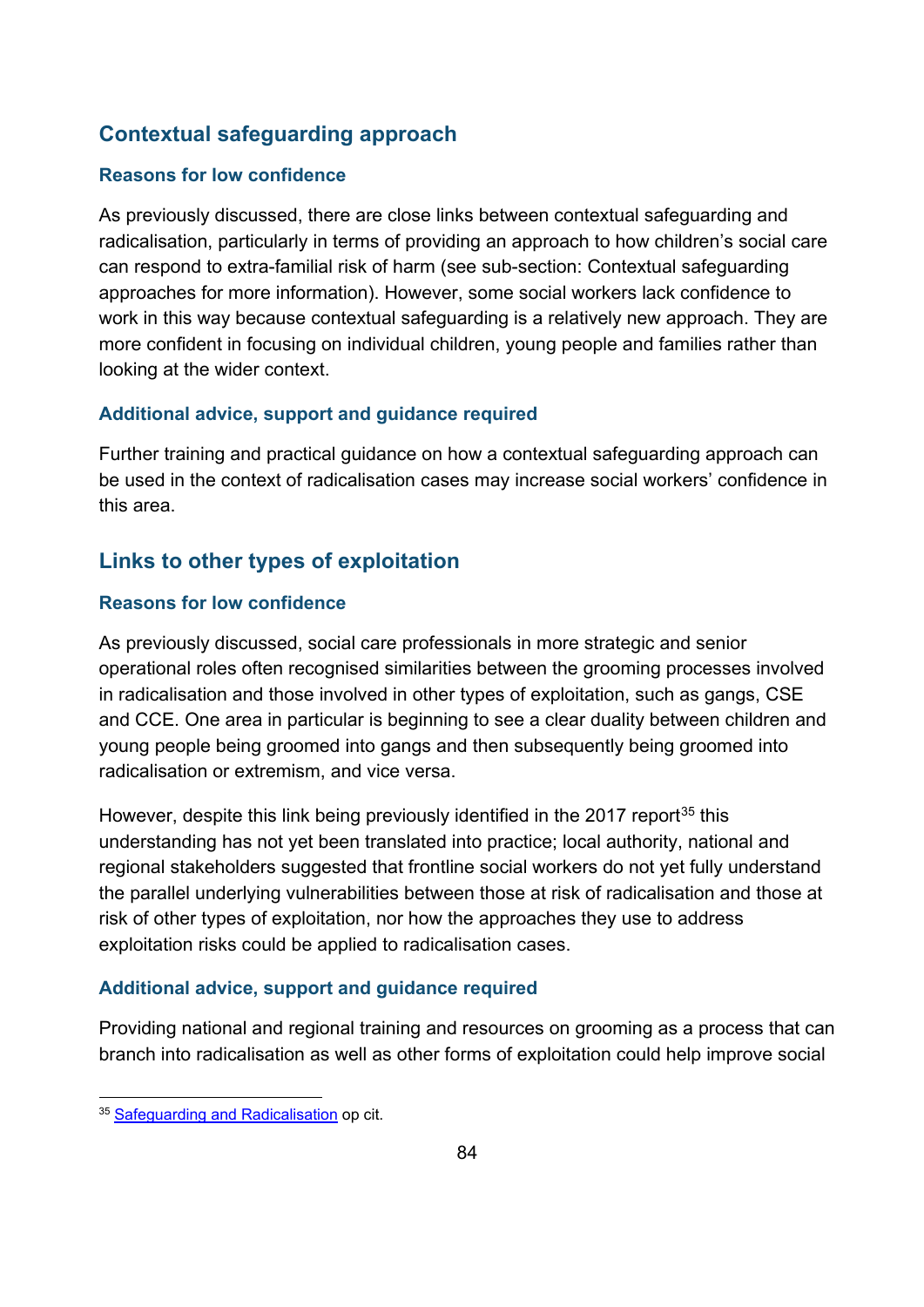workers' confidence and skills in responding to radicalisation and give them the confidence to apply the work they do to address other types of exploitation to radicalisation cases. Such guidance might include additional information on the shared underlying vulnerabilities and 'push and pull' factors that put children and young people at risk of exploitation and radicalisation.

Key learning could also be shared across local areas between teams that have experience addressing other types of exploitation and those working with children and young people at risk of radicalisation. For example, many stakeholders suggested that key lessons learned from mapping processes and identification of CSE and CCE could be applied to radicalisation, and toolkits used to address exploitation concerns with families could also be adapted for radicalisation.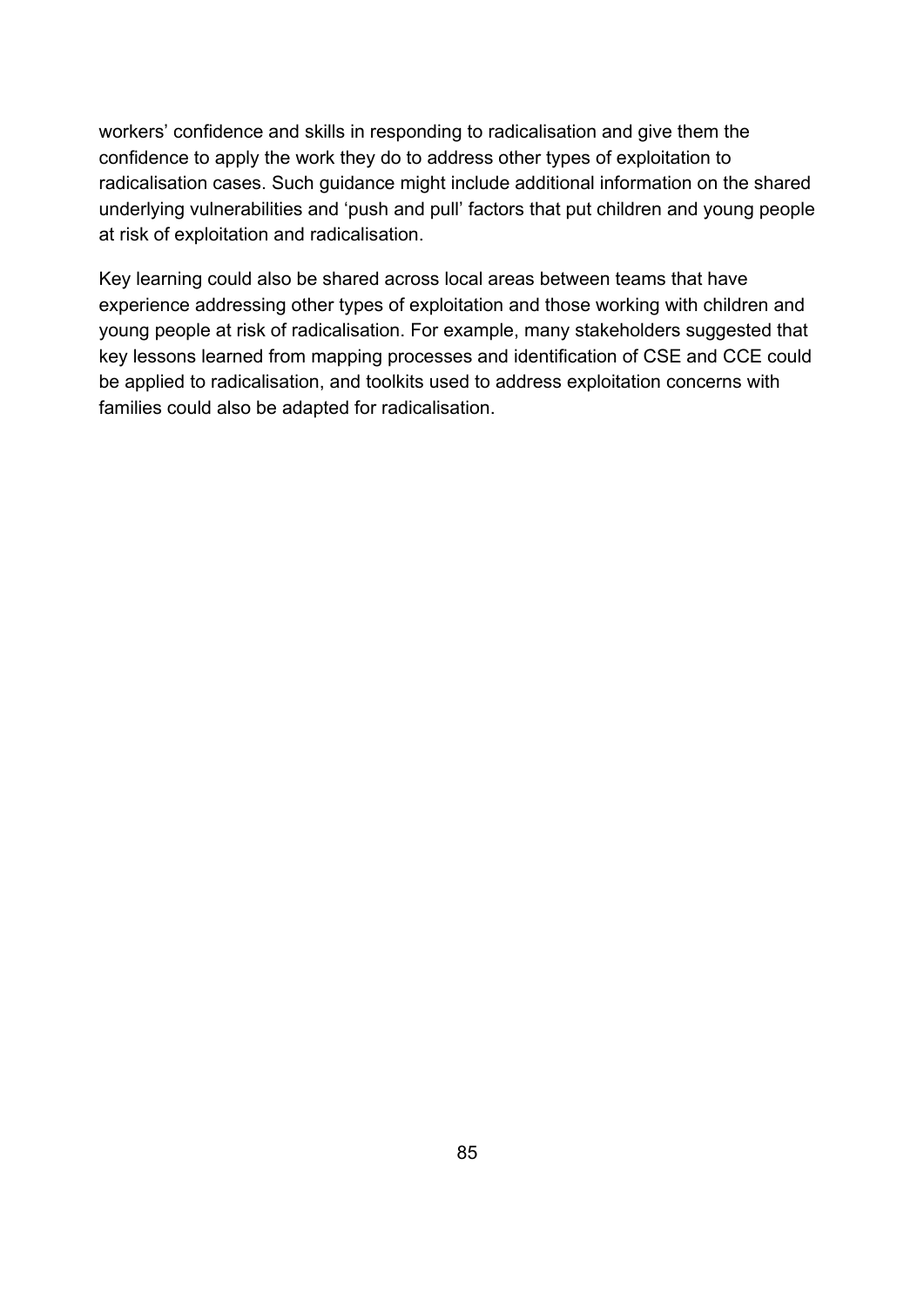# **Chapter 6: Implications for policy and practice**

The findings from this report have 11 main implications for policy and practice. The majority of these implications fall under the responsibility of the DfE and local authority areas, with some applying to stakeholders from partner agencies as well. [Table 7](#page-85-0) outlines each of the implications and who they mainly apply to (although this list is not exhaustive and there is likely to be some cross-over of responsibility for these recommendations for all organisations involved in safeguarding children and young people). These implications are then discussed in more detail below the table.

| <b>Implication</b> |                                                                                                                                   | For consideration of                                                                   |
|--------------------|-----------------------------------------------------------------------------------------------------------------------------------|----------------------------------------------------------------------------------------|
|                    | 1. Strengthening the increased recognition of radi-<br>calisation as a form of harm requiring standard<br>safeguarding responses. | DfE, local authority areas                                                             |
|                    | 2. Encouraging the inclusion of radicalisation in<br>structures and approaches to addressing other<br>forms of exploitation.      | Local authority areas                                                                  |
|                    | 3. Increasing social workers' confidence to apply<br>their core skills and knowledge.                                             | Local authority areas                                                                  |
|                    | 4. Encouraging the use of radicalisation-specific ap-<br>proaches where required.                                                 | DfE, local authority areas                                                             |
|                    | 5. Investigating further the inclusion of radicalisa-<br>tion in children's social care thresholds and re-<br>lated guidance.     | DfE, local authority areas                                                             |
|                    | 6. Promoting the routine attendance of children's<br>social care at Channel.                                                      | DfE, local authority areas                                                             |
|                    | 7. Cultivating more effective partnership working.                                                                                | DfE, local authority areas,<br>partner organisations<br>(particularly CTP and Prevent) |
|                    | 8. Establishing specialist radicalisation/extremism<br>roles within children's social care.                                       | DfE, local authority areas                                                             |
|                    | 9. Maximising the efficacy and uptake of Prevent<br>training for children's social care.                                          | DfE, local authority areas                                                             |

<span id="page-85-0"></span>

| Table 7: Summary of implications for policy and practice |  |  |  |
|----------------------------------------------------------|--|--|--|
|----------------------------------------------------------|--|--|--|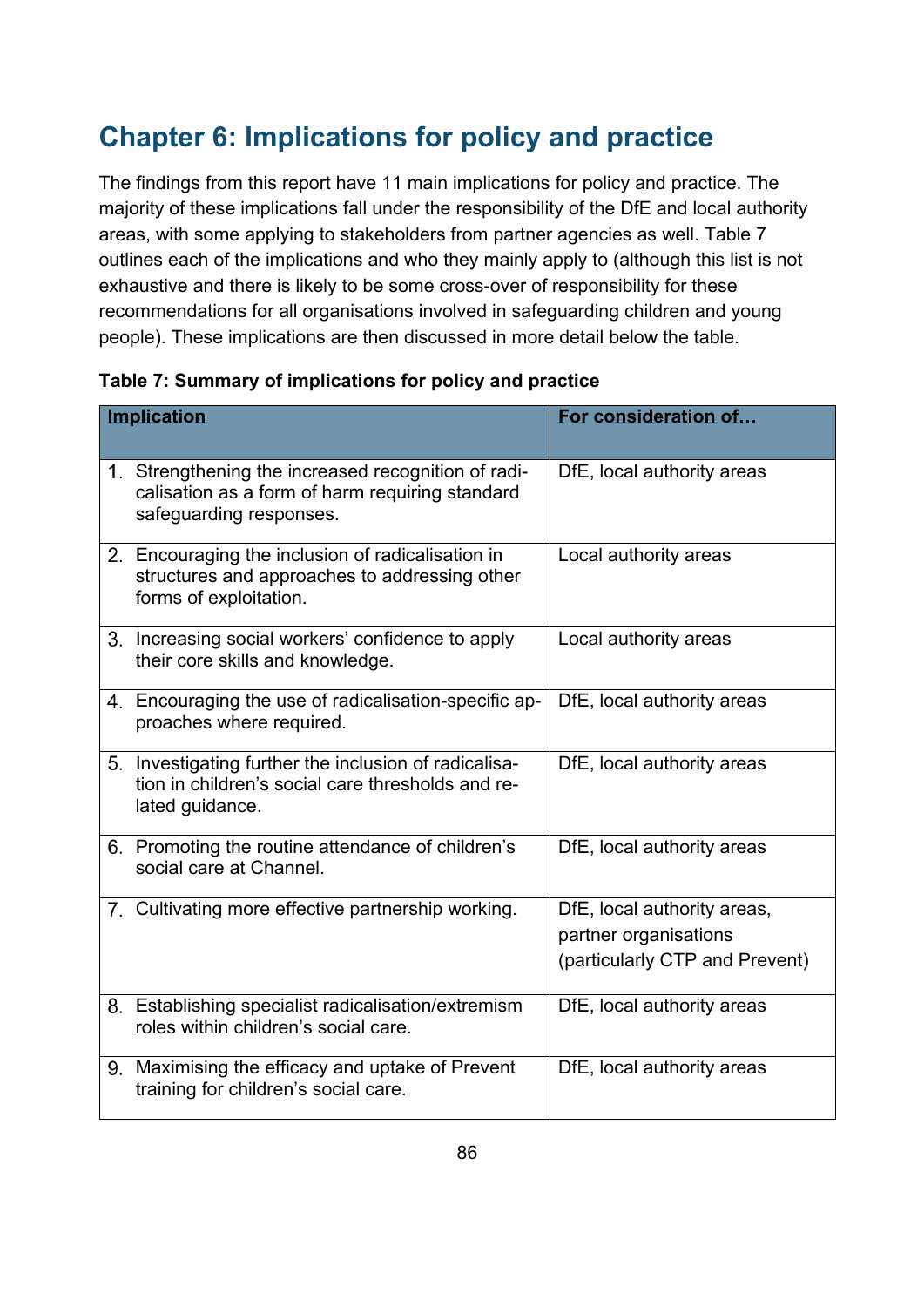| <b>Implication</b>                                         | For consideration of                                 |
|------------------------------------------------------------|------------------------------------------------------|
| 10. Sharing good practice regionally and nationally.       | DfE, local authority areas,<br>partner organisations |
| 11. Generating more proactive multi-agency re-<br>sponses. | DfE, local authority areas,<br>partner organisations |

- 1. **Strengthening the increased recognition of radicalisation as a form of harm requiring standard safeguarding responses.** Radicalisation is increasingly recognised within children's social care as a form of harm requiring a safeguarding response. It is generally accepted that many existing social work frameworks and practices can be applied in response to radicalisation, in order to engage children and young people and families, assess risk and support needs, and address underlying vulnerabilities<sup>36</sup>. Policy and guidance which reinforces the appropriateness of existing social work frameworks and practices for radicalisation may encourage their application, particularly if it is able to illustrate specific ways in which they apply.
- 2. **Encouraging the inclusion of radicalisation in structures and approaches to addressing other forms of exploitation**. There is increasing recognition of the links between recruitment and grooming processes involved in other forms of exploitation and those involved in radicalisation. Introducing radicalisation cases into the remit or adolescent hubs or multi-agency teams/meetings using contextual safeguarding approaches in response to other types of exploitation may therefore be effective, and there is emerging evidence that some local areas are taking this approach. National and regional training and resources on the links between radicalisation and other forms of exploitation could also increase social workers' confidence to apply contextual safeguarding approaches to radicalisation cases.
- 3. **Increasing social workers' confidence to apply their core skills and knowledge**. The extent to which existing social care approaches are applied effectively to radicalisation cases is heavily dependent on the experience, skills and confidence of social care staff. However, because of the relatively low prevalence of radicalisation in comparison to other forms of harm, delivering more specialist training as standard to

<span id="page-86-0"></span><sup>&</sup>lt;sup>36</sup> Radicalisation-specific interventions may also be required, for example in relation to ideology. At present these are usually coordinated and delivered via Prevent teams and Channel rather than children's social care.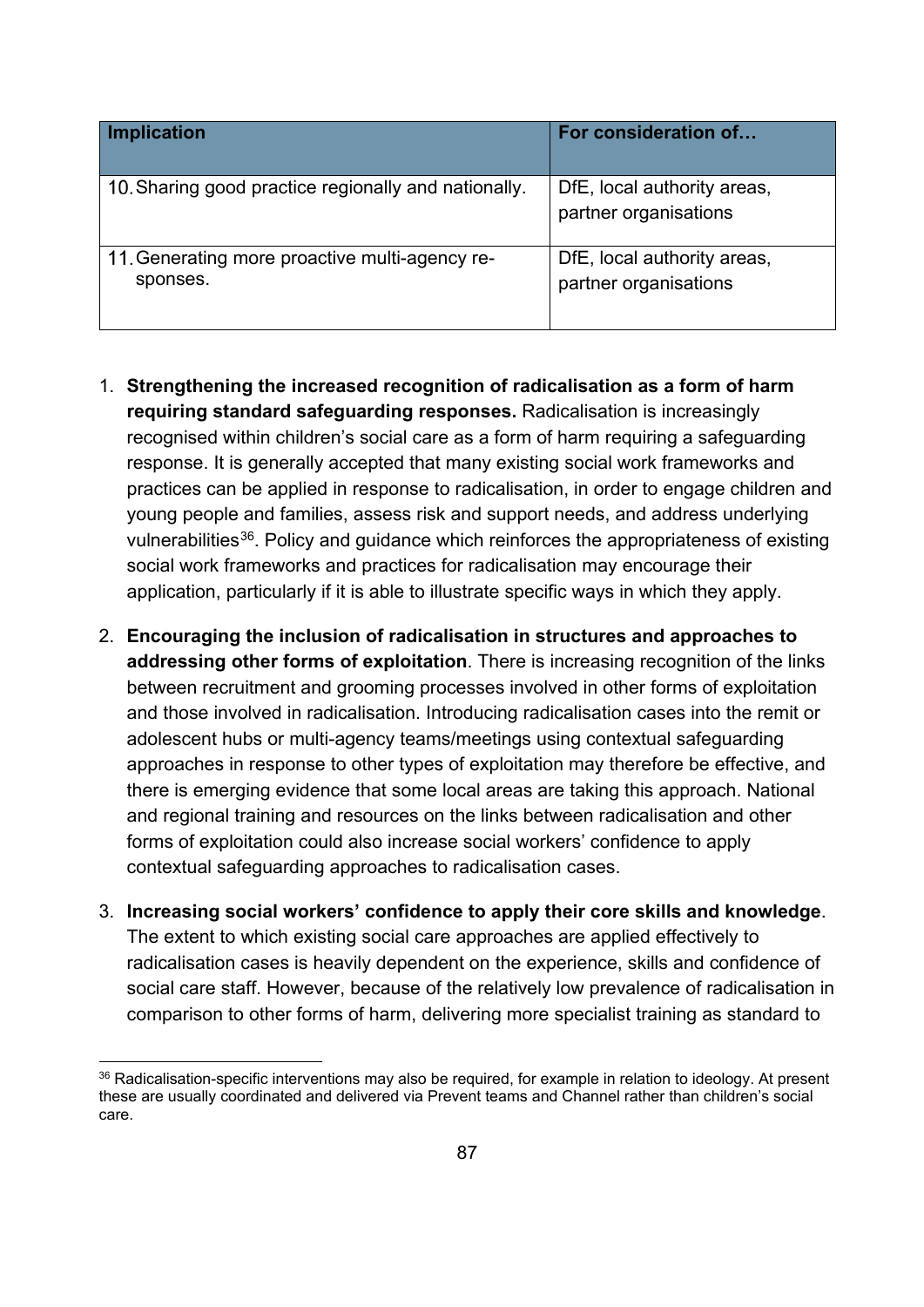all social workers is unlikely to be feasible or to represent the best use of time and resources. As such, confidence may be boosted by including more material in existing Prevent training for social workers which makes it clear that radicalisation is a form of harm like other more frequently occurring forms of harm, and that social workers can apply their core skills and experience in cases involving (risk of) radicalisation. Equally, coaching and support from managers and staff in specialist children's social care roles could contribute to increased confidence.

#### 4. **Encouraging the use of radicalisation-specific approaches where required.**

Although core children's social care skills and practices can generally be used in cases involving radicalisation, radicalisation-specific processes and practices by children's social care are sometimes appropriate (see sub-section: [Specific](#page-40-0)  [approaches and interventions\)](#page-40-0). In particular, specific screening and assessment processes which involve joint work with Prevent or Channel representatives appear to increase the likelihood of a multi-agency response which identifies and addresses radicalisation and wider risks and harm. These might involve the use of standard screening and assessment tools or the use of radicalisation-specific tools. For example, the National Prevent Referral form can support children's social care staff to screen for radicalisation risks.<sup>[37](#page-87-0)</sup> In standard tools, it is useful to include explicit references to radicalisation in order that those referring, screening or assessing cases are prompted to identify and articulate any radicalisation concerns as part of a more holistic approach.

Practical guidance and resources on radicalisation which social workers can access as and when needed could also be useful. This might include the information provided in introductory and enhanced training, as well as signposting to additional resources and good practice examples. In addition, it should include: detail on local processes and referral pathways; links to key referral and case work documentation; and contact details for people in specialist roles and teams who could provide further advice, coaching and support. It is possible that the core elements of such a toolkit could be developed centrally or regionally – perhaps drawing on existing examples from individual local areas – and then localised as needed.

5. **Investigating further the inclusion of radicalisation in children's social care thresholds and related guidance.** Some local areas have written radicalisation into their children's social care thresholds and guidance and others reported their intention to do so in the future. Most national and regional stakeholders suggested that this would help clarify and standardise judgements and practice about whether social care

<span id="page-87-0"></span><sup>&</sup>lt;sup>37</sup> Use of the National Prevent Referral From is recommended in the updated [Channel Duty Guidance.](https://assets.publishing.service.gov.uk/government/uploads/system/uploads/attachment_data/file/964567/6.6271_HO_HMG_Channel_Duty_Guidance_v14_Web.pdf)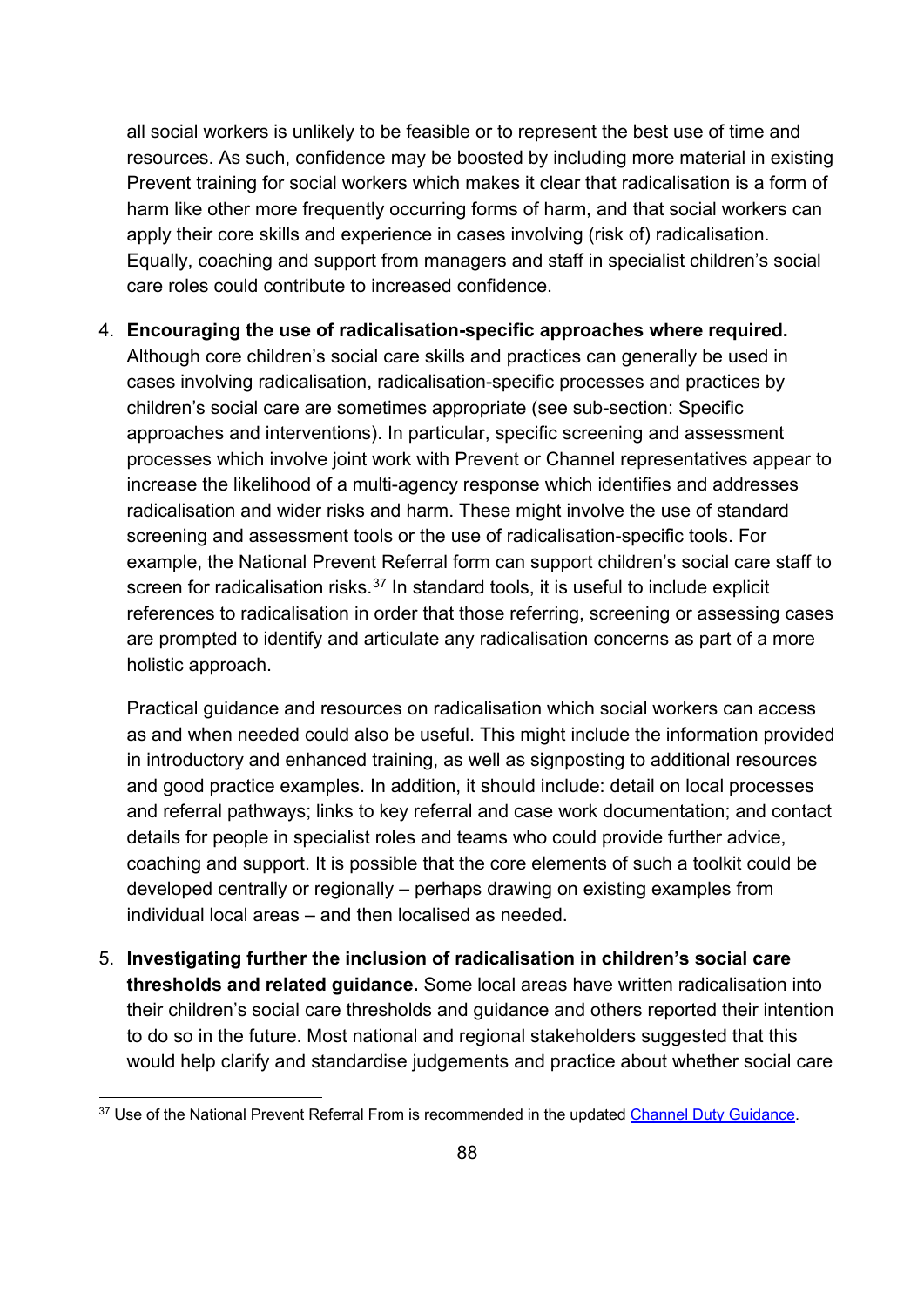input is required and at what level. However, some local areas also reported that it is more important to encourage children's social care professionals to work flexibly with existing thresholds in order to apply them to cases of harm which fall outside of the more frequently encountered forms of harm, and especially to cases involving extrafamilial harm. As there was no definitive shared view on this, further research may be required to explore existing practice across a wider range of local authority areas and the benefits of inclusion or non-inclusion in thresholds. If it proves desirable to include radicalisation within the thresholds, it will be important to ensure that this is rolled out to all areas and incorporated in ways that promotes consistent and effective responses.

- 6. **Promoting the routine attendance of children's social care at Channel.** Channel is one of the key multi-agency structures to support partnership working in relation to radicalisation. In some areas, senior children's social care representatives routinely attend Channel panel, even for cases in which there is no current children's social care involvement. This helps increase the coordination and consistency of social care input into cases and can provide a useful route via which to escalate cases where safeguarding concerns are subsequently identified. Policy and guidance which mandates the attendance of senior children's social care representatives at Channel might further encourage and improve social care input into radicalisation cases..
- 7. **Cultivating more effective partnership working**. Several challenges were identified in relation to partnership working. These included information-sharing, partners using different thresholds, developing a shared understanding of risk and response, and engaging families. Close liaison and joint visits between children's social care and partner organisations (especially CTP and Prevent teams), multi-agency training for all partners on their different roles in responding to radicalisation, and developing designated points of contact across all organisations can help address these. Seconding social workers in CTP is also a way to receive and share information with the police.
- 8. **Establishing specialist radicalisation/extremism roles within children's social care**. Some areas have designated children's social care posts with a specialism in radicalisation/extremism (either as their sole specialism or combined with other related specialisms). This person can act as a designated point of contact for partner agencies, thus supporting information-sharing and partnership working. They also provide a single point of advice, guidance and coaching for social workers assigned to radicalisation cases, helping to develop a consistent and effective approach to supporting children and young people and their families. In areas with lower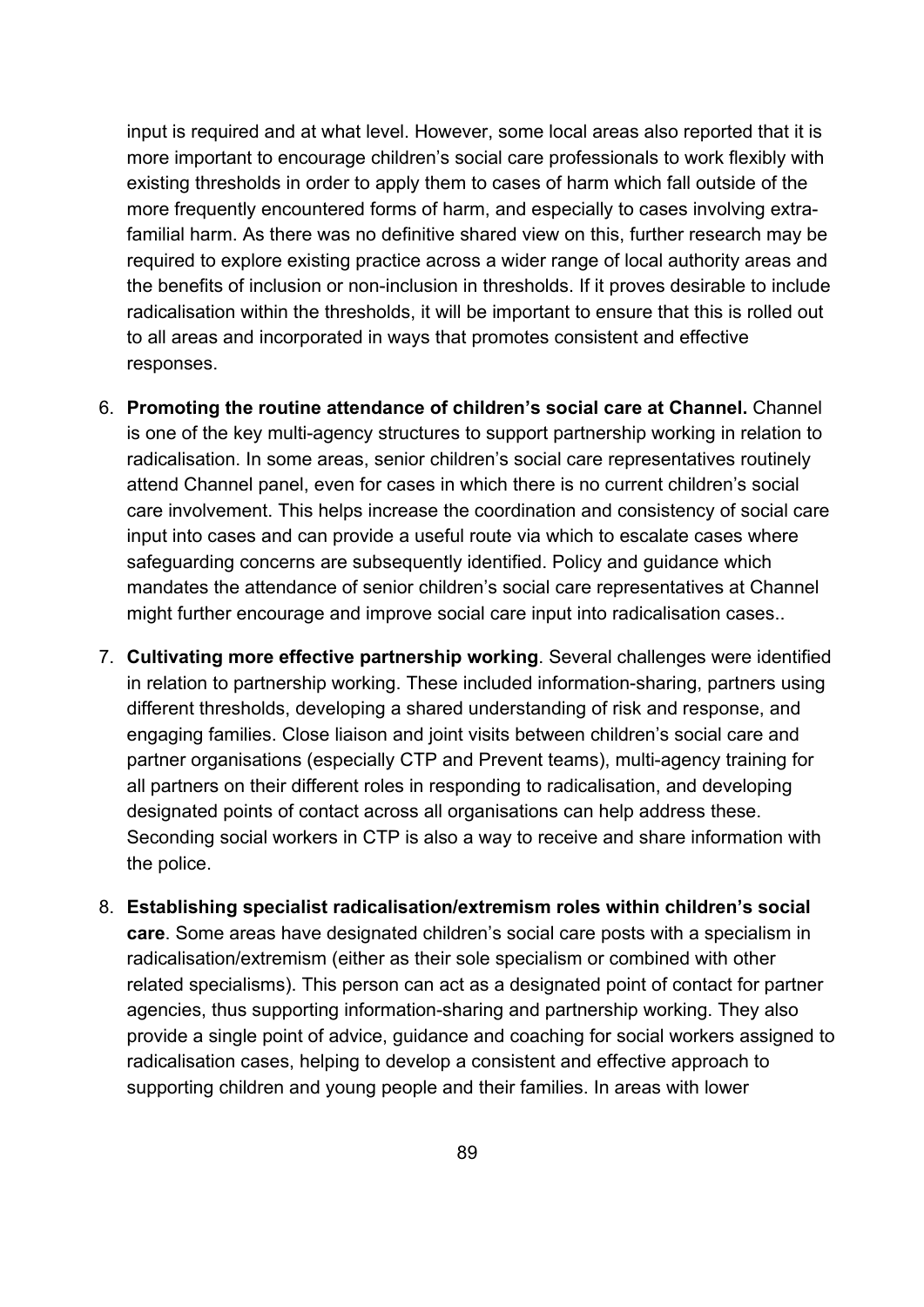prevalence, a formalised post may not be necessary, but a more informal role (such as a Prevent Champion or a social worker with experience and/or interest in radicalisation and extremism) could be a useful source of advice and support.

- 9. **Maximising the efficacy and uptake of Prevent training for children's social care**. Stakeholders reported that radicalisation training is most effective when it includes face-to-face training in combination with e-learning modules, when it uses real-life examples, and when it is delivered to multi-agency groups. As already discussed, there are challenges in creating time and space for all social workers to complete in-depth training and this may not be the most effective use of resource, particularly in non-priority areas with lower prevalence. As a consequence, tiered training may be a more pragmatic approach and could include:
	- Introductory training for all social workers, which includes (as a minimum) an introduction to Prevent, radicalisation and the role of children's social care within this; reinforcing that (risk of) radicalisation requires a safeguarding response; an outline of key local processes, structures and partners involved in tackling radicalisation; information on indicators and how to identify them; and emphasis on applying core social work skills and knowledge in cases involving radicalisation.
	- An enhanced offer for a selection of social workers and managers who can then disseminate this knowledge within teams. This might include more specific information about ideologies and influencers (ideally localised to the area), as well as further detail on radicalisation-specific interventions and approaches to tackle these.

Increased monitoring of training uptake is also needed to ensure all social workers receive introductory Prevent training as intended and to help gauge the proportion of children's social care staff who have received enhanced training.

- 10.**Sharing good practice regionally and nationally**. At present there were limited examples of promising practice being shared across children's social care teams in different local areas. However, there was appetite to share knowledge and learning regionally and nationally, including suggestions that:
	- Areas with more experience in radicalisation share knowledge with areas with less experience. This could include indicators of radicalisation, approaches to discussing radicalisation concerns with people from different cultures or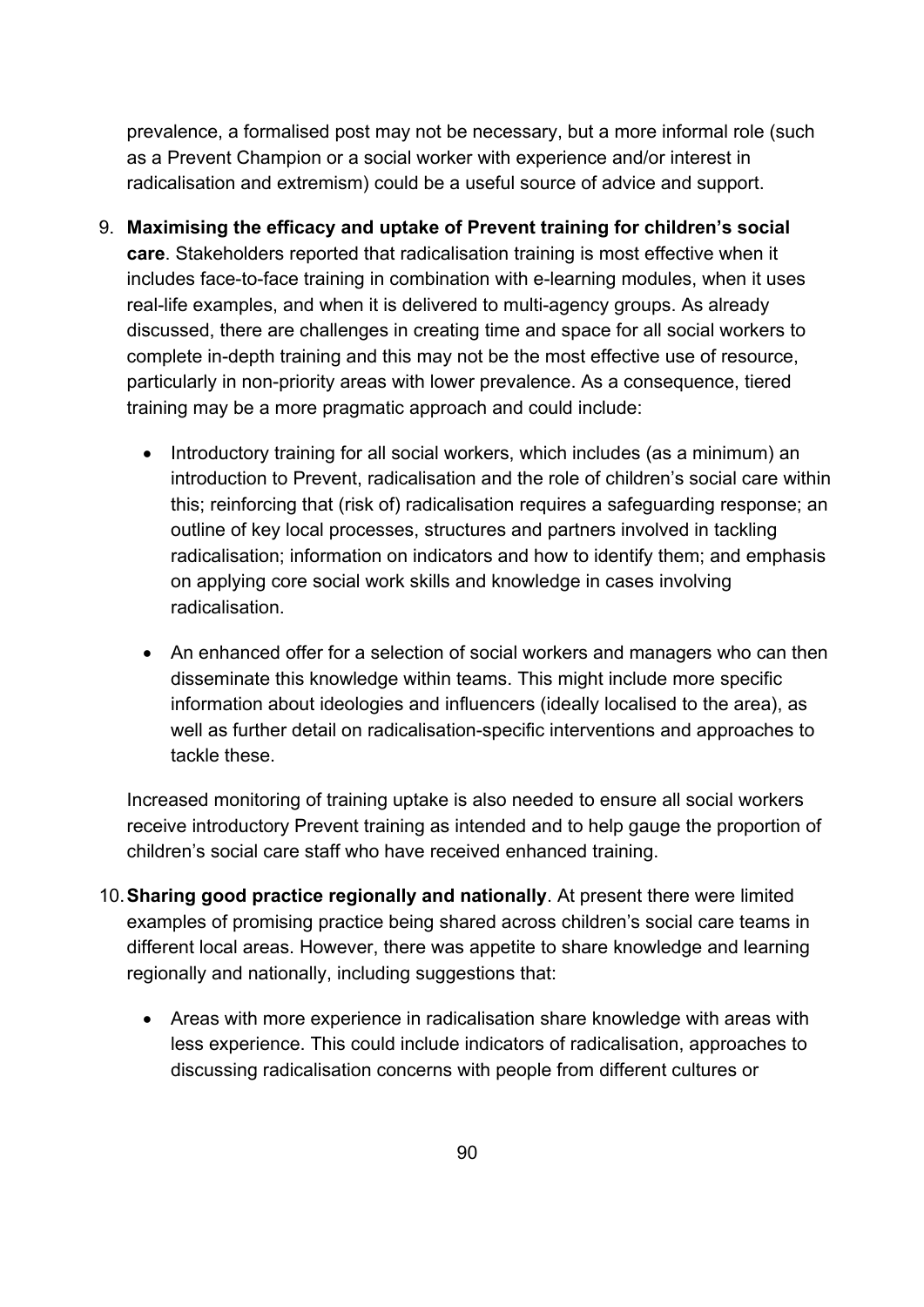religions, place-based information and data sharing, assessments and processes.

• Areas share learning around specific challenges, such as how children's social care might work with partner agencies when children and young people have returned from the Middle East after being radicalised and leaving the UK.

This might also be a useful route to increase consistency of practice within and between regions.

11.**Generating more proactive multi-agency responses.** Strategic leads and frontline practitioners suggested that multi-agency working could be used to generate more proactive responses to radicalisation and extremism. For example, intelligence could be better shared between partners about the vulnerabilities present in communities which might lead to radicalisation, and more time could be invested in children and young people through youth organisations and schools to address the underlying vulnerabilities that might lead to radicalisation. Increased capacity and resource would be needed to enable children's social care to effectively contribute to any joint proactive work.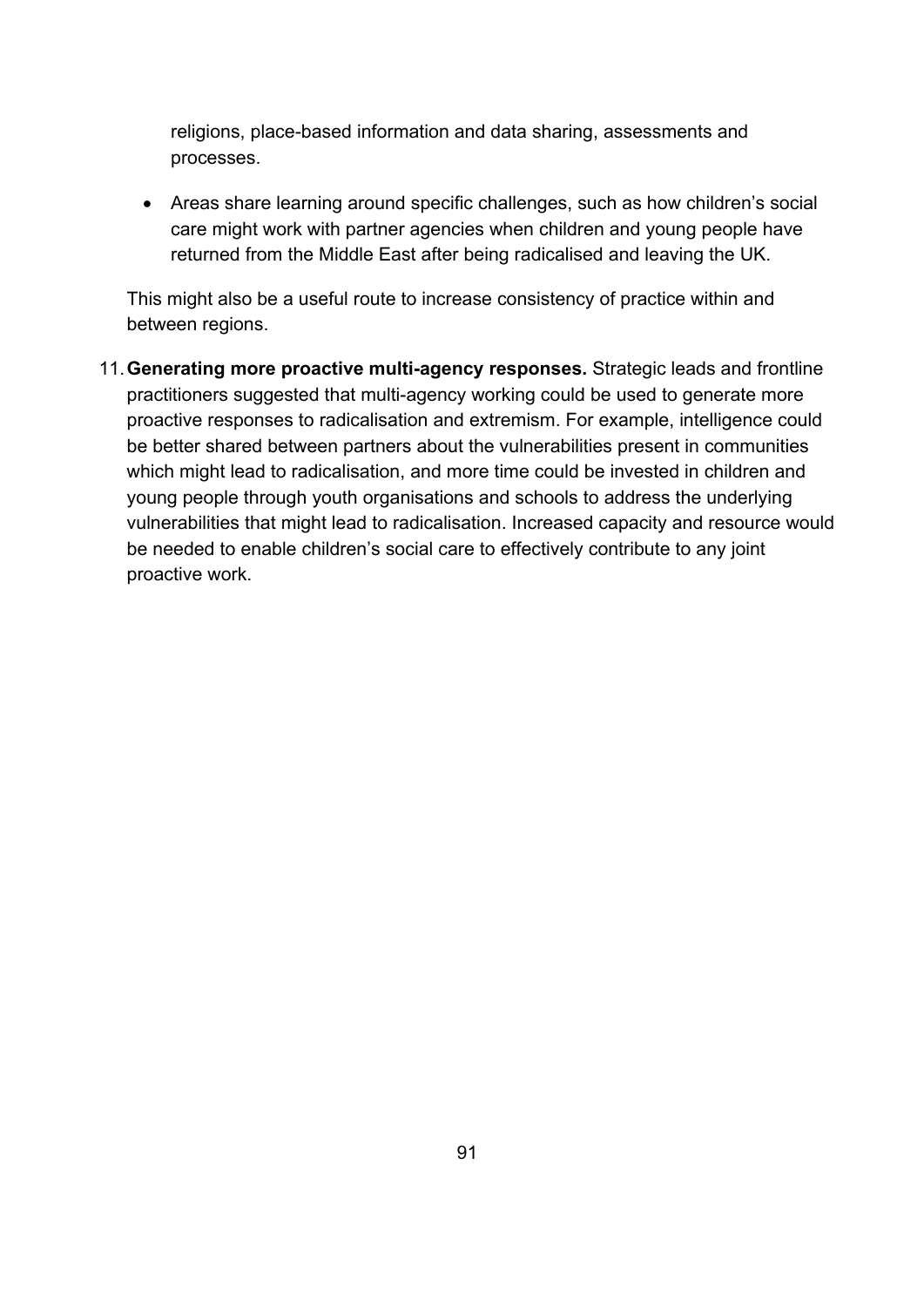# **Appendices**

## **Appendix 1: Topic guide for initial workshop with PEO subgroup**

## **Introduction**

Thank you very much for agreeing to talk to us today. We work for Cordis Bright, an independent research organisation. We have been commissioned by the Department for Education to investigate and update their understanding of how children's social care services in England are managing cases of radicalisation or extremism amongst children and young people aged under 18.

We understand that the PEO sub-group has already done a lot of work on current practice in relation to safeguarding against radicalisation and extremism in children's social care. We would therefore like to speak to you to gain a greater understanding of current practice and views of children's social care staff in this area. This will:

- a. Provide useful context for the research and help to generate early findings.
- b. Help us understand whether the topics we are intending to investigate as part of the research are correct, and whether we are missing any important lines of inquiry.
- c. Help us shape the questions we will ask local authority staff and national/regional stakeholders later on in the research.

We will not share any individual views or experiences you discuss here outside of the Cordis Bright research team. We will not attribute any comments to you or to the PEO group specifically in any report we produce for this research. The only exception to this is if you mention something which raises safeguarding concerns, in which case we would have to pass this information on to the relevant authorities. However, we would make every attempt to discuss this with you first.

If we discuss specific local authority areas or anonymised cases during this meeting, we may ask your permission to discuss this information with colleagues at the DfE and/or with other research participants in order to design and deliver the research.

If you have any questions as we go through the call, please just let us know. The call should take between one and a half and two hours.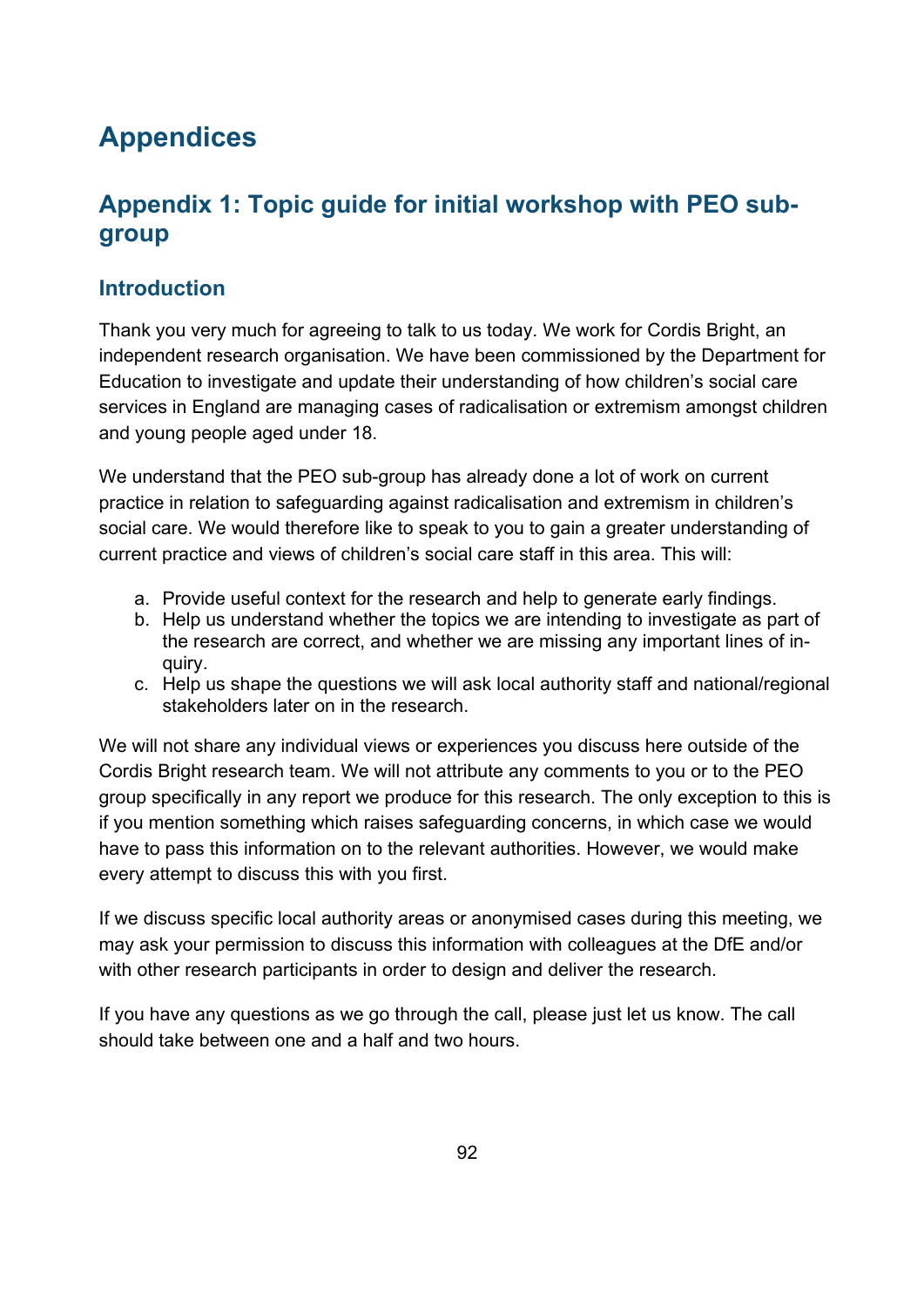## **Introductions**

- 1. Please could we go around, and everyone say their name, which LA they work in, and how long they have been a PEO.
- 2. Please could you tell us a little bit about the background of the PEO group and what its purpose is? *[prompts: how long has the group been running, how does it operate, who is in the group, how/why were group members selected?]*
- 3. We are aiming to finish at about *[insert time here] –* does anyone have to leave early?

### **Questions**

The objectives for this research are to get a clear and current understanding of the following areas:

- a. Views amongst children's social care professionals on how process and practices have developed in recent years with regards to managing cases of radicalisation and extremism.
- b. How staff in children's social care and other professionals or agencies are currently tackling issues.
- c. Good and promising practice in this area.
- d. The different types of challenges posed by various types of radicalisation cases.
- e. Sources of information, advice and support used by children's social care staff.

We would now like to discuss each of these topics in turn, to gain an understanding of current practice. We will then talk about any other lines of inquiry that we may be missing.

Before we begin, we understand from Tim that you may have already pulled together some common threads/findings from recent months. Would you prefer to share these now, or to discuss these as we go through the questions we had in mind?

#### **Current practice and how it has changed**

4. What can you tell us about how children's social care are currently tackling radicalisation and extremism?

#### *Prompts:*

a. *Do you have an understanding of the specific approaches and interventions that children's social care staff are using to manage or input into these cases? (If so, move to prompts b-f)*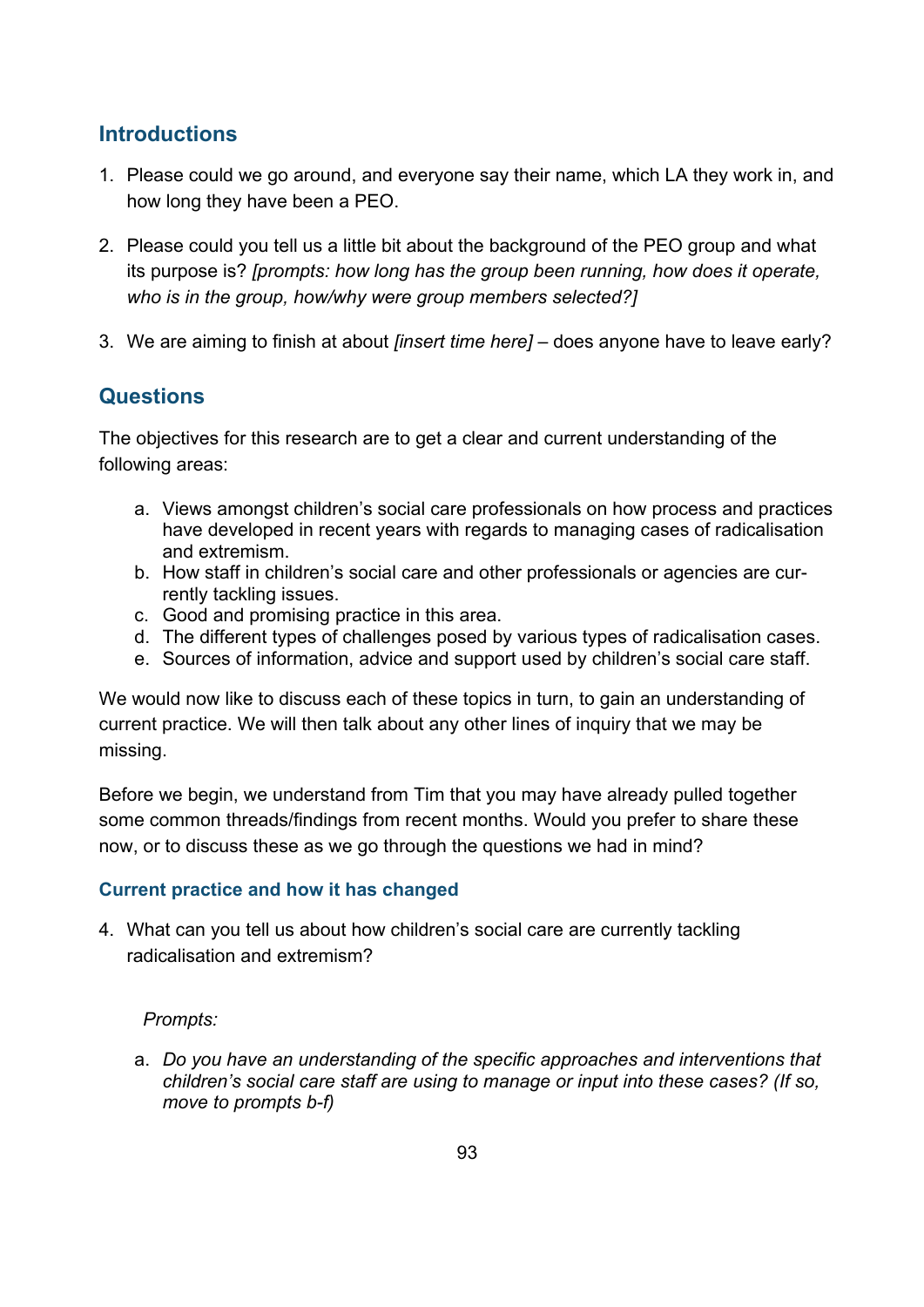- b. *What are these approaches and interventions?*
- c. *Do approaches differ in different local authority areas and what might explain these differences?*
- d. *Have approaches changed in recent years?*
- e. *Are approaches specific to cases of radicalisation and extremism or do they overlap with other types of harm to under '18's?*
- f. *How (if at all) has COVID-19 affected process and practices? What has changed and what has been the impact of this change?*
- g. *How confident do you think children's social care staff are in their ability to manage or input cases of radicalisation/extremism?*
- h. *How involved are children's social care staff as a partner in interventions addressing radicalisation? How confident are children's social care staff in their ability to work with other local partners? What approaches to partnership working are being used? Have these changed in recent years?*
- i. *Do you think there is enough specific training available for this sector base on their experience?*
- j. *What kinds of questions do children's social care staff ask in training?*
- 5. What (if any) types of radicalisation and extremism cases are emerging in different local authority areas?

#### **Good and promising practice**

- 6. Can you think of any examples of particular approaches and interventions that have worked well in delivering positive outcomes for children and young people? *[Prompts: particularly in relation to engagement with services; safeguarding and reduced influence of negative influences, and; diversion from further involvement in extremism? What are these approaches and what is the evidence to their efficacy?*
- 7. Do these approaches and interventions vary in different circumstances or context? Could they be transferable across the sector?

*e.g. variance in:*

- a. *LAs/local prevalence of radicalisation/extremism?*
- b. *Partnership working arrangements?*
- c. *Methods of radicalisation*
- d. *Types of extremism?*
- e. *Ages of CYP?*
- f. *Settings for identification of radicalisation and extremism?*
- g. *Family or community contexts?*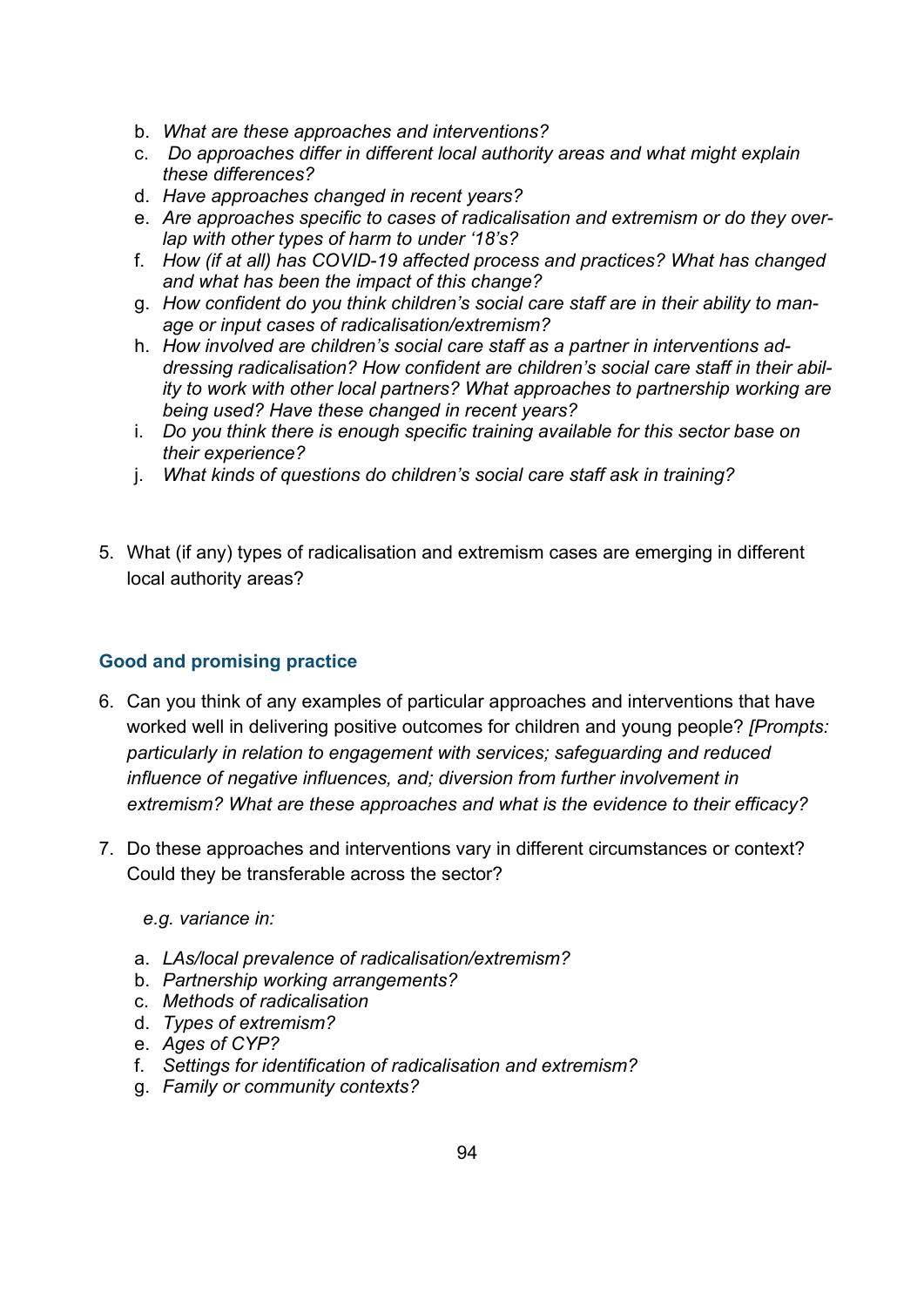#### **Different challenges posed by various types of radicalisation cases**

- 8. What do you think are the main challenges posed by radicalisation cases? *Specifically, are there different challenges relating to:*
	- a. *Identification of cases*
	- b. *Development and agreement of processes, partnership working approaches and interventions*
	- c. *Delivery of these approaches*
- 9. Have these challenges changed in the last three years or so?
- 10.Do the challenges vary across local authorities or types of partnership? If so, what might explain this variation?
- 11.Do these challenges vary in cases of radicalisation to different types of extremism/types of harmful influence?

#### **Sources of information, advice and support for social care staff**

- 12.What sources of information, advice and support do social care staff use when radicalisation cases emerge? [Prompts: including local, regional, national resources? Is this consistent within and across LAs? Has it changed over the last three years?
- 13.What type of information, advice and support do you think is most helpful?

#### **Other areas of investigation**

- 14.Do you think the topics we've discussed so far are the most useful ones to cover with LA staff and other stakeholders in this research? Are there any other key lines of inquiry we may be missing?
- 15.Do you have any advice on the framing and language of questions that we ask LA staff and national/regional stakeholders? *[e.g. have we been using the correct terminology, are there any names of specific interventions/processes it would be useful for us to know and use?]*
- 16.Do you have a view on whether hypothetical scenarios drawing on examples of reallife anonymous cases may be useful to incorporate into consultation with local authority staff? Do you think they will be able to comment in-depth on the areas we have covered without the use of hypothetical scenarios? If you think hypothetical scenarios *would* be useful, do you have any examples of real-life anonymous cases related to the areas we have covered? *[i.e. related to a) process and practices b) how*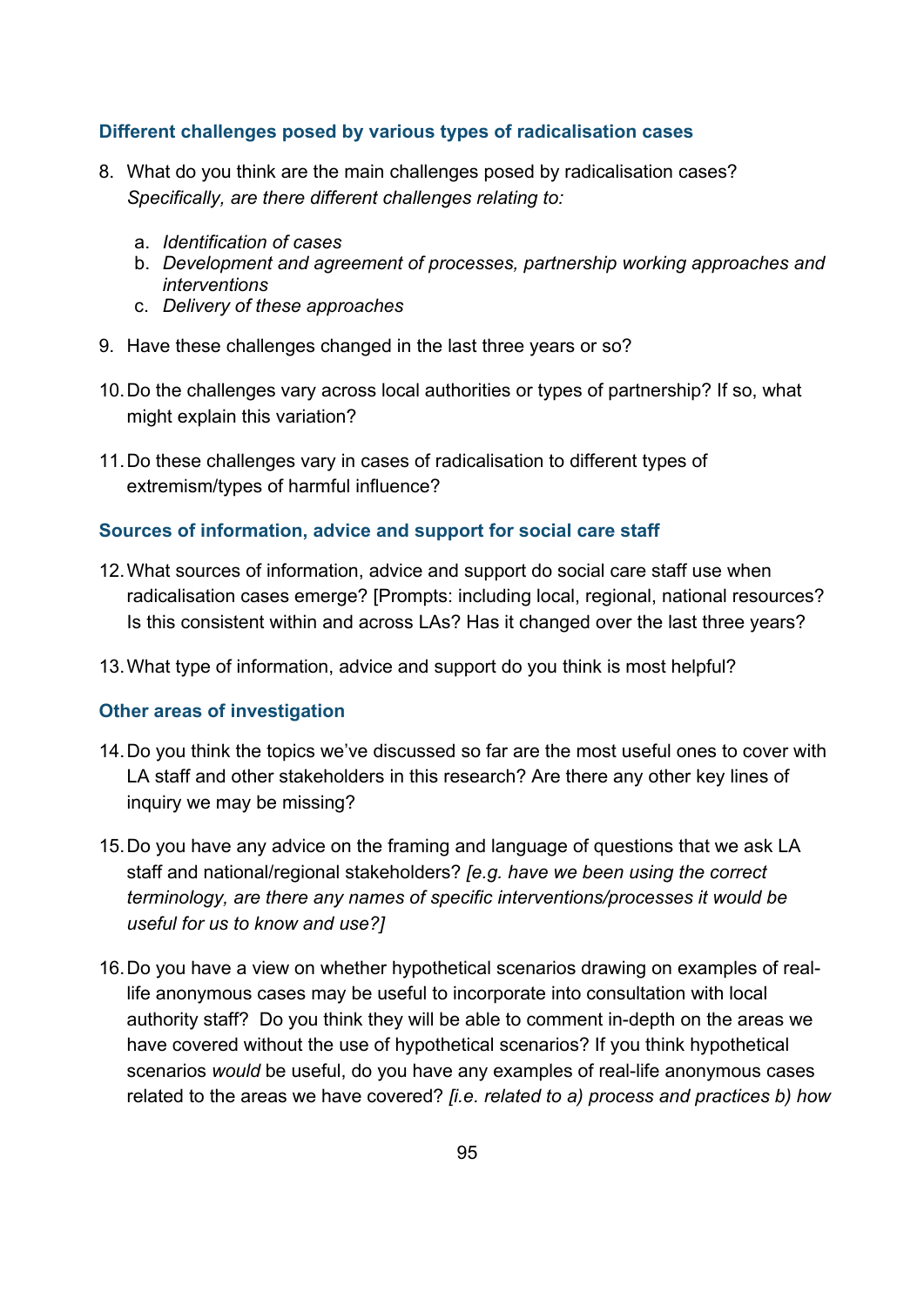*children's social care staff are tackling issues c) good and promising practice d) challenges posed by various types of radicalisation cases e) sources of information/advice?]*

17.Is there anything else that you would like to say that we have not already covered that you think it would be useful for us to know?

**Thank you very much for your time today.**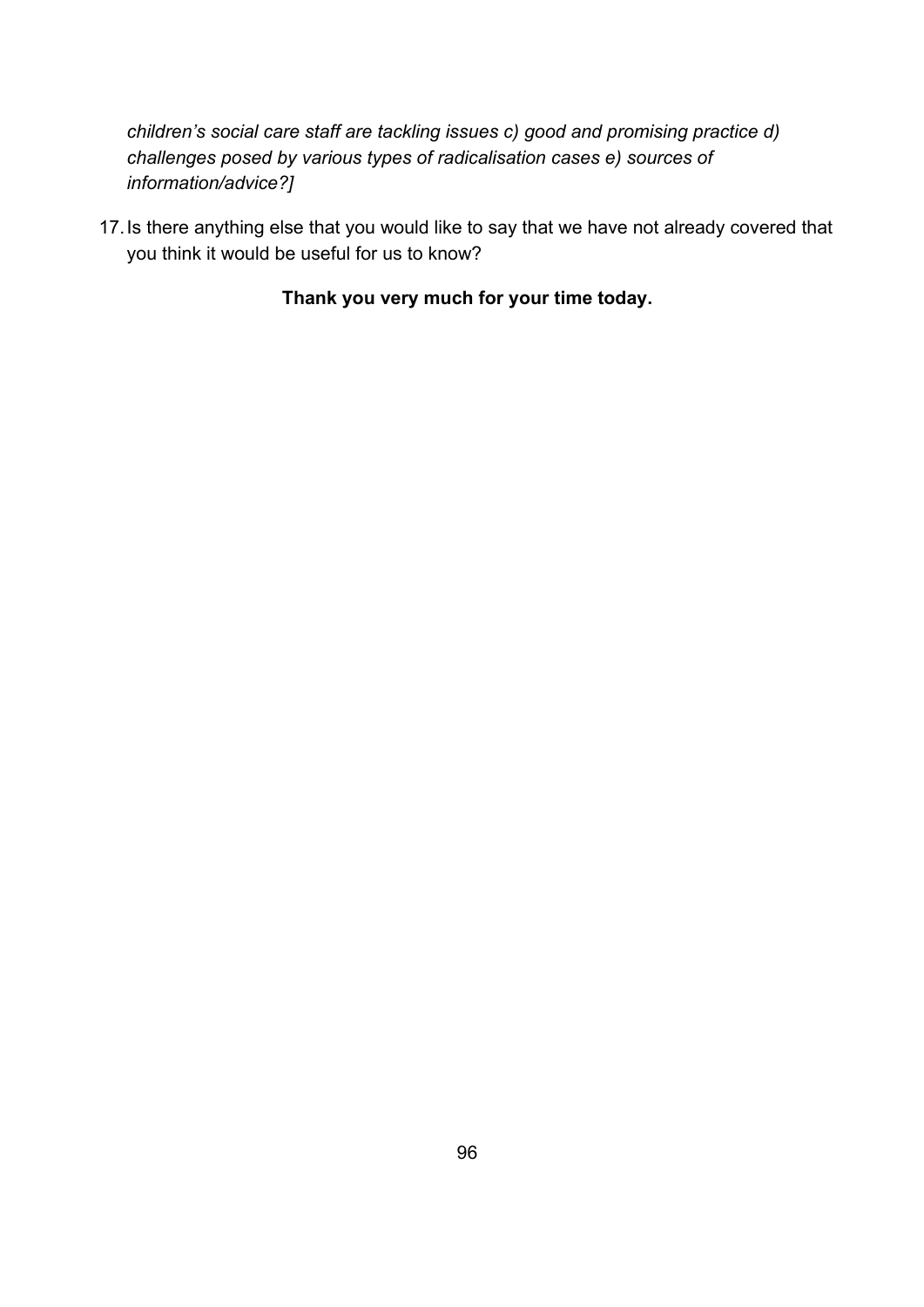## **Appendix 2: Topic guide for local authority area case studies**

## **Introduction**

Thank you very much for agreeing to talk to us today. Cordis Bright has been commissioned by the Department for Education (DfE) to investigate and update their understanding of how Children's Social Care services in England are managing cases of radicalisation or extremism amongst young people aged under 18. We would like to talk to you because the DfE have identified [insert name of LA area] as a local authority that they think could provide key insights to include in this research.

The research seeks to engage with practitioners from a diverse range of local authorities to gather views from a variety of different contexts and levels of experience in responding to cases. The study aims to collect examples of good practice and solutions as well as better understand the challenges faced. The interview will focus on:

- How processes and practices have recently developed.
- How Children's Social Care staff are currently tackling issues or would expect to do so where cases emerge.
- Examples of good and promising practice.
- The different challenges posed by various types of radicalisation cases or risks.
- The sources of information, advice and support that social care staff use.

There are no right or wrong answers – we are just interested in hearing your thoughts and experiences. Your participation in this research is entirely voluntary and you are free to withdraw at any point. All discussions will be anonymised before they are shared beyond the Cordis Bright Research team, unless you are entirely comfortable with this. For example, to recognise and share examples of good practice with DfE and potentially other LAs. This will not be done without your express consent. If you are at all uncomfortable with this, we will not identify your area to the DfE in this way.

If you have any questions as we go through please just let me know. You do not have to answer any questions you do not want to and we can stop the session at any time. The discussion should take around an hour.

### **Questions**

#### **Introductions**

1. What is your role and how does it relate to safeguarding children and young people?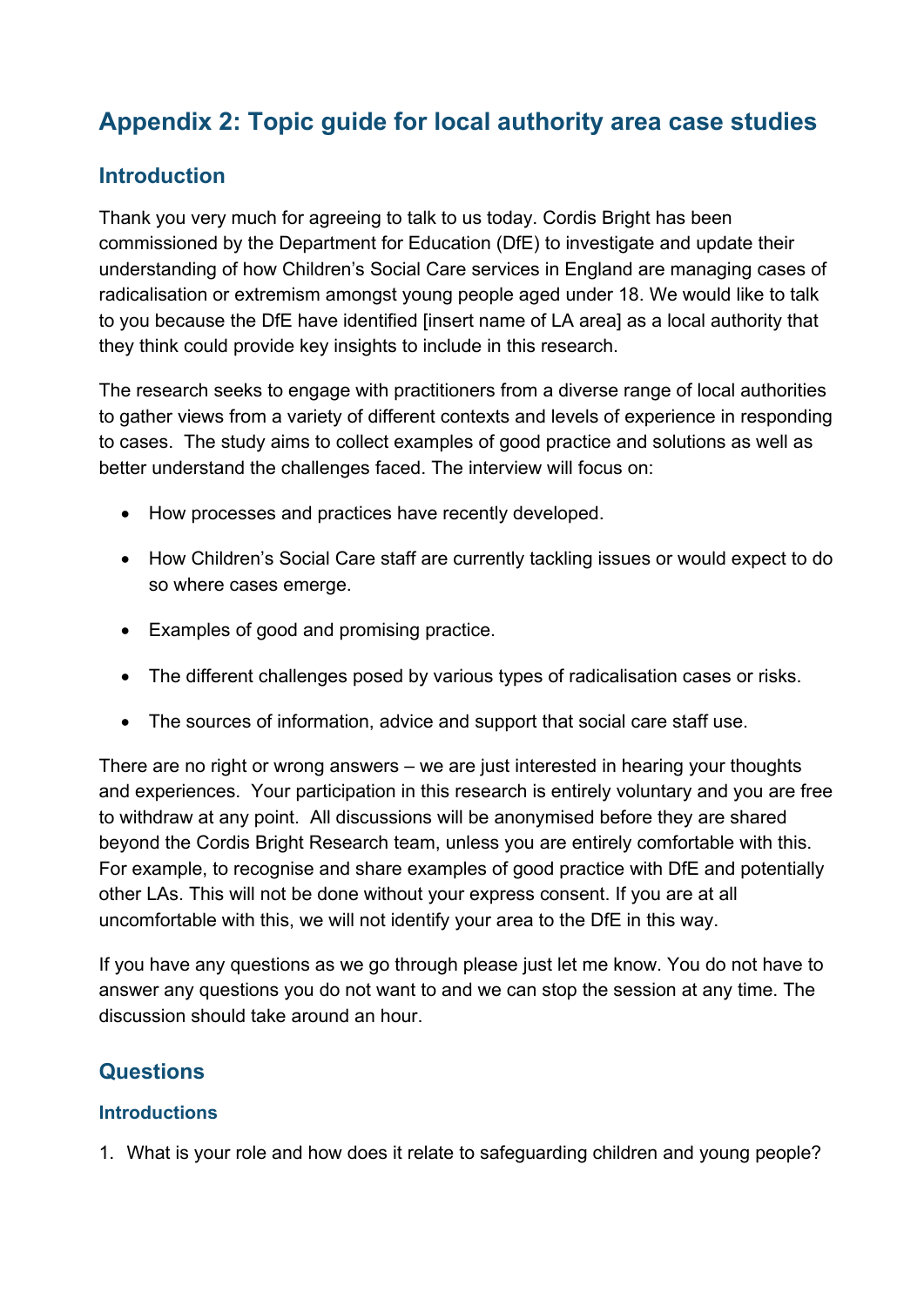2. Have you had any direct involvement in cases where children and young people have been radicalised or were at risk of being radicalised? If so, roughly how many cases have you been involved with and how were you involved? [Note for researcher: reassure those with less direct experience that their views are also very still valuable to the research]

#### **Prevalence and types of cases emerging?**

- 3. Do you have a sense of how common radicalisation and extremism cases are in your local authority area? [What are the rates at which cases are emerging? Have rates changed in recent years? How do you measure prevalence locally? E.g. Are there specific flags on case recording systems for radicalisation/extremism?
- 4. What kinds of cases (if any) are emerging? Specifically:
	- a. What ideologies are people being radicalised to and has this changed in recent years?
	- b. What (or who) are the main radicalising influences/mechanisms and has this changed in recent years? [*Intra-/extra-familial, online/face-to-face]*
	- c. Are there any common characteristics or circumstances of young people who have been radicalised or are at risk of radicalisation and have these changed in recent years? [*overlapping vulnerabilities, prevalence of SEN, engagement/absence from education, family circumstances, limited sense of belonging]*

#### **Current practice**

- 5. What (if any) safeguarding structures and processes are in place in your local area to plan and deliver interventions with children and young people who have been radicalised or are at risk of radicalisation? *[E.g. multi-agency panels, referral pathways into Children's Social Care or other agencies, recognition of radicalisation within thresholds].* And have these structures and processes changed in recent years? Specifically:
	- a. By what processes are children and young people being identified as at risk *[e.g. looking at specific risk factors, referrals from others – who makes these referrals?*].
	- b. To what extent are processes reactive (to respond to cases) vs. proactive (to prevent cases)?
	- c. Do 'processes' include data collection and information sharing locally?
	- d. Do these differ from structure and processes to safeguard children and young people from other types of harm? How do they relate to local Channel panels and processes?
	- e. If the area was non-priority and became a priority area, did structures and processes change as a result? Do you think these will/have become embedded?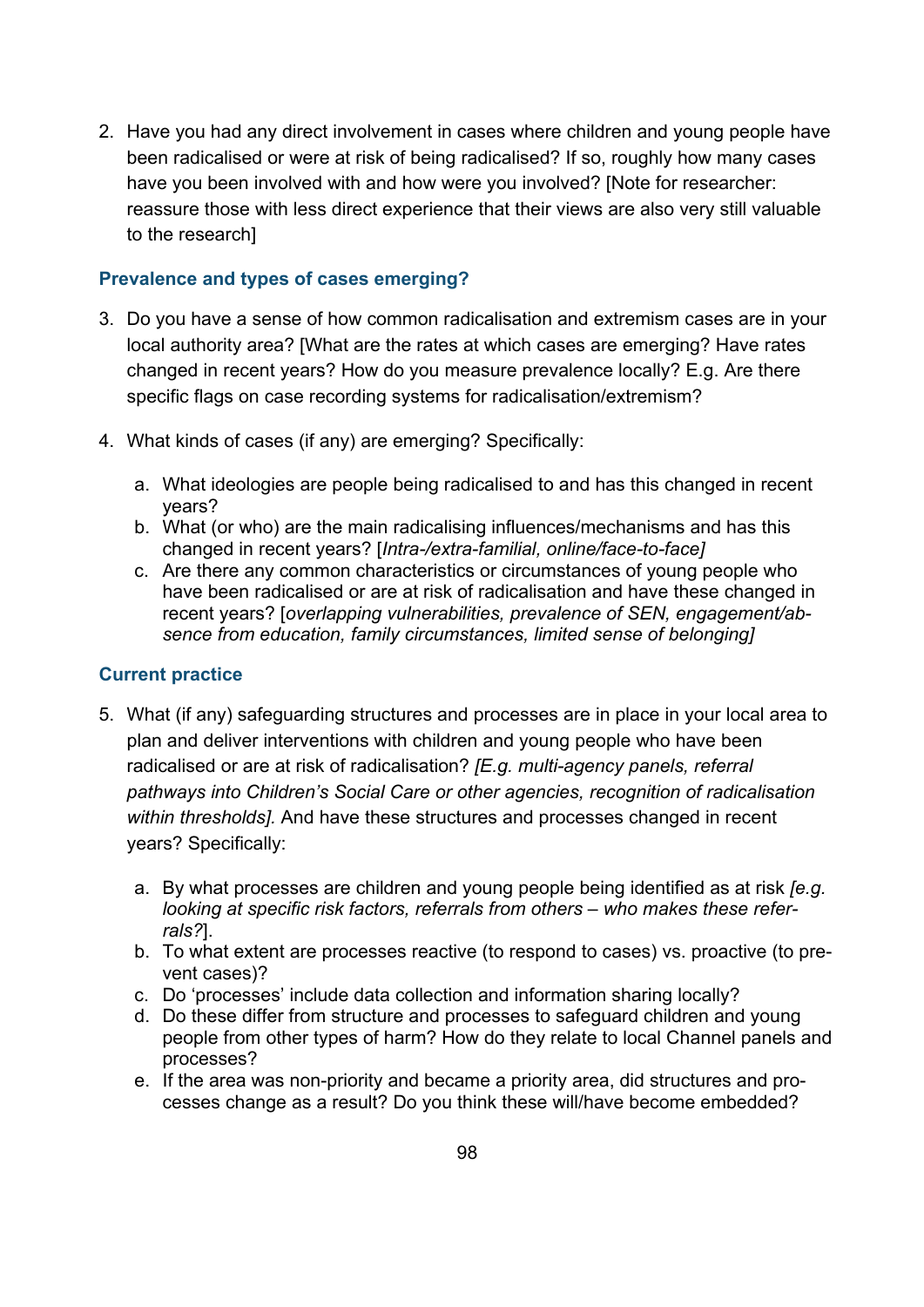- 6. Which (if any) aspects of these processes and structures do you think are working particularly well? Which (if any) could be improved? Why do you say this? In what ways do the more successful components support your practice?
- 7. Within Children's Social Care, who is the strategic lead for responding to radicalisation and extremism? Has the strategic lead changed in recent years?
- 8. Within Children's Social Care are there any practitioners with specific roles in relation to radicalisation and extremism? *[E.g. designated social worker, senior practitioner, Prevent Champion. If so, how long have these roles been in operation and what impact do you think these roles have?]*
- 9. When working on cases or risks of radicalisation involving children and young people are there specific approaches or frameworks that you use or would expect to use more than others? [*E.g. specific tools or interventions by social workers, contextual safeguarding approaches. If so, how effective do you think these are in engaging young people and families and addressing radicalisation and extremism*? *Do these approaches differ to those you would use in relation to other types of harm?]*
- *10.*Do approaches and interventions vary in different circumstances or contexts? [If yes] Why is that? Why do some things work better for particular contexts?

*E.g. variance in:*

- a. *Methods of radicalisation?*
- b. *Ages of children and young people?*
- c. *Settings for identification of radicalisation and extremism?*
- d. *Family or community contexts?*
- e. *Different types of radicalisation [Islamist, right-wing, mixed/clear/unstable ideologies]?*
- f. *Different types of harmful influencers [familial, extra-familial, or primarily online]?*
- 11.Are there any other roles, local or national agencies or interventions in your local area that you would expect to work in partnership with, or refer children and young people to? *[E.g. specialist roles in other agencies, specific interventions to build resilience to radicalisation or other harmful influences; VCS organisations perceived as legitimate by children, young people and families. If so, how effective do you think these are in addressing radicalisation and extremism*?*]*
- *12.*To what extent do you think that local multi-agency working between Children's Social Care and other local partners to address radicalisation and extremism is effective?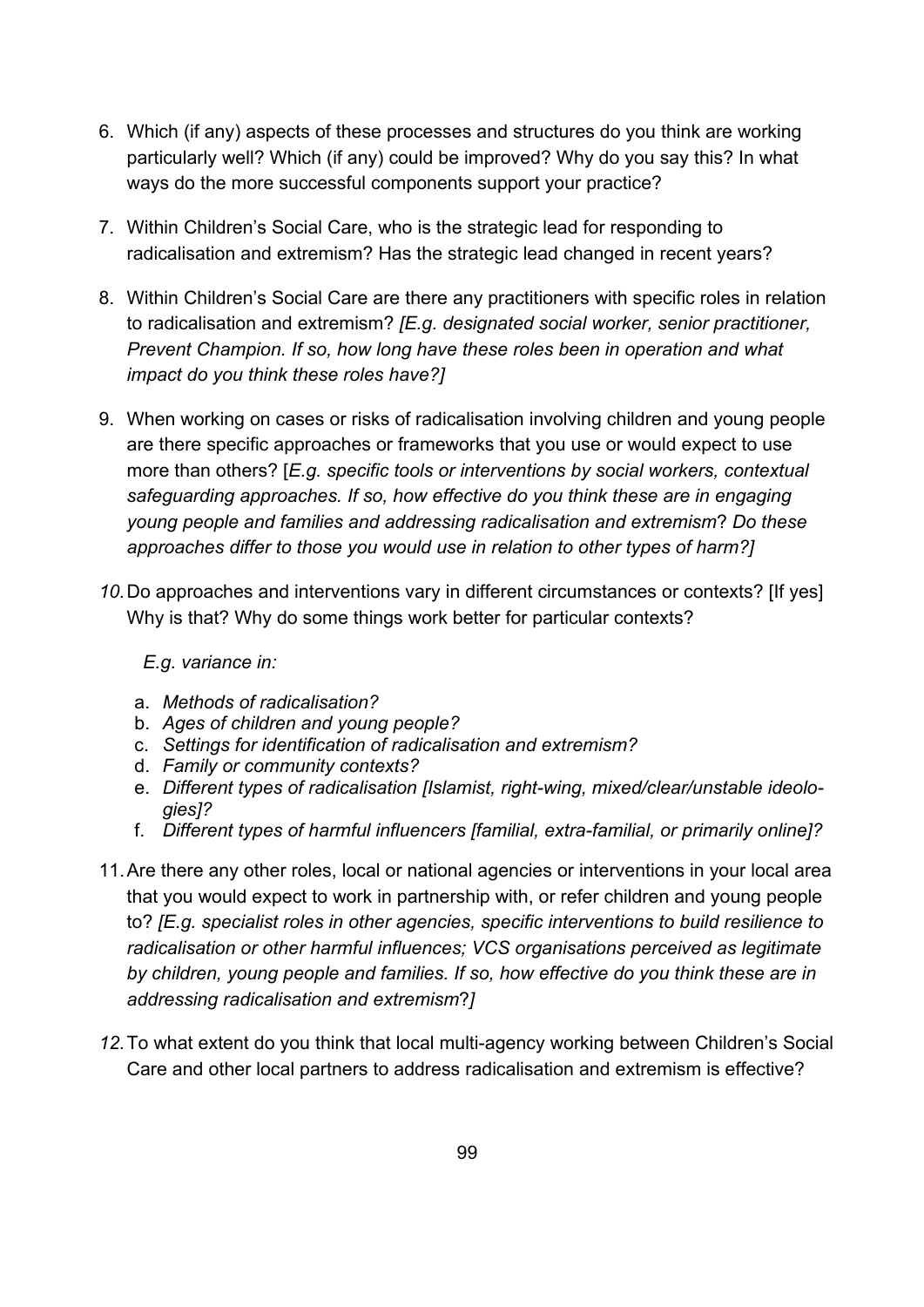Which partner agencies are Children's Social Care working with and which are not involved? How (if at all) could multi-agency working be improved?

- *13.*How consistent is Children's Social Care practice across the local authority area in relation to radicalisation or risk of it? *[Variation by different districts/teams, importance of particular personalities or relationships]*
- 14.Other than any good practice we have discussed so far, is there any other good practice in your local area that you would like to highlight? *[Particularly in relation to positive outcomes in engagement with services; safeguarding and reduced influence of negative influences, and diversion from further involvement in extremism?*
- 15.Do you think that good practice is very specific to the local area or do you think it could be transferred from one local authority area to another? Why do you say this?

#### **Challenges**

- *16.*How confident do you feel in your ability and that of colleagues in Children's Social Care to input into cases of radicalisation and extremism? *[Which aspects gave you most confident – training or personal experience (or something else)? Is there anything that could give you more confidence?]*
- *17.*Have you come across any challenges posed by radicalisation cases? If so, what are the main challenges?

*E.g. challenges related to:*

- a. *Identification of cases.*
- b. *Development and agreement of processes, partnership working approaches and interventions.*
- c. *Delivery of these approaches.*
- d. *Involving families and communities in discussing children and young people at risk.*
- e. *Limited awareness by professionals of the approaches available to prevent or tackle radicalisation.*
- f. *Limited evidence relating to the efficacy of different interventions to safeguard and promote resilience.*
- g. *Developing credible counter-messaging from voices which children, young people and families view as legitimate.*
- 18.Do these challenges vary depending on the types of radicalisation [Islamist, rightwing, mixed/clear/unstable ideologies] or harmful influencers [familial, extra-familial, or primarily online]?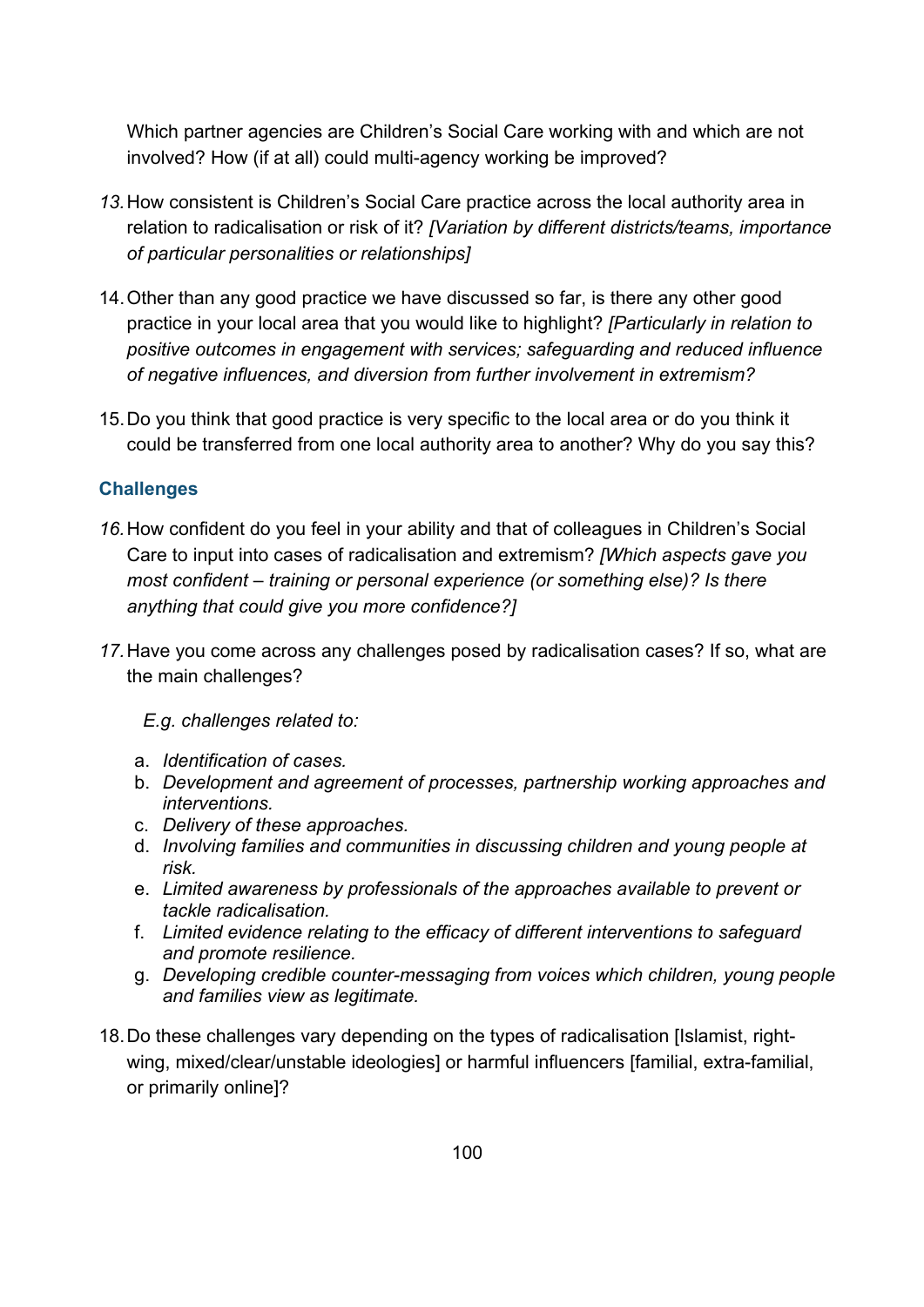19.Have these challenges changed in recent years? If so, how?

#### **Training and Continuous Professional Development**

- 20.What (if any) Prevent and radicalisation training is delivered to Children's Social Care staff in your local area? How would you rate this training? Are there ways in which training could be improved? *[E.g. additional topics covered, frequency of training, roles targeted]*
- 21.What format of training would you find most useful? *[E.g. e-learning/face-to-face/selfdirected study, multi-agency/single agency, single session/longer programme]*

#### **Other sources of information, advice and support**

- 22.What sources of information, advice and support are available for you and other Children's Social Care staff when radicalisation cases arise (if any)? *[Including local, regional, national resources?* How would you rate these resources? *[Have these changed over the last three years?]*
- 23.Is there any additional information, advice or support that you think would be helpful in supporting you with radicalisation cases? *[How best can social care staff obtain guidance and advice in areas where cases are likely to be rare?]*
- *24.*How would you most like to engage with information, advice and support on these cases? *[E.g. designated person to ask for support such as PEO/Prevent Champion/Senior Practitioner, provision of support materials, learning/good practice network]*

#### **Other areas of investigation**

- 25.Is there anything else that we have not already covered that you think it would be useful for us to know?
- 26.Do you have any local protocols, guidance or other documentation that it may be useful for us to review to learn more about process and practices in relation to safeguarding against radicalisation and extremism? If so, would you please be able to share this with us?

#### **Thank you very much for your time today.**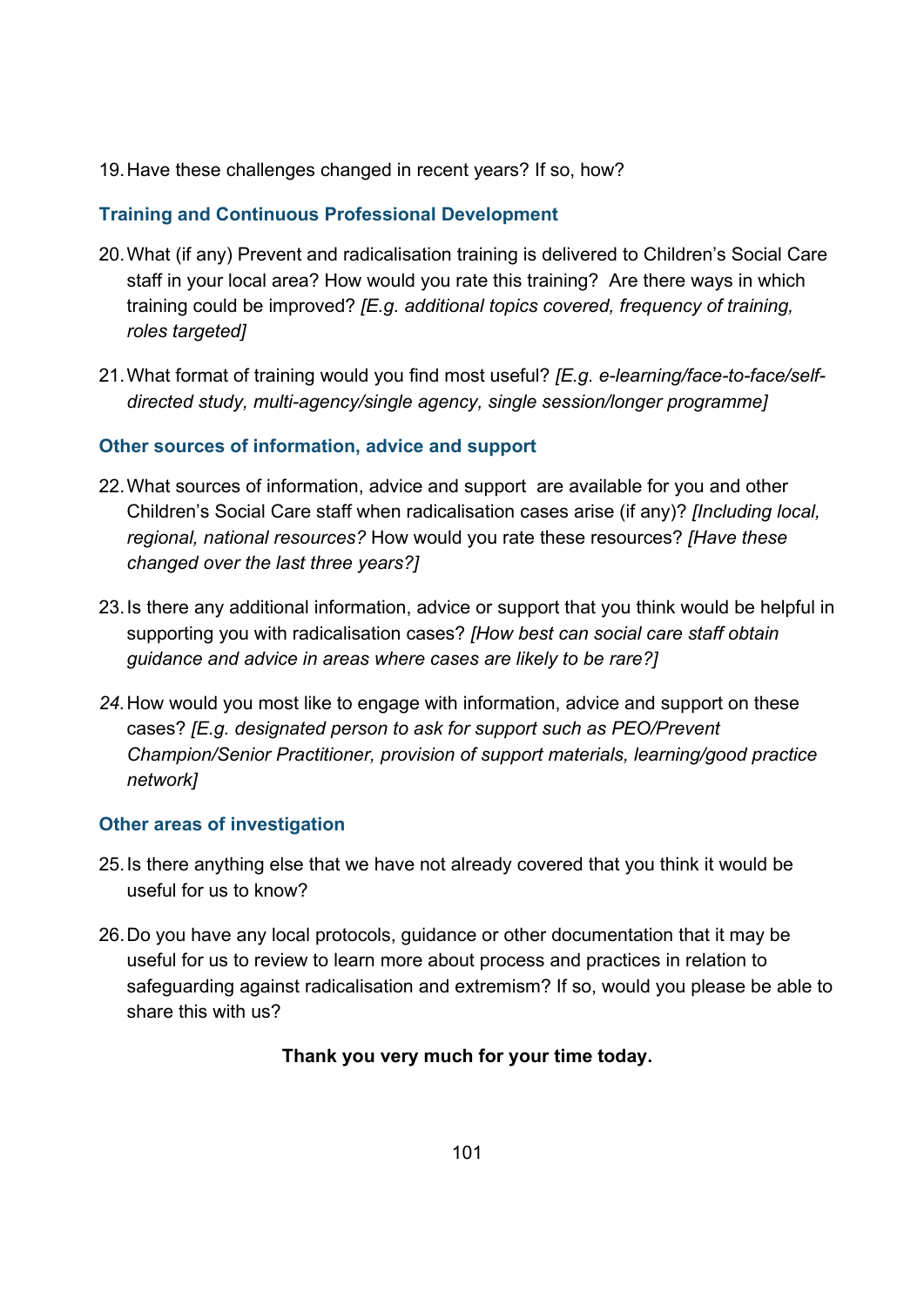## **Appendix 3: Topic guide for consultation with national and regional stakeholders**

## **Introduction**

Thank you very much for agreeing to talk to us today. Cordis Bright has been commissioned by the Department for Education (DfE) to investigate and update their understanding of how Children's Social Care services in England are managing cases of radicalisation or extremism amongst young people aged under 18. We would like to talk to you because the DfE have identified you as someone they are extremely interested in hearing from, who could offer useful and valuable insights to include in this research.

The research seeks to engage with practitioners from a diverse range of local authorities to gather views from a variety of different contexts and levels of experience in responding to cases. The study aims to collect examples of good practice and solutions as well as better understand the challenges faced. The interview will focus on:

- How processes and practices have recently developed.
- How Children's Social Care staff are currently tackling issues or would expect to do so where cases emerge.
- Examples of good and promising practice.
- The different challenges posed by various types of radicalisation cases or risks.
- The sources of information, advice and support that social care staff use.

There are no right or wrong answers – we are just interested in hearing your thoughts and experiences. Your participation in this research is entirely voluntary and you are free to withdraw at any point. All discussions will be anonymised before they are shared beyond the Cordis Bright Research team, unless you are entirely comfortable with this. For example, to recognise and share examples of good practice with DfE and potentially other LAs. This will not be done without your express consent. If you are at all uncomfortable with this, we will not identify your area to the DfE in this way.

If you have any questions as we go through please just let me know. You do not have to answer any questions you do not want to and we can stop the session at any time. The discussion should take around an hour.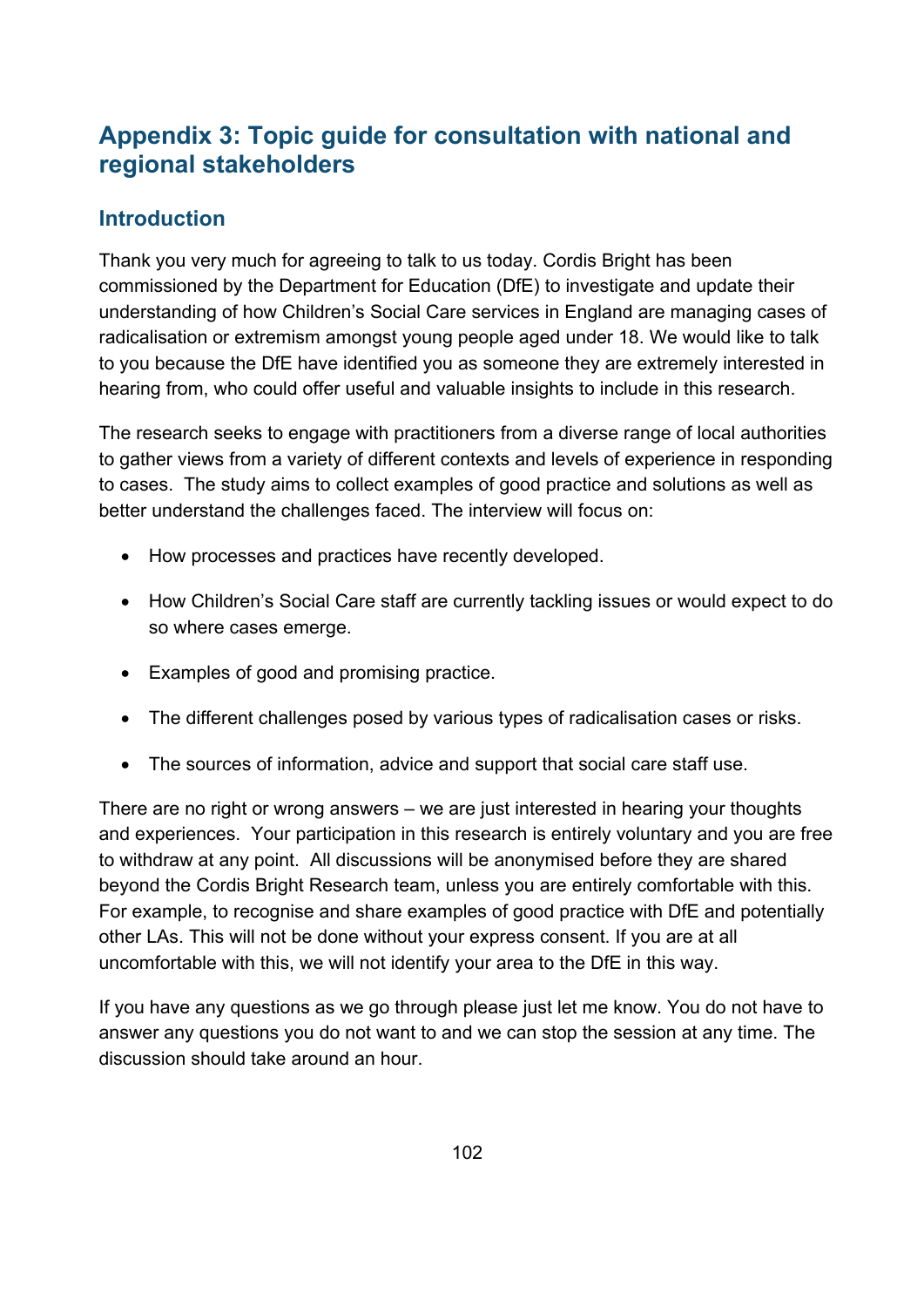## **Questions**

#### **Introductions**

- 1. What is your role and how does it relate to safeguarding children and young people?
- 2. Are there particular elements of your role which relate to radicalisation and extremism, or which give you insight into these issues?

#### **Prevalence and types of case emerging**

- 3. Do you have a sense of how common radicalisation and extremism cases are, either nationally or in the local authority area(s) you know about? [*What are the rates at which cases are emerging? Have rates changed in recent years? How is prevalence measured?]*
- 4. What kinds of cases (if any) are emerging? Specifically:
- 5. What ideologies are people being radicalised to and has this changed in recent years?
- 6. What (or who) are the main radicalising influences/mechanisms and has this changed in recent years? [*Intra-/extra-familial, online/face-to-face]*
- 7. Are there any common characteristics or circumstances of young people who have been radicalised or are at risk of radicalisation and have these changed in recent years? [*overlapping vulnerabilities, prevalence of SEN, engagement/absence from education, family circumstances, limited sense of belonging]*

#### **Current and good practice**

- 8. What safeguarding structures, processes and approaches are in place to plan and deliver interventions with children and young people who have been radicalised or are at risk of radicalisation? And have these changed in recent years?
- 9. *[Note to researcher: if participant has insight into one local authority area, ask them to describe practice in this area. If they have insight into more than one area, ask if they are able to discuss the most common practice across areas and the extent to which this varies].*
- 10.Specifically, do you have information about: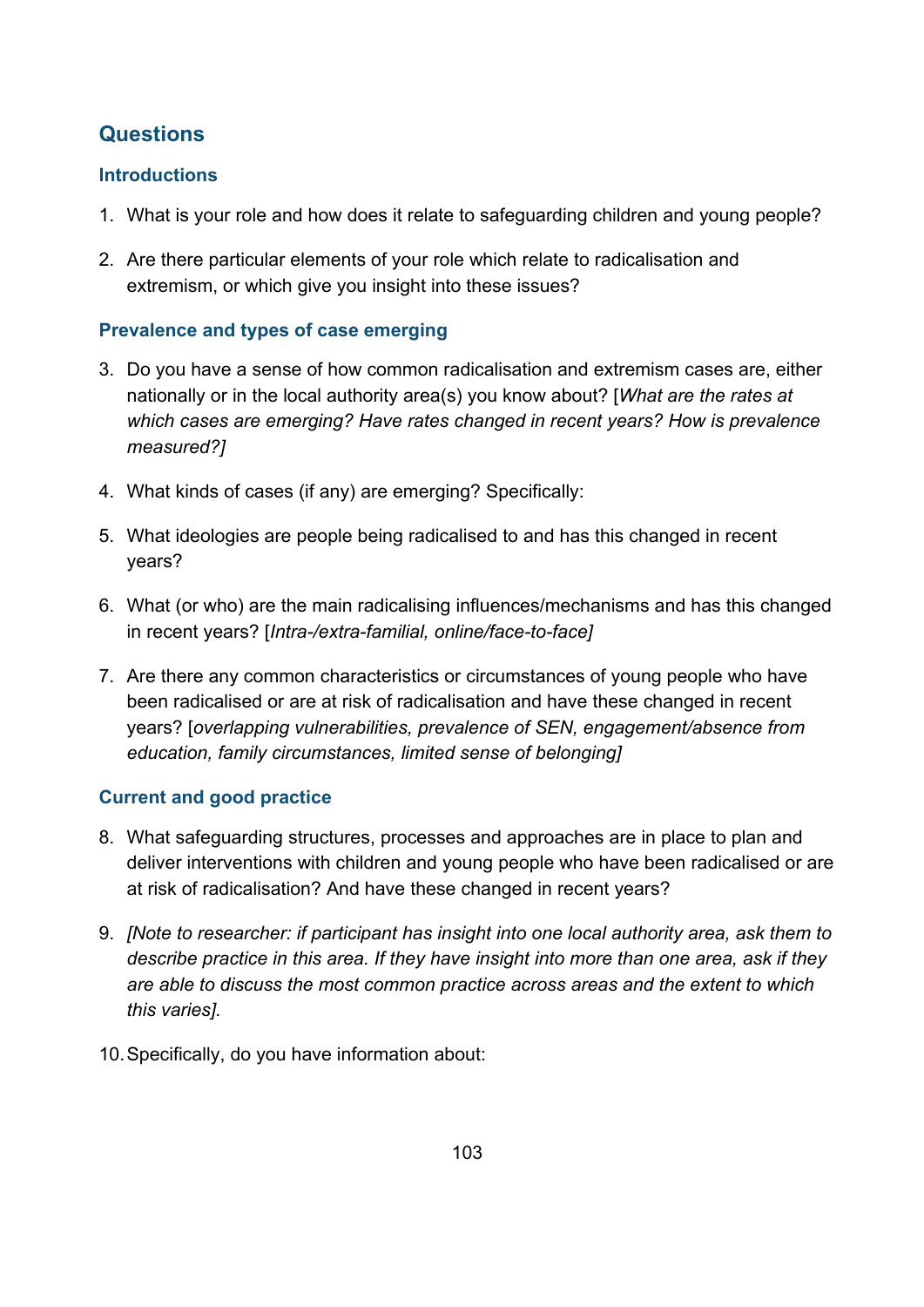- a. Multi-agency panels, referral pathways into Children's Social Care or other agencies, recognition of radicalisation within thresholds (and how these relate to local Channel panels and processes).
- b. Processes by which children and young people are being identified as at risk *[e.g. looking at specific risk factors, referrals from others – who makes these referrals?*].
- c. To what extent processes are reactive (to respond to cases) vs. proactive (to prevent cases).
- d. Whether processes include data collection and information sharing locally.
- e. The allocation of the strategic lead within Children's Social Care.
- f. Whether there tend to be Children's Social Care practitioners with specific roles in relation to radicalisation and extremism *[E.g. designated social worker, senior practitioner, Prevent Champion].*
- g. Approaches or frameworks that Children's Social Care practitioners use more than others? *[E.g. specific tools or interventions by social workers, contextual safeguarding approaches.]*
- h. Other roles, agencies or interventions that Children's Social Care would expect to work in partnership with or refer children and young people to? *[E.g. specialist roles in other agencies, specific interventions to build resilience to radicalisation or other harmful influences; VCS organisations perceived as legitimate by children, young people and families]*
- 11.Which (if any) aspects of these processes and structures do you think are working particularly well? Which (if any) could be improved? Why do you say this? In what ways do the more successful components support effective practice and successful engagement of young people and families?
- 12.Do approaches and interventions by Children's Social Care (and relevant partners) vary in different circumstances or contexts? [If yes] Why is that? Why do some things work better for particular contexts?

*E.g. variance in:*

- a. *Methods of radicalisation?*
- b. *Ages of children and young people?*
- c. *Settings for identification of radicalisation and extremism?*
- d. *Family or community contexts?*
- e. *Different types of radicalisation?[Islamist, right-wing, mixed/clear/unstable ideologies]?*
- f. *Different types of harmful influencers [familial, extra-familial, or primarily online]?*
- 13.How much do you think that approaches by Children's Social Care and their effectiveness – vary across different local authority areas? What might explain any variation? *[Consider priority vs non-priority areas and differences in partnership working arrangements]*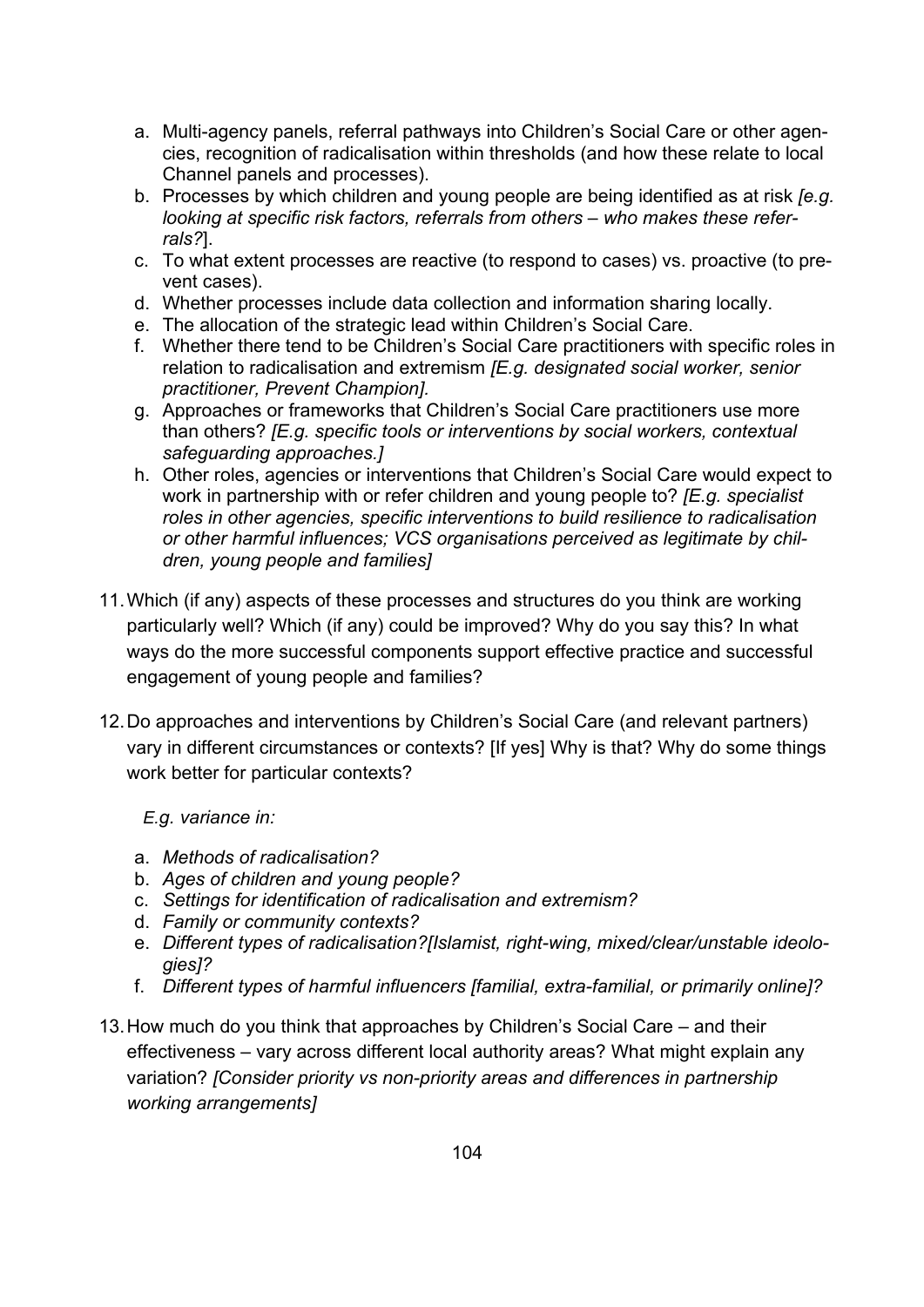- 14.How consistent is Children's Social Care practice *within individual* local authority area in relation to radicalisation or risk of it?*[Variation by different districts/teams, importance of particular personalities or relationships]*
- 15.From your experience, how confident do you think Children's Social Care staff feel in their ability to manage or input into cases of radicalisation/extremism? Does this vary within and between local authority areas?
- 16.Are there particular local authority areas (including those you work in) in which you feel structures, processes or practice in relation to safeguarding and radicalisation are particularly strong? If so, please could you describe practice in this area?
- 17.Other than any good practice we have discussed so far, is there any other good practice in Children's Social Care's responses to radicalisation and extremism that you would like to highlight? *[Particularly in relation to positive outcomes in engagement with services; safeguarding and reduced influence of negative influences, and diversion from further involvement in extremism?]*
- 18.Do you think that good practice is very specific to local areas or do you think it could be transferred from one local authority area to another? Why do you say this?

#### **Challenges**

19.What (if any) do you think are the core strategic and systemic challenges to Children's Social Care staff in delivering effective safeguarding and support to young people who have been radicalised or are at risk of radicalisation?

*E.g. challenges relating to:*

- a. *Identification of cases.*
- b. *Development and agreement of processes, partnership working approaches and interventions.*
- c. *Delivery of these approaches.*
- d. *Involving families and communities in discussing children and young people at risk.*
- e. *Limited awareness by professionals of the approaches available to prevent or tackle radicalisation.*
- f. *Limited evidence relating to the efficacy of different interventions to safeguard and promote resilience.*
- g. *Developing credible counter-messaging from voices which children and young people view as legitimate.*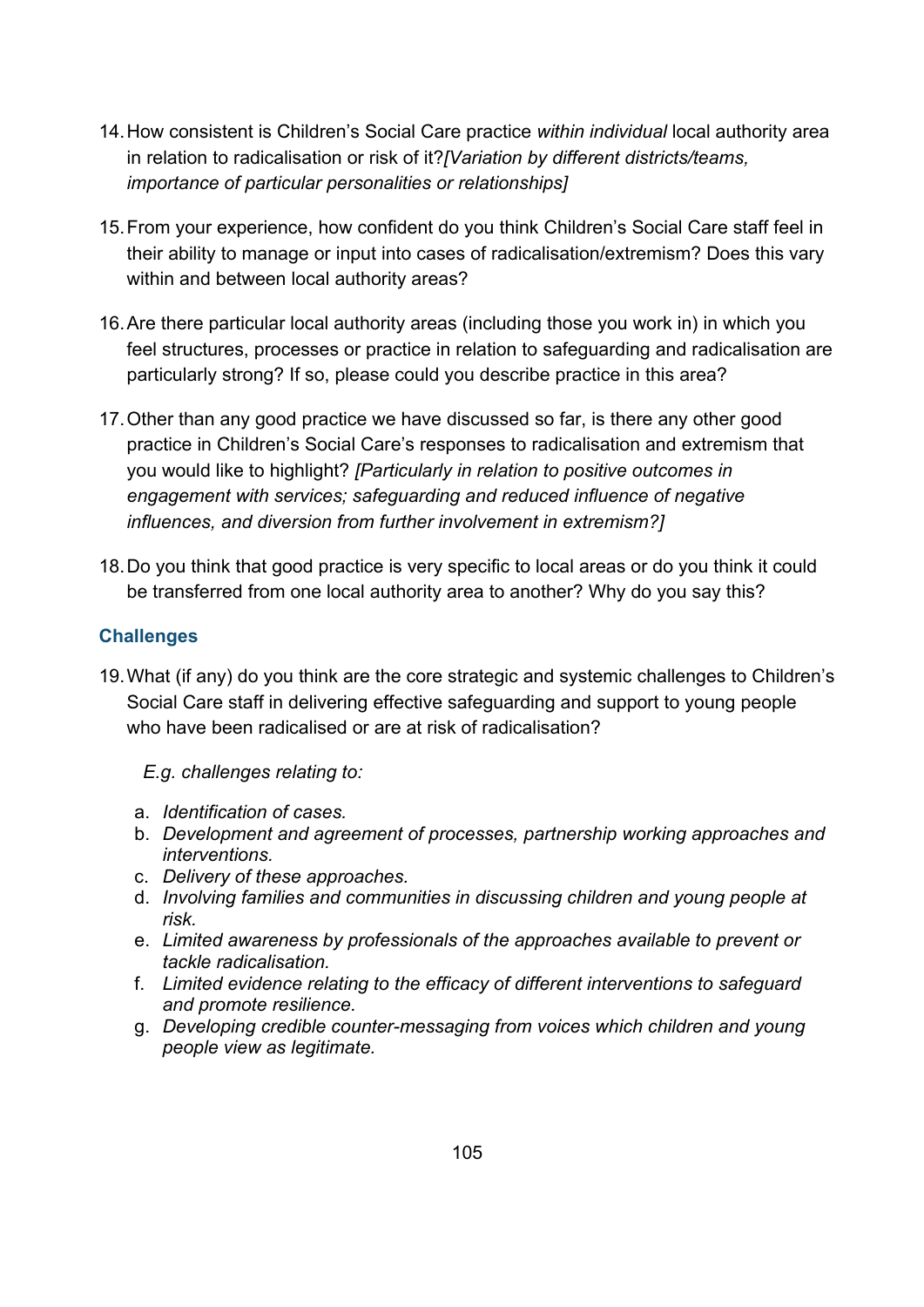- 20.Do these challenges vary depending on the types of radicalisation [Islamist, rightwing, mixed/clear/unstable ideologies] or harmful influencers [familial, extra-familial, or primarily online]?
- 21.Have these challenges changed in recent years? If so, how?
- 22.Do you know whether challenges vary across local authorities or types of partnership? If so, what might explain this variation?

#### **Training, information, advice and support for Children's Social Care staff**

- 23.How widespread, consistent and effective do you think current Prevent and radicalisation training is for Children's Social Care staff? Are there ways in which it could be improved? *[E.g. additional topics covered, frequency of training, roles targeted, delivery mechanism. Have you experienced any helpful training that you think it would be helpful for Children's Social Care staff to have access to?]*
- 24.Are you aware of any sources of information, advice and support that are available for Children's Social Care staff when radicalisation cases arise? How would you rate these resources? *[Including local, regional, national resources. Have these changed over the last three years?]*
- 25.Is there any additional information, advice or support that you think would be helpful in supporting Children's Social Care staff with radicalisation cases? *[How best can social care staff obtain guidance and advice in areas where cases are likely to be rare?]*
- 26.What do you think are the most effective ways to offer information, advice and support on these cases? *[E.g. designated person to ask for support such as PEO/Prevent Champion/Senior Practitioner, provision of support materials, learning/good practice network]*

#### **Other areas of investigation**

- 27.Is there anything else that we have not already covered that you think it would be useful for us to know?
- 28.Do you have any protocols, guidance or other documentation that it may be useful for us to review to learn more about process and practices in relation to safeguarding against radicalisation and extremism? If so, would you please be able to share this with us?

#### **Thank you very much for your time today**.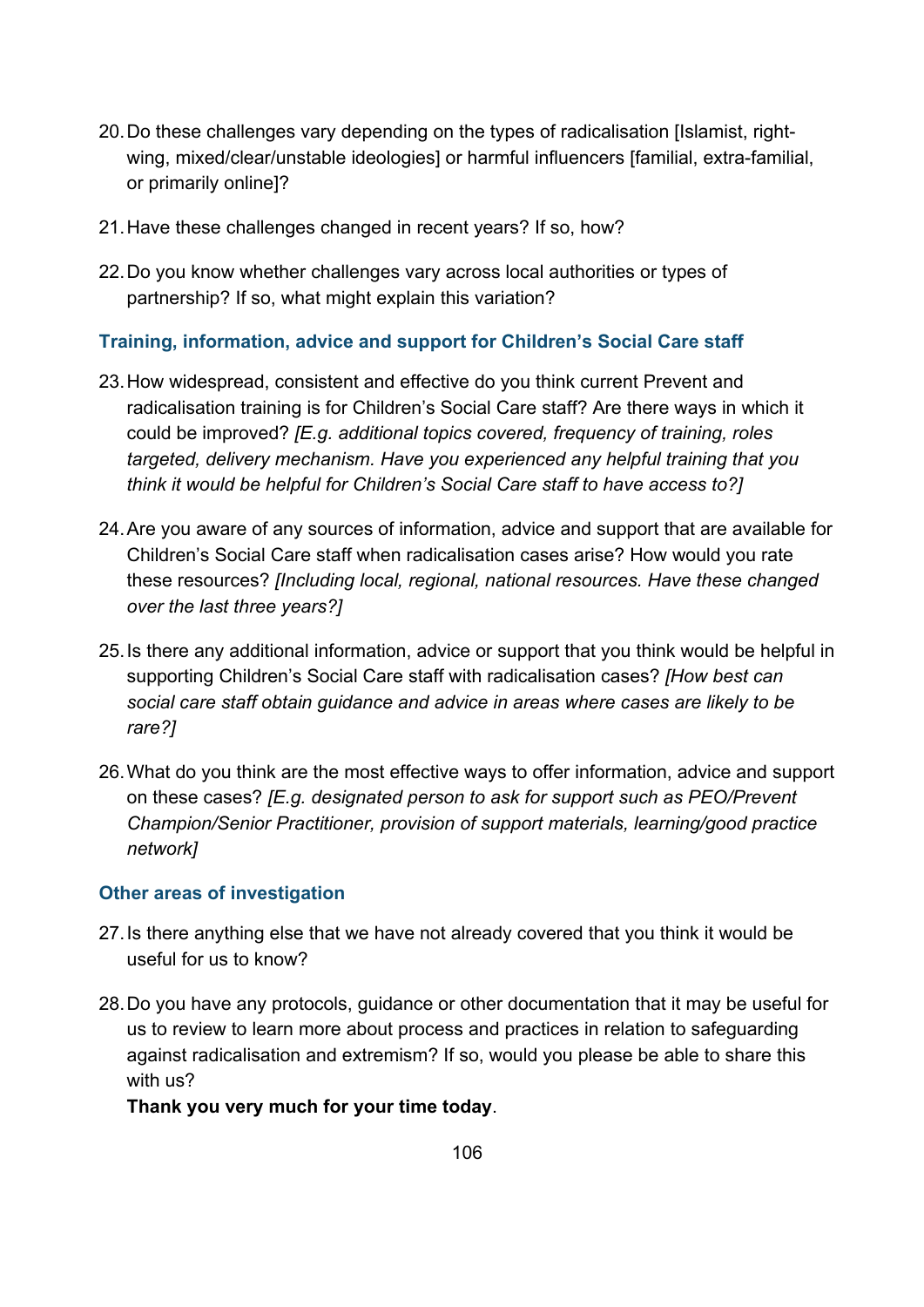# **References**

Act Early website. Accessible at: [https://actearly.uk/.](https://actearly.uk/) Accessed 31/03/21.

Centre for Systemic Social Work website. Accessible at:<https://www.cfssw.org/welcome> . Accessed 31/03/21.

Chisholm, T & Coulter, A. (Kantar Public) (2017) *Safeguarding and radicalisation* Department for Education.

Contextual Safeguarding Network (2020) *What is Contextual Safeguarding.* Accessible at: [https://www.csnetwork.org.uk/en/about/what-is-contextual](https://www.csnetwork.org.uk/en/about/what-is-contextual-safeguarding#:%7E:text=Contextual%20Safeguarding%20is%20an%20approach,can%20feature%20violence%20and%20abuse)[safeguarding#:~:text=Contextual%20Safeguarding%20is%20an%20approach,can%20fe](https://www.csnetwork.org.uk/en/about/what-is-contextual-safeguarding#:%7E:text=Contextual%20Safeguarding%20is%20an%20approach,can%20feature%20violence%20and%20abuse) [ature%20violence%20and%20abuse.](https://www.csnetwork.org.uk/en/about/what-is-contextual-safeguarding#:%7E:text=Contextual%20Safeguarding%20is%20an%20approach,can%20feature%20violence%20and%20abuse) Accessed 31/03/21.

Department for Education, Department for Digital, Culture, Media & Sport, Home Office (2021) *Coronavirus (COVID-19): support for parents and carers to keep children safe online.* 

Frontline (202) *Systemic practice model: in theory* Accessible at: <https://thefrontline.org.uk/systemic-practice-model-theory/> . Accessed 31/03/21.

HM Government (July 2018) *Working Together to Safeguard Children.* 

HM Government (2020) *Channel Duty Guidance: Protecting people vulnerable to being drawn into terrorism.* Home Office Press.

House of Commons Public Bill Committee (First sitting 25 June 2020) *Counter-terrorism and Sentencing Bill.*

HM Government (2020) *Individuals referred to and supported through the Prevent Programme, April 2019 to March 2020.* 

HM Government (2019) *Individuals referred to and supported through the Prevent Programme, April 2018 to March 2019.* 

HM Government (2018) *Individuals referred to and supported through the Prevent Programme, April 2017 to March 2018.*

HM Inspectorate of Probation (2016) *Desistance and young people: An inspection by HM inspectorate of Probation.* HM Inspectorate of Probation: Manchester. HM Prison and Probation Service (2019) *Guidance: Desistance.*